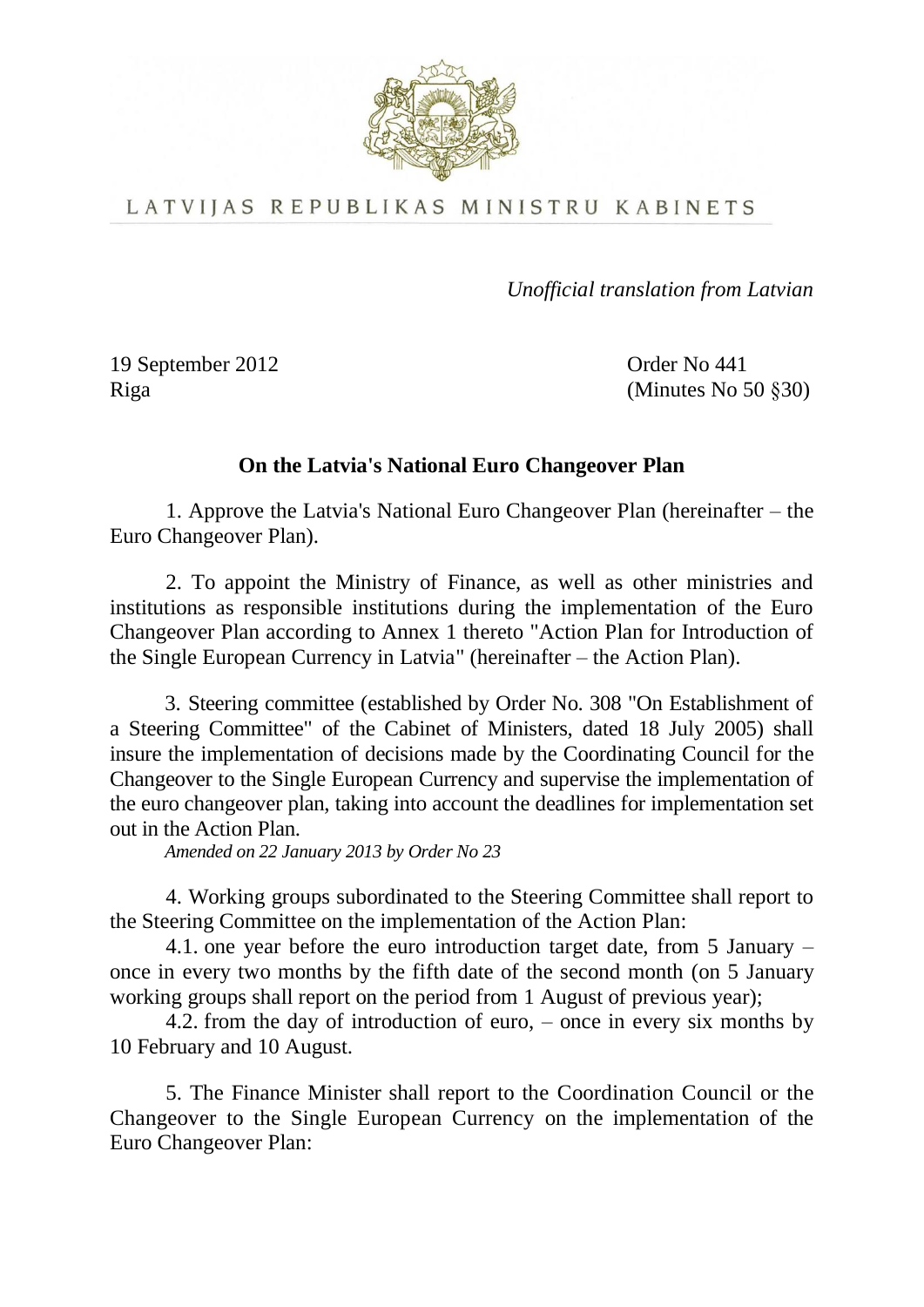5.1. one year before the euro introduction target date, from 15 January, – once in every two months by the fifteenth date of the second month (on 15 January the Finance Minister shall report on the period from 1 August of previous year);

5.2. from the day of introduction of euro, – once in every six months by 27 February and 30 August.

*Amended on 22 January 2013 by Order No 23*

6. Set 1 January 2014 the euro introduction target date in Latvia.

7. Ministries, their subordinated institutions and other central government institutions shall by 1 October 2012 start necessary procurement procedures for the tasks included in the Action Plan the implementation of which is scheduled to start in the first quarter of 2013.

8. Recognise invalid Order No 148 of the Cabinet of Ministers of 6 March 2006 "On the Latvia's National Euro Changeover Plan" (*Latvijas Vēstnesis*, 2006, No 40; 2007, No 163; 2010, No 49).

Prime Minister V.Dombrovskis

Minister of Finance A.Vilks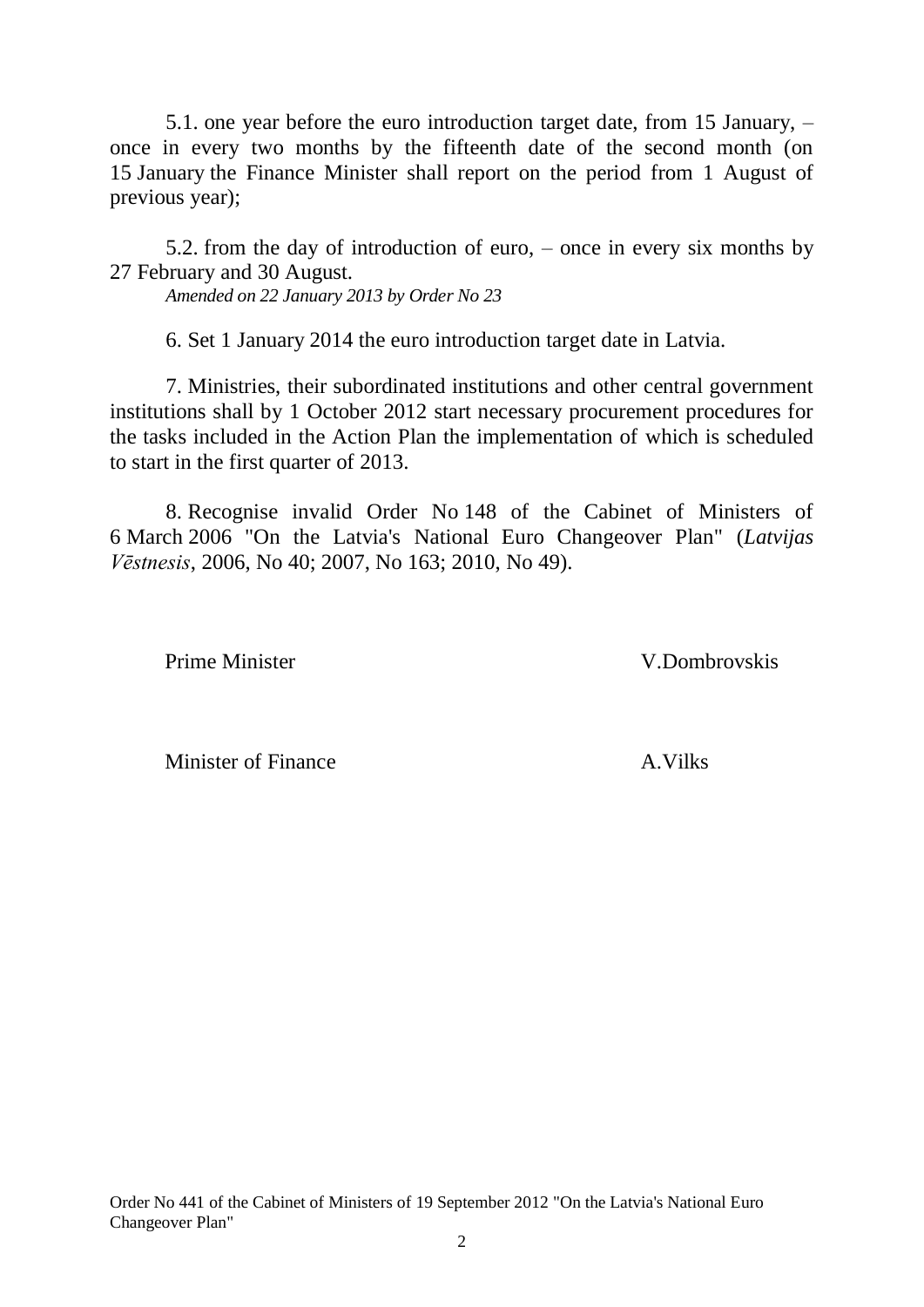(Order No 441 of the Cabinet of Ministers of 19 September 2012)

# **Latvia's National Euro Changeover Plan**

*Amended on 22 January 2013 by Order No 23*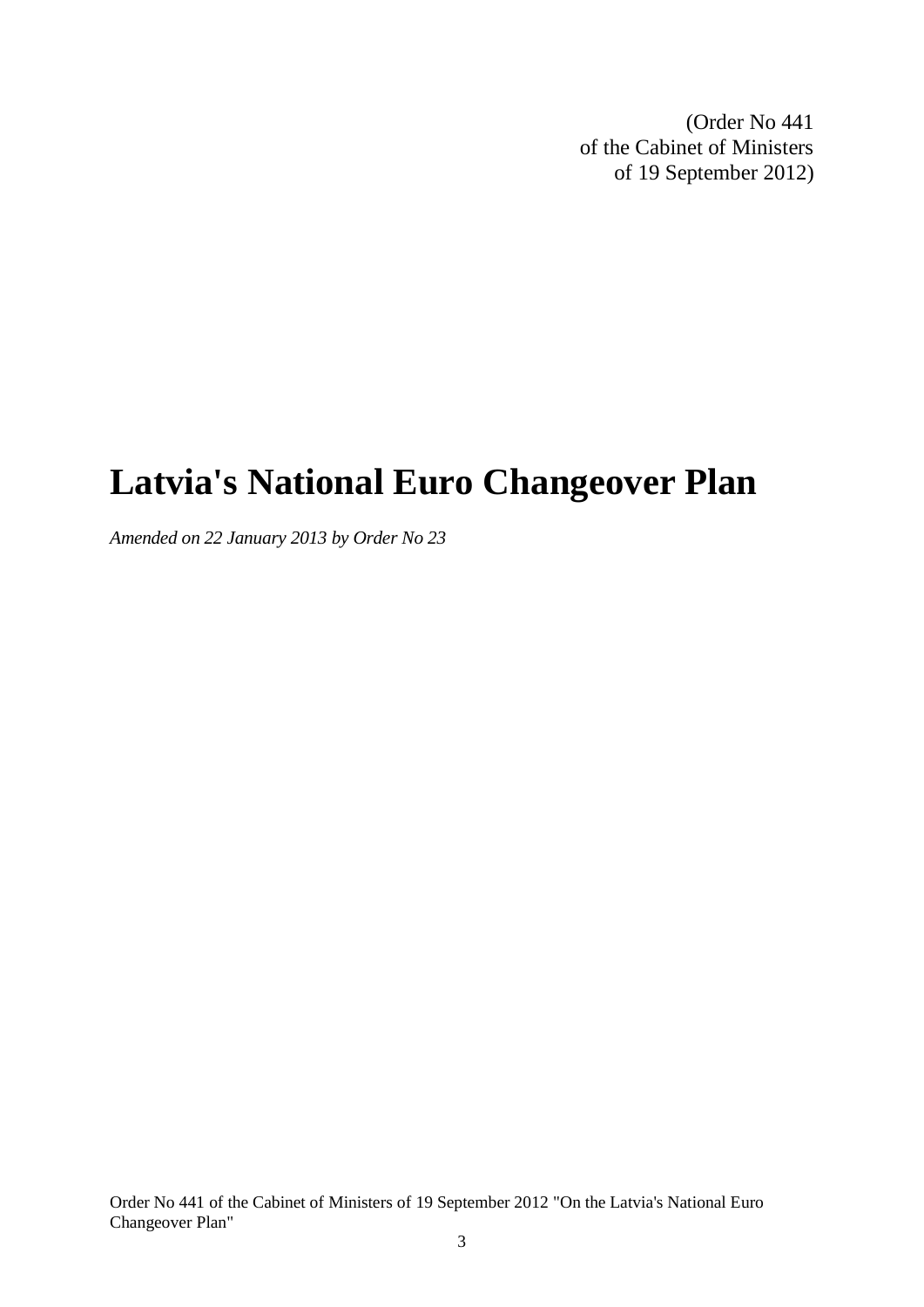| <b>CONTENTS</b> |
|-----------------|
|-----------------|

| 1. CORE PRINCIPLES AND SCENARIO OF THE EURO INTRODUCTION 16                        |  |
|------------------------------------------------------------------------------------|--|
|                                                                                    |  |
|                                                                                    |  |
|                                                                                    |  |
|                                                                                    |  |
|                                                                                    |  |
|                                                                                    |  |
|                                                                                    |  |
|                                                                                    |  |
|                                                                                    |  |
|                                                                                    |  |
| 4.1. Conversion of central government budget revenue and expenditure 26            |  |
|                                                                                    |  |
|                                                                                    |  |
|                                                                                    |  |
|                                                                                    |  |
|                                                                                    |  |
| 5.2. Control mechanism of price rounding for goods and service prices 29           |  |
|                                                                                    |  |
|                                                                                    |  |
|                                                                                    |  |
|                                                                                    |  |
|                                                                                    |  |
|                                                                                    |  |
|                                                                                    |  |
| 7.2. Institutions involved in the implementation of the communication strategy  34 |  |
|                                                                                    |  |
|                                                                                    |  |
|                                                                                    |  |
|                                                                                    |  |
|                                                                                    |  |
| <b>ANNEX 2.</b>                                                                    |  |
|                                                                                    |  |
| <b>ANNEX 3.</b>                                                                    |  |
|                                                                                    |  |
| <b>ANNEX 4.</b>                                                                    |  |
|                                                                                    |  |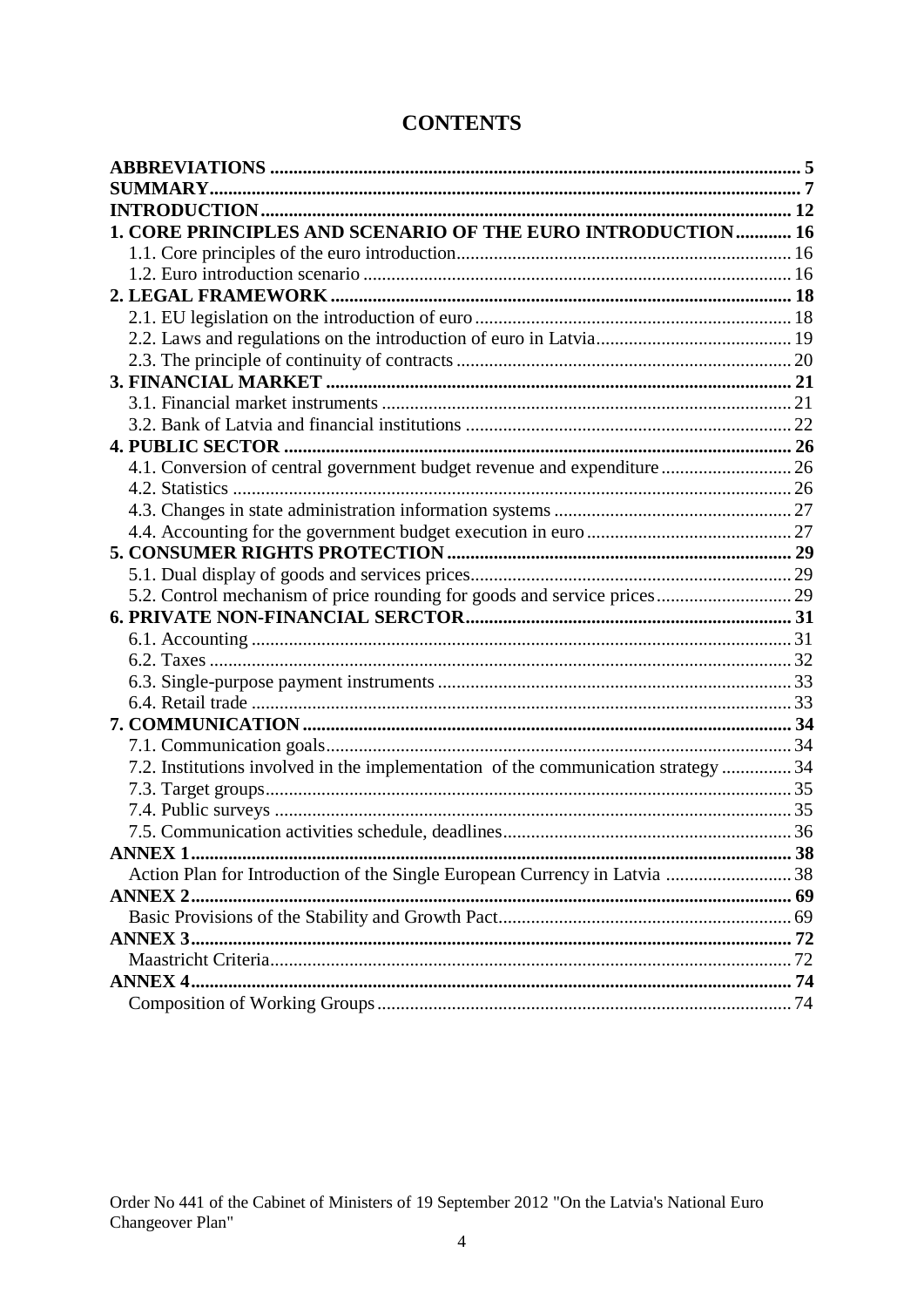# **ABBREVIATIONS**

<span id="page-4-0"></span>CSB – Central Statistical Bureau of Latvia ECB – European Central Bank ESCB – European System of Central Banks ECOFIN – Economic and Financial Affairs Council EC – European Commission ESA – European National and Regional System of Accounts MoE – Ministry of Economics of the Republic of Latvia EMU – Economic and Monetary Union EU – European Union EUR – abbreviation of the euro currency *Eurostat* – Statistical Bureau of the European Community FDL – SIA "First Data Latvia" FCMC – Financial and Capital Market Commission MoF – Ministry of Finance of the Republic of Latvia FSWG – Financial System Working Group LGSI – Lotteries and Gambling Supervisory Inspection GDP – gross domestic product PMB – Procurement Monitoring Bureau MoEd – Ministry of Education and Science of the Republic of Latvia BoL – Bank of Latvia LCD – Latvian Central Depository ECL – Employers' Confederation of Latvia LIDA – Latvian Investment and Development Agency LICTA – Latvian Information and Communication Technology Association ALCB – Association of Latvian Commercial Banks MoW – Ministry of Welfare of the Republic of Latvia LP – State joint stock company *Latvijas Pasts* LFP – Latvian Federation of Pensioners RoL – Republic of Latvia LCCI – Latvian Chamber of Commerce and Industry LTA – Latvian Traders Association LVL – abbreviation of the lat currency CoM – Cabinet of Ministers of the Republic of Latvia ACSMM – Advisory Council of Small and Medium-size Merchants NASDAQ OMX - NASDAQ OMX Riga – Riga Stock Exchange CRPC – Consumer Rights Protection Centre ERM II – Exchange Rate Mechanism II IMF – International Monetary Fund LALRG – Latvian Association of Local and Regional Governments MPSWG – Money and Payment System Working Group NCCWG – Non-financial Corporation and Consumer Working Group SEA – State Employment Agency NGO – non-governmental organisations LNACP – Latvian National Association for Consumer Protection CRPC – Consumer Rights Protection Centre RIGIBID – Latvian Interbank Bid Rate RIGIBOR – Latvian Interbank Offered Rate SDR – special drawing rights SEPA – single euro payments area PACWG – Public Awareness and Communication Working Group SGP – Stability and Growth Pact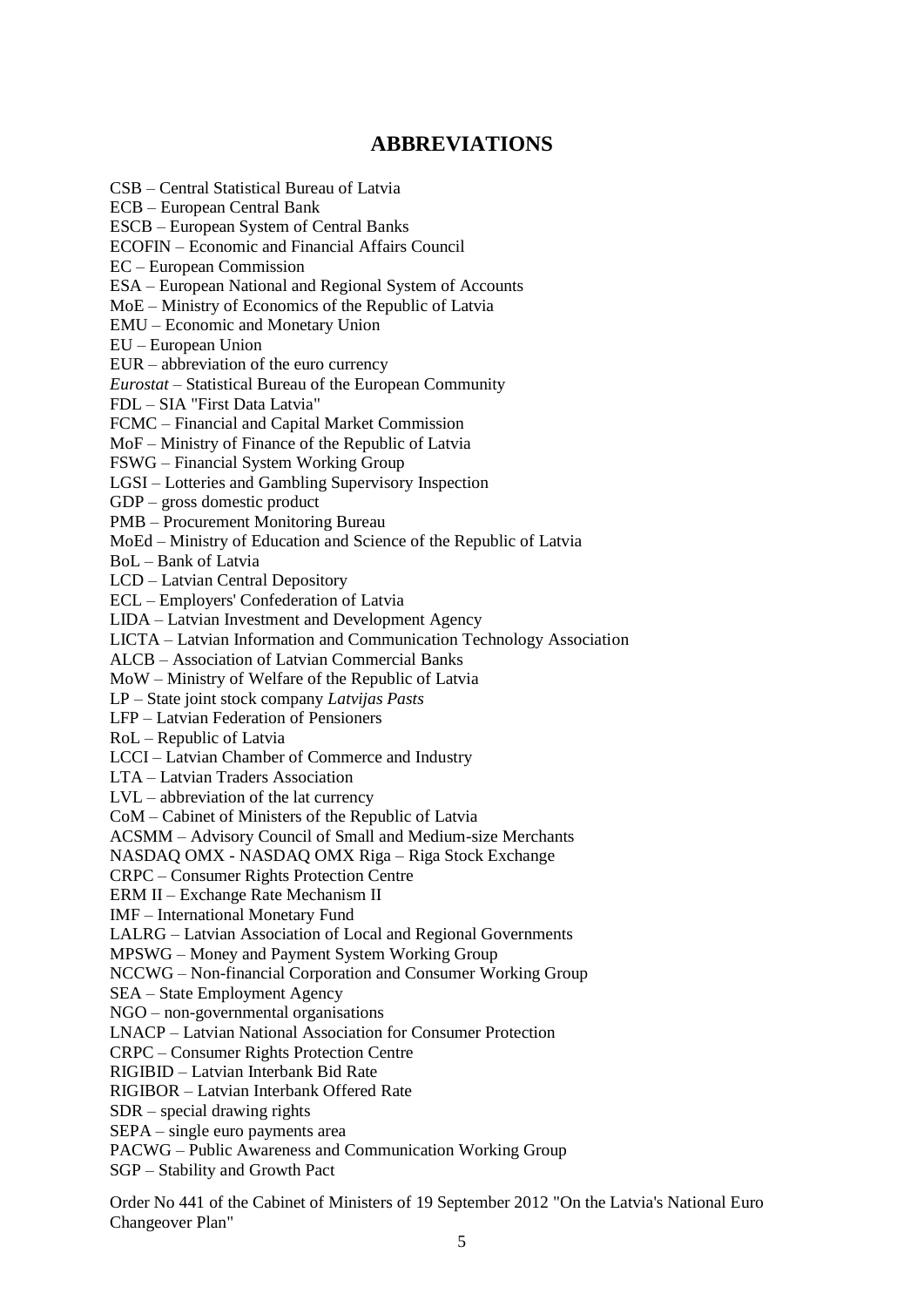MoT – Ministry of Transport of the Republic of Latvia SEUIC – Saeima European Union Information Centre PUC – Public Utilities Commission IMF – International Monetary Fund TARGET 2 – Trans-European Automated Real-time Gross settlement Express Transfer System MoJ – Ministry of Justice of the Republic of Latvia i.e. – id est, that is incl. – included etc. – et cetera, and other things, and so on, and the like SAWG – State Administration Working Group MoEPRD – Ministry of Environmental Protection and Regional Development of the Republic of Latvia SRS – State Revenue Service

ST – Treasury of the Republic of Latvia

ERM II – Exchange Rate Mechanisms II

SSIA – State Social Insurance Agency

XDR – abbreviation of the International Monetary Fund currency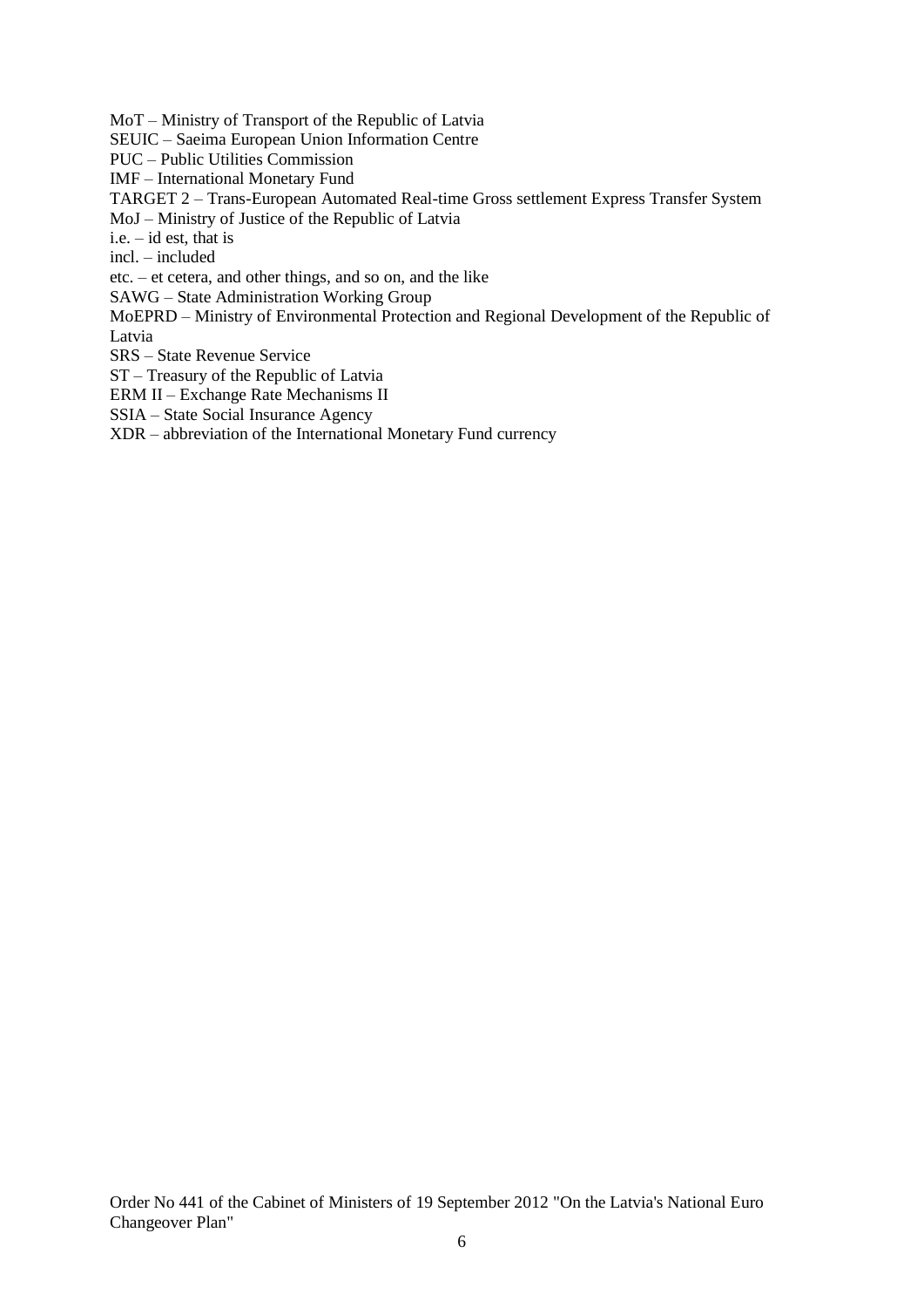# **SUMMARY**

#### <span id="page-6-0"></span>**Objective of the plan and its maintenance**

Latvia's National Euro Changeover Plan (hereinafter – the Plan) has been developed to study timely the measures which should implemented to ensure successful euro changeover process in Latvia. The measures included in the Plan refer to the private, as well as the public sector. The Plan prescribes euro changeover basic principles and scenario, project tasks, deadlines and fields of accountability. The Plan has been elaborated in compliance with the EU legislation and the RoL laws and regulations.

The Plan may be supplemented if this is required by considerable changes in national macroeconomic, political, administration and other processes. Since the approval of the Plan by the CoM in 2006 it was supplemented and the updated version was approved by CoM Order No 165 of 24 March 2010.

#### **Latvia's steps towards introduction of the euro**

On 1 May 2004 Latvia became a Member State of the EU. The Accession Treaty provides for introduction of the European single currency euro reaching therefore highly sustainable convergence level. While preparing for full-pledged participation in the EMU the country should ensure that its currency exchange does not fluctuate over the ERM II limits. To comply with this condition, on 1 January 2005 lat was pegged to euro at the rate EUR  $1 =$ LVL 0,702804, and on 2 May 2005 Latvia joined ERM II.

On the basis of Latvia's Convergence Programme for 2012-2015, providing for medium-term forecasts showing the ability of Latvia in 2012 to comply with other Maastricht criteria, and Latvia's Economic Stabilisation and Growth Revival Programme, the Latvian government with CoM Order No 165 of 24 March 2010 defined 1 January 2014 as the euro changeover target date.

#### **Compliance with Maastricht criteria – road towards the euro area**

One year prior to the assessment the following processes are evaluated in relative country within the framework of Maastricht criteria:

1. Price stability – the average annual inflation rate in relevant Member State does not exceed by more than 1,5 percentage points the average indicator of three EU Member States with the best average annual inflation indicator.

2. Financial stability of the Member State – general government budget deficit does not exceed 3% of GDP.

3. Sustainability of public finances – general government debt does not exceed 60% of GDP.

4. Stability reached by the Member State approaching the euro area – long-term interest rates – usually government 10-year bond rates, do not exceed by more than 2 percentage points the average indicator of three EU Member States with the best average annual inflation indicator.

5. Exchange rate stability – at least two-year participation in the ERM II.

The compliance of the state with convergence criteria is important not only in some particular moment, but also in longer term. Therefore, in the assessment of the state the EU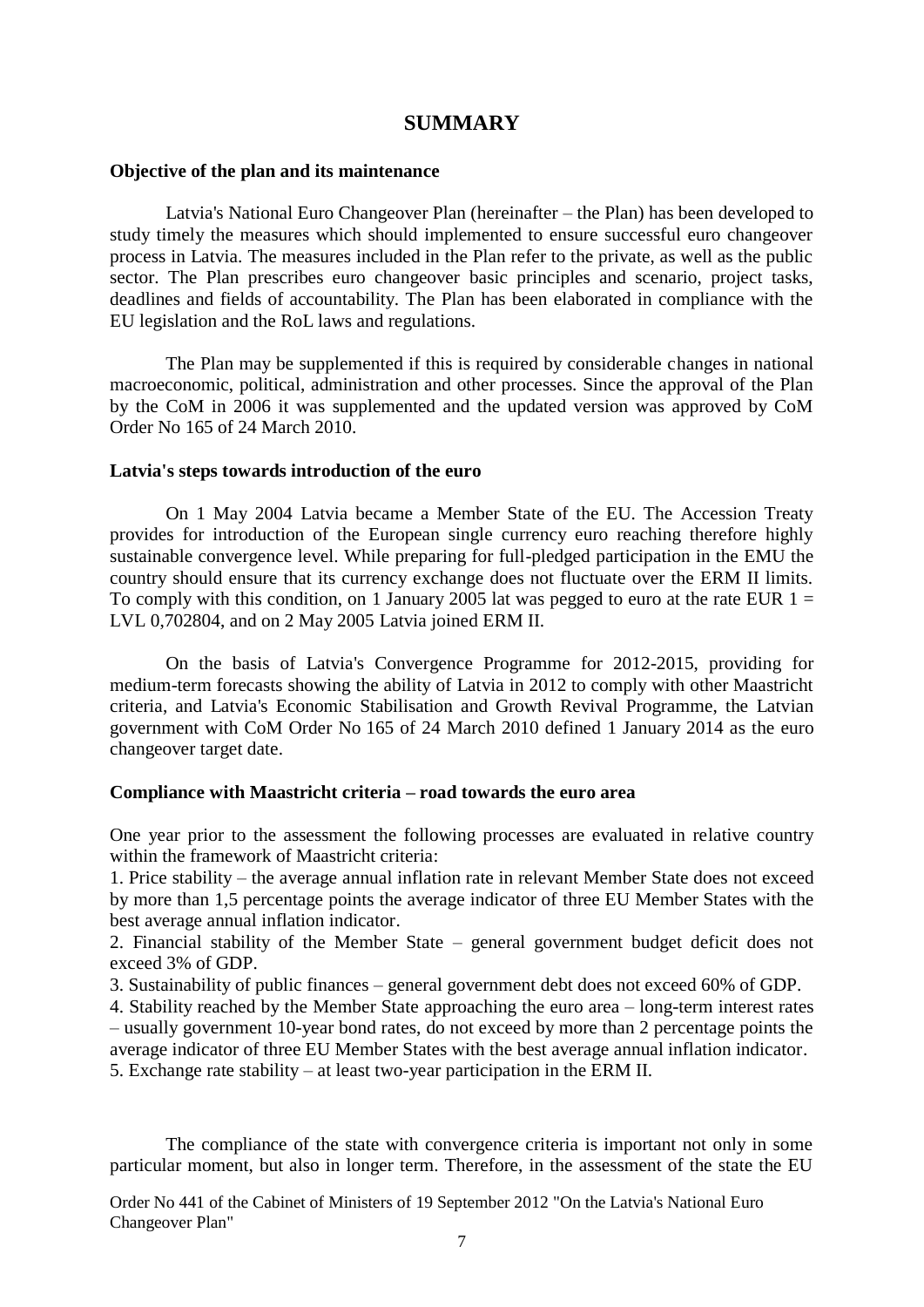institutions – EC and ECB – pay special attention to the sustainability of the convergence. In addition to the above mentioned economic convergence, so-called legal convergence was also evaluated. It means that national legislation, incl. legal acts regulating the operations of the central bank, must comply with the provisions of the Treaty on the Functioning of the European Union, as well as by-laws of the ESCB and the ECB Statutes.

## **The EU legislation on introduction of the euro and Latvian legislation on introduction of the euro**

In the EU countries, legal framework of the euro introduction process is regulated by a number of EU Regulations. To ensure introduction of euro in Latvia existing legislative acts of the RoL have to be amended, and new legislative acts have to be developed and adopted. At least one year and a half before the euro introduction day the concept about the legal acts' amendments for the euro changeover (hereinafter – the Concept) has to be adopted. In Latvia it is planned to adopt the Law on Introduction of Euro. The draft of the law has been developed by the MoF together with other ministries and stakeholders represented in euro project working groups in Latvia. It is planned to set basic principles for the transitional period in the law: cash and non-cash exchange procedures, inter alia lats and euro parallel circulation period, dual price display procedure etc. Following the institutional confirmation of the draft law was submitted to the ECB for provision of an opinion.

#### **Management of the euro changeover process**

Coordination of euro changeover is provided by the Coordinating Council for the Changeover to the Single European Currency, which is a collegiate and coordinating institution, established to provide coordinated interagency cooperation for successful euro changeover in Latvia. Further implementation of decisions made by the Coordinating Council for the Changeover to the Single European Currency s performed by a Steering Committee that was established by Order No. 308 "On Establishment of a Steering Committee" of Prime Minister, dated18 July 2005.

Management committee is managed by State Secretary of the Ministry of Finance and it comprises the highest-level officials of the Ministry of Finance, State Chancellery, Bank of Latvia and other authorities. The task of the Steering Committee is implementation of the strategy on euro changeover in compliance with the decisions made by the Coordinating Council for the Changeover to the Single European Currency, control of plan development as well as coordination and management of necessary measures resulting from them.

Preparatory work in specific fields is made by five working groups established within the Steering Committee, in which numerous representatives of governmental and nongovernmental organisations are involved. Euro project manager is responsible for the implementation of decisions made by the Steering Committee. Once a half-year euro project manager provides reports to the Coordinating Council for the Changeover to the Single European Currency on work accomplished within the euro changeover project. One year before the target date of euro changeover, reports are submitted once every two months.

#### **Action Plan for Introduction of the Single European Currency in Latvia**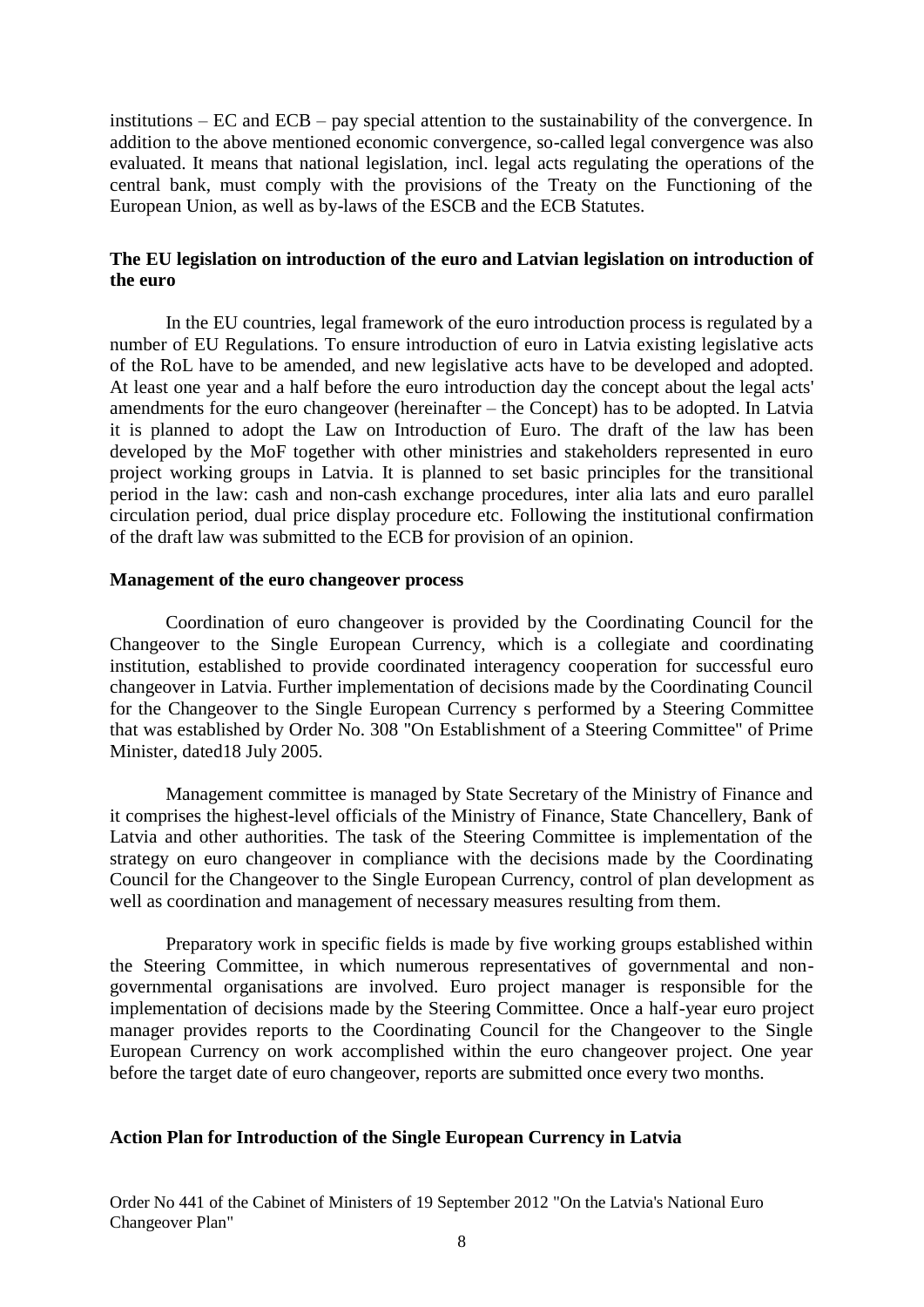The Action Plan for Introduction of the European Single Currency in Latvia is Annex 1 to the Latvia's National Euro Changeover Plan (hereinafter – the Action Plan). The Action Plan contains concrete euro changeover activities to ensure introduction of cash and non-cash euro, public awareness, to adjust national legislative acts, statistics, accounting, financial instruments and information systems adjustments to euro, as well as consumer rights protection measures. In the Action Plan there are concrete terms and responsible institutions set.

#### **Basic euro changeover principles**

The lat exchange to euro is planned so that daily life of Latvian inhabitants will be disturbed as slightly as possible.

## **Basic principles:**

- **efficiency**  costs of all state measures performed should be commensurable with the potential risks in case some measure would not be performed in an adequate scope and quality;
- **orientation towards worst positioned inhabitants** particular attention should be paid to the part of society with limited access to financial services, for example, people living in remote areas.

To reduce costs related to the currency exchange and to ensure efficient exchange process, it is planned to introduce simultaneously the cash and non-cash euro in Latvia.

#### **Changeover from lat to euro**

#### **Parallel circulation period of lats and euro**

Two weeks period of parallel circulation of cash lats and euro is envisaged after the euro introduction. Two weeks period of parallel circulation has been set based on experience of other new euro area Member States (Estonia, Slovakia and Slovenia). For example, in Estonia already within two weeks after the euro changeover more than 90% of transactions were done in euro. Two weeks period of parallel circulation will reduce costs and burden of service various providers, for example, trading, transport, public catering, medicine etc., associated with provision of services in two parallel currencies.

Till 14 January 2014 (including) inhabitants will be able to make cash payments in lats and euro. As of 1 January 2014 lats banknotes and coins will be gradually withdrawn from the circulation and replaced with euro. From the euro introduction day non-cash transactions will be performed only in euro.

#### **Cash changeover**

Free of charge exchange of banknotes and coins will be performed: • **one month after the euro introduction day** – in separate places of LP postal service provision;

• **six months after the euro introduction day** – in credit institutions;

• **unlimited period of time after the euro introduction day** – in the Bank of Latvia.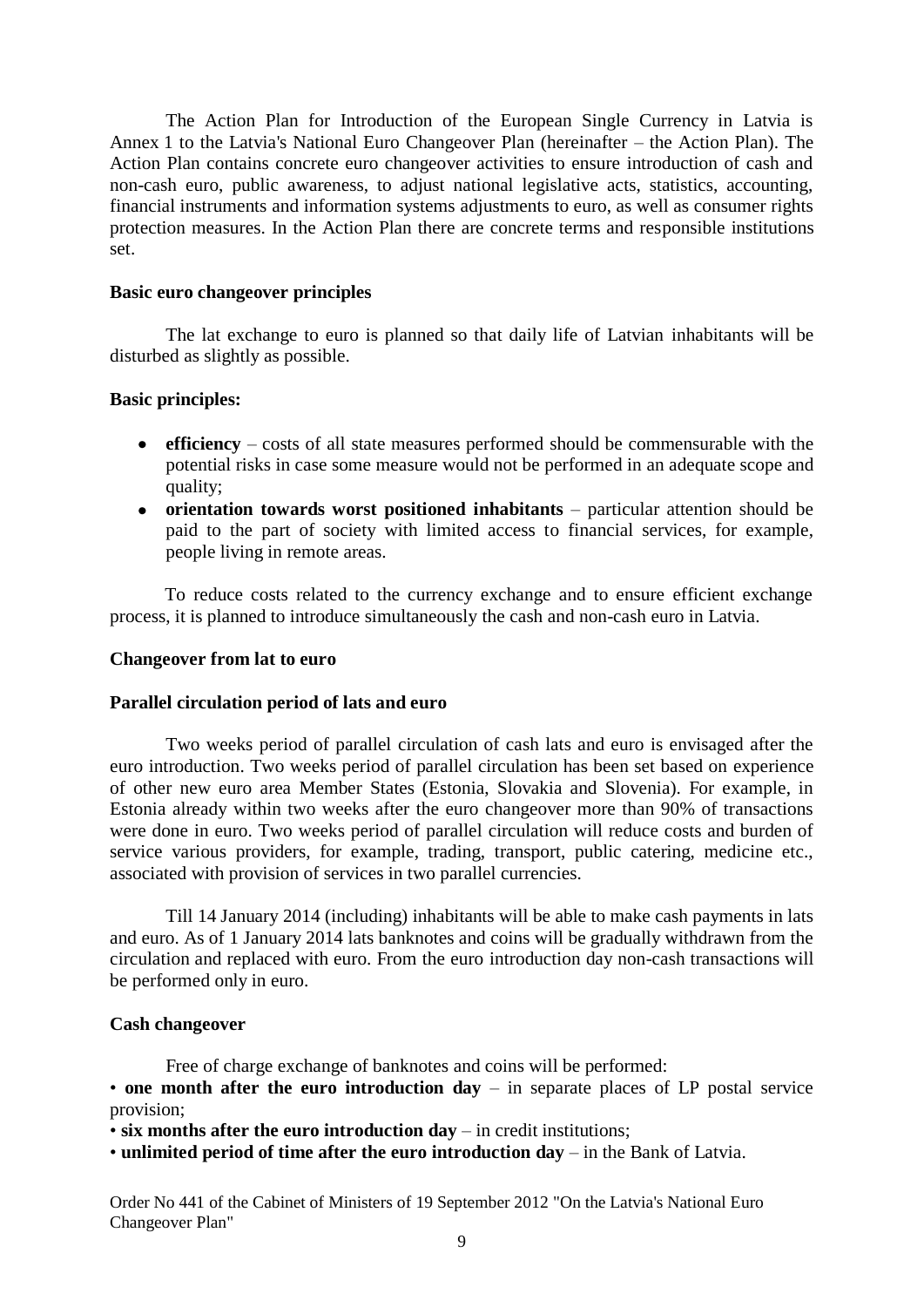#### **Euro non-cash transactions**

On the euro introduction day, all non-cash balances denominated in lats on all accounts of credit institutions and other payment service providers (it refers also to payment cards) will be converted to the euro automatically and free of charge according to the currency exchange rate set by the EU Council (hereinafter – the Council). The sums of other financial mechanisms – shares, loan agreements etc. – expressed in lats will be converted into euro. All transactions and payments will be conducted in euro. The so-called principle of continuity of contracts will be applied to contracts, thus the existing contracts will not have to be replaced with new ones.

#### **The period of dual price display**

To ensure timely preparation of the general public  $-$  all money users  $-$  for the changeover of lats the euro, to help to understand the value of the new currency and allow inhabitants to follow prices in both currencies, the Plan provides for a dual price display period from 1 October 2013 till 30 June 2014, and it will be binding for all sellers of goods and providers of services in the country. According to the recommendation of the EC of 10 January 2008 (announced with document number K(2007)6912) for measures to facilitate the euro changeover, the recommended dual price display period is a year and a half – starting from the moment when the Council specifies the conversion rate and ending a year after the euro changeover (till 31 December 2014).

#### **Euro introduction costs**

Public institutions and market participants – companies, credit institutions, as well as sellers of goods and providers of services – plan and estimate euro changeover costs according to their competences and field of operation. Euro changeover costs of public institutions will be covered from the state budget resources.

In order to ensure accessibility of financial services cash exchange costs of LP will be compensated from state budget funds. In order to comply with basic principles of the Plan (orientation towards worst positioned inhabitants and efficiency of the cash exchange process) the role of LP in the cash exchange process was specified. In the cash exchange process it is planned to involve 302 postal service provision places as in the territory which they serve there are no branches of commercial banks and inhabitants do not have alternatives for cash exchange, and the period for cash exchange in LP was shortened from six months (as it is in credit institutions) to one month.

#### **Information about the euro changeover**

All citizens of the state have to receive sufficient and comprehensive information about practical issues regarding the euro changeover – parallel circulation period, changeover period, dual display period, currency exchange rate, procedures for the cash, electronic money and non-cash exchange, design of banknotes and coins, security features, etc. More intensive public awareness campaign is planned from the moment when the Council specifies the conversion rate till the end of the lats and euro parallel circulation period.

According to basic principles defined in the Plan – orientation towards worst positioned inhabitants – attention will be specially paid to particular target groups, for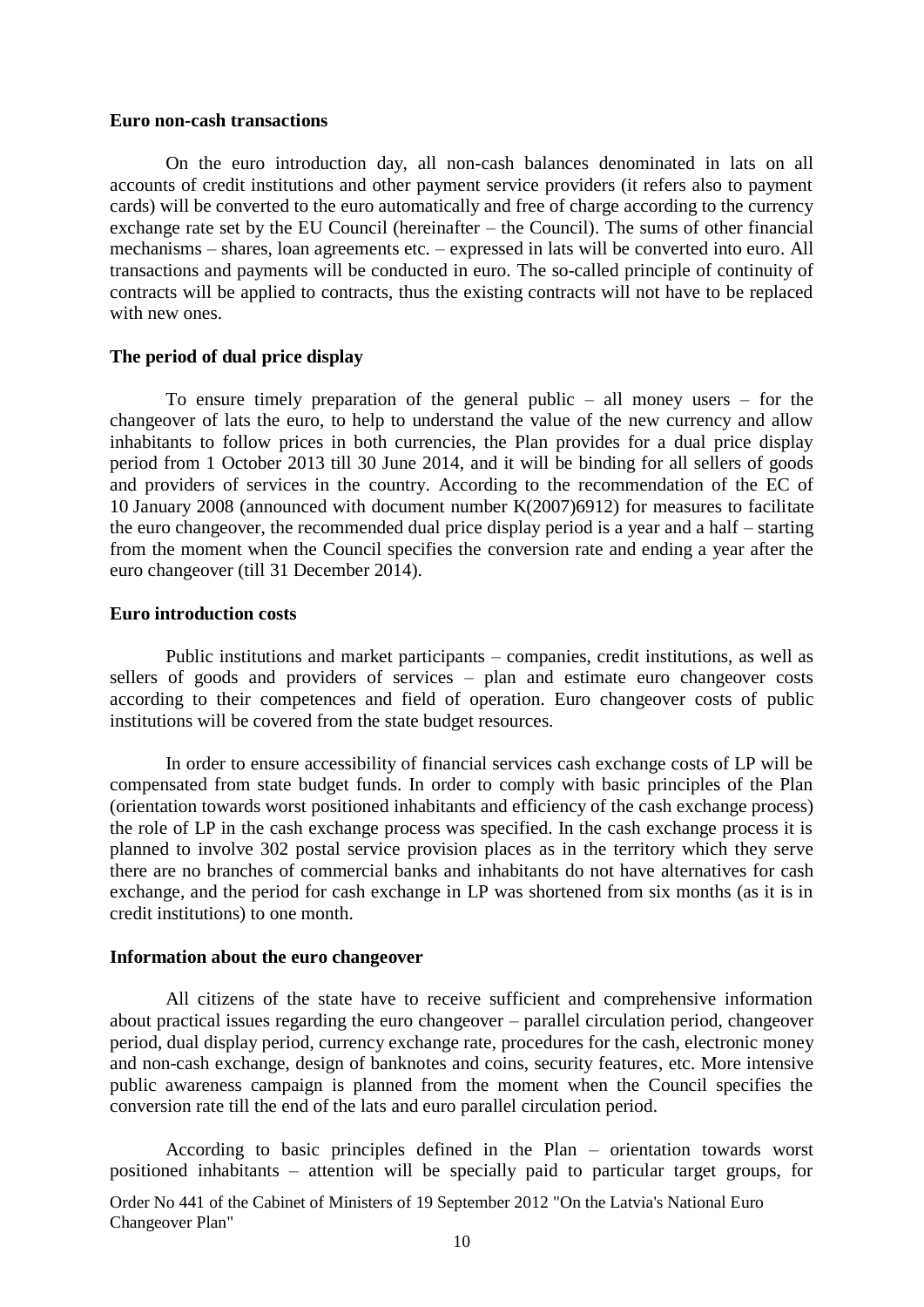example, inhabitants living in regions which are difficult to reach in terms of financial services, pensioners and persons with special needs, representatives of minorities not using information in Latvian, and other target groups of the communication campaign. Professional associations, responsible state institutions, NGOs, unions and social services are all involved in the information campaign oriented towards these groups.

The general euro communication campaign will involve all state administration institutions, as well as the private sector. The main information partners will be ministries, BoL, EC, ECB, credit institutions, Saeima, local governments, NGOs, professional and public associations, merchants, etc. The information campaign will be coordinated by the MoF.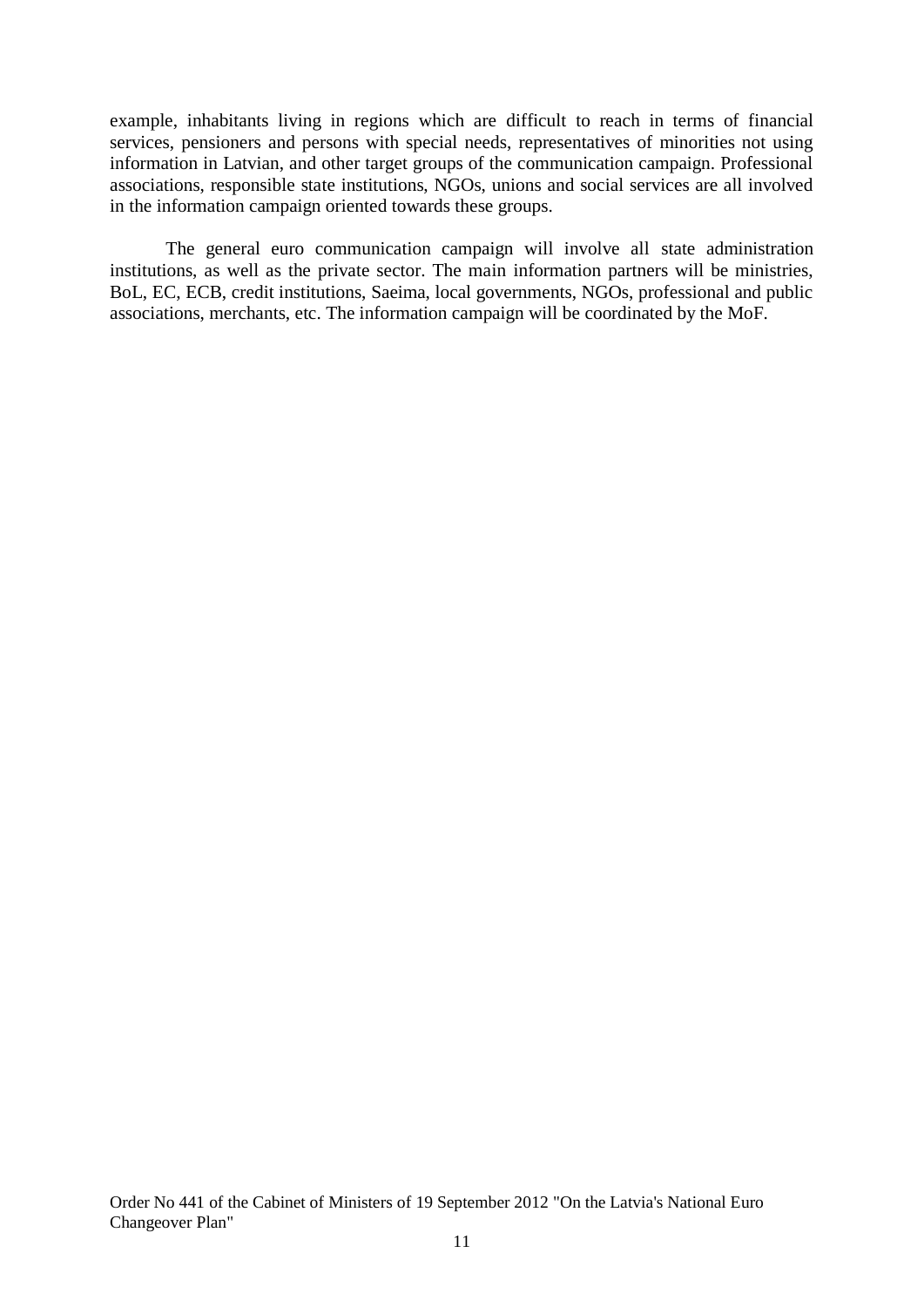# **INTRODUCTION**

<span id="page-11-0"></span>The Plan is aimed at identifying the key euro implementation project tasks in Latvia, their implementation stages and spheres of accountability, as well as defining the euro introduction core principles and scenario to ensure successful introduction of euro in both the private and public sector. The Plan has been elaborated in compliance with the EU legislation and the RoL laws and regulations.

The Plan's target audience comprises employees of the institutions involved in its implementation, participants of project's working groups and managers, as well as each member of the society which will face the currency exchange in Latvia in any form.

#### **Introduction of euro in Latvia**

On 20 September 2003, the Latvian nation supported Latvia's accession to the EU and introduction of euro via the positive vote in the referendum. The above commitments of Latvia, as well as other new Member States have been stipulated by the Treaty on the Functioning of the European Union.

On the basis of Latvia's Convergence Programme for 2012-2015, providing for medium-term forecasts showing the ability of Latvia in 2012 to comply with Maastricht criteria, and Latvia's Economic Stabilisation and Growth Revival Programme, the Latvia government with CoM Order No 165 of 24 March 2010 defined 1 January 2014 as the euro introduction target date.

#### **Organisational structure and procedure of euro introduction**

In order to ensure effective euro changeover process in Latvia, according to protocol No. 36 58.§ "On Measures to be Taken to Prepare for the Changeover to the Single European Currency in Latvia" of the Cabinet of Ministers, dated 21 June 2005, a Steering Committee was established, the task of which is choice of the strategy on euro changeover, control of plan development as well as coordination and management of necessary measures. This Committee is managed by State Secretary of the Ministry of Finance. Steering Committee comprises the highest-level officials of the Ministry of Finance, State Chancellery, Bank of Latvia and other authorities.

Euro changeover process is supervised by the Coordinating Council for the Changeover to the Single European Currency, to which the Steering Committee once a halfyear provides reports on work accomplished. One year before the target date of euro changeover, reports will be submitted once every two months, if the Coordinating Council for the Changeover to the Single European Currency has not decided otherwise. Whereas, euro project manager is responsible for the implementation of decisions made by the Steering Committee, coordination of the activities of the working groups as well as for problem solving concerning euro changeover.

The Steering Committee has identified the most relevant issues to be solved by the public sector for the introduction of the European single currency in Latvia:

- assessment of the effective laws and regulations and drafting new laws and regulations;
- adjustment of the national statistics sector to the changeover of the currency;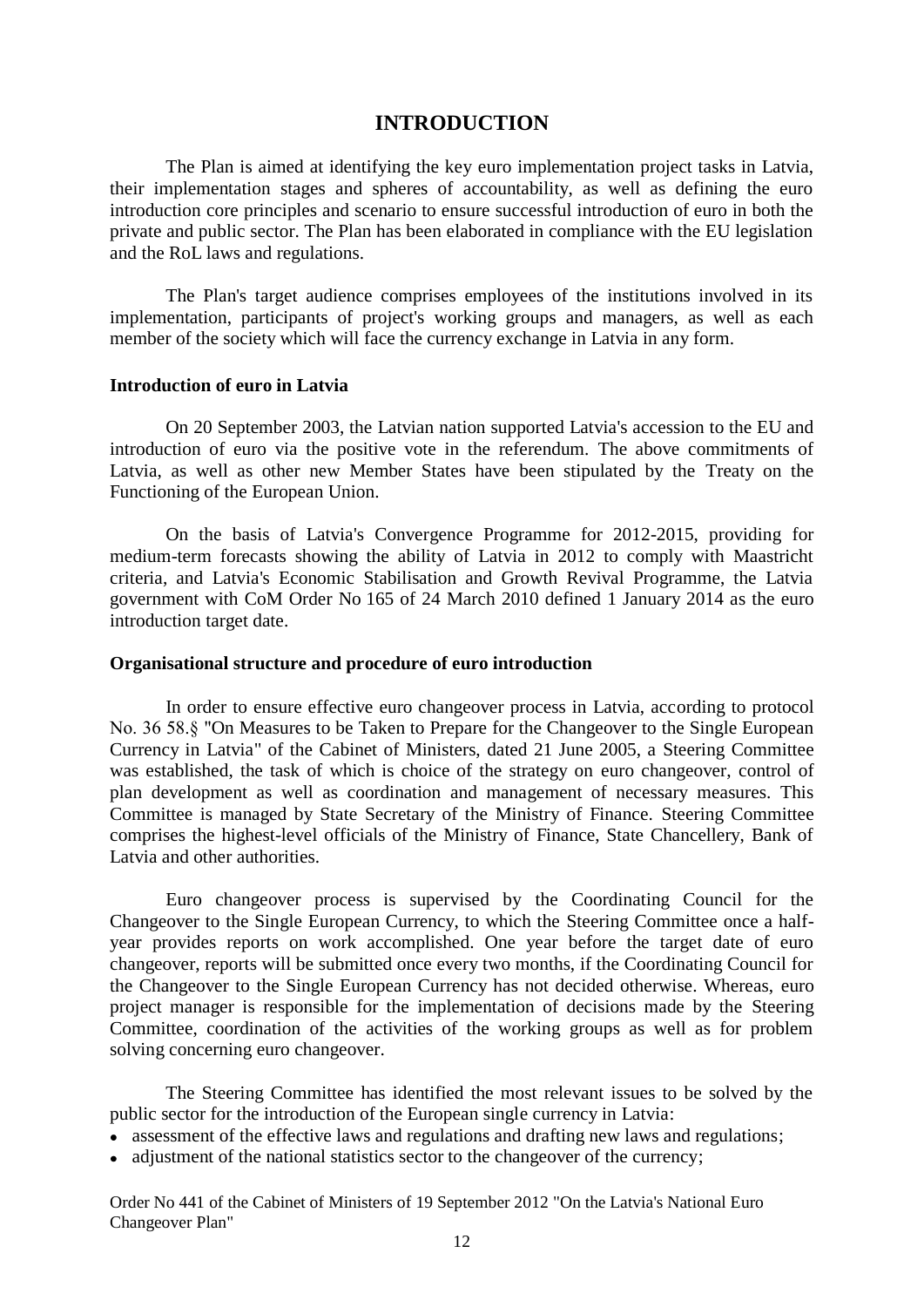• procurement of euro coins and banknotes, modification of payment systems for handling payments in euro;

• adjustment of money and securities market to the settlements in euro and conversion of financial instruments;

- preparation of individuals and non-financial sector for the introduction of euro;
- public awareness campaigns;
- **o** other issues.

To implement the above, five working groups (see Annex 4) were established under the Steering Committee involving employees of different public institutions and companies as well as representatives of professional associations. The working groups draft proposals within their competence for the Action Plan for implementation of the European single currency in Latvia.

| <b>Working Groups</b>                                                 | <b>The Main Scope of Activities</b>                                                                                                                                                                                                                                                                      |
|-----------------------------------------------------------------------|----------------------------------------------------------------------------------------------------------------------------------------------------------------------------------------------------------------------------------------------------------------------------------------------------------|
| <b>State Administration Working</b><br>Group                          | Adjustment of regulatory acts related to the<br>introduction of euro, adjustment of statistics,<br>accounting and other state information systems to<br>introduction of euro, development of<br>the<br>guidelines for companies regarding accounting<br>issues.                                          |
| <b>Money and Payment System</b><br><b>Working Group</b>               | Issues of euro cash and non-cash introduction,<br>adjustment of payment systems for handling<br>payments in euro.                                                                                                                                                                                        |
| <b>Financial System Working</b><br>Group                              | Money<br>capital markets,<br>financial<br>and<br>instruments, euro changeover issues in the<br>insurance and pension fund sector, public debt<br>denomination issues, adjustment of security<br>systems for handling payments in euro.                                                                   |
| <b>Non-financial Corporation and</b><br><b>Consumer Working Group</b> | Solving issues related to the impact of the euro<br>introduction on relationship between<br>non-<br>corporations<br>financial<br>and<br>consumers,<br>management of the campaign "Fair<br>euro<br>introducer", development of guidelines for<br>companies regarding the period of dual price<br>display. |
| <b>Public Awareness and</b><br><b>Communication Working</b><br>Group  | Organising and implementation of public<br>awareness campaigns, including development<br>updating<br>informative<br>of<br>website,<br>and<br>maintenance of the euro information help-desk<br>for the needs of individuals and companies.                                                                |

To ensure a feedback from the general public, representatives of the Steering Committee and the Euro project manager hold consultations with the social partners, representatives of professional associations and NGO. Communication via the mass media on the issues of the euro introduction is ensured by the Public Awareness and Communication Working Group with represented institutions in co-operation with the Euro project manager.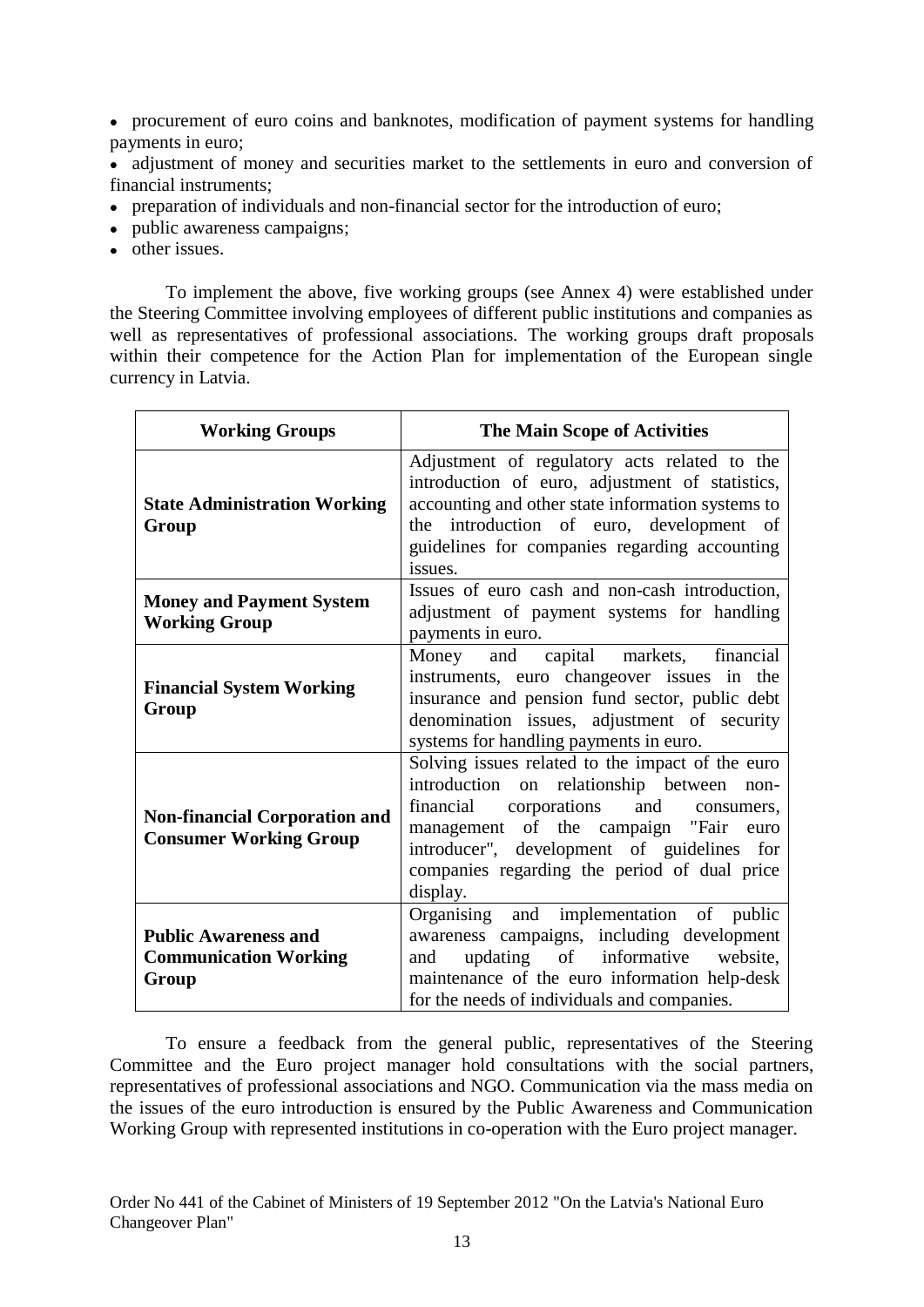The Action Plan (see Annex 1) includes practical tasks (measures) which should be accomplished by the working groups while preparing for the introduction of the single currency in Latvia. To ensure timely performance of the euro changeover measures for all tasks in the Action Plan start and end dates, as well as responsible and co-responsible institutions have been given:

The Action Plan is updated according to the defined euro introduction target date – 1 January 2014. In case of changes the Action Plan is prepared for re-approval by the CoM.

Since the approval of the Plan by the CoM in 2006 it has been updated and the updated version was approved by the CoM Order No 165 of 24 March 2010.

## **Information about the funding allocated for the performance of activities and the additionally required funding**

While drafting the 2013 state budget, expenditures related to the euro changeover are included in budgets of ministries and other central government institutions, as well as reserved in expenditures for unforeseen events in programme 03 of the budget programme 74 "Measures of the Latvia's National Euro Changeover Plan". In order to reduce the burden on basic functions in the state budget, part of the euro changeover-related expenditures are covered from the European Regional Development Fund, as well as the EC grant for the euro changeover communication measures.

#### **Latvia's steps towards the introduction of euro**

On 30 December 2004, with Latvia preparing for a full-fledged participation in the ERM II, the peg rate of lat and euro was fixed at EUR  $1 = LVL$  0,702804, taking effect on 1 January 2005.

The lat rate against euro was calculated according to the foreign exchange market rates fixed by the ECB on 30 December 2004, applying the SDR currency basket exchange rate formula, similarly as it has been done every day since the beginning of 1994 when lat was pegged to the unit of accounting of the International Monetary Fund (XDR  $1 = LVL$  0,7997).

As of 2 May 2005, with Latvia joining the ERM II, the Bank of Latvia has been unilaterally limiting the lat exchange rate against euro not above  $\pm 1\%$  of the central or peg rate. This means that existing width of the lat fluctuation band against the peg currency (when lat was pegged to the SDR), which is easy to understand and traditional in the financial markets, is thus maintained. Pursuant to the euro introduction criteria, or the so called Maastricht criteria, determining readiness of the Member State for the third stage of the EMU, the Member State has to participate in the ERM II for at least two years, and Latvia complies with this criterion according to the ERM II framework. The objective of the state is to ensure also compliance with other convergence criteria because in order to introduce euro EU Member States have to achieve a high degree of sustainable economic convergence (see Annex 2). It is assessed on the basis of compliance with the Maastricht criteria (see Annex 3).

To decide on Latvia's readiness for the introduction of euro, the EC and the ECB draft convergence reports – an assessment on the country's maturity for participation in the EMU. In accordance with the Treaty on the Functioning of the European Union in addition to the procedure in force in previous years (EC prepares a proposal addressed to the Council for the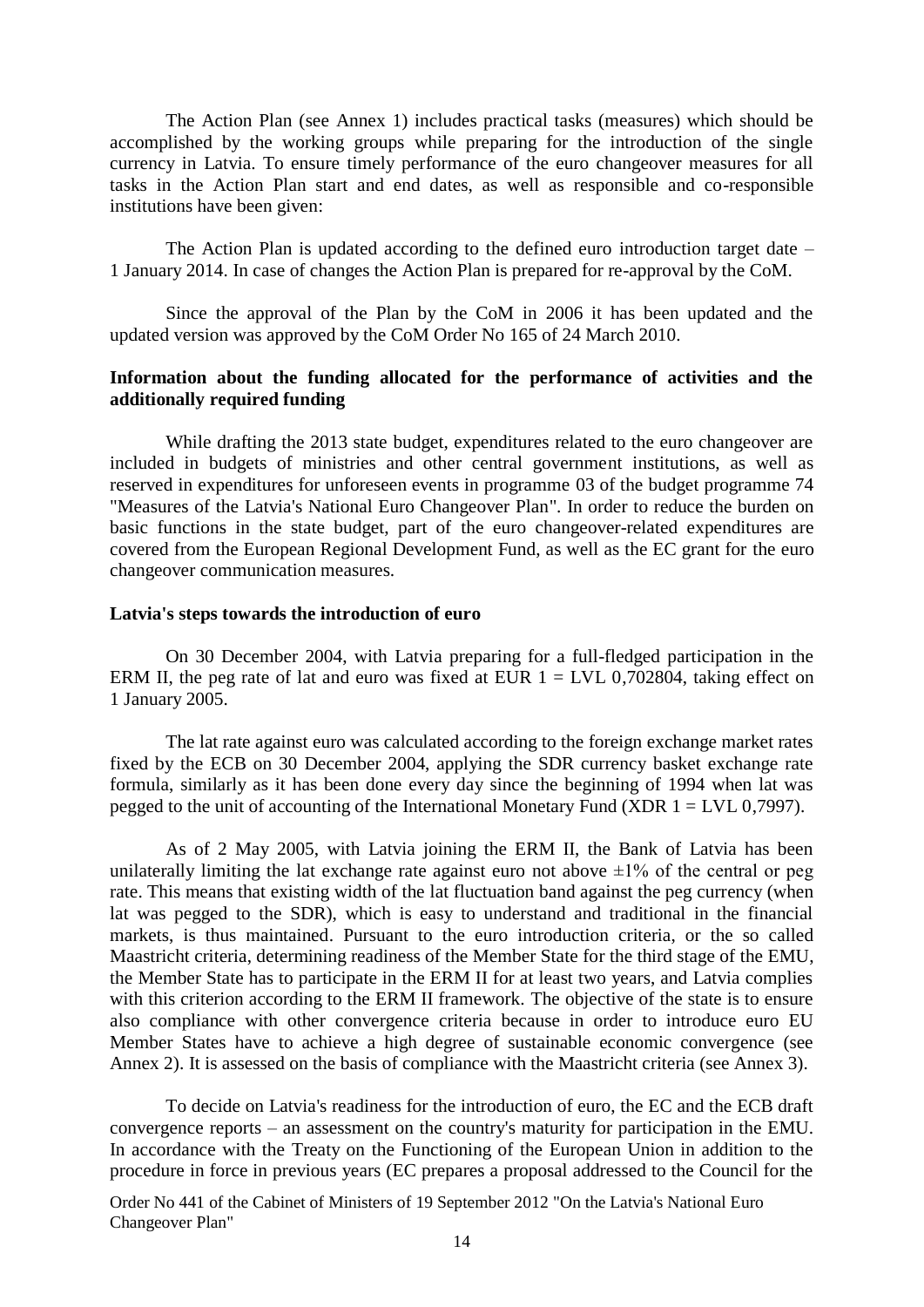enlargement, consultations are held with the European Parliament, discussions in the European Council) the Council will have to take into account suggestions of other euro area Member States as well (will be adopted by a qualified majority vote) about euro area enlargement and invitation to Latvia to join the euro area with concrete lat exchange rate against euro and introduce the European single currency as a legal means of payment in the state.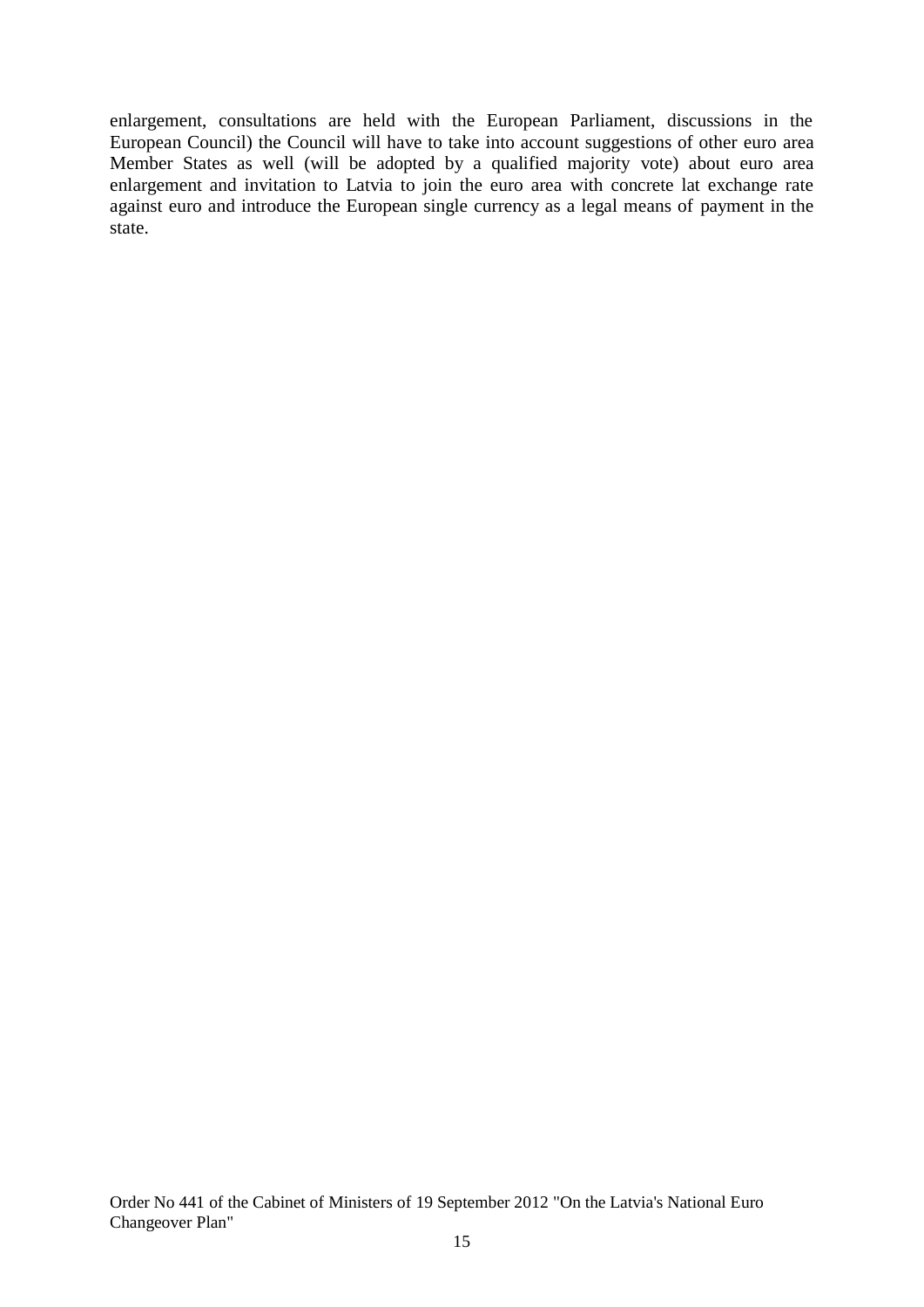# **1. CORE PRINCIPLES AND SCENARIO OF THE EURO INTRODUCTION**

<span id="page-15-0"></span>The changeover to euro is a large-scale project with few alike projects in Latvia's recent history in terms of scope and significance: it is almost as historic as the Referendum of 20 September 2003 and will affect everyone as was the case with the re-introduction of lat.

# **To represent common interests of Latvia's general public, the above processes will be implemented by:**

- the Government;
- state administration institutions;
- local governments;
- BoL;
- FCMC:
- credit institutions:
- $\bullet$  IP:
- mass media;
- trade and service provider organisations;
- Social partners, professional associations, NGOs, etc.

# **1.1. Core principles of the euro introduction**

<span id="page-15-1"></span>The euro changeover process has to be elaborated in a way causing the least interference with each Latvia's individual's daily routine; hence the most relevant core principles of the euro introduction and their implementation scenario have been identified within the euro changeover project.

| <b>Basic principle</b>                                                                                     | <b>Objective</b>                                                                                                                                                              |
|------------------------------------------------------------------------------------------------------------|-------------------------------------------------------------------------------------------------------------------------------------------------------------------------------|
| <b>Efficiency</b>                                                                                          | Costs of all state measures performed should be<br>commensurable with the potential risks in case<br>some measure would not be performed in an<br>adequate scope and quality. |
| <b>Orientation towards worst</b><br>positioned inhabitants in terms of<br>the access to financial services | Reduce impact of the currency changeover<br>process to the part of society with limited access<br>to financial services, for example, people living in<br>remote areas.       |

- **efficiency**  costs of all state measures performed should be commensurable with potential risks in case if some measure would not be performed in adequate amount or quality;
- <span id="page-15-2"></span> $\bullet$ **orientation towards worst positioned inhabitants** – particular attention should be paid to the part of society with limited access to financial services, for example, people living in remote areas.

# **1.2. Euro introduction scenario**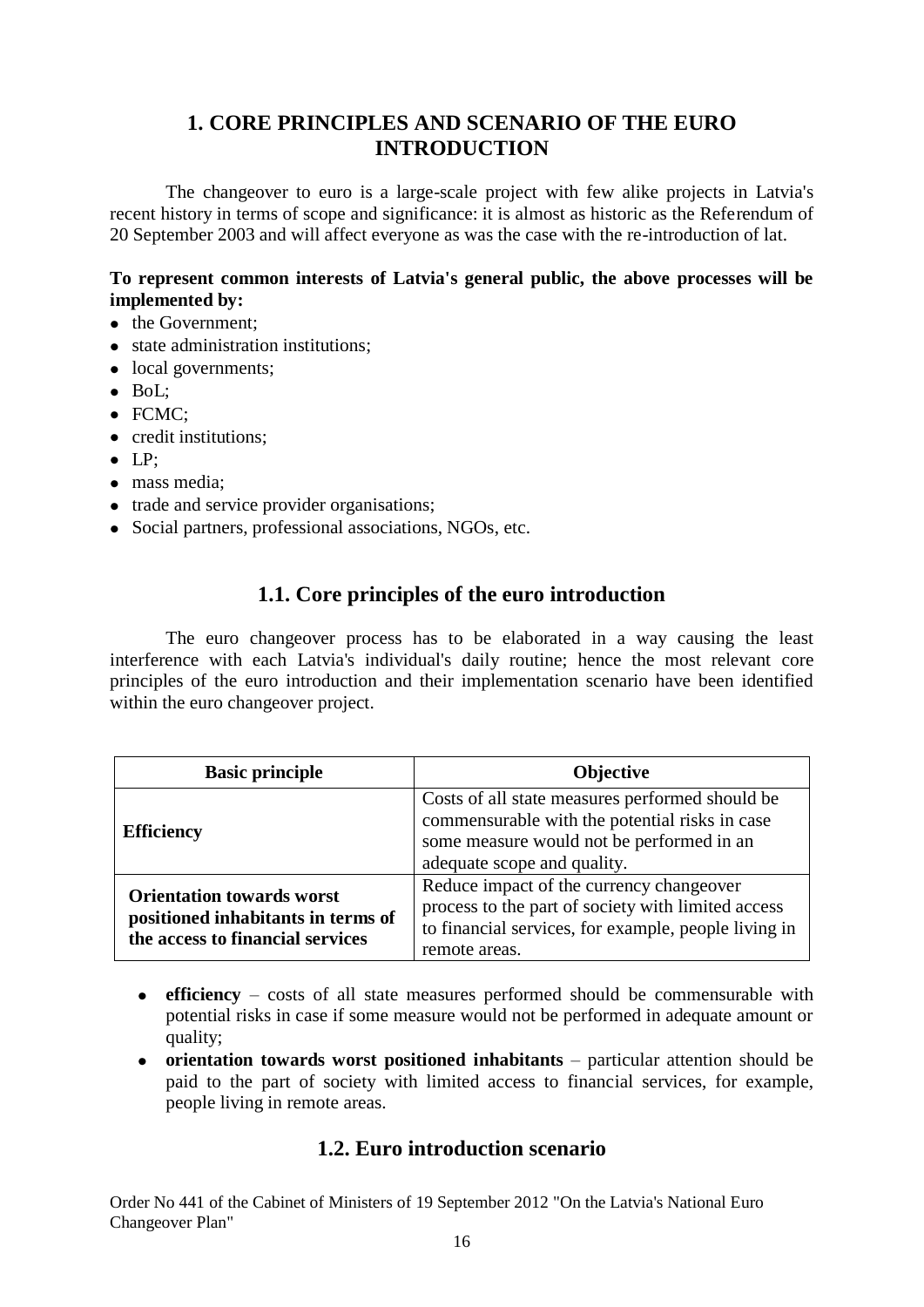To reduce currency changeover costs and ensure efficient euro introduction process, in Latvia it is planned to introduce cash and non-cash euro simultaneously.

| A parallel circulation<br>period of lat and euro              | To ensure the continuity of transactions conducted by the general<br>public of Latvia, a two-week period of parallel circulation of<br>cash lat and euro has been envisaged from the euro introduction<br>day until the day euro is acknowledged the sole legal tender in the<br>RoL. The parallel circulation period should not be attributed to<br>non-cash transactions – non-cash balance denominated in lats will<br>be converted into euro on the euro introduction day.                                |
|---------------------------------------------------------------|---------------------------------------------------------------------------------------------------------------------------------------------------------------------------------------------------------------------------------------------------------------------------------------------------------------------------------------------------------------------------------------------------------------------------------------------------------------------------------------------------------------|
| Paying out the change in<br>euro                              | To accelerate the cash exchange process, starting from the euro<br>introduction day the change for goods and services will be given<br>only in euro.                                                                                                                                                                                                                                                                                                                                                          |
| The free of charge period<br>of lats cash exchange to<br>euro | To provide Latvia's population with euro coins and banknotes, the<br>free of charge exchange will be performed:<br>one month starting from the euro introduction day $-$ in<br>separate places of LP postal service provision;<br>six months starting from the euro introduction $day - in credit$<br>institutions;<br>unlimited period of time starting from the euro introduction<br>$day - in the Bol.$                                                                                                    |
| The period of dual price<br>display                           | Three months prior and six months after the euro<br>introduction day prices of goods and services will be displayed<br>in lats and euro to limit speculative rise in prices of goods and<br>services and to ensure timely preparation of the general public for<br>the currency changeover. The recommended period of dual price<br>display is from the moment when the Council specifies the<br>conversion rate, namely approximately six months before the<br>euro introduction day, till 31 December 2014. |
| Sources of covering euro<br>introduction costs                | The state will not compensate costs incurred by the market<br>players, except the case provided in the draft Law on Introduction<br>of Euro regarding LP. Each market participant shall plan funds<br>necessary for the introduction of euro within the limits of its<br>competence and scope of operation.                                                                                                                                                                                                   |
| Lats changeover to euro                                       | The procedure for the changeover of contracts, cash and non-<br>cash, as well as other means of payments and single-purpose<br>payment instruments (e-tickets, gift cards, etc.) into euro will be<br>prescribed in the Law on Introduction of Euro.                                                                                                                                                                                                                                                          |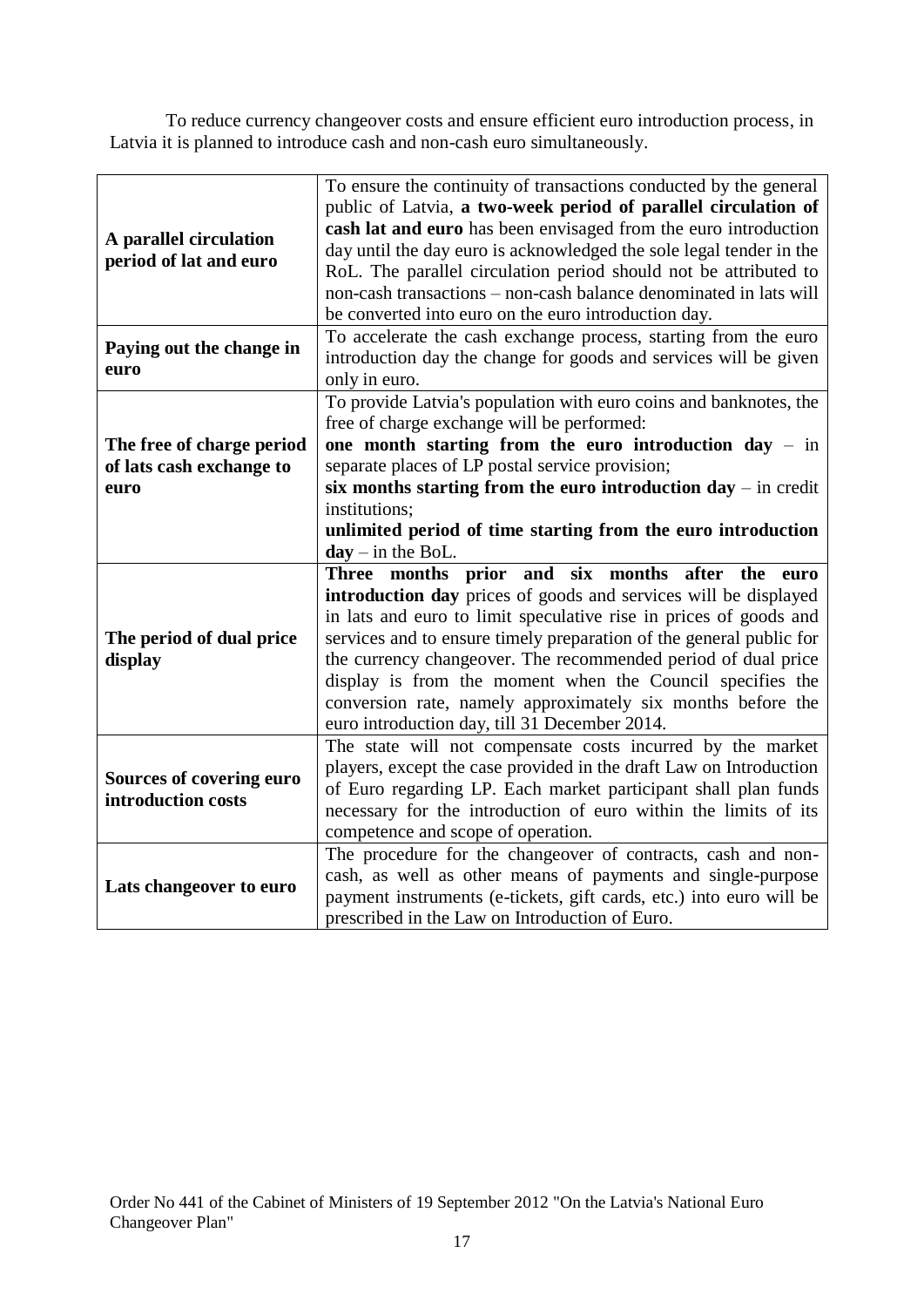# **2. LEGAL FRAMEWORK**

# **2.1. EU legislation on the introduction of euro**

#### <span id="page-17-1"></span><span id="page-17-0"></span>**Treaty on the Functioning of the European Union**

In addition to the previous procedure (EC prepares a proposal to the Council for the enlargement, consultations with the European Parliament, discussions in the European Council) the Council will have to take into account suggestions of other euro area member states as well (will be adopted by the qualified majority vote) about the euro area enlargement.

## **In the EU countries, the euro changeover process is regulated by a number of EU Regulations**

## **I Council Regulation (EC) No. 1103/97 of 17 June 1997 On certain provisions relating to the introduction of the euro**

The Regulation refers to all EU countries. The most relevant aspects of the Regulation are as follows:

- The introduction of euro shall not have the effect of altering any term of a legal instrument or of discharging or excusing performance under any legal instrument, nor give a party the right unilaterally to alter or terminate such an instrument;
- The conversion rate shall be adopted as one euro expressed in terms of each of the national currencies of the participating Member States. The rate shall be adopted with six significant figures;
- The conversion rates shall not be rounded or truncated when making conversions;
- The conversion rate shall be used for conversions either way between the euro unit and the national currency units;
- Monetary amounts to be converted from one national currency unit into another shall first be converted into a monetary amount expressed in the euro unit, which amount may be rounded to not less than three decimals and shall then be converted into the other national currency unit;
- Monetary amounts to be paid or accounted for when a rounding takes place after a conversion into the euro units shall be rounded up or down to the nearest cent. If the application of the conversion rate gives a result which is exactly half-way, the sum shall be rounded up.

#### **II Council Regulation (EC) No. 974/98 of 3 May 1998 On the introduction of the euro**

The Regulation establishes a general procedure for the replacement of the involved Member State currencies with the euro and defines provisions for the transition period of the euro introduction in the first countries having joined the euro area. The Regulation explains a number of terms used in relation to the Eurosystem (for example, conversion rate, legal instruments, euro unit, transition period, redenomination). It is of importance that the Regulation stipulates that except for the issuing authority and for those persons specifically designated by the national legislation of the issuing Member State, no party shall be obliged to accept more than 50 coins in any single payment.

# **III Council Regulation (EC) No. 2169/2005 of 21 December 2005 amending Council Regulation (EC) No. 974/98 of 3 May 1998**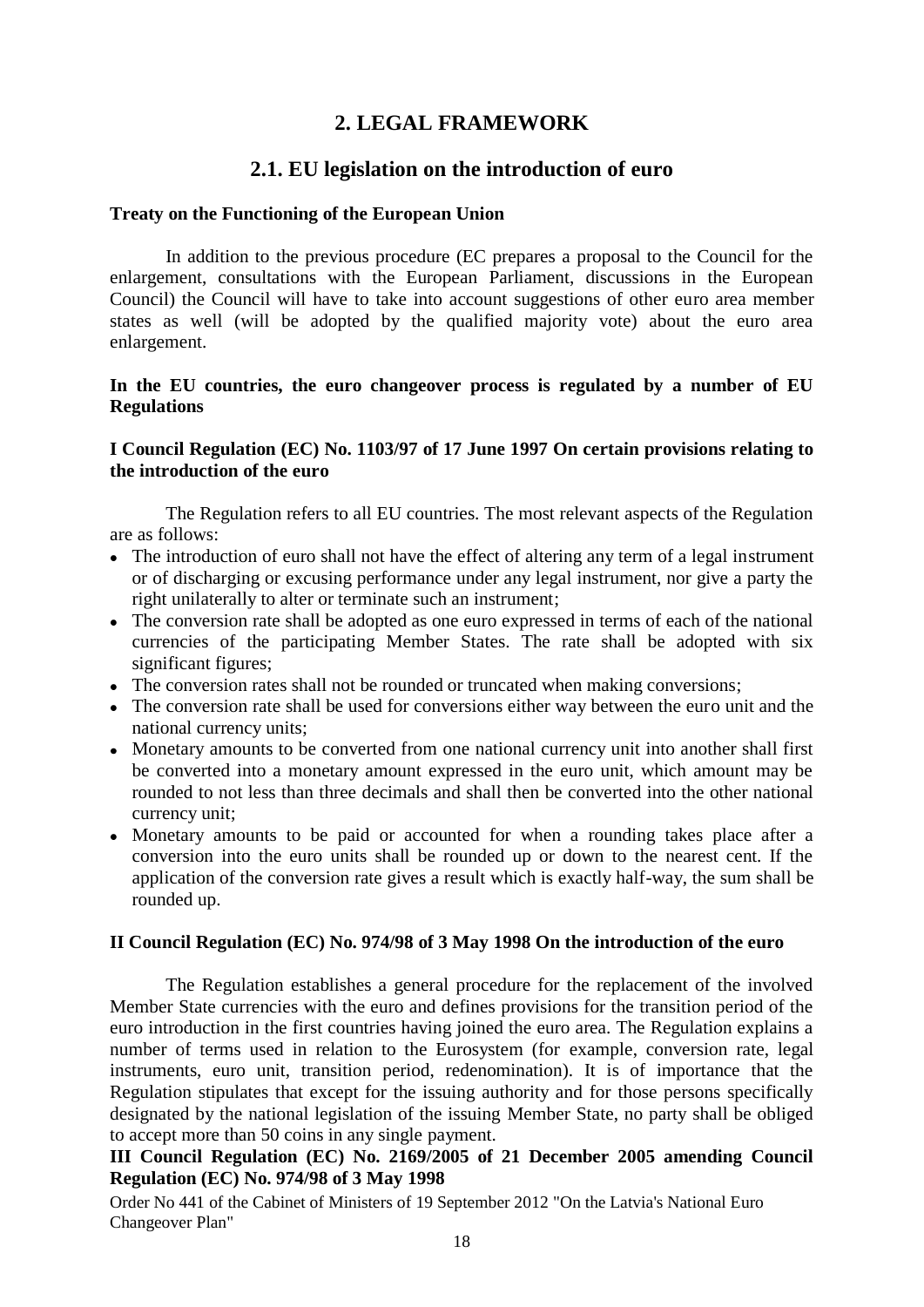On 21 December 2005, **Amendments to the Council Regulation (EC) No. 974/98 were made (Council Regulation No. 2169/2005)** to ensure the introduction of the euro by the new EU Member States. The drafted amendments cancel references to the specific dates, which are replaced by definitions as the specified dates may vary from country to country. The amendments stipulate that the countries may choose the euro introduction scenario and the duration of the transition period. A relevant amendment to the Regulation stipulates that the credit institutions shall exchange their customers' banknotes and coins denominated in the national currency unit of the Member State for banknotes and coins in euro, free of charge, up to a ceiling which may be set by the national laws and regulations.

#### **IV Council Regulation (EC) No. 2866/98 of 31 December 1998 On the conversion rates between the euro and the currencies of the Member States adopting the euro**

The Regulation stipulates the conversion rates between the euro and the currencies of the Member States adopting the euro. The Regulation is amended with accession of every new Member State to the euro area.

#### **The Court of Justice Judgement C-19/03**

The document provides interpretation of Council Regulation (EC) No. 1103/97 of 17 June 1997 On certain provisions relating to the rounding principles of the sums of money, incl. unit price (tariffs).

#### **Commission Recommendation of 10 January 2008 on measures to facilitate future changeovers to the euro (notified under document number C(2007) 6912)**

The EC Recommendation provides additional practical measures that should be performed by the Member States which are going to join the euro area, including:

- ensuring provision of professional information to non-financial companies about accounting and tax issues;
- recommendation for dual price display six months prior to the euro changeover day and no longer than a year after the euro changeover day;
- recommendation for the reduction of cash holdings;
- organisation of fair price conversion measures.

The above legislation ensures secure and sound legislative framework and, based on it, the euro introduction process will be organised in Latvia.

## **2.2. Laws and regulations on the introduction of euro in Latvia**

<span id="page-18-0"></span>According to Clause J1.3 of the Action Plan, a Concept was drafted. On 29 May 2012 the Concept was approved by the CoM (Minutes No 30 Paragraph 42). For uniform implementation of the Concept the MoF in cooperation with the MoJ will develop guidelines.

#### **I Law on Introduction of Euro**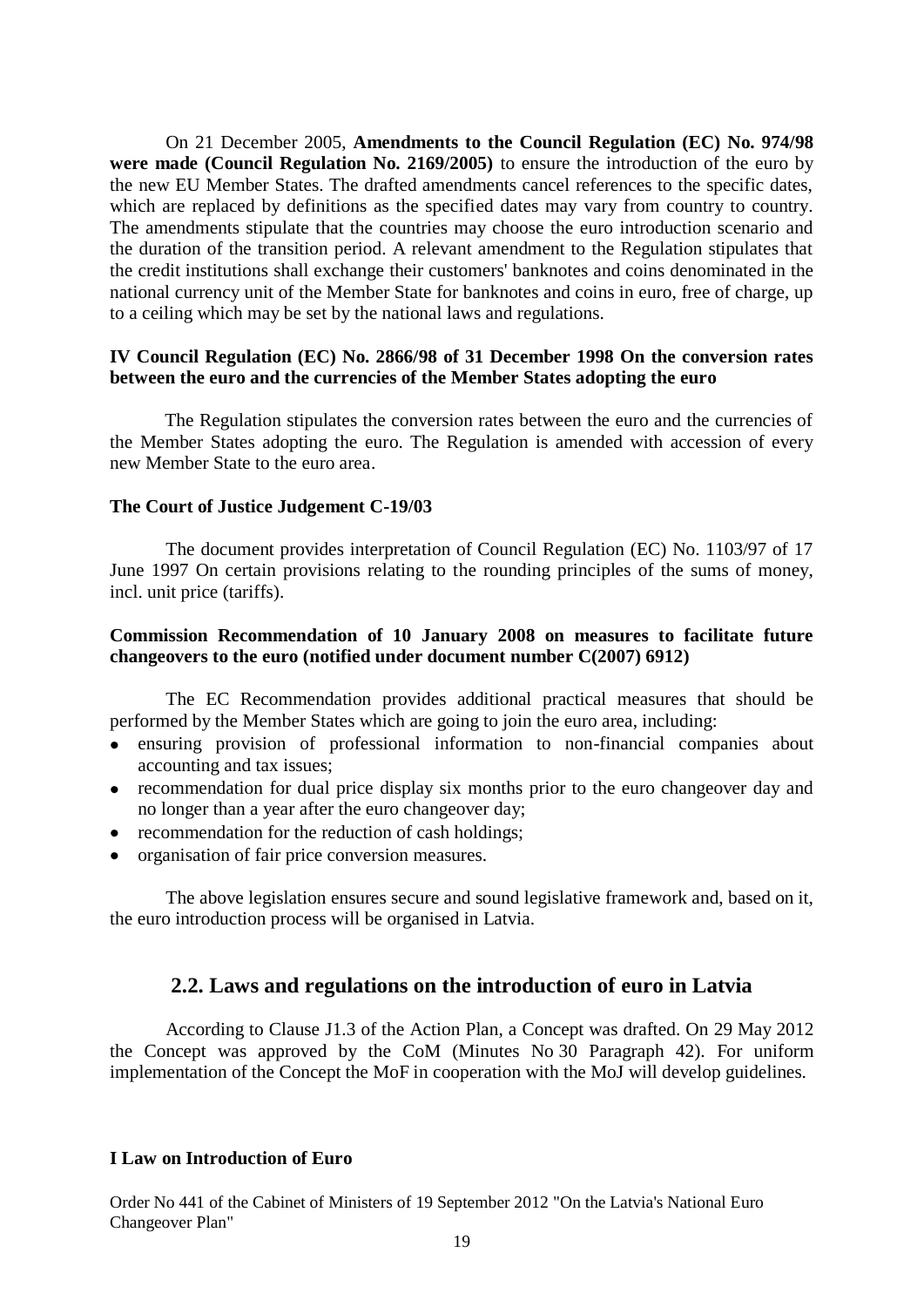It has been envisaged to adopt the Law on Introduction of Euro stipulating core provisions for the introduction of euro. The draft law has been drafted by the MoF in cooperation with other institutions involved in euro project working groups on the basis of the Concept and issues referring to the euro changeover and requiring a general regulation (see Annex 1). In issues referring to local governments during drafting the Law on Introduction of Euro the MoEPRD cooperated.

The draft Law on Introduction of Euro has been promulgated in the meeting of State Secretaries on 7 June 2012 (Minutes No 23 Paragraph 6). Following the institutional confirmation of the draft law was submitted to the ECB for provision of an opinion. It is planned to submit the draft law to the CoM for further submission to the Saeima in the end of 2012. It is expected that the draft law will be adopted and become effective a year prior to the euro introduction day, namely, in the beginning of 2013.

#### **II Law on the Bank of Latvia**

To ensure full compliance of the Law on the Bank of Latvia of the RoL with the Treaty on the Functioning of the European Union, and the ESCB and ECB Statutes, the Bank of Latvia introduced amendments to the Law on the Bank of Latvia, stipulating the integration of the Bank of Latvia into the Eurosystem. Also this draft law was submitted together with the Law on Introduction of Euro to the ECB for provision of an opinion.

## **2.3. The principle of continuity of contracts**

<span id="page-19-0"></span>The Law on Introduction of Euro provides the principle of continuity of legal instruments. Thus all contracts (including contracts with credit institutions, etc.) will also be subject to the principle of continuity meaning that it will not be necessary to amend or replace existing contracts with new ones.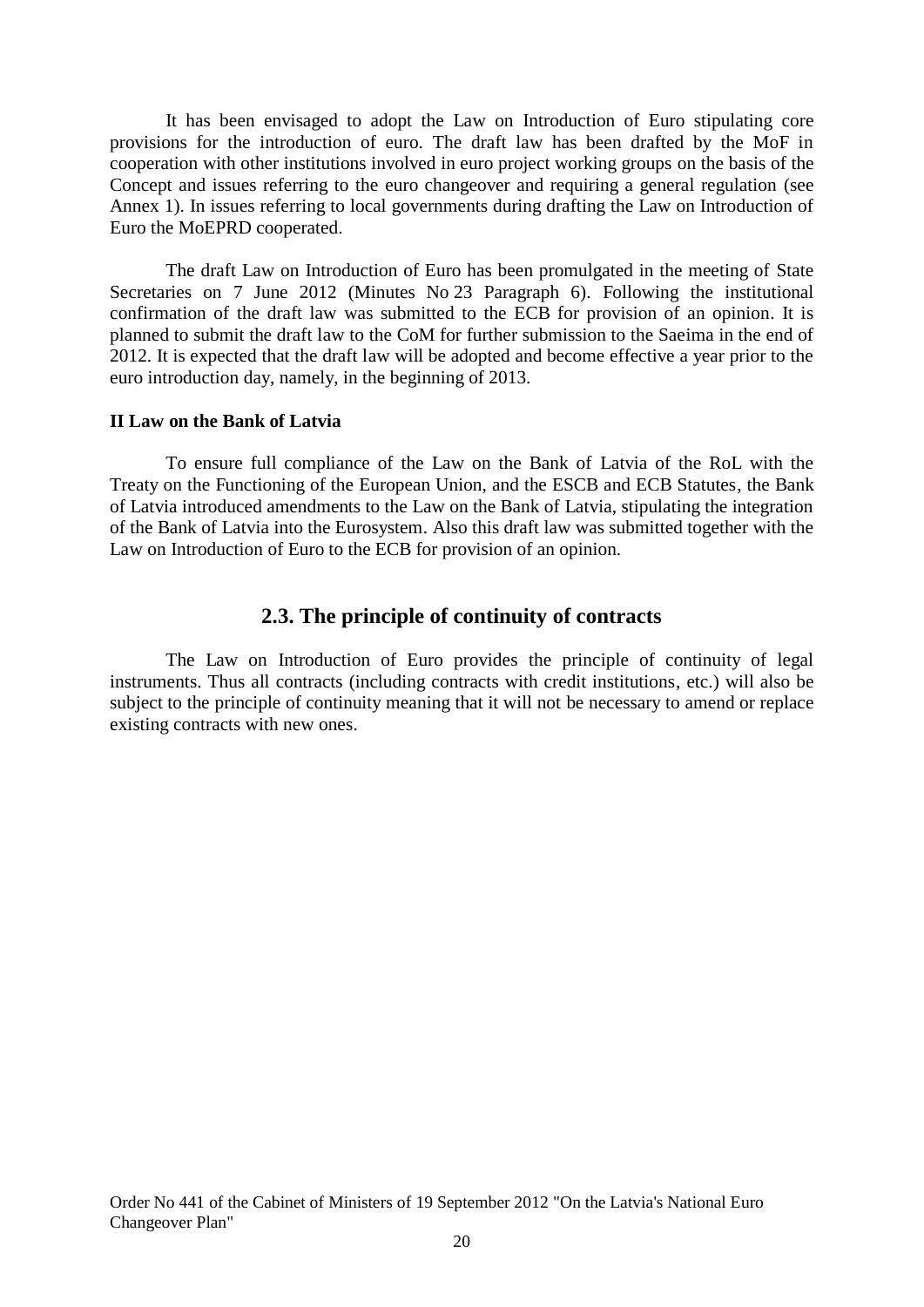# **3. FINANCIAL MARKET**

# **3.1. Financial market instruments**

#### <span id="page-20-1"></span><span id="page-20-0"></span>**I General issues**

The contractual amounts of financial derivative transactions denominated in lats and other initiated outstanding transactions denominated in lats will be converted to euro according to the conversion rate set by the Council. All amounts of an outstanding legal instrument will be converted according to the conversion rate set by the Council and rounding principles provided in the draft Law on Introduction of Euro, unless the contracting parties agree otherwise. Total amount of an outstanding legal instrument will be made of converted units and their cannot exceed the initial total amount of the legal instrument in lats that is converted to euro according to the conversion rate set by the Council and rounding principles provided in the draft Law on Introduction of Euro.

Several changes related to information systems have been planned in the financial instrument accounting system. After the introduction of euro, financial instruments will be traded in euro, and changes will be made in the trading systems to ensure that.

To reduce administrative costs related to the introduction of euro, businesses will be allowed within 30 months after the euro changeover to register with the commercial register their amendments to company statutes arising as a result of the change of currency in the country. Financial market participants will be allowed to register changes related to the introduction of euro in documents regulating their financial services together with the first amendments referring to other issues, but no later than 12 months after the euro introduction day.

#### **II Equity securities**

The nominal value of shares and equity of limited liability companies will be expressed in the whole euro. The nominal value of shares of joint stock companies will be expressed in euro and euro cents. A differing approach will be applied because taking into account the principle of maintaining proportionality of members of denomination of equity capital stocks (shares) of capital companies from lats to whole euro can require considerable increase in the equity capital of a capital company or reduction in case of a joint stock company. In expressing the nominal value of equity capital stocks (shares) in euro and euro cents the rounding principles provides in the draft Law on Introduction of Euro should be complied with.

In order to ensure protection of minority shareholders of capital companies, it will be provided that as a result of rounding the remaining value will be paid to members of capital companies (shareholders) in proportion to the shares they own. At the same time members of capital companies (shareholders) will have the right to decide on transferring the remaining value to reserves of the capital company.

A right will be stipulated six months prior to the euro changeover day (namely, from the day when the Council decides on the lats conversion rate against euro) to found such capital companies where the nominal value of an equity stock (share) is expressed in euro equivalent. Such a procedure will ensure more successful transition of capital companies from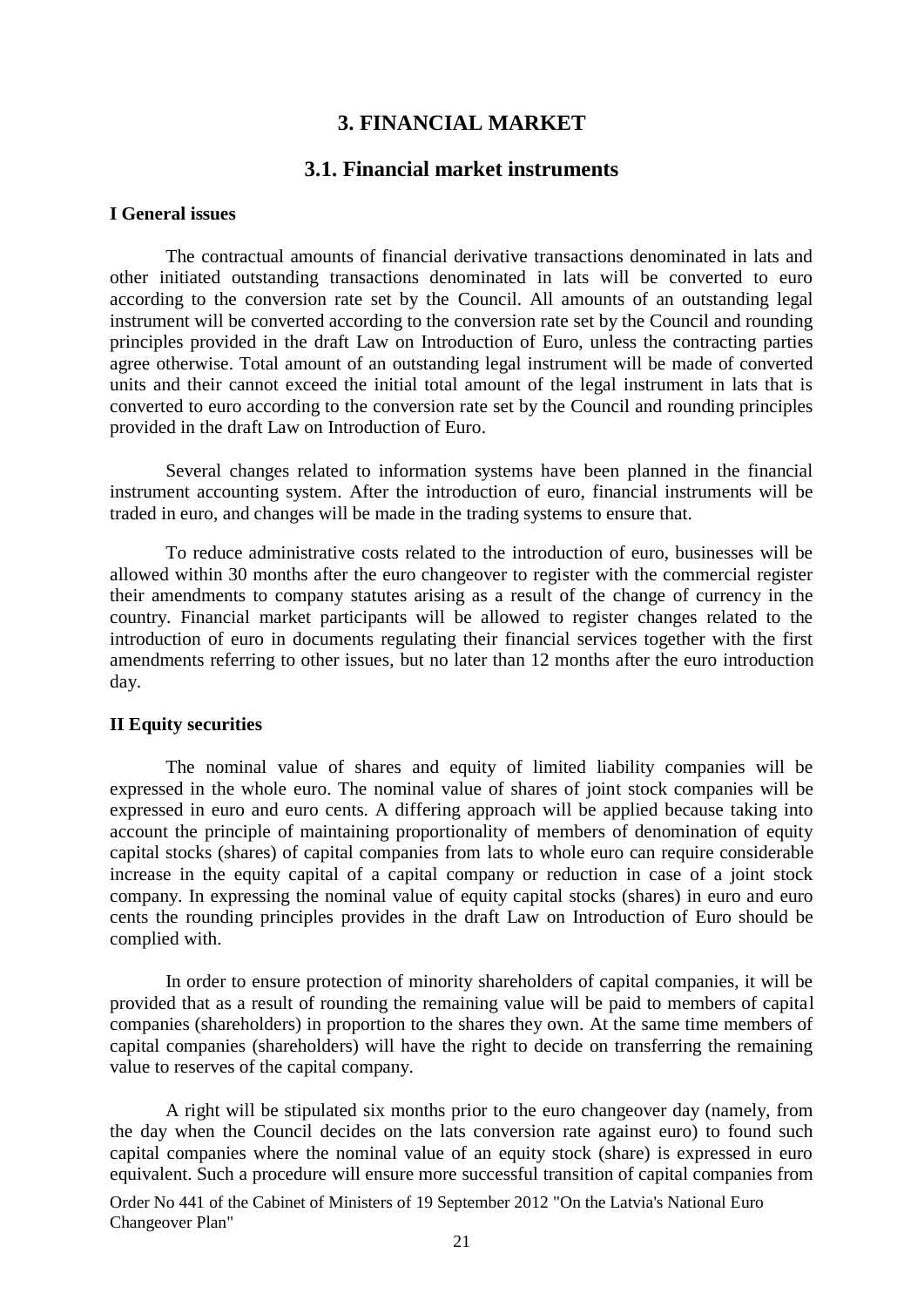lats to euro reducing the number of capital companies which need to take actions to replace lats with euro.

# **III Debt securities**

To secure investor claims and reduce the possibility of changes in the issuer's liabilities after the re-denomination of debt securities, the nominal value of debt securities irrespective of the amount (e.g. LVL 100, LVL 1 000) will be set to one cent after the conversion to the euro. Thus it will be possible to set the nominal value in whole numbers.

The number of debt securities held by an investor will be obtained by dividing the total nominal amount of the issue held by each individual investor, expressed in lats, by the set conversion rate. The obtained nominal amount will be multiplied by 100, thus it will be possible to express the nominal amount of debt securities held by each individual investor in cents. Where obtained amount will contain fractions of cents, those from 0,5 euro cent upwards will be rounded up to 1 cent whereas those less than 0,5 cent will be discarded.

The rounding and re-denomination of Latvian government securities will be performed on the basis of general principles applicable to debt securities.

To reduce the potential losses of issuers and investors resulting from the redenomination of debt securities denominated in lats with variable rate (pegged to RIGIBOR), the Law on Introduction of Euro will stipulate the interest rate recalculation principle where the variable interest rate is pegged to an index ceasing to exist when the euro has been introduced.

The debt securities variable interest rate will be repegged from RIGIBOR to EURIBOR. Upon mutual agreement between the parties, it will be possible to replace the lats money market index with another equivalent money market index. In case the lats money market index is replaced the lender will not be allowed to increase the interest rate bound to the lats money market index or worsen other lending provisions stipulated in the contract between the lender and the borrower. The index repeg will be performed at the next planned fixation change of the variable interest rate following the euro changeover day. The parties will be able to agree on other moment of interest rate change providing it is no later than the next planned fixation change of the variable interest rate following the euro introduction day.

# **3.2. Bank of Latvia and financial institutions**

<span id="page-21-0"></span>The BoL has been participating in the ESCB since Latvia's accession to the EU; upon the changeover to the euro the BoL will become a member of the Eurosystem. Preparing for the introduction of the euro, representatives of the Bank of Latvia participate in the working groups established for the changeover to the euro as well as cooperate with credit institutions, governmental institutions and organisations involved in the euro changeover project.

#### **I Cash changeover from lats to euro**

One of the tasks of the BoL is to ensure timely delivery of euro cash to credit institutions and to facilitate smooth cash changeover in Latvia.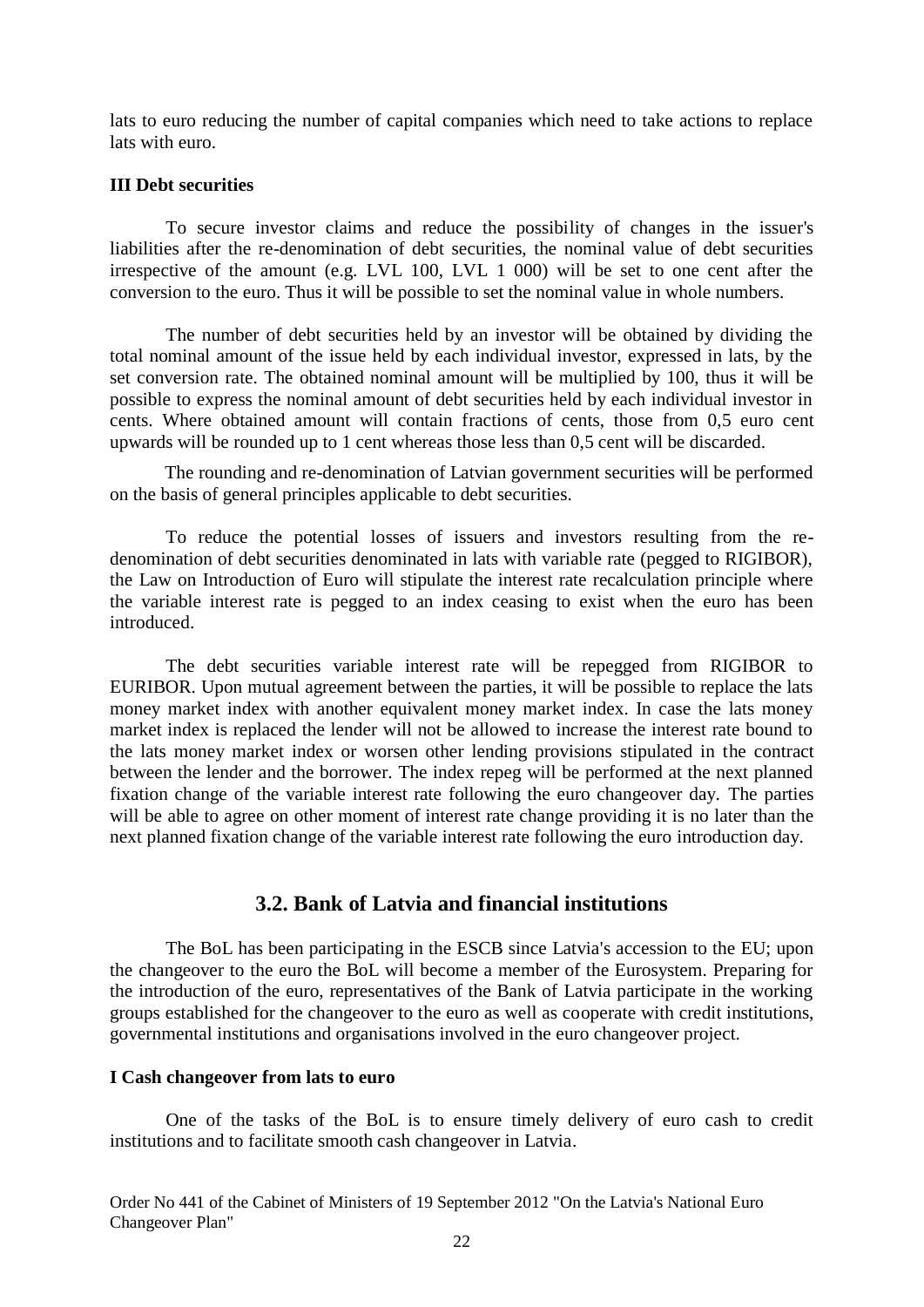In order to ensure timely availability of cash euro, prior to the introduction of euro the BoL organises supply of euro banknotes from the ESCB. The BoL also organises the development of euro coin design, selection of the mint in a competition where Latvian euro coins will be minted, as well as minting and delivery of these coins. In order to ensure in a timely manner necessary cash euro amount for the needs of Latvian credit institutions and their customers in the end of 2013, the BoL has to announce the competition for euro coin minting possibilities within the last six months of 2012, as well as to sign a Memorandum of Understanding with euro area Member States and the EC on the beginning of euro coin development and necessary preparatory work.

Lats cash changeover will be carried out mostly through credit institutions, automated teller machines, trade network, service providers, etc. During the parallel circulation period of lats and euro traders will have to accept both lats and euro banknotes and coins. The BoL will organise special training course for cashiers of credit institutions, paying special attention to security features of the euro banknotes and coins.

The action plan of the BoL on the introduction of euro provides for detailed tasks for the introduction of cash and non-cash euro, including advanced delivery of euro (frontloading) and subordinated advanced delivery of euro (second phase of frontloading). The aim of these measures is to ensure the provision of euro cash for market participants everywhere in Latvia. Pursuant to the ECB preconditions, euro coins and banknotes delivered to credit institutions and their customers during the frontloading and second phase of frontloading must not be publicly circulated before the euro introduction day. Within the framework of frontloading money will be supplied to credit institutions and their clients according to mutual contracts. They will inter alia provide sanctions against offenders of contractual provisions, including for releasing the cash euro, which was supplied within the framework of frontloading, in free circulation before the euro changeover day. The BoL will also check how the money, which was supplied within the framework of frontloading, is stored. There will be a notice on the package of the starter-kit, which will be sold to inhabitants before the euro introduction day, stating that coins will be valid only after the euro introduction day. It should be taken into account that there will be the Latvian design on coins and officially they will not be valid before the euro introduction day. Frontloading to credit institutions will start one month before the euro introduction day, and the second phase of frontloading will commence 15 days before the euro introduction day. To simplify the cash exchange process the BoL will prepare and spread out starter-kits of euro coins.

To ensure timely distribution of euro banknotes to the public, all automated teller machines in the country will be reprogrammed from the lats to euro dispensing regime starting from the euro changeover day. For this purpose, timely software modification will be made, ensuring remote reprogramming of automated teller machines for blocking the dispensing of lats and ensuring the dispensing of euro. The older generation automated teller machines that do not have such options will be switched off on the euro introduction day and filled with euro to resume operating a little later. After the euro introduction day lats banknotes will not be issued.

#### **II Withdrawal of lats banknotes and coins from circulation**

Lats banknotes and coins will be withdrawn from circulation and replaced with euro as of the euro introduction day. The BoL evaluates possibilities to reduce gradually the amount of nominal banknotes in the circulation shortly prior the euro introduction day.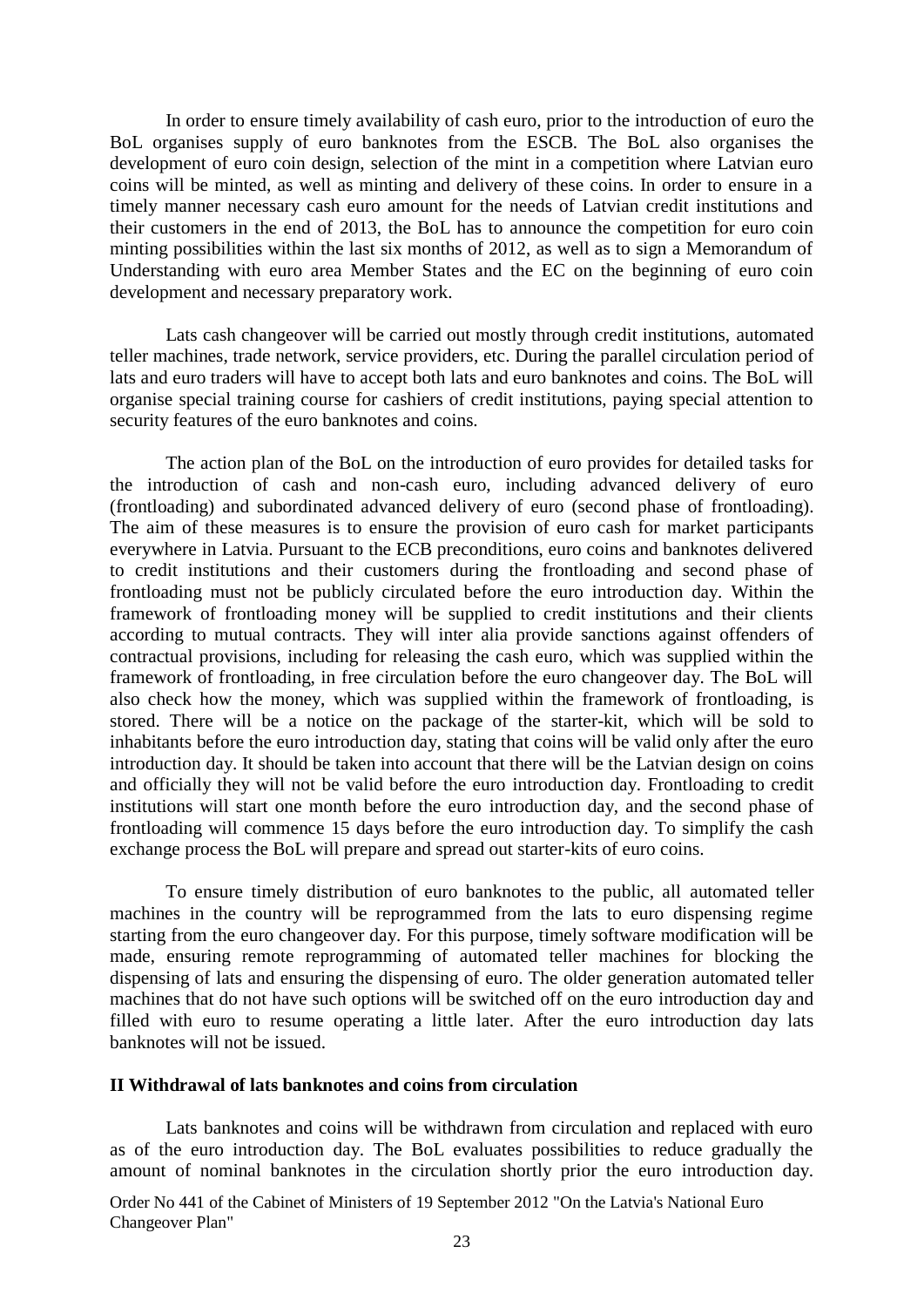Banknotes and coins, which will be withdrawn from circulation, will be stored by the BoL separately from stocks of euro banknotes and coins. The BoL will prepare a strategy for gradual destroying of lats banknotes and coins and will ensure implementation of the strategy.

#### **III Euro non-cash transactions**

On the euro introduction day, all non-cash balances denominated in lats on accounts as well electronic money balances will be converted to euro, and (as of this moment) all lats transactions and payments will be conducted in euro. As of the euro introduction day, all settlements in BoL payment systems will be made in euro only.

On 19 November 2007 Latvia joined the unified EMU euro settlement system TARGET2<sup>1</sup>, creating the TARGET2 component system TARGET2-Latvija. On the euro introduction day account balances of the BoL real-time settlement system for the euro will be exchanged to euro and transferred to the accounts opened in TARGET2-Latvija. Mutual settlements between credit institutions resulting from monetary policy transactions, financial market settlements, final settlements of other payment systems, as well as large-scale and urgent payments will be done in TARGET2.

Customer non-cash payments, namely domestic payments currently made by government institutions, large companies, small and medium-sized enterprises, traders and consumers in lats will be made in euro as of the euro changeover day. Such payments will be made in accordance with the Single euro payments area<sup>2</sup> (SEPA) requirements gradually implementing SEPA requirements in all payment stages. SEPA requirements also apply to direct debit and card payments. Introduction of SEPA card framework requirements in Latvia will be completed by 31 December 2012, but SEPA direct debit payments will be introduced by 1 January 2015.

## **IV Changes in BoL's monetary operations and foreign exchange reserve management**

By the time of the introduction of euro, monetary policy instruments and procedures for monetary operation performance will be agreed, central bank's foreign reserve management system will be adjusted to comply with ECB requirements.

## **V Preparing statistics**

 $\overline{a}$ 

Before the introduction of euro the BoL will adopt new rules for drafting statistical reports according to requirements for euro area countries and collection of relevant statistical information will be started by the introduction of euro. The BoL will recalculate data timelines, prepare new metadata descriptions and introduce necessary amendments to statistical databases and publications.

<sup>&</sup>lt;sup>1</sup> TARGET2 real-time settlement system is used by central banks of EMU Member States together with the ECB to implement common monetary policy and facilitate fluent operations of the euro payment system. The main advantage of TARGET2 is joint technical platform ensuring equal conditions for all TARGET2 Member States. The system TARGET2- Latvija provides for an efficient, fast and secure infrastructure for payments in the euro using deposits held in the Bank of Latvia. Together with participants from Latvia the TARGET2 euro payments in real time will be made by more than 1 000 finance institutions all over the Europe. More than 50 800 financial institutions will be available through the system.

Order No 441 of the Cabinet of Ministers of 19 September 2012 "On the Latvia's National Euro Changeover Plan" <sup>2</sup> Single euro payments area (SEPA) is an area of EU countries, Iceland, Lichtenstein, Monaco, Norway and Switzerland where consumers, businessmen and other participants of the economy disregarding their location will be able to conduct and make payments in euro between countries and within one country according to single main conditions, rights and duties.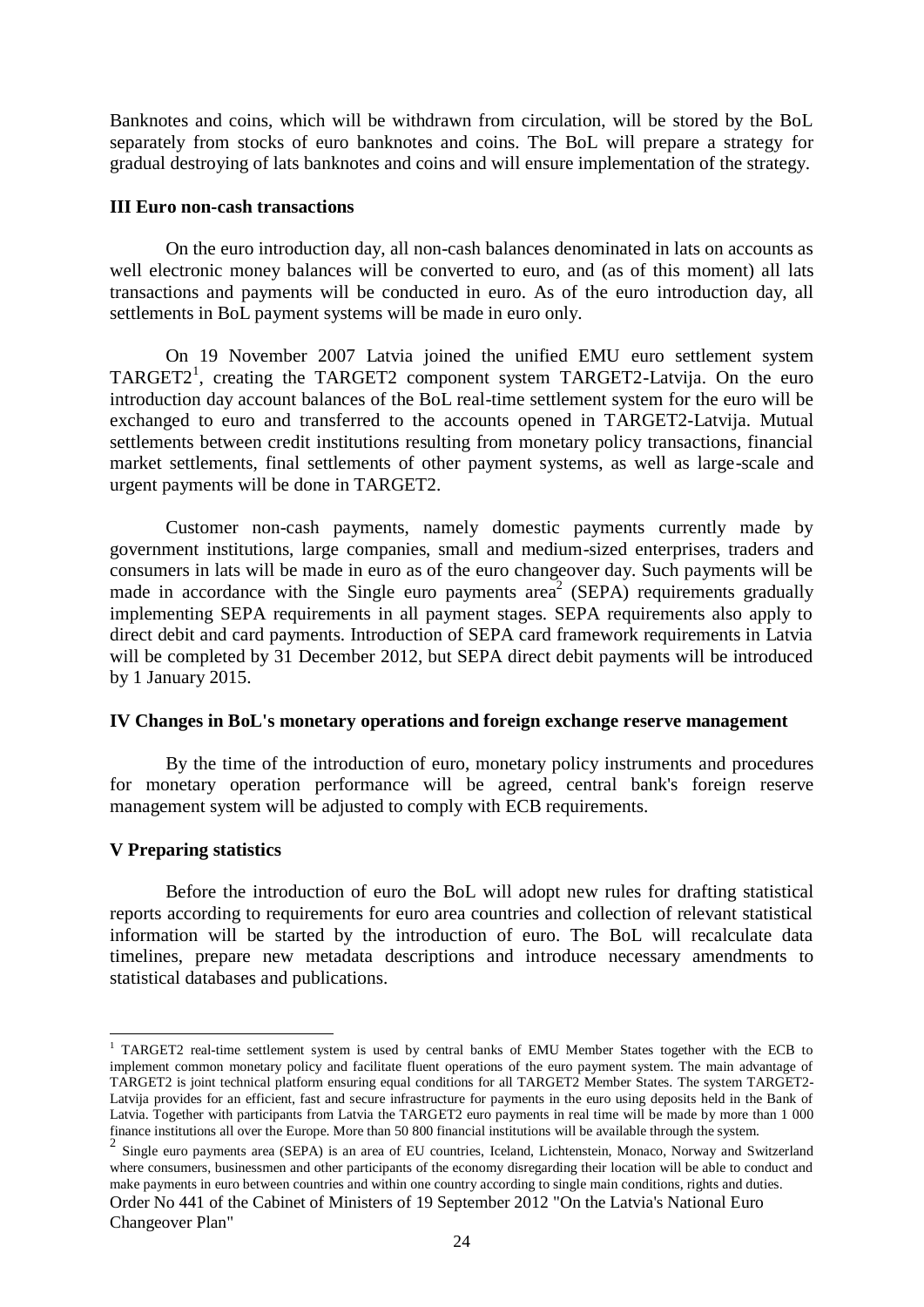# **VI Credit Register**

On the euro introduction day the BoL will ensure conversion of existing liabilities of customers and customers' warrantors dominated in lats and included in the Credit Register to euro.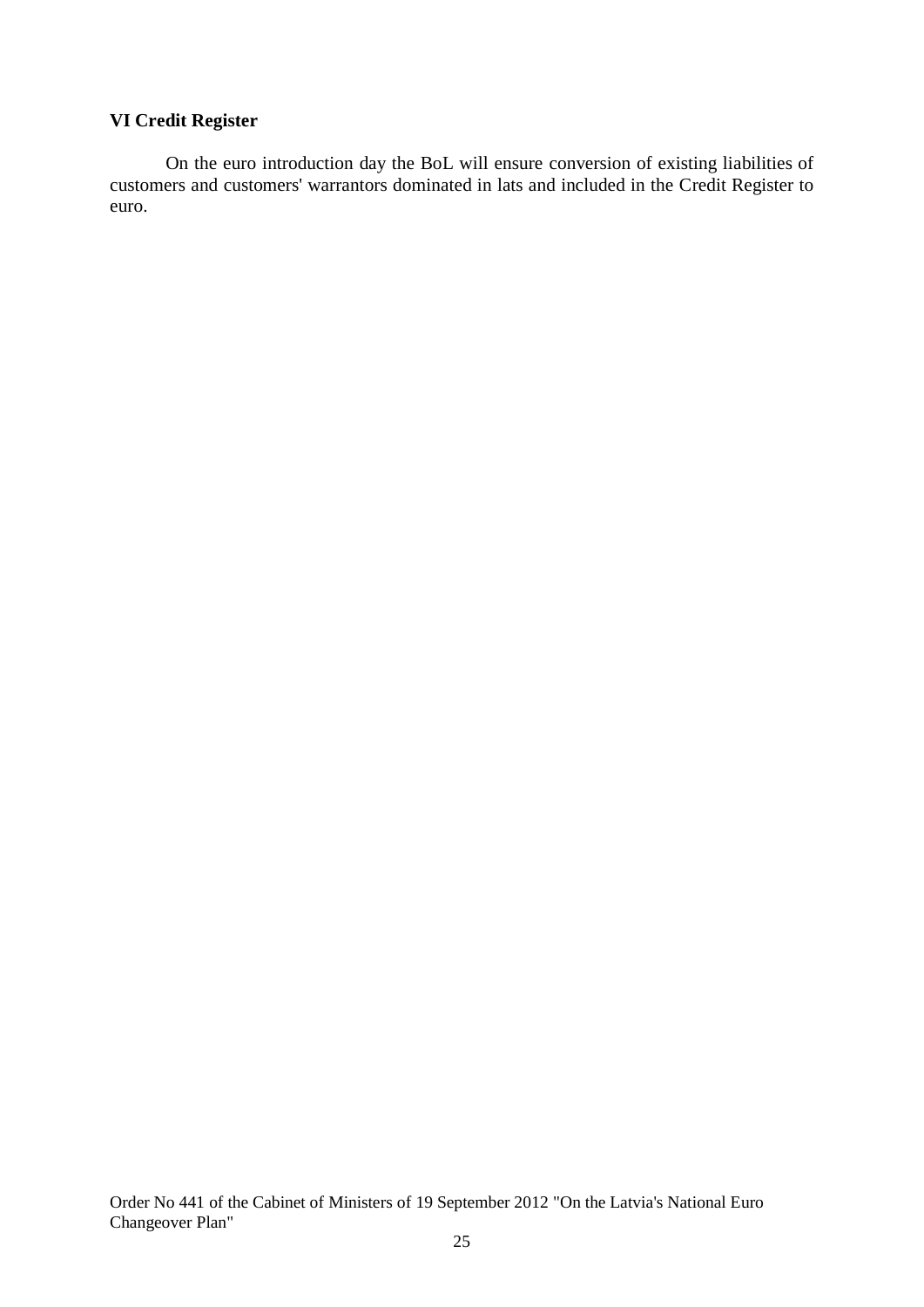## **4. PUBLIC SECTOR**

# <span id="page-25-1"></span><span id="page-25-0"></span>**4.1. Conversion of central government budget revenue and expenditure**

All government budget revenue and expenditure, including all amounts of government claims and liabilities incurred prior to the introduction of euro in Latvia, will be converted from lats to euro in line with the regulations governing the drafting of budget proposals.

After the Council approves the currency conversion rate, namely approximately six months before the euro introduction day, pricelists for direct state administration institution services will be submitted to the CoM for approval.

# **4.2. Statistics**

#### <span id="page-25-2"></span>**I The CSB**

No later than three months prior to the introduction of euro the CSB will submit to the CoM for approval statistical reports and questionnaire forms where as of the euro changeover the procedure for showing value indices will change. Statistical information about the reporting year before the introduction of euro, as well as about the last quarter of 2013 will be requested in the currency which will be the legal tender in respective reporting period, namely in lats. The CSB will start collecting statistical information in euro (monthly and quarterly data and later also annual data) after the introduction of euro. Individual statistical observations where during the period of dual circulation of lats and euro collection of information in lats and euro is likely or necessary will be set according the Action Plan. In addition guidelines will be developed for processing of statistical data during the period of dual circulation of lats and euro and training of CSB employees involved in data collection, summary and re-calculation will be carried out.

The CSB according to the Action Plan will develop guidelines for re-calculation of statistical data time-lines and will carry out necessary re-calculations in CSB databases. Conversion of statistical data will be subject to general rounding principals without transfer to whole euro. In publications of statistical data which will be issued after the euro introduction day all data to be published in value indices will be displayed in euro.

The procedure for dissemination of statistical data (press reports, statistical publications, internet databases and other online sources) during the period of dual display and after the euro introduction day will be set in the publication plan and it will be published on the CSB website thus ensuring coordinated activities of statistics producers, as well as it will provide a possibility to data users to get acquainted with it.

#### **II Other institutions summarizing statistics**

Other institutions which collect, summarise and publish data provided in the national statistical information programme shall make modifications to the instructions for statistical report forms and preparation thereof, data collection and summary, re-calculation of databases, evaluation of re-calculations and data publishing, as well as training of employees involved in these processes individually according to the above mentioned guidelines developed by the CSB.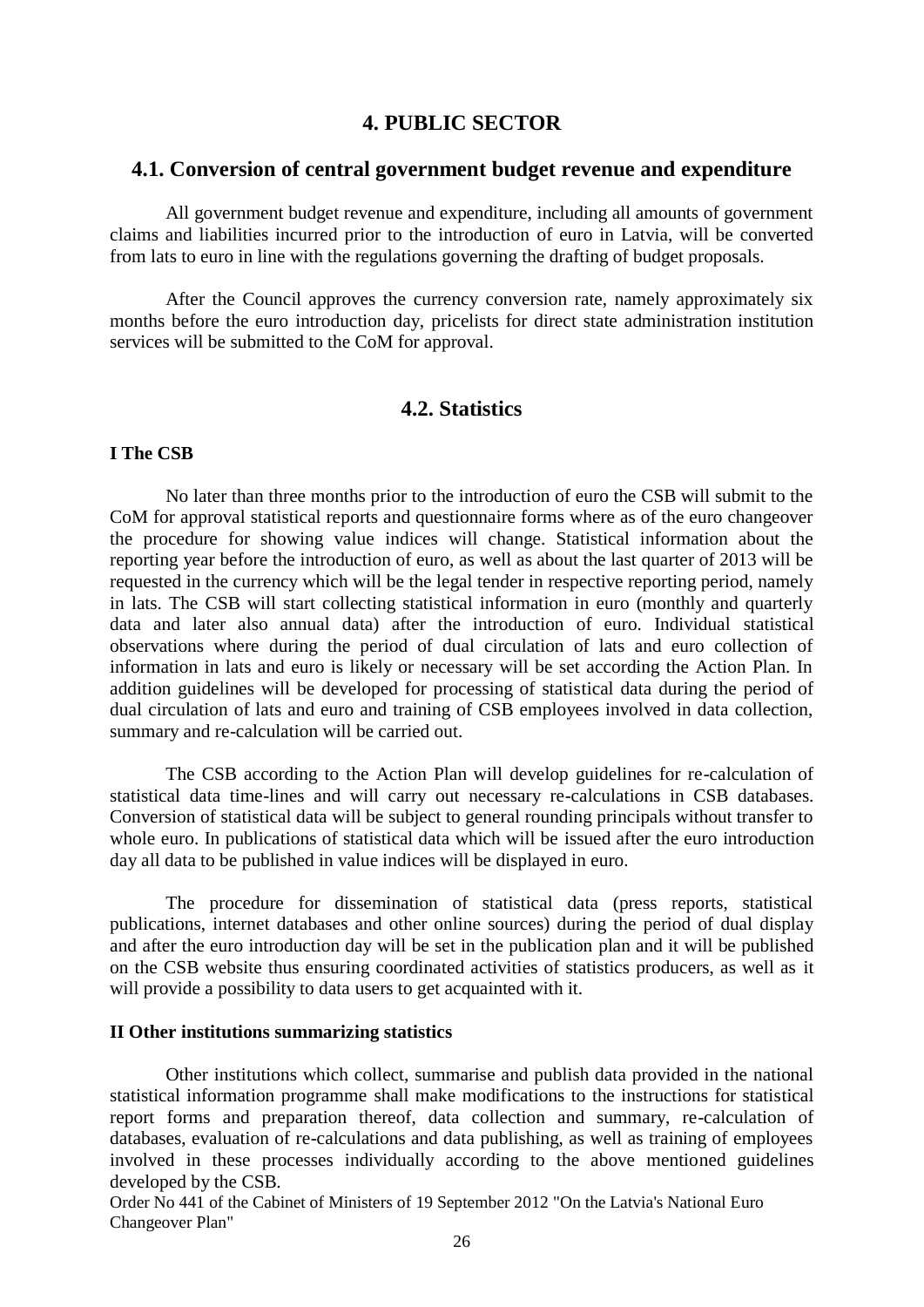# **4.3. Changes in state administration information systems**

<span id="page-26-0"></span>Several changes will be introduced in information systems used by the public sector (hereinafter – public IS) upon the changeover to the euro in Latvia. After the introduction of euro central and local government IS will have to ensure financial data input in euro, provide financial data for the period before the euro introduction day, as well as the conversion of lats and euro when processing financial data. According to the Action Plan all IS should be adjusted to euro by 1 September 2013 when the final stage of system adjustment should be started – testing. According to adjustment plans of the following two institutions the State Revenue Service shall complete the IS development by 1 October 2013 and the State Social Insurance Agency shall complete the IS development by 1 November 2013. Procurements or maintenance contract prolongation procedures related to public IS should be started no later than on 1 October 2012 in order to conclude all contracts in the beginning of 2013. Adjusting of public IS will be financed from state budget funds as well as the European Regional Development Fund.

Central and local government IS will be adjusted in order to implement the above said actions. Central and local governments will have to ensure continuity of public IS during the period of dual circulation of lats and euro. Therefore in order to ensure adjustment of IS to euro under the supervision of the MoEPRD and MoF the following measures will be performed:

- study IS in central and local government institutions where financial data are accumulated  $\bullet$ in databases;
- ensure organisational support for adjusting IS;
- evaluate necessary amount of resources for adjusting IS;
- adjust IS to the introduction of euro according to regulatory requirements.

# **4.4. Accounting for the government budget execution in euro**

<span id="page-26-1"></span>Particular attention will be paid to the accounting systems of public institutions that prepare invoices on behalf of the state (fines, duties, taxes etc). The control function will be implemented in order to monitor the accounting for the invoices drafted in lats which will be paid for in euro (also the outstanding invoices).

To ensure successful payments and accounting for the execution of government budget in euro, the ST in cooperation with the BoL according to the Action Plan have performed all relevant technical measures to ensure involvement of the ST in the settlement system of the BoL.

Already since 9 November 2010 existing information systems of the ST ensure processing of SEPA loan transfers using electronic clearing systems in payments, therefore the ST does not foresee difficulties with adjusting the system to the changeover from lats to euro. In order to ensure accounting of state budget execution in euro, the ST according to the internal action plan for the introduction of euro will identify necessary changes in information systems, request and introduce technical changes in information systems, carry out testing of information systems. State budget institutions will make necessary changes in their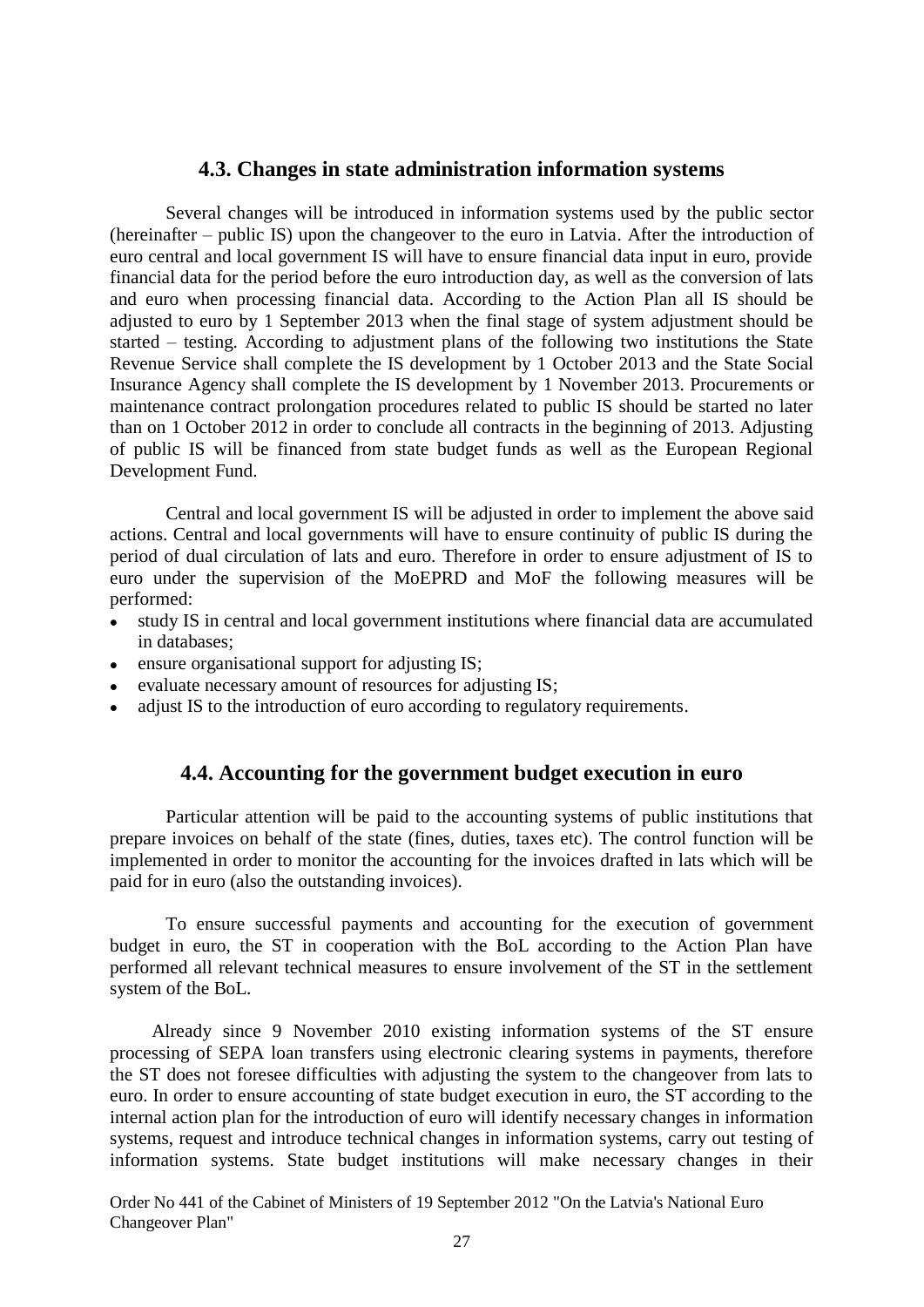information systems in order to ensure preparation of payment documents according to SEPA requirements.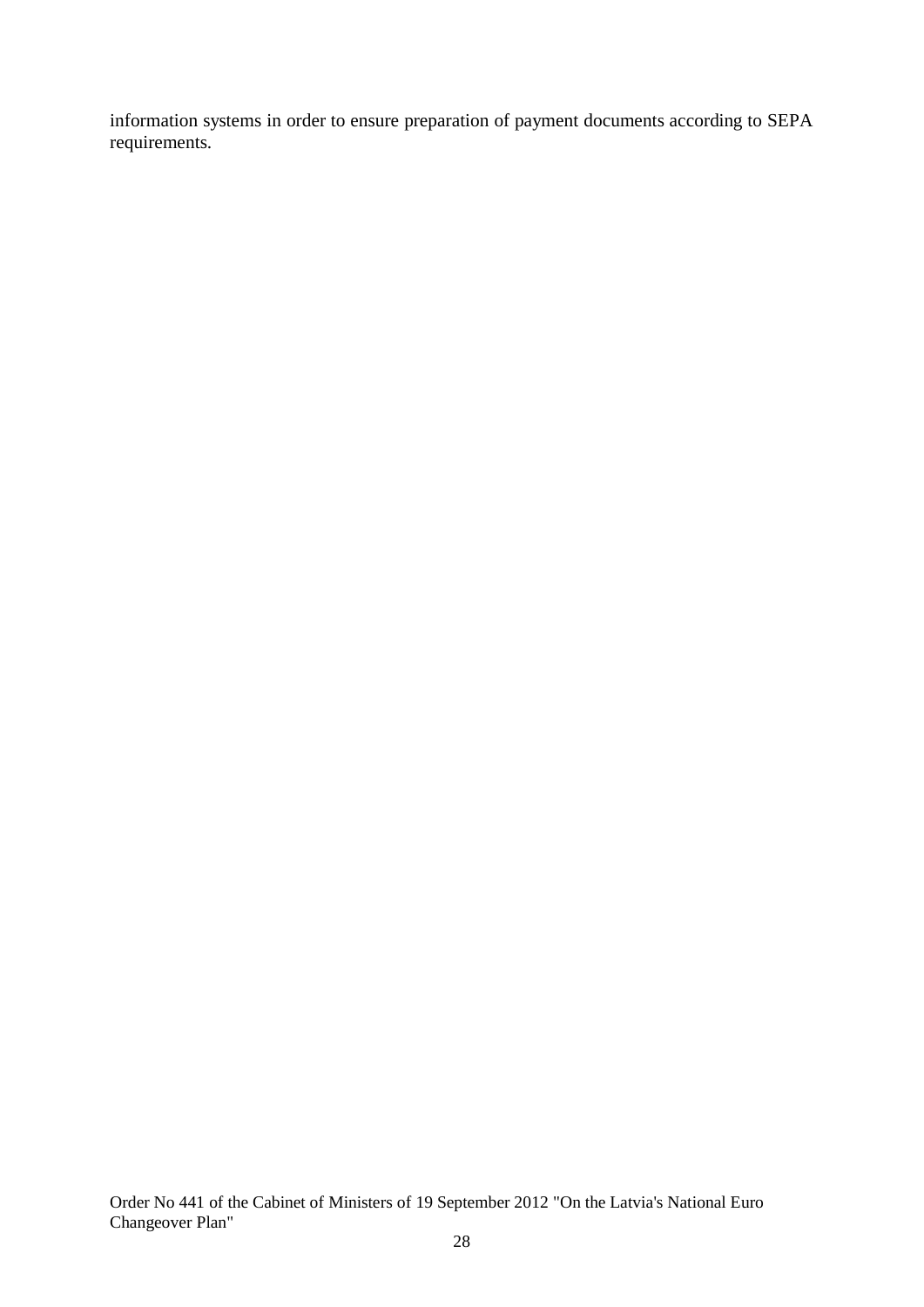# **5. CONSUMER RIGHTS PROTECTION**

<span id="page-28-0"></span>For a successful changeover to euro, close cooperation of involved institutions as well as implementation of measures in line with the Action Plan is required.

# **5.1. Dual display of goods and services prices**

<span id="page-28-1"></span>To prevent potential breach of consumer rights and to reduce a speculative rise in goods and services prices, the Law on Introduction of Euro will state the period of dual display of prices and the period of parallel circulation of the lats and the euro according to the Plan.

The MoE will draft amendments to CoM Regulation No 178 of 18 May 1999 "Procedure for Displaying Prices of Goods and Services" in order supplement it with information about the dual display period when prices of goods and services should be displayed in lats and euro according to the procedure provided in regulatory enactments. In view of the fact that the dual display period will be set in the Law on the Introduction of Euro, the Regulation will provide for particular requirements for price display in trading places during the dual display period specifying the existing price display procedure and information that is mandatory on the price tag in two currencies.

The CRPT, based on the Law on the Introduction of Euro and expected amendments to CoM Regulation No 178 of 18 May 1999, will develop guidelines for non-financial corporations for correct price calculation and display.

Dual price display principles and period will be equally binding to the public and private sector. Public institutions and agencies should prepare amendments to paid service pricelists and informative materials where the currency exchange rate will be displayed in two currencies.

In order to avoid a speculative rise in prices, one year prior to and after the euro changeover day the monitoring of goods and services prices will be carried out. In order to ensure the price monitoring the MoE will make procurement and conclude an outsourcing contract. During the dual display period – three months prior to and six months after the euro changeover day – compliance with requirements for price display and conversion will be ensured by the CRPT in cooperation with public consumer rights protection organizations.

# <span id="page-28-2"></span>**5.2. Control mechanism of price rounding for goods and service prices**

To protect consumer rights successfully and to prevent unfair price rounding, e.g. setting a higher price in euro than in lats or charging extra for paying in euro, control mechanisms for accurate price display will be developed under the supervision of the Steering Committee, applying the correct currency convergence rate.

The MoE in cooperation with CRPC and NGO representatives will organise an action "Fair euro introducer". Businesses with accurate calculations and respective display of prices in euro will be awarded a sticker "Fair euro introducer".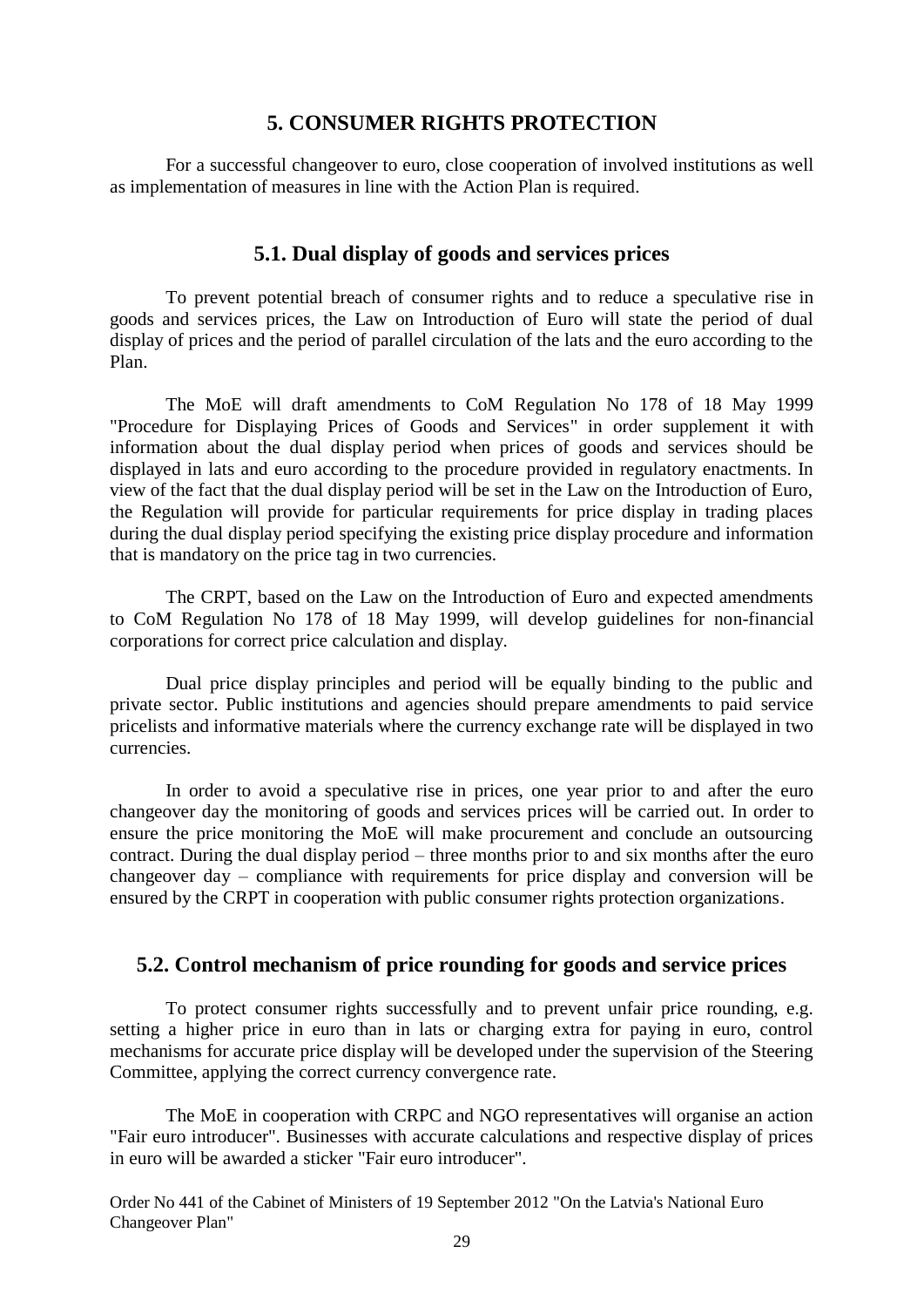According to the Action Plan the MoE and MoF in cooperation with Euro Team lecturers as well as involving field experts will organise training seminars for NGO representatives on consumer rights and training seminars for businesses. Euro Team is an EC established net of lecturers, which covers all EU Member States outside the euro area, and it comprises also representatives of Latvia. The scope of Latvian euro lecturers includes economic experts from state administration institutions, lecturers from universities and NGO representatives.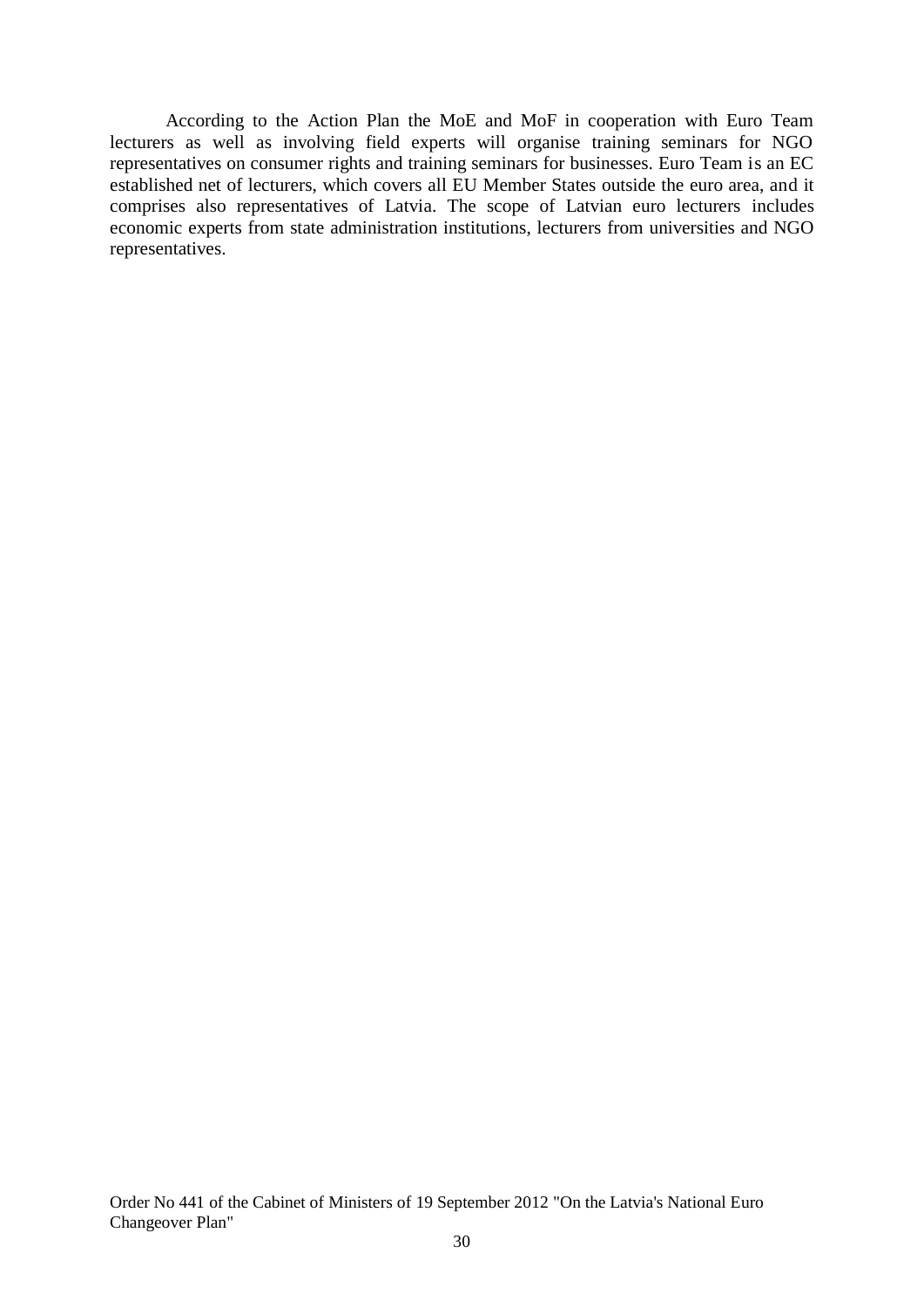# **6. PRIVATE NON-FINANCIAL SERCTOR**

# **6.1. Accounting**

#### <span id="page-30-1"></span><span id="page-30-0"></span>**I Procedure for accounting changeover to euro**

In order to stipulate a single procedure for accounting changeover to euro the Law on the Introduction of Euro and, if required, addition accounting-related regulatory enactments will regulate:

- operations to be carried out after the introduction of euro in accounting with justifying documents where the measurement is lat, euro or another currency, with accounting registers and financial statements;
- procedure for re-calculations from lats and other foreign currencies to euro;
- rounding procedure in justifying documents, accounting registers and financial statements;
- procedure for carrying out and registration of operations with cash registers in the transition period when along with euro and cents cash will be accepted and paid also in lats and santims.

In order to ensure better understanding of these norms the Euro Project State Administration Working Group and Non-financial Corporation and Consumer Working Group will develop a number of additional guidelines.

#### **II Justifying documents and accounting registers**

Justifying documents where the measurement is lat, euro or another currency and which by the euro introduction day will not be used for entries in accounting registers, if they refer to the period after the introduction of euro, will have to be registered in accounting registers using euro as a measurement. According to the situation in accounting registers on the euro introduction day the balance of each accounting account will have to be re-calculated from lats to equivalent in euro according to the conversion rate set by the Council.

#### **III Individual and consolidated annual statements**

Annual statements should be prepared in the currency which is in official circulation in the Member State in the end of the reporting year. Annual statements on reporting years that end on the euro introduction day or after that should be prepared in euro. In the first annual statement, which is prepared in euro, indicators of the previous year should be provided as comparable indicators in euro according to the conversion rate set by the Council.

## **IV Changes in the currency exchange rate setting procedure after the introduction of euro**

According to the existing procedure each working day the BoL shall set a number of foreign currency exchange rates to lat. These exchange rates shall become effective on the next working day and used according to the procedure stipulated by RoL regulatory enactments (re-evaluation of foreign assets for accounting, customs tax calculation needs etc.). The existing procedure ensures also that currency exchange rates for the current working day are available at the beginning of the working day (published in *Latvijas Vēstnesis*, on the website of the BoL, in newspapers, sent by e-mail).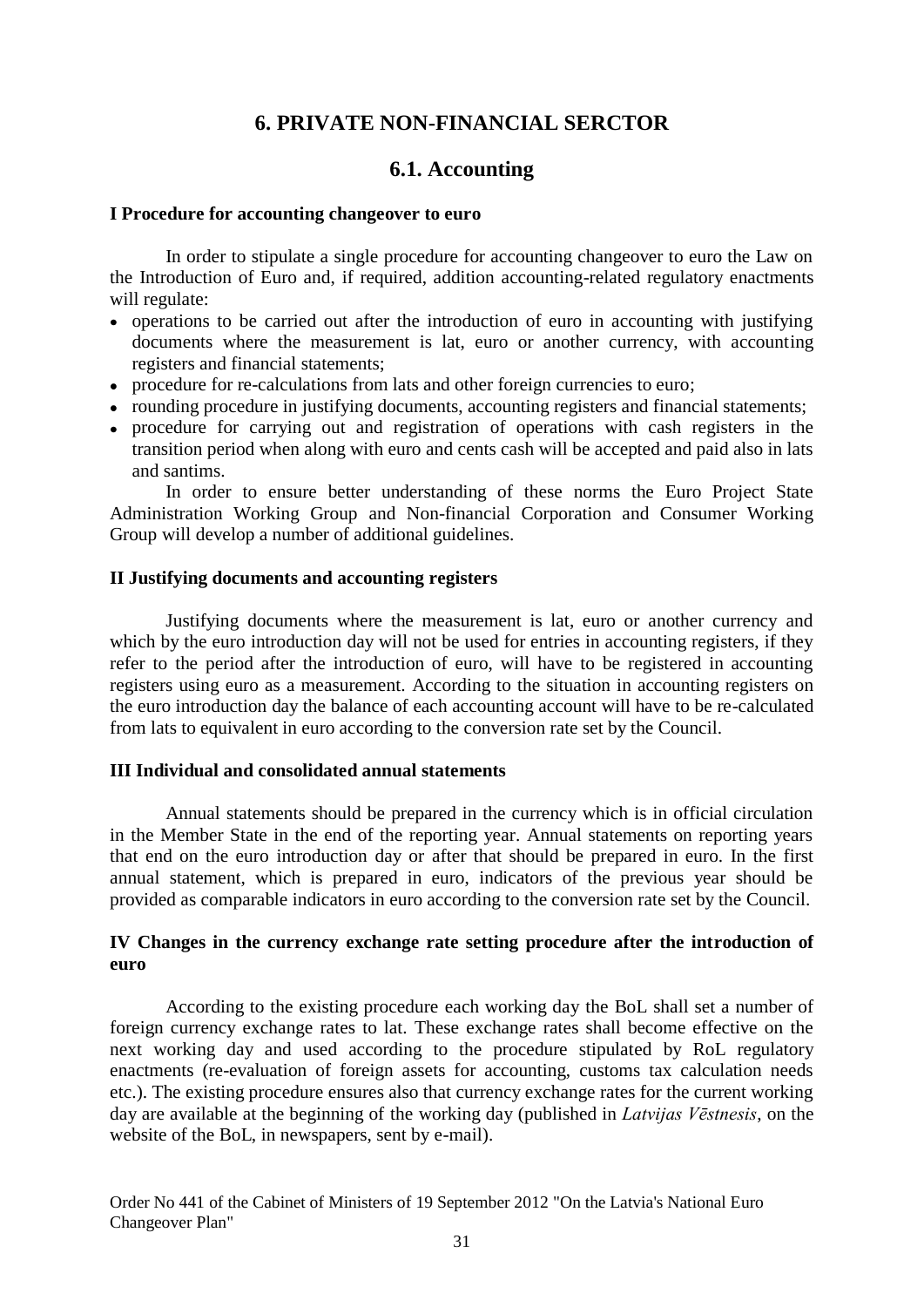Simultaneously with the introduction of euro in Latvia and accession of the BoL to the Eurosystem the BoL will also move over to the ECB currency exchange rate setting procedure. In the Eurosystem only the ECB sets the euro reference rate to the main currencies in the world. In order to ensure successful transition to the new procedure necessary amendments will be introduced in relevant RoL regulatory enactments.

# **6.2. Taxes**

<span id="page-31-0"></span>Adjustments in the tax field are mainly related to specifying regulatory enactments providing regulation regarding the currency of tax payments. It will be evaluated whether special regulations are necessary for cases when after the introduction of euro tax and fee debt payments for previous periods or re-calculations for previous periods will have to be made.

#### **I Making tax, fee and other state specified payments after the introduction of euro**

After the introduction of euro tax, fee and other tax-related payments shall be calculated and made in euro and cents.

After the euro changeover taxpayers making payments for taxation periods before the euro changeover day shall convert the amounts provided in the tax statement according to the conversion rate set by the Council and rounding principles provided in the Law on Introduction of Euro.

In cases when after the euro changeover taxpayers submit tax declarations or changes to the tax declaration for the taxation period before the euro introduction day and according to provisions of the Law on Introduction of Euro the amounts of taxes (fees) or other state specified payments to be made to the state budget are provided in lats, at the moment when the payment is done it shall be converted according to the conversion rate set by the Council and rounding principles provided in the Law on Introduction of Euro.

In cases when after the euro changeover taxpayers submit tax declarations or changes to the tax declaration for the taxation period before the euro introduction day and according to provisions of the Law on Introduction of Euro where the tax amount to be repaid from the state budget is provided in lats, the tax administration when repaying the overpaid amount shall convert it according to the conversion rate set by the Council and rounding principles provided in the Law on Introduction of Euro.

Additional payments set as a result of controls (checks, audits) carried out by the tax administration for the taxation period before the euro changeover shall be converted according to the conversion rate set by the Council and rounding principles provided in the Law on Introduction of Euro and provided in euro in the administrative act adopted after the euro introduction day.

Besides, according to the Law on Introduction of Euro in legal instruments (for example, decision on tax audit (inspection) results, decision on the extension of the payment term) adopted but not executed by the euro introduction day references to lats shall be considered as references to euro. Therefore it is not necessary to re-adopt the legal instruments. Payments provided in the above said legal instruments shall be converted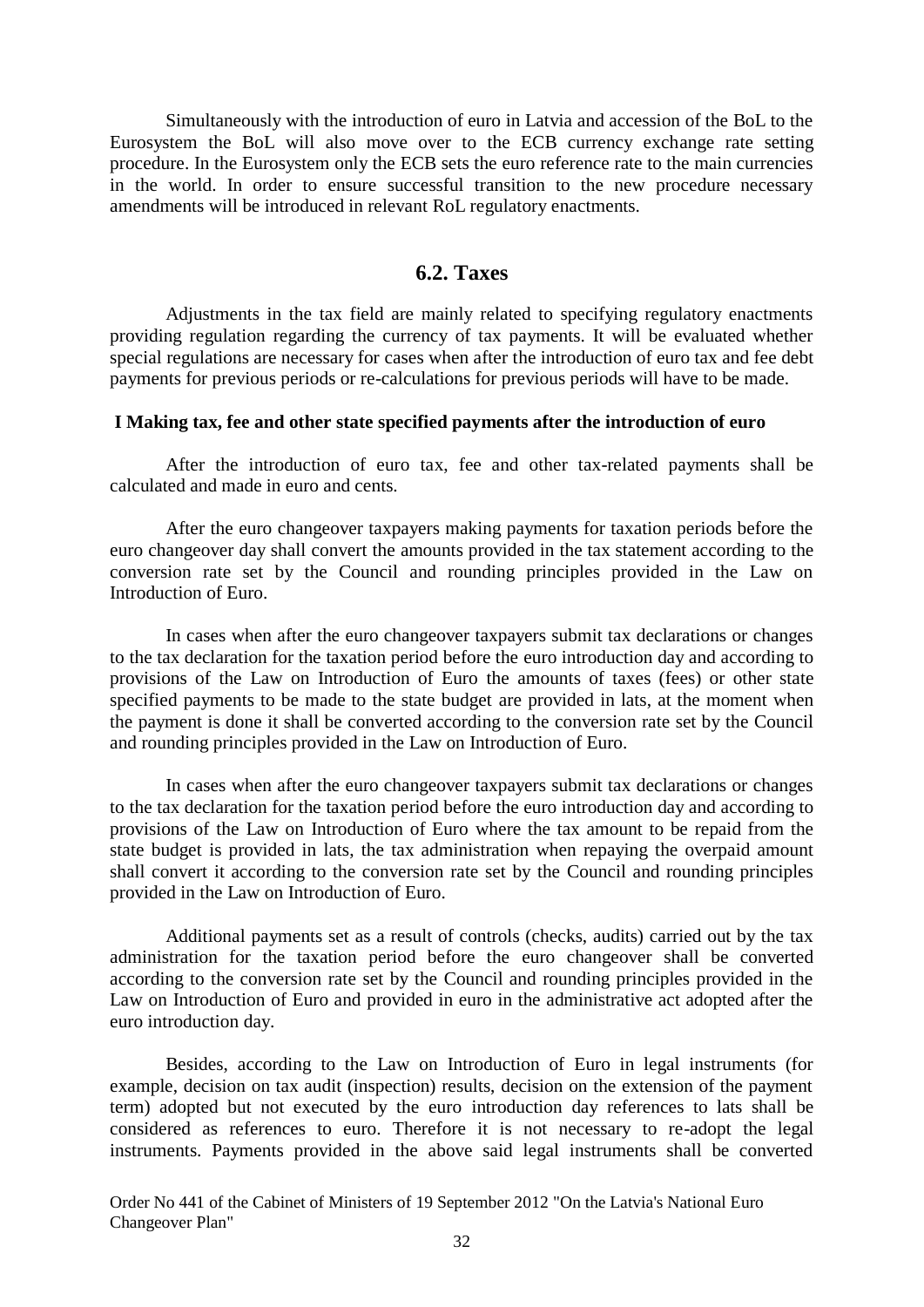according to the conversion rate set by the Council and rounding principles provided in the Law on Introduction of Euro.

#### **II Excise tax marking on cigarette packing**

According to regulatory enactments the maximum retail price shall be indicated on cigarette packing. After the introduction of euro in Latvia when marking cigarettes with excise tax marking and releasing them in free circulation or handing over for consumption the price indicated on the excise tax marking shall be in euro.

However, it will be not necessary to take out of circulation cigarettes that will be marked with excise tax marking where the maximum retail price will be indicated in lats and will be in trading places before the euro changeover and beginning of the period of dual display of prices, namely three months before the euro changeover day. In this case technical aspects of displaying the maximum retail price in euro will be set as simple as possible not increasing administrative burden on traders and they will be stipulated in the Law on Excise Tax.

## **6.3. Single-purpose payment instruments**

<span id="page-32-0"></span>For convenience of customers a number of companies in Latvia issue single-purpose payment instruments, for example – stamps, phone cards, prepaid mobile phone cards, fuel cards, parking payment cards, public transport e-tickets, gift cards, etc. Providers of respective services will perform measures to ensure adjustments of necessary equipment to handle payments in euro.

On many single-purpose payment instruments the price of the service in indicated in lats. Within the framework of the euro introduction project in cooperation with the issuers of single-purpose payment instruments and related controlling state administration institutions regulatory enactments regulating operations of respective commercial companies will be identified in order to determine where amendments need to be introduced due to the currency changeover in Latvia. General principles for the single-purpose payment instrument currency changeover are included in the draft Law on Introduction of Euro. The above said institutions and associations of companies will develop informative guidelines to ensure operation of single-purpose payment instruments after the euro changeover day.

# **6.4. Retail trade**

<span id="page-32-1"></span>In order to facilitate the introduction of cash euro, the draft Law on the Introduction of Euro will provide that from the euro introduction day the cash change should be paid out in euro, except in cases provided in EU law<sup>3</sup> stating that except for the issuing authority and for those persons specifically designated by the national legislation of the issuing Member State, no party shall be obliged to accept more than 50 coins in any single payment.

 $\overline{a}$ 

 $3$  Article 11. Council Regulation (EC) No 974/98 of 3 May 1998 on the introduction of the euro. OJ L 139, 11.5.1998, p. 1 [reviewed: June 29, 2012]. Available: *http://eur-*

*lex.europa.eu/LexUriServ/LexUriServ.do?uri=CONSLEG:1998R0974:20110101:LV:PDF*.

Order No 441 of the Cabinet of Ministers of 19 September 2012 "On the Latvia's National Euro Changeover Plan"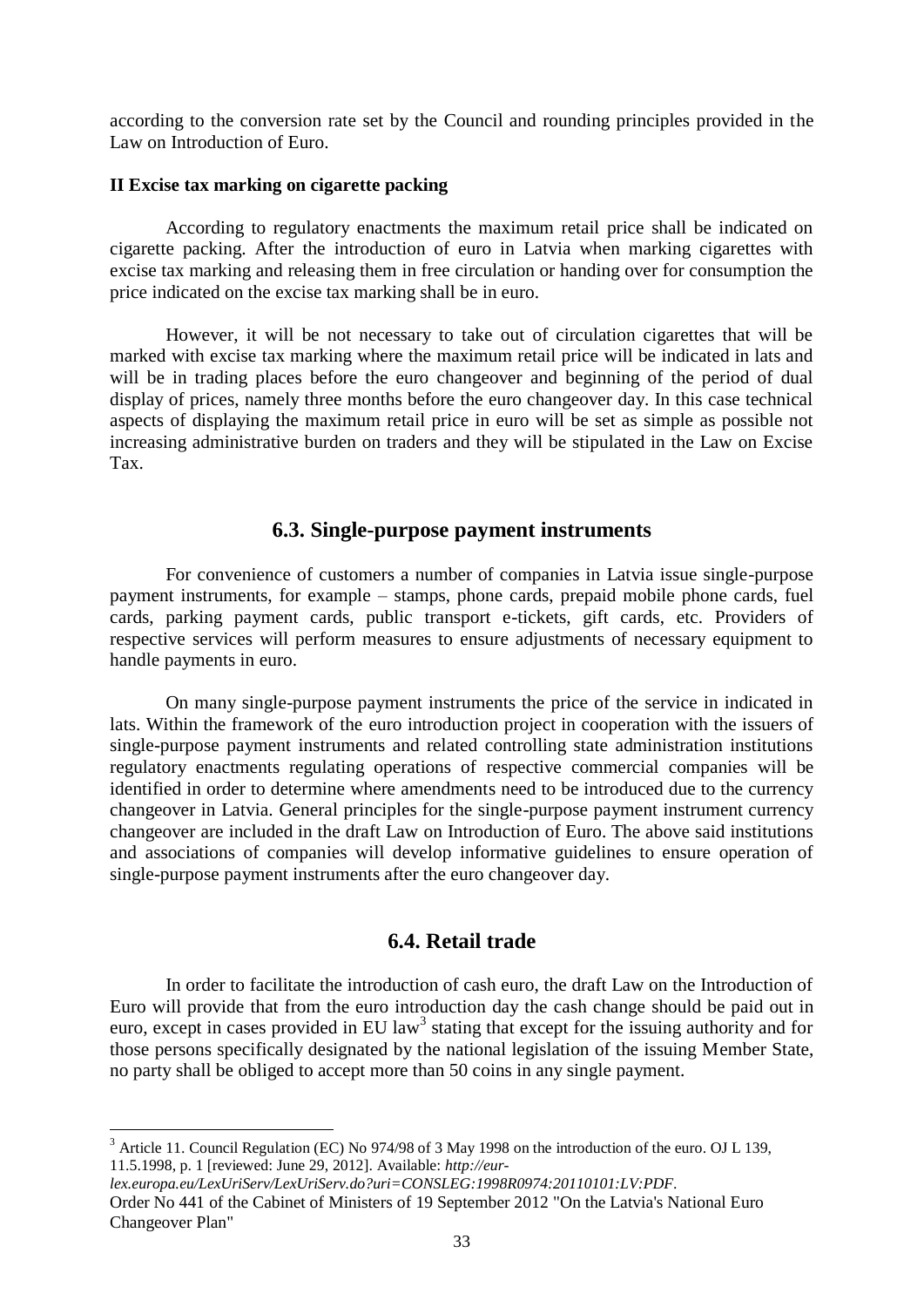# **7. COMMUNICATION**

<span id="page-33-0"></span>It is important to achieve public awareness of the euro introduction to ensure that the changeover from lats to the new currency proceeds in a manner that the consumers can follow. To that end, the Public Awareness and Communication Working Group has developed a Communication Strategy for public information about the introduction of cash and non-cash euro in Latvia. The strategy defines key communication thesis as well as identifies risks which might arise due to a number of practical reasons. On the basis of key principles defined in the strategy, within the framework of the Action Plan a Communication Action Plan has been developed (see Annex 1).

The strategy provides for a state-organised public awareness campaign. During its development and implementation, it is necessary to obtain a detailed picture of the public understanding of and attitude towards the introduction of euro as well as underlying factors. According to the euro changeover basic principles particular attention will be paid to inform remotely positioned part of society in terms of access to financial services about cash and non-cash euro changeover issues.

#### **Key principles and topics of the communication campaign**

- Uniform design and slogan;
- Principles and scenario of the euro changeover incorporated in the Plan;
- Security features of euro banknotes and coins;
- Conversion rate of the euro and the lats.

# **7.1. Communication goals**

<span id="page-33-1"></span>The main goal – to facilitate successful process of the introduction of euro, to inform inhabitants about the introduction of euro and to explain the process of the introduction of euro to general public. To achieve this goal each member of the public must receive comprehensive information about the changeover from lat, the current legal tender, to euro; practical issues relating to currency exchange; changes in the daily routine of the public related to the euro changeover and changes in the Latvian monetary policy and the national economy in general.

# **7.2. Institutions involved in the implementation of the communication strategy**

<span id="page-33-2"></span>The Communication Strategy has been developed by the Euro Project Public Awareness and Communication Working Group. The major communication partners of the campaign are the EC, the ECB, the Saeima and ministries and their subordinated institutions, BoL, local governments, etc. All state administration institutions as well as the private sector, for example, trade companies and service providers will be indirectly or directly involved in the implementation of the Strategy and Action Plan.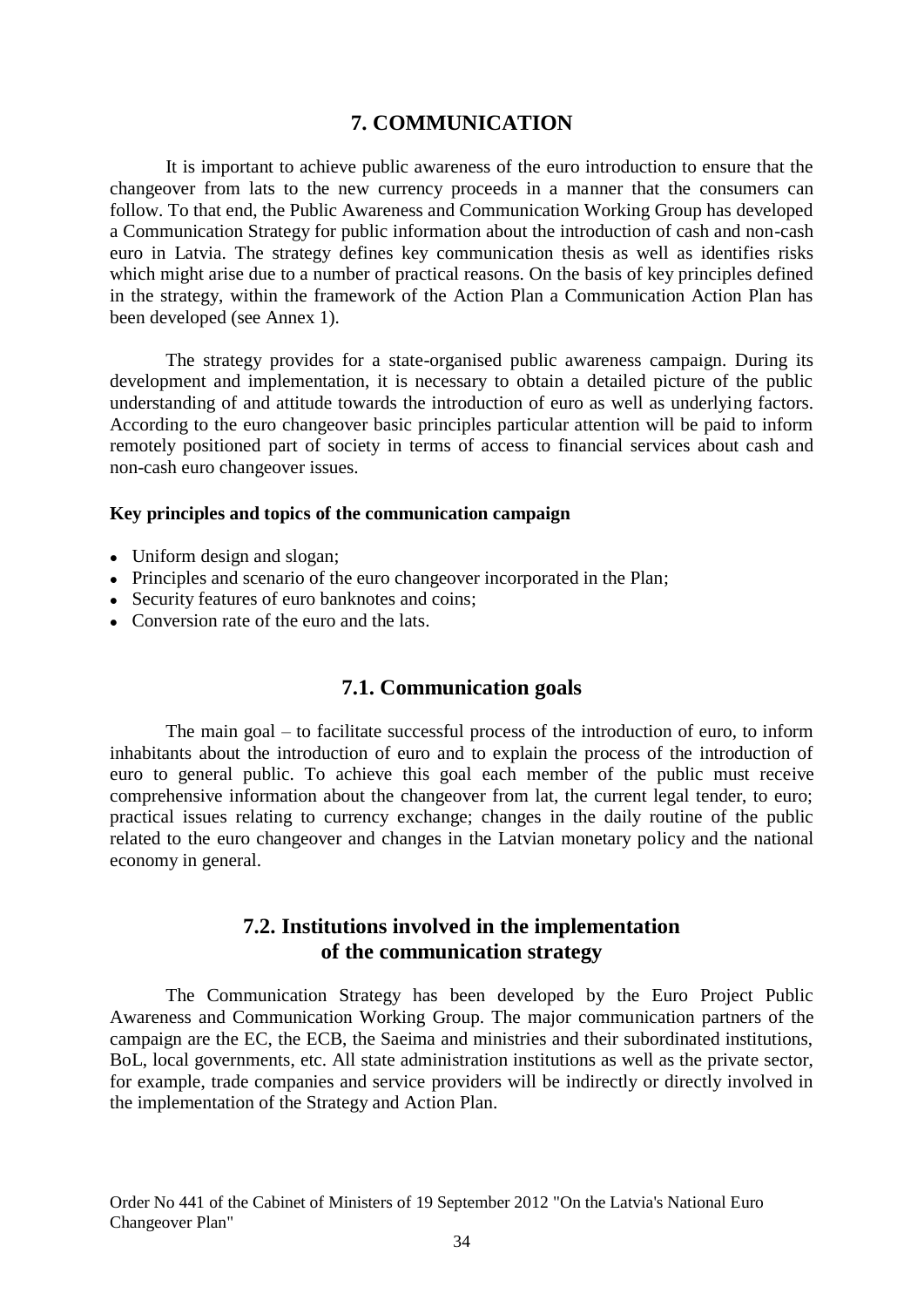Together with the communication measures implemented by the Government, the BoL will also implement a communication campaign to inform citizens about the euro changeover aspects within the competence of the BoL.

All individual and group efforts spared to get and disseminate information about the euro changeover shall be supported. Within the framework of the Communication Strategy Action Plan special attention will be paid to gathering and informing secondary information sources to achieve a megaphone effect or a situation when several voices repeat the same announcement therefore reaching wider public.

It is planned to increase the public awareness level regarding the euro through publications in the press about the euro changeover process and related changes. Advertisements will be made and debates will be organised on the TV and radio. Special attention will be paid also to the dissemination of information in the social media, for example, twitter.com, facebook.com, draugiem.lv. A significant task will be the development of informative brochures for consumers and non-financial corporations. All informative broadcasts and published materials about the introduction of euro in Latvia will be prepared in Latvian and Russian.

A help-desk telephone line on euro changeover issues "Euro info" (phone 67211111) was set up for the general public, as well an informational website www.eiro.lv was created. The phone number and website address will be indicated not only at the end of each broadcast on the TV and radio, but also in published advertisements and informative brochures.

# **7.3. Target groups**

<span id="page-34-0"></span>The target audience for the communication strategy is all cash and non-cash users in Latvia. In order to ensure public awareness of the Plan and to promote public understanding about euro changeover issues, it is planned to provide information based on the target groups.

It is planned to target communication measures towards the following target groups – households, pensioners and vulnerable social groups, pupil and students, representatives of the public sector, journalists, commercial entities, representatives of credit institutions, opinion leaders, tourists, investors, coin collectors, general public. According to basic principles of the euro changeover (orientation towards worst positioned inhabitants in terms of access to financial services) particular attention will be paid to inhabitants who are more difficult to reach by means of the mass media (e.g., pensioners, persons with special needs, representatives of ethnic minority groups who do not use information in Latvian, etc.).

In view of the fact that persons in prisons and those released from prisons are part of the community who might find it difficult to obtain information on the euro changeover by other means, special informational activities are planned within the framework of the Communication Strategy to be carried out in places of confinement and departments of the State Probation Service, including in libraries and departments of these institutions informative materials will be placed about the euro changeover in Latvian and Russian.

#### <span id="page-34-1"></span>**7.4. Public surveys**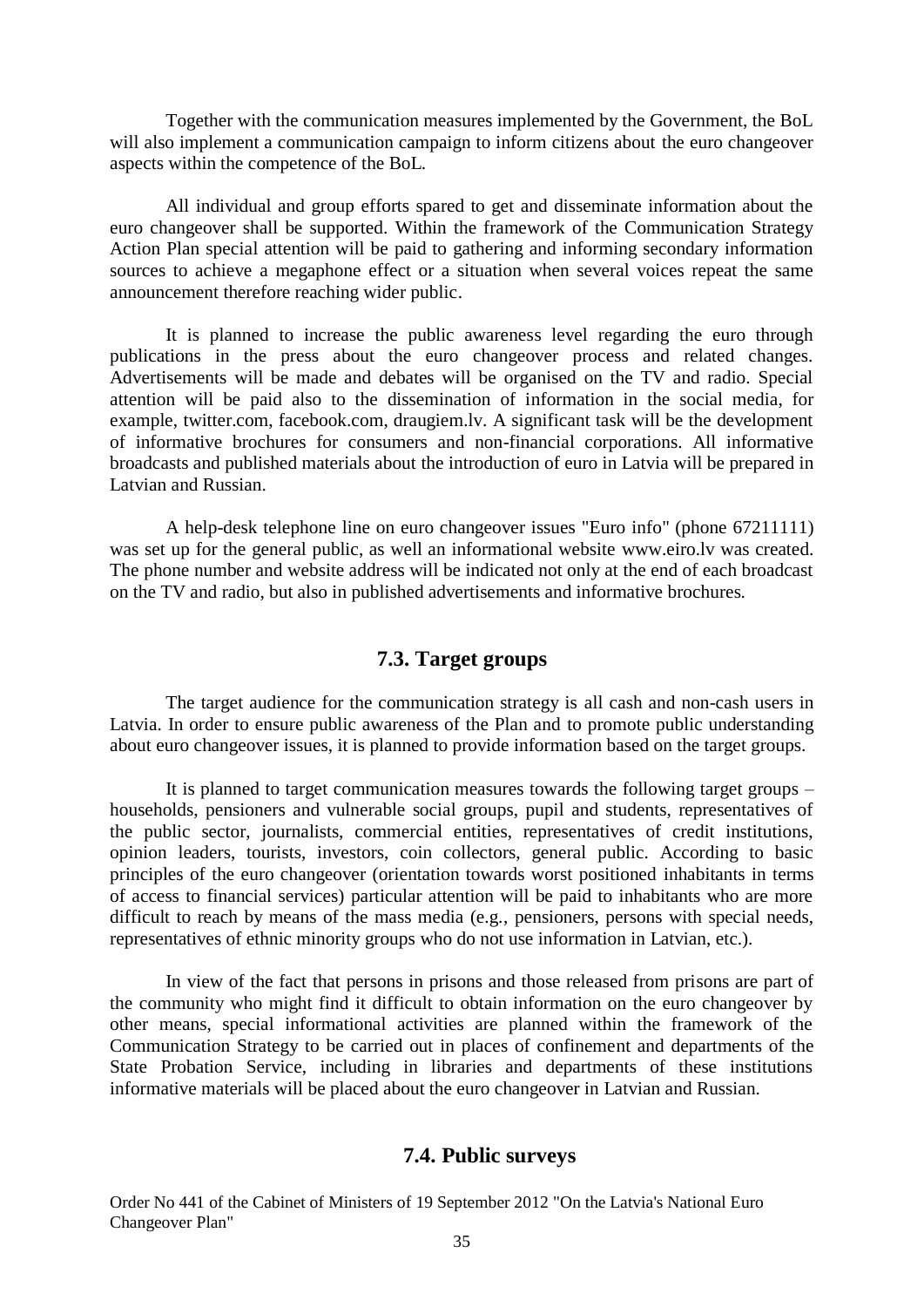Within the framework of the euro changeover project a number of surveys will be carried out in order to follow the public opinion. These surveys allow finding out the level of public awareness about cash and non-cash euro and attitude towards the euro changeover. Surveys will be carried out according to content requirements of the institutions involved in the euro changeover process (MoF, BoL, MoE, CRPC, etc.) organising one survey procurement. It is planned that as soon as Latvia will conclude a Partnership and Grant Agreement with the EC and the ECB on co-financing for communication measures and cooperation, respective EC co-financing will be also provided to surveys.

Information obtained as a result of surveys will be used to forward the euro communication strategy in the direction of the most topical public issues, to develop guidelines for solving the problems identified in surveys and to control the achievement of communication goals.

In order to find out attitude of the general public towards the introduction of euro and understanding of individual aspects of this process in 2011 two surveys were carried out: EC Eurobarometer survey "Introduction of the Euro in the More Recently Acceded Member States" (August  $2011$ )<sup>4</sup> and the survey carried out by Ltd "Factum" at the request of the BoL "Money and Bank System in Latvia" (May 2011). Results of the Ltd "Factum" have been summarised in Annex 1 to the Communication strategy<sup>5</sup>.

# **7.5. Communication activities schedule, deadlines**

# <span id="page-35-0"></span>**Three phases have been envisaged in the Communication Action Plan:**

- **I phase or preparation period:** *24 months before the euro introduction day – six months before the euro introduction day*. During the period from 1 January 2012 till 30 June 2012 the Steering Committee continues to implement euro changeover measures, whose performance does not depend on the euro changeover date, such as presenting benefits from the euro in the EU and Latvia to the population, carrying out a study of attitude towards the introduction of euro and explaining results of studies, providing information on the experience of other countries related to the euro introduction etc. During this period it is planned to build basis for the partnership in the intensive communication phase – addressing and rising interest of potential partners, presenting campaign's progress and agreement on the forms of cooperation. During this period multiplier environment trainings will be carried out, as well as all public procurements which are necessary to ensure communication will be made, including for questionnaires, training means, updating of websites, media information, ensuring work of the help-desk telephone, etc. It is expected to close the phase within six months before the introduction of euro, namely on 30 June 2013.
- **II phase or intensive period:** *six months before the euro introduction day – two weeks after the euro introduction day***.** During the period from 1 July 2013 till 14 January 2014 (end of the period of parallel circulation of two currencies) it is planned to provide actively

 $\overline{a}$ 

<sup>&</sup>lt;sup>4</sup> Eurobarometer surveys about the introduction of euro. [reviewed: July 22, 2012]. Available: *http://ec.europa.eu/public\_opinion/topics/euro\_en.htm*.

<sup>&</sup>lt;sup>5</sup> Euro Changeover Communication Strategy in Latvia. [reviewed: June 29, 2012]. Available: *http://www.eiro.lv/faili/struktura/0E85A3399563001338794335.pdf*.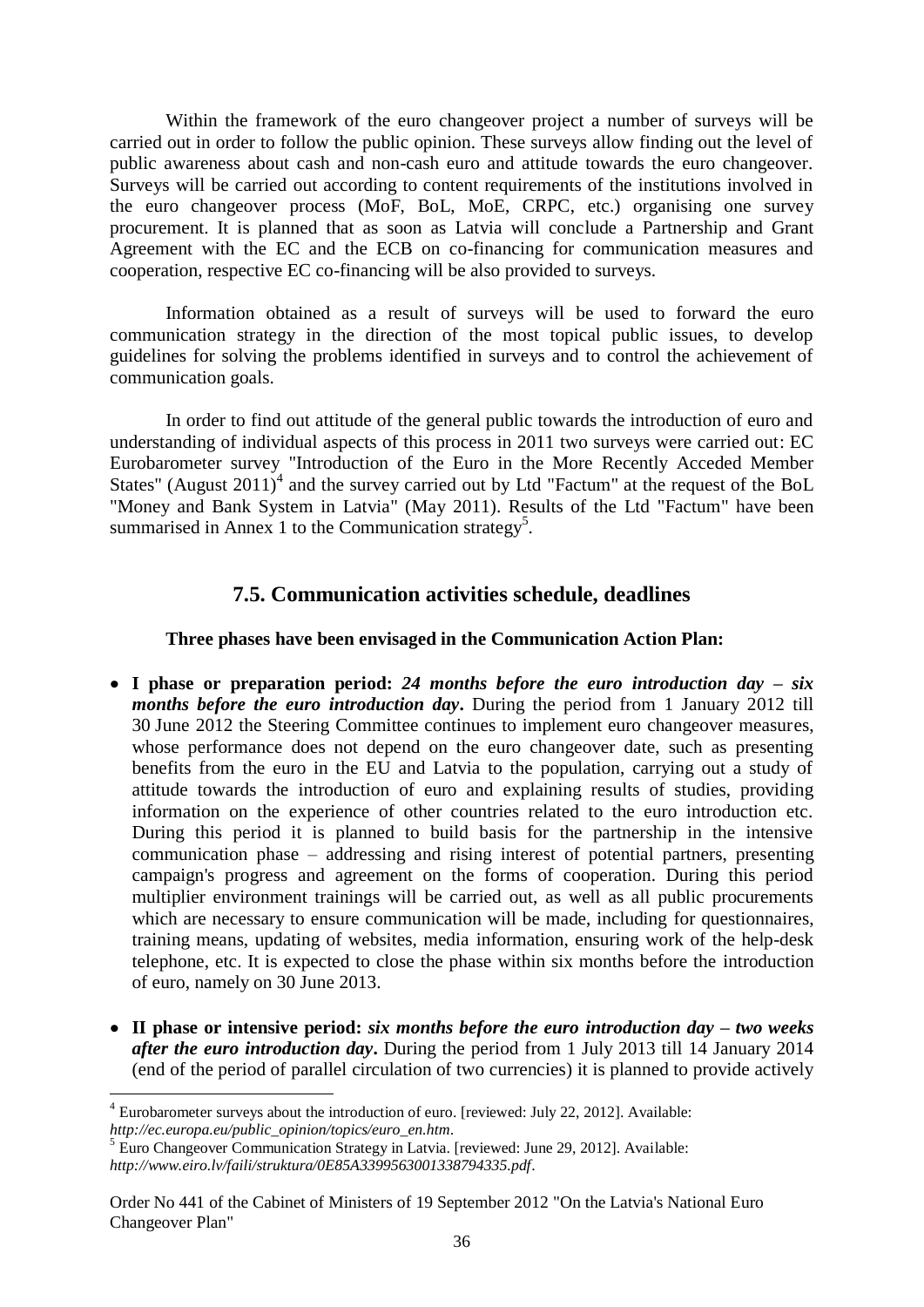information about identification signs of the new currency, value of banknotes, price stability, currency exchange rate, possibilities to exchange money, dual circulation period and dual price display principles and process, money security measures. Emphasis will be put on practical cash and non-cash issues. During this period professional environment trainings and additional informative forums will be organised in regions of Latvia.

**III phase or final period:** *two weeks after the euro introduction day – 12 months after the euro introduction day.* During this period it is expected to evaluate the euro changeover process, inform the public about money security measures, organise a final questionnaire, etc.

After the end of III phase each institution will provide information about euro within its competence.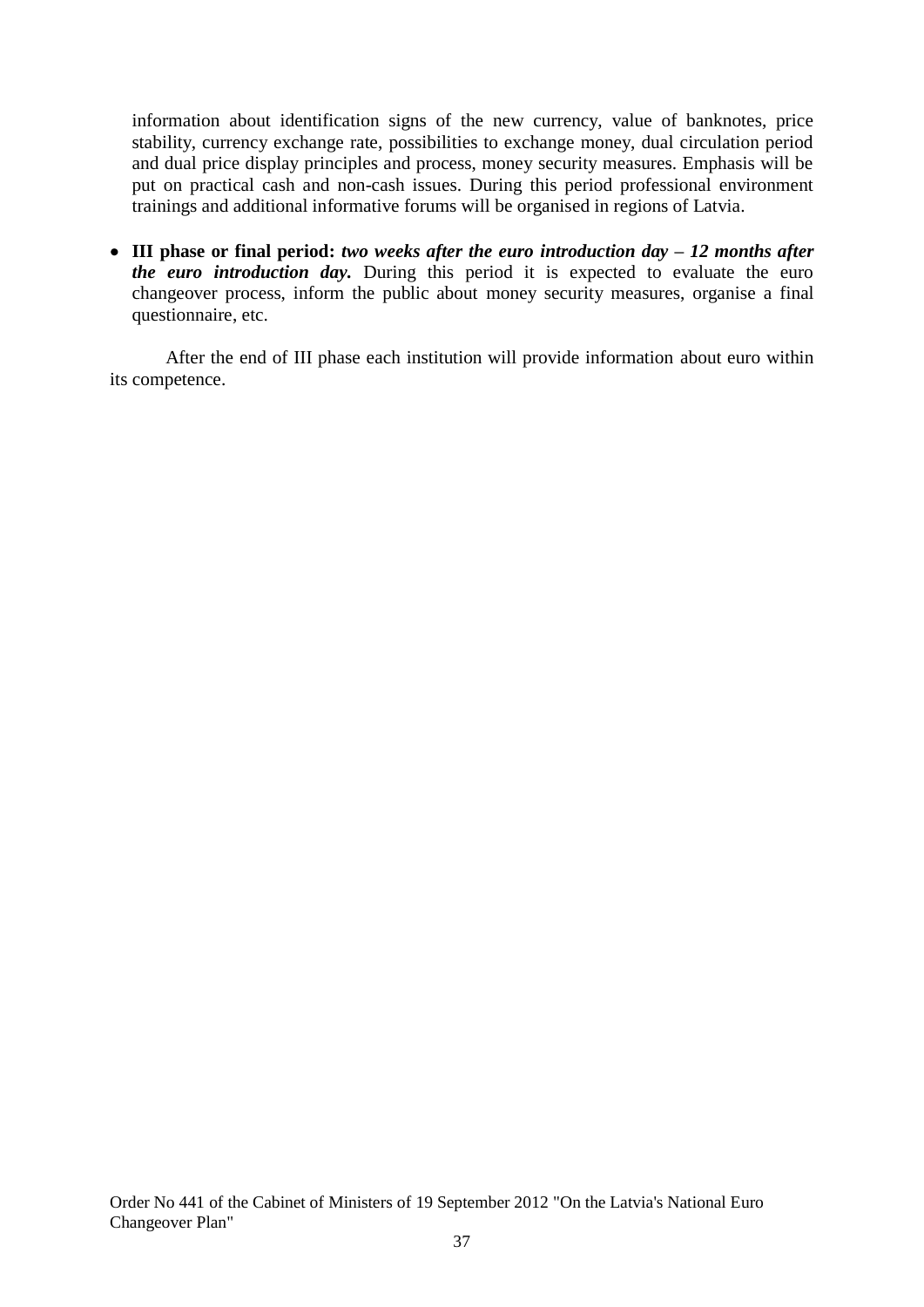## **ANNEX 1**

# **Action Plan for Introduction of the Single European Currency in Latvia <sup>6</sup>**

Table 1.1

| $\overline{No}$ | Objective                                                                                                  | Working     | <b>Measure</b>                                                                                                                                                                                                                  |                | <b>Deadline</b>  | $Co-$<br>Respon-     |                            |
|-----------------|------------------------------------------------------------------------------------------------------------|-------------|---------------------------------------------------------------------------------------------------------------------------------------------------------------------------------------------------------------------------------|----------------|------------------|----------------------|----------------------------|
|                 |                                                                                                            | group       |                                                                                                                                                                                                                                 | <b>Started</b> | Imple-<br>mented | sible<br>institution | responsible<br>institution |
|                 | J. LEGAL FRAMEWORK (SAWG)                                                                                  |             |                                                                                                                                                                                                                                 |                |                  |                      |                            |
| J1              | <b>Studying</b><br>and<br>ensuring<br>the legal<br>frame-<br>for<br>work<br>the<br>euro<br>change-<br>over | <b>SAWG</b> |                                                                                                                                                                                                                                 |                |                  |                      |                            |
| J1.6            |                                                                                                            | <b>SAWG</b> | Coordinate with the<br>ECB the draft Law on<br>Introduction of Euro,<br>amendments to the<br>Law on the Bank of<br>Latvia and the Law<br>Prevention<br>of<br>on<br>Conflict of Interest in<br>Activities of Public<br>Officials | 18.07.<br>2012 | 16.11.<br>2012   | MoF                  | BoL                        |
| J1.7            |                                                                                                            | <b>SAWG</b> | Submit to the CoM<br>the draft Law on<br>Introduction of Euro,<br>amendments to the<br>Law on the Bank of<br>Latvia and the Law<br>Prevention<br>of<br>on<br>Conflict of Interest in<br>Activities of Public<br>Officials       | 16.11.<br>2012 | 27.11.<br>2012   | MoF                  | <b>BoL</b>                 |
| J1.8            |                                                                                                            | <b>SAWG</b> | Organise negotiations<br>with the ECB on<br>further status of CoM<br>Regulation No 564 of<br>26 July 2005<br>"On<br>rendering the name of<br>the single currency of<br>the EU in Latvian"                                       | 01.06.<br>2012 | 01.01.<br>2013   | MoF                  | MoJ                        |
| J2              | Adjust-<br>ment of<br>laws and                                                                             | <b>SAWG</b> |                                                                                                                                                                                                                                 |                |                  |                      |                            |

<sup>&</sup>lt;sup>6</sup> Implemented tasks of Annex 1 to the Plan are summarised in the end of the document, in Table 1.2. After the edition of implemented points numbering in Annex 1 is not changed.

 $\overline{a}$ 

Order No 441 of the Cabinet of Ministers of 19 September 2012 "On the Latvia's National Euro Changeover Plan"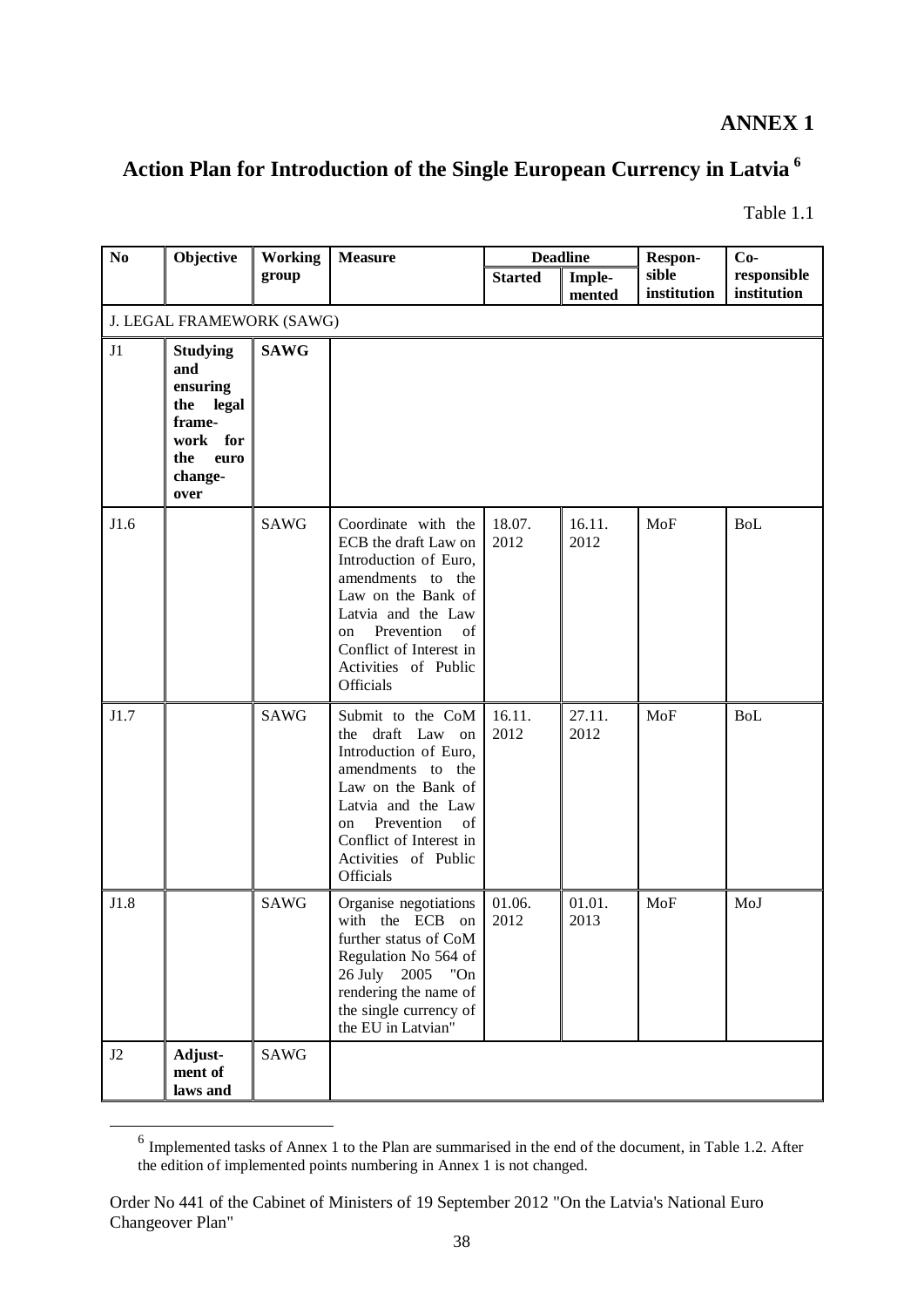| N <sub>0</sub> | Objective                    | <b>Working</b> | <b>Measure</b>                                                                                                                                                                      |                | <b>Deadline</b>  | Respon-              | $Co-$                      |
|----------------|------------------------------|----------------|-------------------------------------------------------------------------------------------------------------------------------------------------------------------------------------|----------------|------------------|----------------------|----------------------------|
|                |                              | group          |                                                                                                                                                                                     | <b>Started</b> | Imple-<br>mented | sible<br>institution | responsible<br>institution |
|                | regulation<br>to the<br>euro |                |                                                                                                                                                                                     |                |                  |                      |                            |
| J2.1           |                              | <b>SAWG</b>    | Adjust laws                                                                                                                                                                         | 01.06.<br>2012 | 01.10.<br>2013   | Ministries           |                            |
| J2.1.1         |                              | <b>SAWG</b>    | Introduce<br>amendments<br>all<br>to<br>laws related to<br>the<br>euro changeover                                                                                                   | 01.06.<br>2012 | 01.07.<br>2013   | Ministries           | $\overline{\phantom{0}}$   |
| J2.1.2         |                              | <b>SAWG</b>    | Submit to the CoM<br>and Saeima a single<br>package of draft laws<br>in which it is not<br>necessary to know<br>the conversion rate                                                 | 01.07.<br>2013 | 01.08.<br>2013   | <b>MoF</b>           | Ministries                 |
| J2.1.3         |                              | <b>SAWG</b>    | Submit to the CoM<br>and Saeima a single<br>package of draft laws<br>which<br>it<br>in<br>is<br>necessary to know<br>the conversion rate in<br>order<br>to<br>develop<br>amendments | 01.07.<br>2013 | 01.10.<br>2013   | MoF                  | Ministries                 |
| J2.2           |                              | <b>SAWG</b>    | CoM<br>Adjust<br>regulatory<br>enactments                                                                                                                                           | 01.06.<br>2012 | 01.07.<br>2016   | Ministries           |                            |
| J2.2.1         |                              | <b>SAWG</b>    | Introduce<br>amendments to CoM<br>regulatory<br>enactments which are<br>essential<br>for<br>legal<br>provision<br>of<br>regarding<br>certainty<br>the euro changeover               | 01.06.<br>2012 | 01.07.<br>2013   | Ministries           |                            |
| J2.2.2         |                              | <b>SAWG</b>    | Submit to the CoM<br>regulatory<br>enactments which are<br>essential<br>for<br>provision<br>of legal<br>certainty<br>regarding<br>the euro changeover                               | 01.07.<br>2013 | 01.10.<br>2013   | <b>Ministries</b>    |                            |
| J2.2.3         |                              | <b>SAWG</b>    | Develop and submit<br>the<br>CoM<br>to<br>amendments<br>to<br>regulatory<br>enactments which are<br>essential<br>for<br>not<br>of legal<br>provision<br>regarding<br>certainty      | 01.07.<br>2013 | 01.07.<br>2016   | Ministries           |                            |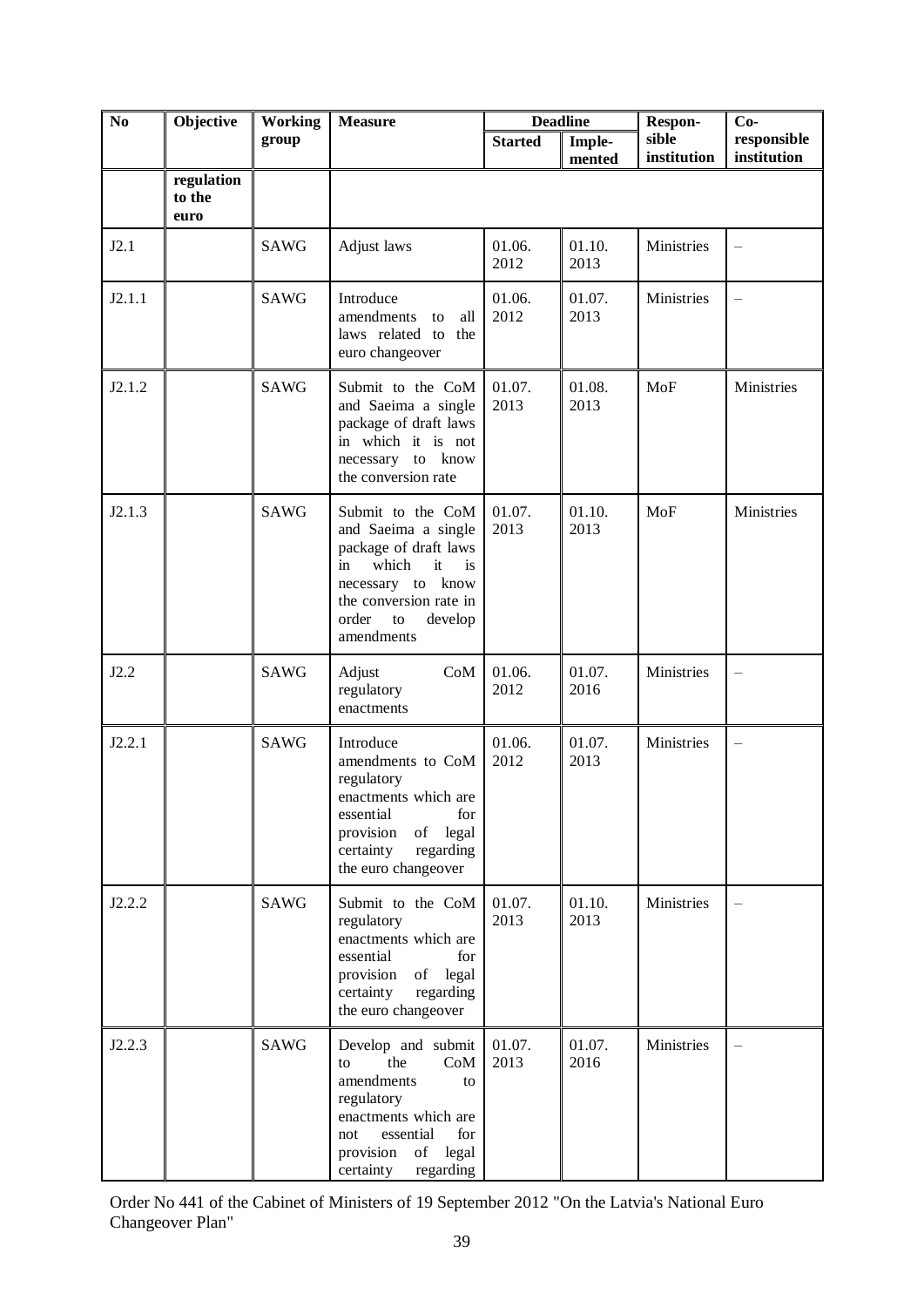| N <sub>0</sub> | Objective                                                                             | <b>Working</b> | <b>Measure</b>                                                                                                                                                                                                                 |                | <b>Deadline</b>  | Respon-                | $Co-$                      |
|----------------|---------------------------------------------------------------------------------------|----------------|--------------------------------------------------------------------------------------------------------------------------------------------------------------------------------------------------------------------------------|----------------|------------------|------------------------|----------------------------|
|                |                                                                                       | group          |                                                                                                                                                                                                                                | <b>Started</b> | Imple-<br>mented | sible<br>institution   | responsible<br>institution |
|                |                                                                                       |                | the euro changeover                                                                                                                                                                                                            |                |                  |                        |                            |
| J2.3           |                                                                                       | <b>SAWG</b>    | Adjust regulations of<br><b>FCMC</b><br>the<br>and<br>regulations of<br>the<br><b>BoL</b>                                                                                                                                      | 01.06.<br>2012 | 01.10.<br>2013   | FCMC,<br><b>BoL</b>    |                            |
| J2.4           |                                                                                       | <b>SAWG</b>    | Provide<br>methodological<br>administration<br>of<br>binding<br>adjusting<br>regulations of local<br>government                                                                                                                | 01.06.<br>2012 | 01.01.<br>2014   | <b>MoEPRD</b>          |                            |
| J2.4.1         |                                                                                       | <b>SAWG</b>    | Consult and inform<br>local<br>government<br>about<br>necessary<br>amendments<br>to<br>binding<br>regulations<br>and other decisions,<br>well<br>as<br>about<br>as<br>estimated dates<br>for<br>validation<br>of<br>amendments | 01.06.<br>2012 | 01.01.<br>2014   | <b>MoEPRD</b>          |                            |
| J2.4.2         |                                                                                       | <b>SAWG</b>    | Develop<br>methodological<br>guidelines<br>for<br>adjusting<br>binding<br>regulations of local<br>governments that will<br>be available on the<br>MoEPRD homepage                                                              | 01.06.<br>2012 | 01.07.<br>2013   | <b>MoEPRD</b>          |                            |
| J3             | Conversio<br>n of lat to<br>euro                                                      | <b>SAWG</b>    |                                                                                                                                                                                                                                |                |                  |                        |                            |
| J3.6           |                                                                                       | SAWG           | guidelines<br>Develop<br>for<br>the<br>implementation of the<br>Conception                                                                                                                                                     | 01.06.<br>2012 | 01.02.<br>2013   | <b>MoF</b>             | MoJ                        |
|                | Sk CASH (MPSWG)                                                                       |                |                                                                                                                                                                                                                                |                |                  |                        |                            |
| Sk1            | Procu-<br>rement<br>and front-<br>loading of<br>euro coins<br>and<br><b>banknotes</b> | <b>MPSWG</b>   |                                                                                                                                                                                                                                |                |                  |                        |                            |
| Sk1.2          |                                                                                       | <b>MPSWG</b>   | Announce<br>a<br>competition on euro<br>coins<br>minting<br>possibilities                                                                                                                                                      | 10.09.<br>2012 | 20.11.<br>2012   | $\mathbf{L}\mathbf{B}$ |                            |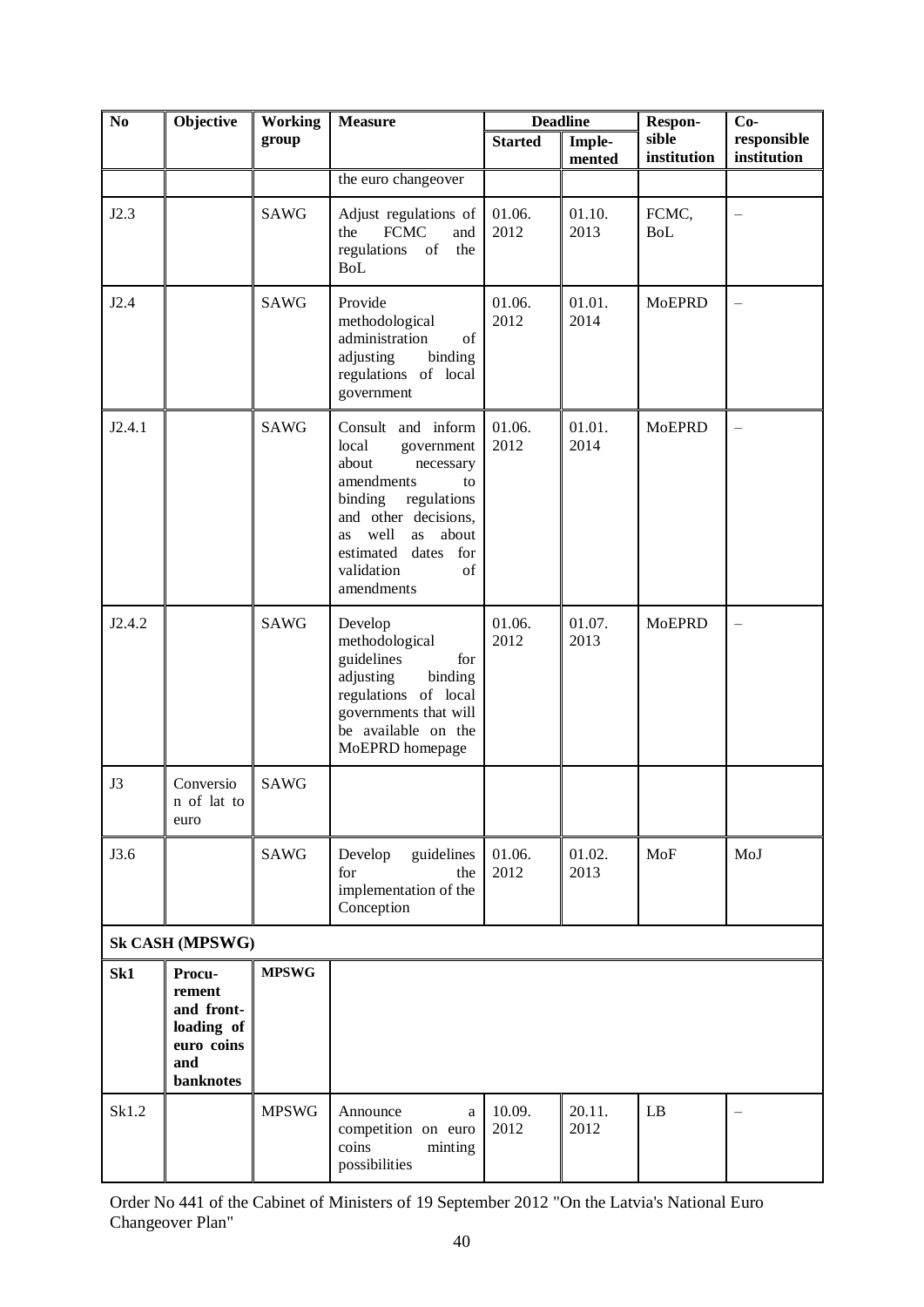| N <sub>0</sub>  | Objective                                                                                                                     | <b>Working</b> | <b>Measure</b>                                                                                                                           |                | <b>Deadline</b>                  | <b>Respon-</b>       | $Co-$                      |
|-----------------|-------------------------------------------------------------------------------------------------------------------------------|----------------|------------------------------------------------------------------------------------------------------------------------------------------|----------------|----------------------------------|----------------------|----------------------------|
|                 |                                                                                                                               | group          |                                                                                                                                          | <b>Started</b> | Imple-<br>mented                 | sible<br>institution | responsible<br>institution |
| Sk1.3           |                                                                                                                               | <b>MPSWG</b>   | Determine the winner<br>of the competition<br>(mint) and conclude a<br>contract<br>on<br>euro<br>coins<br>minting<br>possibilities       | 20.11.<br>2012 | 10.01.<br>2013                   | <b>BoL</b>           | $\overline{\phantom{0}}$   |
| Sk1.4           |                                                                                                                               | <b>MPSWG</b>   | Prepare samples of<br>euro coins and make<br>trial coinage                                                                               | 10.01.<br>2013 | 01.08.<br>2013                   | <b>BoL</b>           |                            |
| Sk1.5           |                                                                                                                               | <b>MPSWG</b>   | Mint and deliver euro<br>coins to the BoL                                                                                                | 01.08.<br>2013 | 01.03.<br>2014                   | <b>BoL</b>           |                            |
| Sk1.6           |                                                                                                                               | <b>MPSWG</b>   | Agree with the ESCB<br>on procurement<br>of<br>banknotes<br>and<br>delivery to the BoL                                                   | 01.10.<br>2012 | 01.12.<br>2013                   | <b>BoL</b>           |                            |
| Sk1.7           |                                                                                                                               | <b>MPSWG</b>   | Plan<br>and<br>organise<br>front-loading of euro<br>banknotes to credit<br>institutions                                                  | 01.01.<br>2012 | 01.01.<br>2014                   | <b>BoL</b>           | Credit<br>institutions     |
| Sk1.8           |                                                                                                                               | <b>MPSWG</b>   | Plan and organise the<br>second phase of euro<br>banknote and<br>coin<br>front-loading to the<br>clients<br>of<br>credit<br>institutions | 01.01.<br>2012 | 01.01.<br>2014                   | <b>BoL</b>           | Credit<br>institutions     |
| Sk1.9           |                                                                                                                               | <b>MPSWG</b>   | Organise measures in<br>the Bank of Latvia<br>related<br>the<br>to<br>withdrawal of<br>lats<br>from circulation                          | 01.06.<br>2012 | For<br>an<br>unlimited<br>period | <b>BoL</b>           |                            |
| Sk1.10          |                                                                                                                               | <b>MPSWG</b>   | Organise<br>measures<br>related<br>the<br>to<br>withdrawal of<br>lats<br>from circulation                                                | 01.06.<br>2013 | 01.07.<br>2014                   | <b>BoL</b>           | Credit<br>institutions     |
| Sk <sub>2</sub> | Euro cash<br>change-<br>over and<br>exchange<br>of<br>lats<br>according<br>the<br>to<br>euro<br>intro-<br>duction<br>scenario | <b>MPSWG</b>   |                                                                                                                                          |                |                                  |                      |                            |
| Sk2.1           |                                                                                                                               | <b>MPSWG</b>   | Develop time<br>schedule for the BoL,                                                                                                    | 01.01.<br>2013 | 01.07.<br>2013                   | <b>BoL</b>           | Credit<br>institutions,    |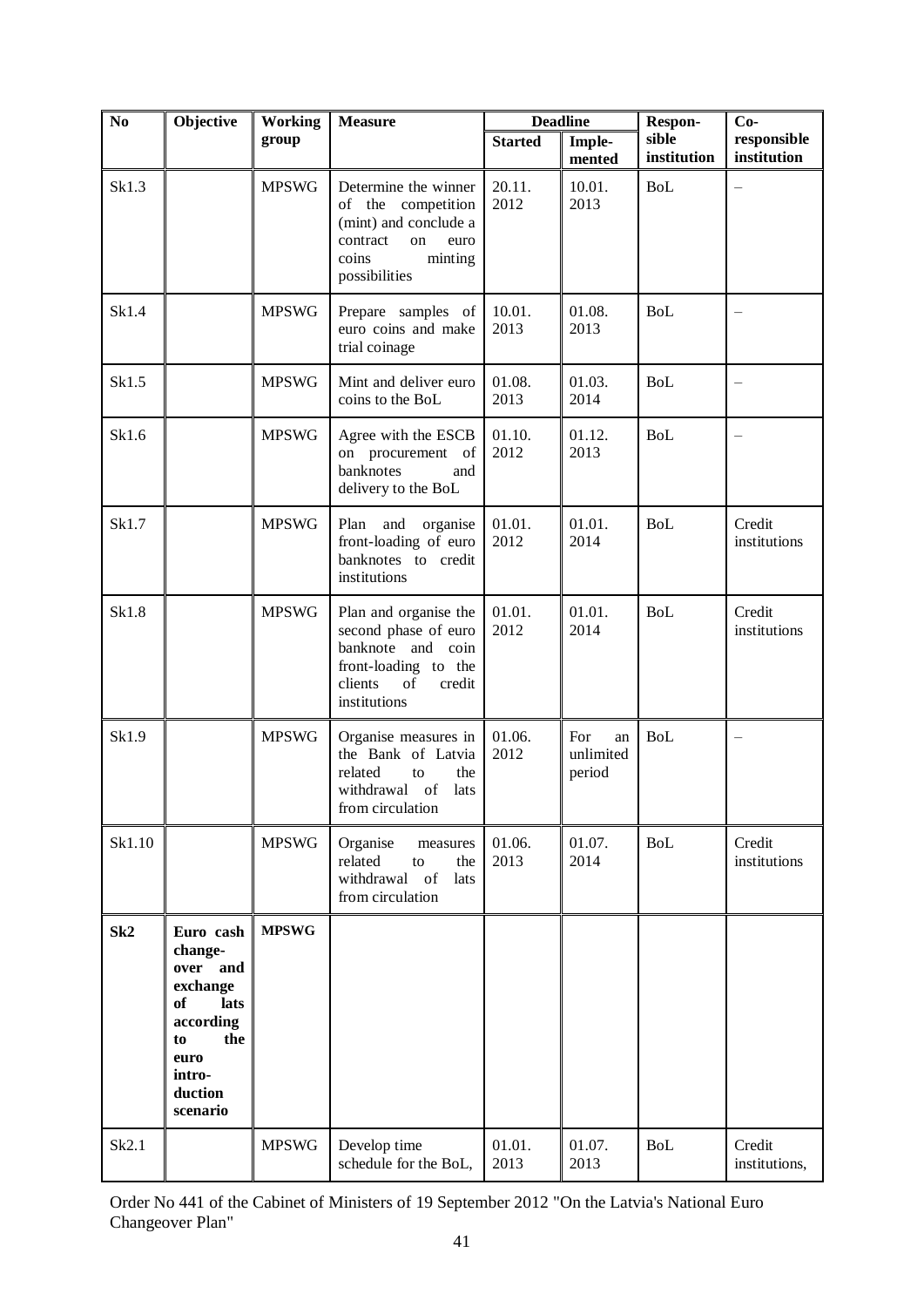| N <sub>0</sub>  | Objective                                                                                    | <b>Working</b> | <b>Measure</b>                                                                                                |                | <b>Deadline</b>                  | Respon-                     | $Co-$                                                              |
|-----------------|----------------------------------------------------------------------------------------------|----------------|---------------------------------------------------------------------------------------------------------------|----------------|----------------------------------|-----------------------------|--------------------------------------------------------------------|
|                 |                                                                                              | group          |                                                                                                               | <b>Started</b> | Imple-<br>mented                 | sible<br>institution        | responsible<br>institution                                         |
|                 |                                                                                              |                | credit institutions and<br>LP for the euro<br>changeover day<br>(1 January – holiday)                         |                |                                  |                             | LP                                                                 |
| Sk2.2           |                                                                                              | <b>MPSWG</b>   | Prepare ATMs and<br>cash<br>processing<br>machines<br>for<br>handling euro                                    | 01.01.<br>2013 | 01.01.<br>2014                   | BoL, credit<br>institutions | Card<br>processing<br>service,<br>equipment<br>supply<br>companies |
| Sk2.3           |                                                                                              | <b>MPSWG</b>   | Exchange cash lats to<br>in<br>credit<br>euro<br>free of<br>institutions<br>charge                            | 01.01.<br>2014 | 30.06.<br>2014                   | Credit<br>institutions      | <b>BoL</b>                                                         |
| Sk2.4           |                                                                                              | <b>MPSWG</b>   | Exchange cash lats to<br>in<br>separate<br>euro<br>places of LP postal<br>service provision free<br>of charge | 01.01.<br>2014 | 31.01.<br>2014                   | LP                          |                                                                    |
| Sk 2.5          |                                                                                              | <b>MPSWG</b>   | Exchange cash lats to<br>euro in the BoL free<br>of charge                                                    | 01.01.<br>2014 | For<br>an<br>unlimited<br>period | <b>BoL</b>                  |                                                                    |
|                 | <b>Be. NON-CASH (MPSWG)</b>                                                                  |                |                                                                                                               |                |                                  |                             |                                                                    |
| Be1             | Preparing<br>large-<br>value<br>payment<br>systems<br>for<br>handling<br>payments<br>in euro | <b>MPSWG</b>   |                                                                                                               |                |                                  |                             |                                                                    |
| Be1.2           |                                                                                              | <b>MPSWG</b>   | Prepare infrastructure<br>of real-time payment<br>systems of the BoL<br>the<br>for<br>euro<br>changeover      | 01.01.<br>2013 | 01.01.<br>2014                   | <b>BoL</b>                  | Credit<br>institutions,<br>LCD, ST                                 |
| Be <sub>2</sub> | Preparing<br>retail<br>payment<br>systems<br>for<br>handling<br>payments<br>in euro          | <b>MPSWG</b>   |                                                                                                               |                |                                  |                             |                                                                    |
| Be2.2           |                                                                                              | <b>MPSWG</b>   | Prepare the clearing<br>system of the BoL for<br>payments in euro                                             | 01.01.<br>2013 | 01.01.<br>2014                   | <b>BoL</b>                  | Credit<br>institutions,<br><b>ST</b>                               |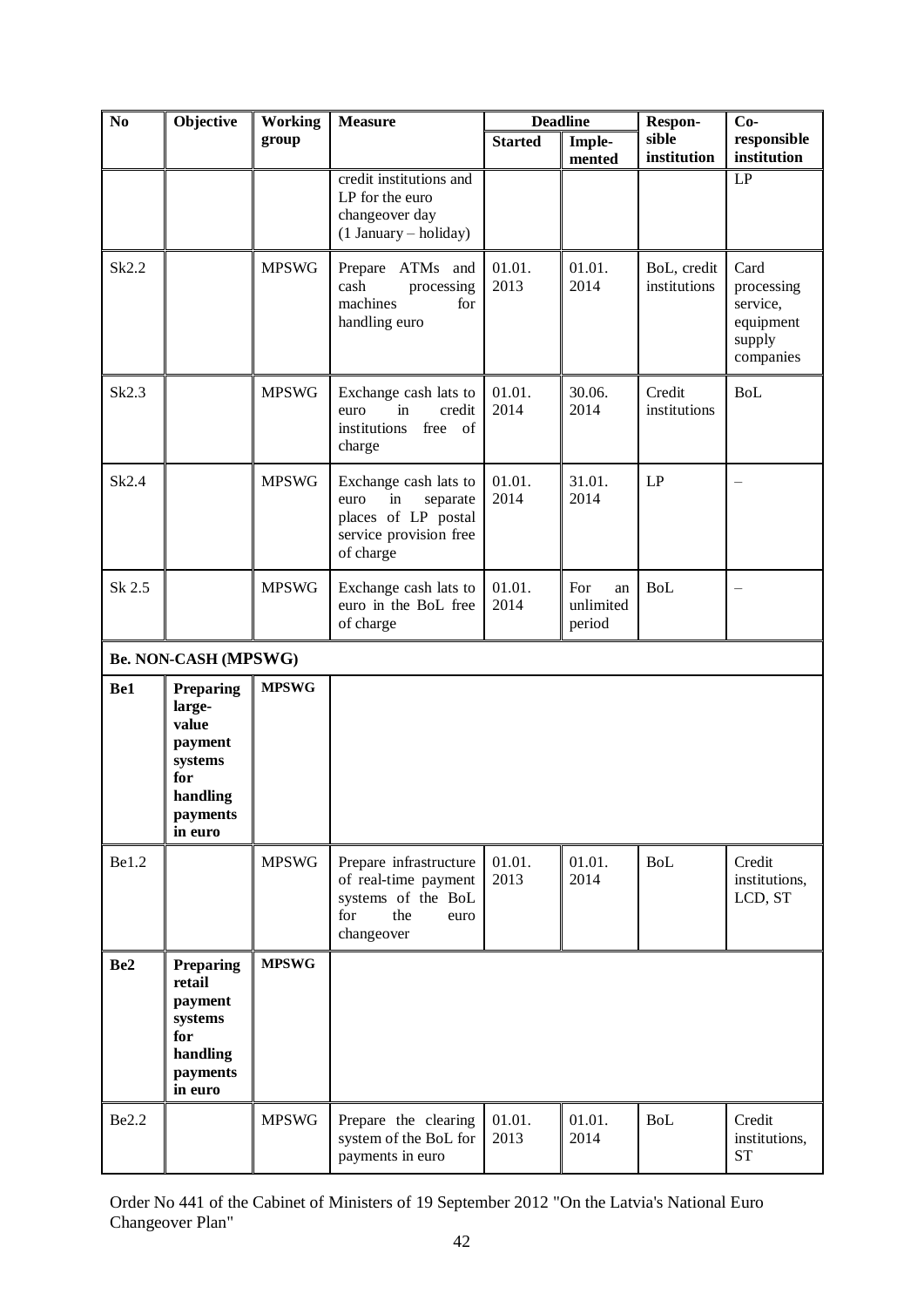| N <sub>0</sub>  | Objective                                                                        | <b>Working</b> | <b>Measure</b>                                                                                                                                                     |                | <b>Deadline</b>  | Respon-                | $Co-$                                                                                                                                                                |
|-----------------|----------------------------------------------------------------------------------|----------------|--------------------------------------------------------------------------------------------------------------------------------------------------------------------|----------------|------------------|------------------------|----------------------------------------------------------------------------------------------------------------------------------------------------------------------|
|                 |                                                                                  | group          |                                                                                                                                                                    | <b>Started</b> | Imple-<br>mented | sible<br>institution   | responsible<br>institution                                                                                                                                           |
| Be2.3           |                                                                                  | <b>MPSWG</b>   | Prepare<br>the<br>card<br>payment system and<br>related infrastructure<br>for payments in euro                                                                     | 01.07.<br>2012 | 01.01.<br>2014   | MoF                    | Credit<br>institutions,<br>card<br>processing<br>service,<br>equipment<br>supply<br>companies                                                                        |
| Be2.4           |                                                                                  | <b>MPSWG</b>   | Prepare the payment<br>system of the LP and<br>related infrastructure<br>for payments in euro                                                                      | 01.12.<br>2012 | 01.01.<br>2014   | MoT                    | LP                                                                                                                                                                   |
| Be2.5           |                                                                                  | <b>MPSWG</b>   | Prepare<br>the<br>direct<br>debit,<br>regular<br>payment system and<br>of<br>other<br>systems<br>payments and related<br>infrastructure<br>for<br>payments in euro | 01.07.<br>2012 | 01.01.<br>2015   | MoF                    | Credit<br>institutions,<br>providers of<br>direct debit,<br>regular<br>payment etc.<br>services and<br>related<br>companies                                          |
| Be3             | <b>Reducing</b><br>the<br>number of<br>out-<br>standing<br>initiated<br>payments | <b>MPSWG</b>   |                                                                                                                                                                    |                |                  |                        |                                                                                                                                                                      |
| Be3.1           |                                                                                  | <b>MPSWG</b>   | Determine<br>and<br>implement measures<br>to reduce the number<br>of<br>outstanding<br>payments                                                                    | 01.07.<br>2013 | 01.01.<br>2014   | MoF, BoL,<br>MoT       | Credit<br>institutions,<br>ST,<br>card<br>processing<br>service,<br>providers of<br>direct debit,<br>regular<br>payment etc.<br>services and<br>related<br>companies |
| Be <sub>4</sub> | <b>SEPA</b><br>intro-<br>duction                                                 | <b>MPSWG</b>   |                                                                                                                                                                    |                |                  |                        |                                                                                                                                                                      |
| Be4.2           |                                                                                  | <b>MPSWG</b>   | Introduce<br><b>SEPA</b><br>credit transfers                                                                                                                       | 28.01.<br>2008 | 01.01.<br>2014   | Credit<br>institutions | ST,<br>LP,<br>credit<br>institutions,<br><b>LDDK</b>                                                                                                                 |
| Be4.3           |                                                                                  | <b>MPSWG</b>   | Introduce<br><b>SEPA</b><br>direct debit payments                                                                                                                  | 02.11.<br>2009 | 31.12.<br>2014   | Credit<br>institutions | LP, LDDK                                                                                                                                                             |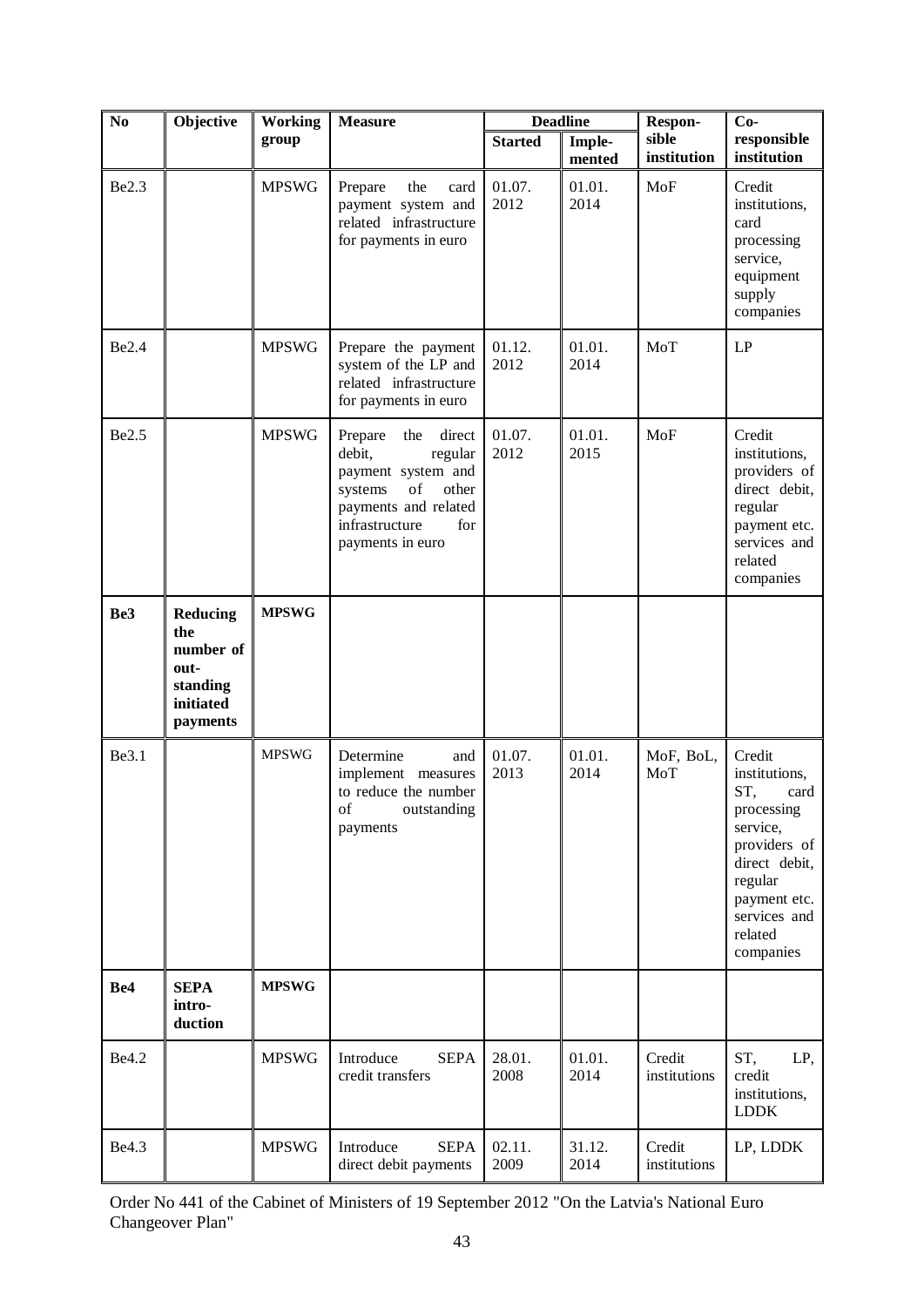| N <sub>o</sub> | Objective                                                                                                                                      | <b>Working</b><br>group | <b>Measure</b>                                                                  | <b>Started</b> | <b>Deadline</b><br>Imple- | Respon-<br>sible            | $Co-$<br>responsible                                                                                                                             |
|----------------|------------------------------------------------------------------------------------------------------------------------------------------------|-------------------------|---------------------------------------------------------------------------------|----------------|---------------------------|-----------------------------|--------------------------------------------------------------------------------------------------------------------------------------------------|
|                |                                                                                                                                                |                         |                                                                                 |                | mented                    | institution                 | institution                                                                                                                                      |
| Be4.4          |                                                                                                                                                | <b>MPSWG</b>            | Introduce<br><b>SEPA</b><br>payment<br>card<br>framework                        | 01.01.<br>2008 | 31.12.<br>2012            | Credit<br>institutions      | <b>LTA</b>                                                                                                                                       |
| Be4.7          |                                                                                                                                                | <b>MPSWG</b>            | Introduce<br><b>SEPA</b><br>direct debit payment<br>infrastructure              | 01.05.<br>2009 | 01.01.<br>2013            | Itella<br>Informatio<br>n   | Credit<br>institutions,<br><b>LDDK</b>                                                                                                           |
| Be4.8          |                                                                                                                                                | <b>MPSWG</b>            | <b>SEPA</b><br>Ensure<br>communication                                          | 28.01.<br>2008 | 31.12.<br>2014            | MoF, BoL                    | ST,<br>LP,<br>credit<br>institutions,<br>providers of<br>payment<br>processing<br>infra-<br>structure,<br>LICTA,<br>LDDK,<br>ACSMM,<br>LTA, CRPC |
| Be4.9          |                                                                                                                                                | <b>MPSWG</b>            | maintenance<br>Ensure<br>of<br><b>SEPA</b><br>creditor<br>identifier in the RoE | 28.01.<br>2008 | 01.01.<br>2014            | MoJ                         | RoE, ALCB                                                                                                                                        |
|                | Fi FINANCIAL INSTRUMENTS (FSWG)                                                                                                                |                         |                                                                                 |                |                           |                             |                                                                                                                                                  |
| Fi1            | <b>Ensuring</b><br>trading in<br>financial<br>instru-<br>ments<br>(measure<br>of value -<br>euro)                                              | <b>FSWG</b>             |                                                                                 |                |                           |                             |                                                                                                                                                  |
| Fi1.1          |                                                                                                                                                | <b>FSWG</b>             | Introduce changes in<br>trading systems<br>to<br>ensure changeover to<br>euro   | 01.01.<br>2013 | 01.01.<br>2014            | <b>NASDAQ</b><br><b>OMX</b> |                                                                                                                                                  |
| Fi2            | <b>Preparing</b><br>financial<br>instru-<br>ments<br>account-<br>ting<br>and<br>settlement<br>systems<br>for<br>the<br>euro<br>change-<br>over | <b>FSWG</b>             |                                                                                 |                |                           |                             |                                                                                                                                                  |
| Fi2.1          |                                                                                                                                                | <b>FSWG</b>             | Introduce changes in<br>financial<br>instrument                                 | 01.01.<br>2013 | 01.01.<br>2014            | <b>LCD</b>                  | MoF, BoL                                                                                                                                         |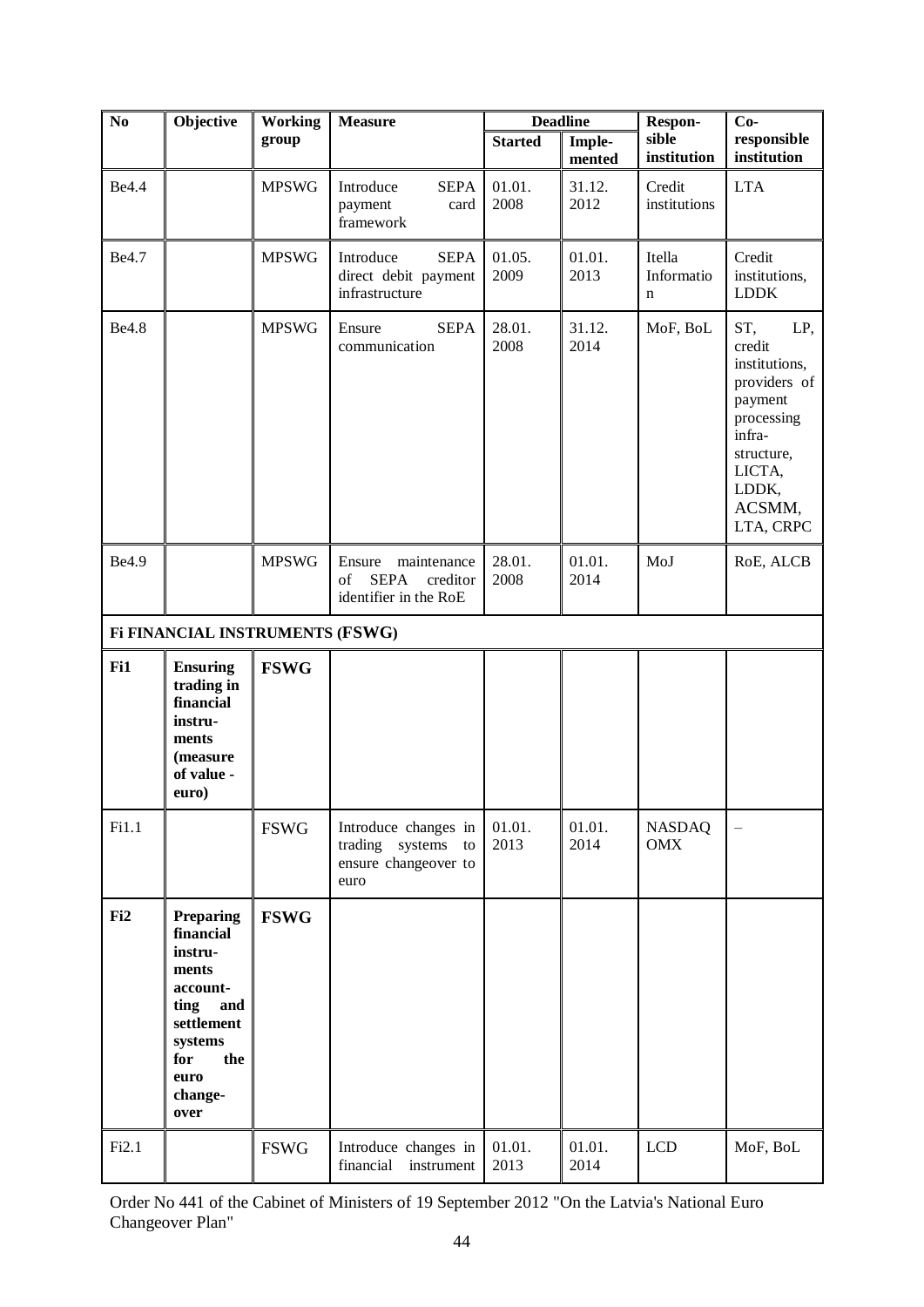| N <sub>o</sub>  | Objective                                                                                                        | Working     | <b>Measure</b>                                                                                                                                                                                               |                | <b>Deadline</b> | Respon-     | $Co-$                     |
|-----------------|------------------------------------------------------------------------------------------------------------------|-------------|--------------------------------------------------------------------------------------------------------------------------------------------------------------------------------------------------------------|----------------|-----------------|-------------|---------------------------|
|                 |                                                                                                                  | group       |                                                                                                                                                                                                              | <b>Started</b> | Imple-          | sible       | responsible               |
|                 |                                                                                                                  |             |                                                                                                                                                                                                              |                | mented          | institution | institution               |
|                 |                                                                                                                  |             | accounting<br>and                                                                                                                                                                                            |                |                 |             |                           |
|                 |                                                                                                                  |             | settlement systems to<br>ensure changeover to                                                                                                                                                                |                |                 |             |                           |
|                 |                                                                                                                  |             | euro                                                                                                                                                                                                         |                |                 |             |                           |
|                 |                                                                                                                  |             |                                                                                                                                                                                                              |                |                 |             |                           |
| F <sub>i5</sub> | Redenomi<br>nation of<br>financial<br>instru-<br>ments<br>from lats<br>to euro                                   | <b>FSWG</b> |                                                                                                                                                                                                              |                |                 |             |                           |
| Fi5.1           | Redenomi<br>of<br>nation<br>debt<br>securities                                                                   | <b>FSWG</b> |                                                                                                                                                                                                              |                |                 |             |                           |
| Fi5.1.2         |                                                                                                                  | <b>FSWG</b> | Evaluate the need to<br>develop subordinated<br>regulatory<br>enactments for<br>redenomination of<br>debt securities. If<br>necessary, develop<br>and approve<br>subordinated<br>regulatory<br>enactments    | 01.05.<br>2012 | 01.07.<br>2013  | MoF         | <b>NASDAQ</b><br>OMX, LCD |
| Fi5.2           | Rede-<br>nomination<br>capital<br>of<br>securities                                                               | <b>FSWG</b> |                                                                                                                                                                                                              |                |                 |             |                           |
| Fi5.2.2         |                                                                                                                  | <b>FSWG</b> | Evaluate the need to<br>develop subordinated<br>regulatory<br>enactments for<br>redenomination of<br>capital securities. If<br>necessary, develop<br>and approve<br>subordinated<br>regulatory<br>enactments | 01.05.<br>2012 | 01.07.<br>2013  | MoF         | <b>NASDAQ</b><br>OMX, LCD |
| Fi5.3           | Deve-<br>lopment of<br>principles<br>for redeno-<br>mination<br>other<br>of<br>financial<br>instru-<br>ments and | <b>FSWG</b> |                                                                                                                                                                                                              |                |                 |             |                           |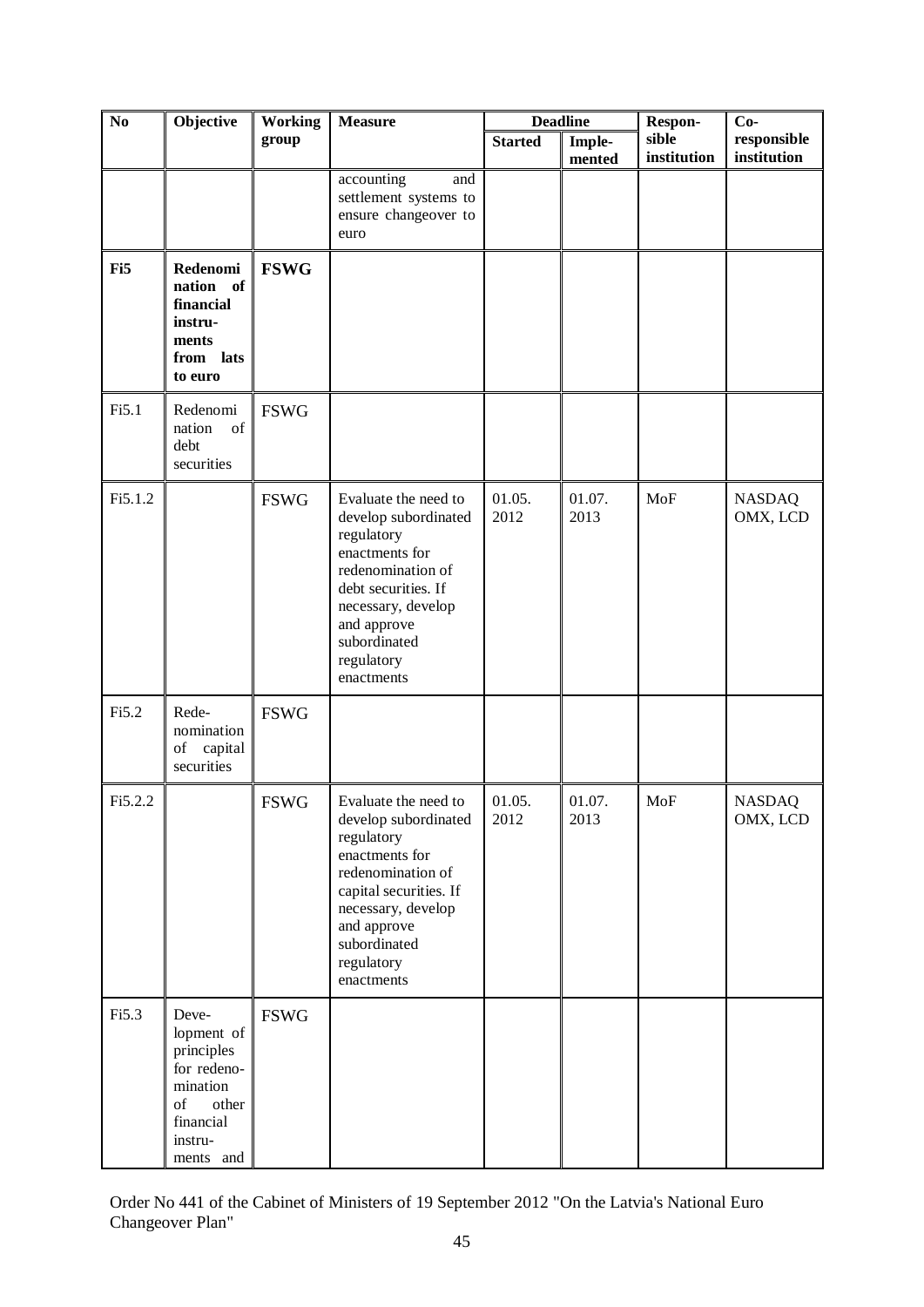| No      | Objective                                                                            | <b>Working</b> | <b>Measure</b>                                                                                                                                                                                                                      |                | <b>Deadline</b>  | Respon-              | $Co-$                                                                          |
|---------|--------------------------------------------------------------------------------------|----------------|-------------------------------------------------------------------------------------------------------------------------------------------------------------------------------------------------------------------------------------|----------------|------------------|----------------------|--------------------------------------------------------------------------------|
|         |                                                                                      | group          |                                                                                                                                                                                                                                     | <b>Started</b> | Imple-<br>mented | sible<br>institution | responsible<br>institution                                                     |
|         | contracts                                                                            |                |                                                                                                                                                                                                                                     |                |                  |                      |                                                                                |
| Fi5.3.1 |                                                                                      | <b>FSWG</b>    | Implement necessary<br>measures to comply<br>with general basic<br>principles of<br>redenomination<br>regarding state<br>budget loans and<br>state guarantees                                                                       | 01.07.<br>2013 | 01.01.<br>2014   | MoF, ST              |                                                                                |
|         | <b>St. STATISTICS (SAWG)</b>                                                         |                |                                                                                                                                                                                                                                     |                |                  |                      |                                                                                |
| St1     | Reorga-<br>nisation of<br>statistical<br>data<br>processing                          | <b>SAWG</b>    |                                                                                                                                                                                                                                     |                |                  |                      |                                                                                |
| St1.1   |                                                                                      | <b>SAWG</b>    | Identify<br>statistical<br>observations entailing<br>inevitable duplication<br>of the volume<br>of<br>information<br>be<br>to<br>collected in the dual<br>circulation period of<br>and euro<br>and<br>lat<br>assess potential costs | 01.07.<br>2012 | 01.01.<br>2013   | MoE                  | <b>CSB</b>                                                                     |
| St1.2   |                                                                                      | <b>SAWG</b>    | Specify guidelines for<br>fulfilling<br>statistical<br>forms                                                                                                                                                                        | 01.07.<br>2012 | 01.12.<br>2013   | MoE                  | <b>CSP</b>                                                                     |
| St1.3   |                                                                                      | <b>SAWG</b>    | guidelines<br>Develop<br>for recalculation and<br>publishing of time<br>series                                                                                                                                                      | 01.07.<br>2012 | 01.12.<br>2013   | <b>MoE</b>           | CSB                                                                            |
| St1.4   |                                                                                      | <b>SAWG</b>    | Train<br>the<br>staff<br>working<br>with<br>statistical<br>data<br>collection<br>and<br>processing systems                                                                                                                          | 01.01.<br>2013 | 01.01.<br>2014   | MoE                  | CSB,<br>institutions<br>collecting<br>and<br>processing<br>statistical<br>data |
| St2     | Reorga-<br>nisation of<br>the<br>statistical<br>data<br>dissemi-<br>nation<br>system | <b>SAWG</b>    |                                                                                                                                                                                                                                     |                |                  |                      |                                                                                |
| St2.1   |                                                                                      | <b>SAWG</b>    | Develop a plan for<br>recalculation<br>and                                                                                                                                                                                          | 01.01.<br>2013 | 01.09.<br>2013   | MoE                  | CSB,<br>institutions                                                           |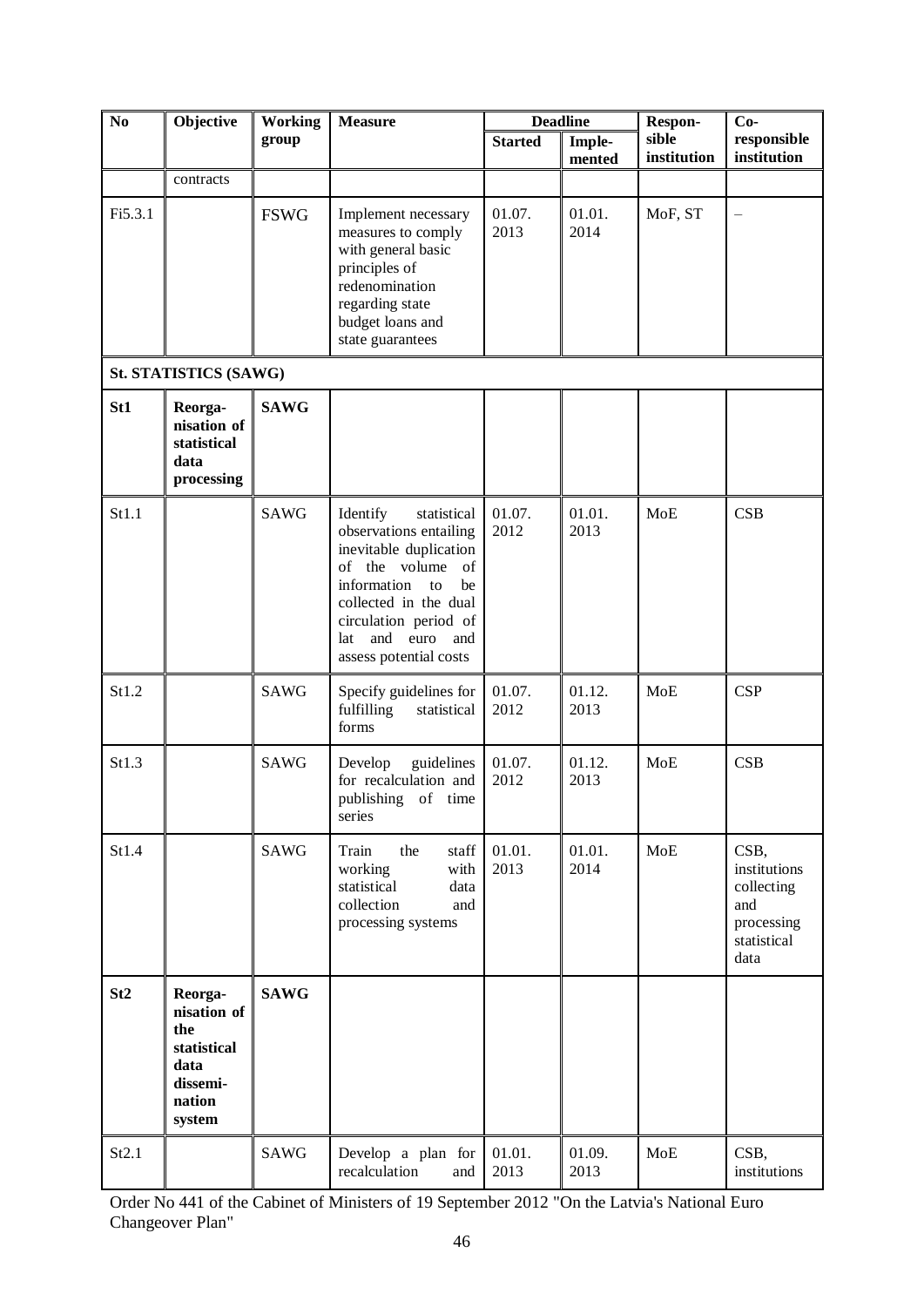| N <sub>0</sub> | Objective                                                        | <b>Working</b> | <b>Measure</b>                                                                                                                                                                                                                                                                              |                | <b>Deadline</b>  | Respon-              | $Co-$                                                     |
|----------------|------------------------------------------------------------------|----------------|---------------------------------------------------------------------------------------------------------------------------------------------------------------------------------------------------------------------------------------------------------------------------------------------|----------------|------------------|----------------------|-----------------------------------------------------------|
|                |                                                                  | group          |                                                                                                                                                                                                                                                                                             | <b>Started</b> | Imple-<br>mented | sible<br>institution | responsible<br>institution                                |
|                |                                                                  |                | publishing<br>of<br>statistical<br>data<br>choosing the period<br>indicators<br>and<br>in<br>order to publish data<br>parallel<br>two<br>in<br>currencies                                                                                                                                   |                |                  |                      | publishing<br>statistical<br>data                         |
| St2.2          |                                                                  | <b>SAWG</b>    | Recalculate<br>and<br>evaluate indicators in<br>statistical databases                                                                                                                                                                                                                       | 01.01.<br>2013 | 01.01.<br>2014   | <b>MoE</b>           | CSB,<br>institutions<br>publishing<br>statistical<br>data |
|                |                                                                  |                | Pn. CONSUMERS AND NON-FINANCIAL CORPORATIONS (NCCWG)                                                                                                                                                                                                                                        |                |                  |                      |                                                           |
| Pn1            | <b>Ensuring</b><br>protection<br><b>of</b><br>consumer<br>rights | <b>NCCWG</b>   |                                                                                                                                                                                                                                                                                             |                |                  |                      |                                                           |
| Pn1.2          |                                                                  | <b>NCCWG</b>   | Identify<br>the<br>most<br>important goods in<br>the consumer basket,<br>following the price<br>developments<br>in<br>retail<br>trade,<br>publishing the data<br>on the internet and in<br>the press, namely, to<br>perform<br>consumer<br>price monitoring                                 | 01.01.<br>2013 | 31.12.<br>2014   | MoE                  | MoF                                                       |
| Pn1.3          |                                                                  | <b>NCCWG</b>   | Control<br>on regular<br>basis<br>accuracy<br>of<br>prices recalculated by<br>traders and<br>service<br>providers<br>and<br>whether<br>additional<br>amounts are withheld<br>from<br>payments<br>in<br>including<br>euro,<br>compliance with the<br>memorandum<br>"Fair<br>euro introducer" | 01.10.<br>2013 | 30.06.<br>2014   | <b>MoE</b>           | <b>CRPC</b>                                               |
| Pn1.4          |                                                                  | <b>NCCWG</b>   | Specify<br>the<br>responsibility<br>stipulated<br>in<br>regulatory<br>enactments<br>for<br>of<br>violations<br>dual<br>price<br>display<br>requirements                                                                                                                                     | 01.06.<br>2012 | 01.08.<br>2013   | MoE                  |                                                           |
| Pn1.5          |                                                                  | $\sf{NCCWG}$   | Organise<br>training                                                                                                                                                                                                                                                                        | 01.06.         | 01.09.           | MoE                  | CRPC,                                                     |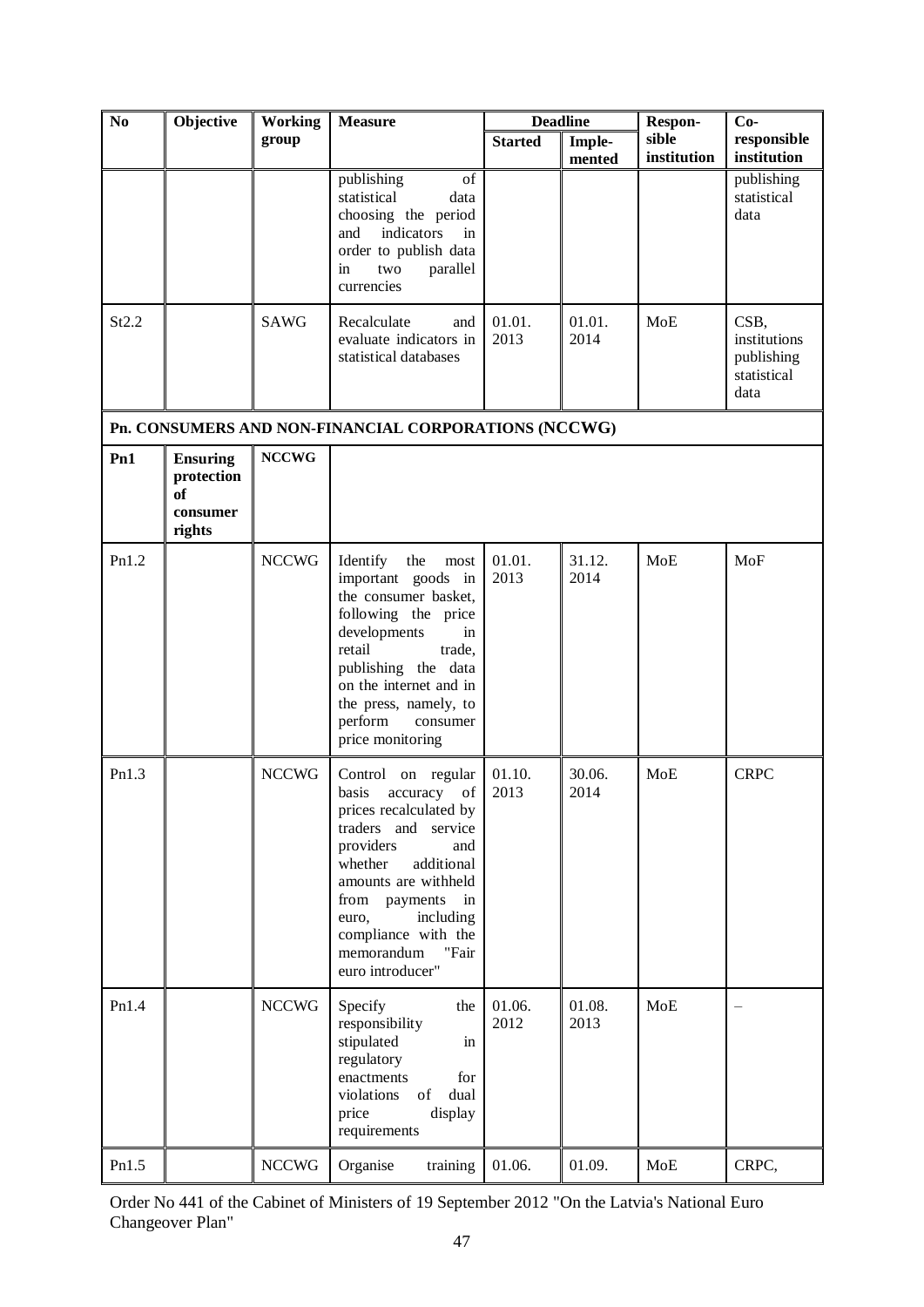| N <sub>0</sub> | Objective                                                  | <b>Working</b> | <b>Measure</b>                                                                                                                              |                 | <b>Deadline</b>  | Respon-              | $Co-$                      |
|----------------|------------------------------------------------------------|----------------|---------------------------------------------------------------------------------------------------------------------------------------------|-----------------|------------------|----------------------|----------------------------|
|                |                                                            | group          |                                                                                                                                             | <b>Started</b>  | Imple-<br>mented | sible<br>institution | responsible<br>institution |
|                |                                                            |                | <b>NGO</b><br>seminars<br>for<br><b>CRPC</b><br>and<br>representatives<br>on<br>consumer rights<br>in<br>relation to the euro<br>changeover | 2013            | 2013             |                      | <b>LDDK</b>                |
| Pn1.6          |                                                            | <b>NCCWG</b>   | Review<br>collective<br>complaints                                                                                                          | Cons-<br>tantly |                  | <b>MoE</b>           | <b>CRPC</b>                |
| Pn1.7          |                                                            | <b>NCCWG</b>   | Consult<br>consumers<br>and merchants                                                                                                       | Cons-<br>tantly |                  | <b>MoE</b>           | <b>CRPC</b>                |
| Pn1.8          |                                                            | <b>NCCWG</b>   | Ensure operation of<br>the CRPC consumer<br>information phone                                                                               | Cons-<br>tantly |                  | <b>MoE</b>           | <b>CRPC</b>                |
| Pn2            | <b>Informing</b><br>non-<br>financial<br>corpora-<br>tions | <b>NCCWG</b>   |                                                                                                                                             |                 |                  |                      |                            |
| Pn2.1          |                                                            | <b>NCCWG</b>   | Prepare guidelines for<br>non-financial<br>corporations                                                                                     | 01.09.<br>2012  | 01.02.<br>2013   | <b>MoE</b>           |                            |
| Pn<br>2.1.1    |                                                            | <b>NCCWG</b>   | Prepare guidelines for<br>non-financial<br>corporations<br>on<br>correct recalculation<br>and display of prices                             | 01.09.<br>2012  | 01.02.<br>2013   | MoE                  | <b>CRPC</b>                |
| Pn<br>2.1.2    |                                                            | <b>SAWG</b>    | Prepare guidelines on<br>work<br>with<br>cash<br>registers during the<br>circulation<br>dual<br>period                                      | 01.09.<br>2012  | 01.02.<br>2013   | MoF                  |                            |
| Pn<br>2.1.3    |                                                            | <b>SAWG</b>    | Prepare guidelines for<br>accounting during the<br>changeover<br>period<br>from lats to euro                                                | 01.09.<br>2012  | 01.02.<br>2013   | MoF                  |                            |
| Pn<br>2.1.4    |                                                            | <b>SAWG</b>    | Prepare guidelines on<br>tax payment issues<br>during<br>the<br>changeover<br>period<br>from lats to euro                                   | 01.09.<br>2012  | 01.02.<br>2013   | MoF                  |                            |
| Pn<br>2.1.5    |                                                            | <b>SAWG</b>    | Develop<br>guidelines<br>on changeover of<br>single-purpose<br>payment instruments<br>from lats to euro                                     | 01.09<br>2012   | 01.02<br>2013    | <b>MoF</b>           |                            |
| Pn             |                                                            | SAWG           | Provide information                                                                                                                         | 01.09.          | 01.02.           | MoF                  | <b>BoL</b>                 |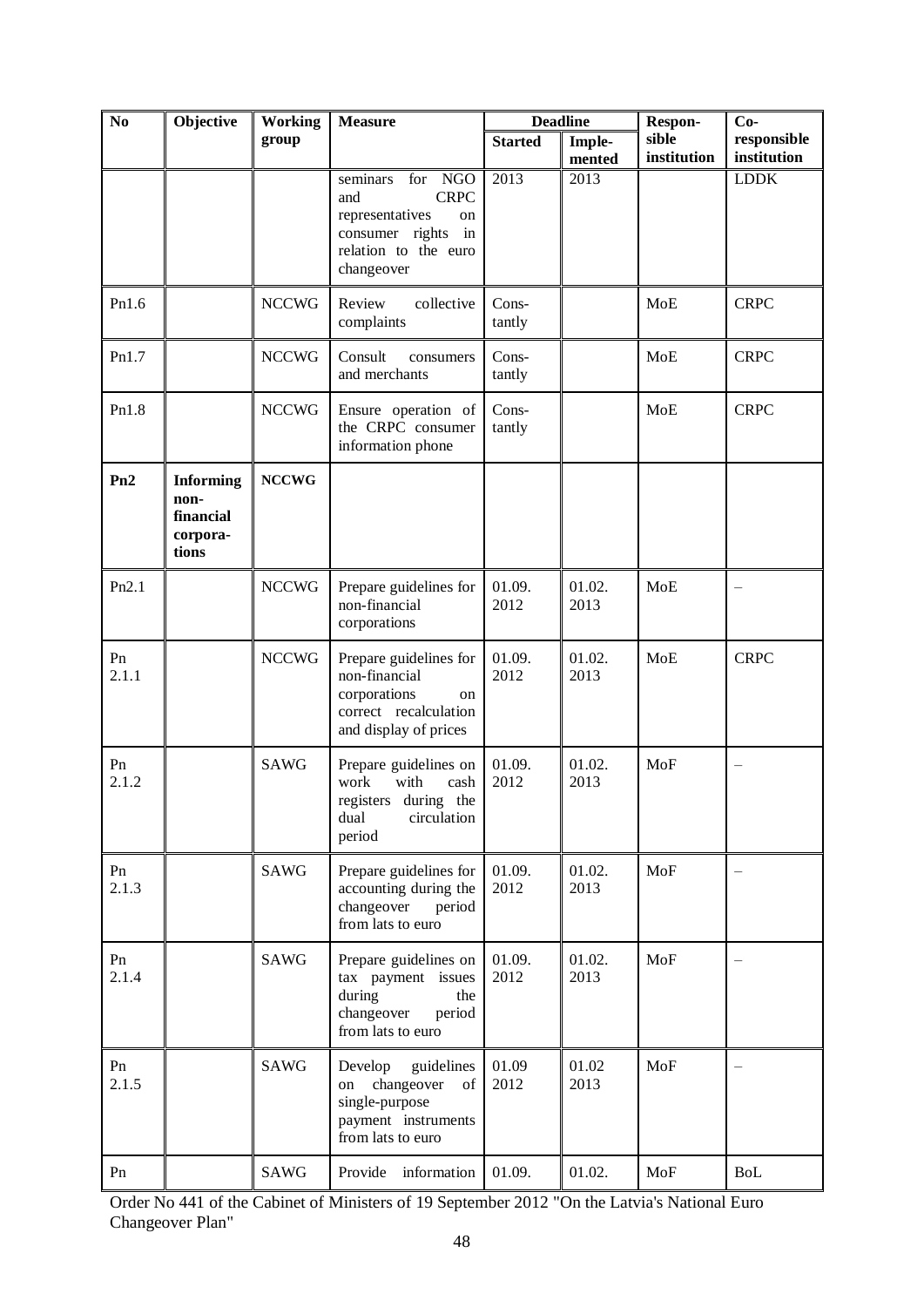| No              | Objective                                                                                              | <b>Working</b> | <b>Measure</b>                                                                                                                                                                                                                                                                                                                         |                | <b>Deadline</b>  | Respon-              | $Co-$                                               |
|-----------------|--------------------------------------------------------------------------------------------------------|----------------|----------------------------------------------------------------------------------------------------------------------------------------------------------------------------------------------------------------------------------------------------------------------------------------------------------------------------------------|----------------|------------------|----------------------|-----------------------------------------------------|
|                 |                                                                                                        | group          |                                                                                                                                                                                                                                                                                                                                        | <b>Started</b> | Imple-<br>mented | sible<br>institution | responsible<br>institution                          |
| 2.1.6           |                                                                                                        |                | about application of<br>the euro conversion<br>accounting<br>rate in<br>and other fields                                                                                                                                                                                                                                               | 2012           | 2013             |                      |                                                     |
| Pn2.2           |                                                                                                        | <b>NCCWG</b>   | Organise professional<br>training seminars for<br>non-financial<br>corporations<br>about<br>the euro changeover<br>process, recalculation<br>of prices, accounting<br>issues etc.                                                                                                                                                      | 01.06.<br>2013 | 01.09.<br>2013   | <b>MoE</b>           | MoF, PIAA,<br>LTA,<br>CRPC,<br>LCCI,<br><b>LDDK</b> |
| Pn <sub>3</sub> | Organi-<br>sation<br>of<br>the<br>campaign<br>"Fair euro<br>intro-<br>ducer"                           | <b>NCCWG</b>   |                                                                                                                                                                                                                                                                                                                                        |                |                  |                      |                                                     |
| Pn 3.1          |                                                                                                        | <b>NCCWG</b>   | Organise developing,<br>coordination, signing<br>of the memorandum<br>"Fair<br>euro<br>introducer", organise<br>preparation<br>and<br>sending out of letters,<br>administration<br>of<br>applications for the<br>memorandum,<br>issuing of the mark,<br>organise<br>seminars<br>and control over the<br>execution of the<br>memorandum | 01.06.<br>2013 | 30.06.<br>2014   | <b>MoE</b>           | LDDK,<br>PIAA, LTA,<br>CRPC,<br><b>LCCI</b>         |
|                 | Is. INFORMATION SYSTEMS (SAWG)                                                                         |                |                                                                                                                                                                                                                                                                                                                                        |                |                  |                      |                                                     |
| Is2             | <b>Ensuring</b><br>informa-<br>tion<br>system<br>support<br>the<br>for<br>intro-<br>duction of<br>euro | <b>SAWG</b>    |                                                                                                                                                                                                                                                                                                                                        |                |                  |                      |                                                     |
| Is2.1           |                                                                                                        | SAWG           | Create<br>an<br>organisational<br>structure<br>of<br>the<br>accounting<br>programme<br><b>IS</b><br>change management<br>and ensure IS change                                                                                                                                                                                          | 01.01.<br>2012 | 01.01.<br>2014   | <b>MoF</b>           |                                                     |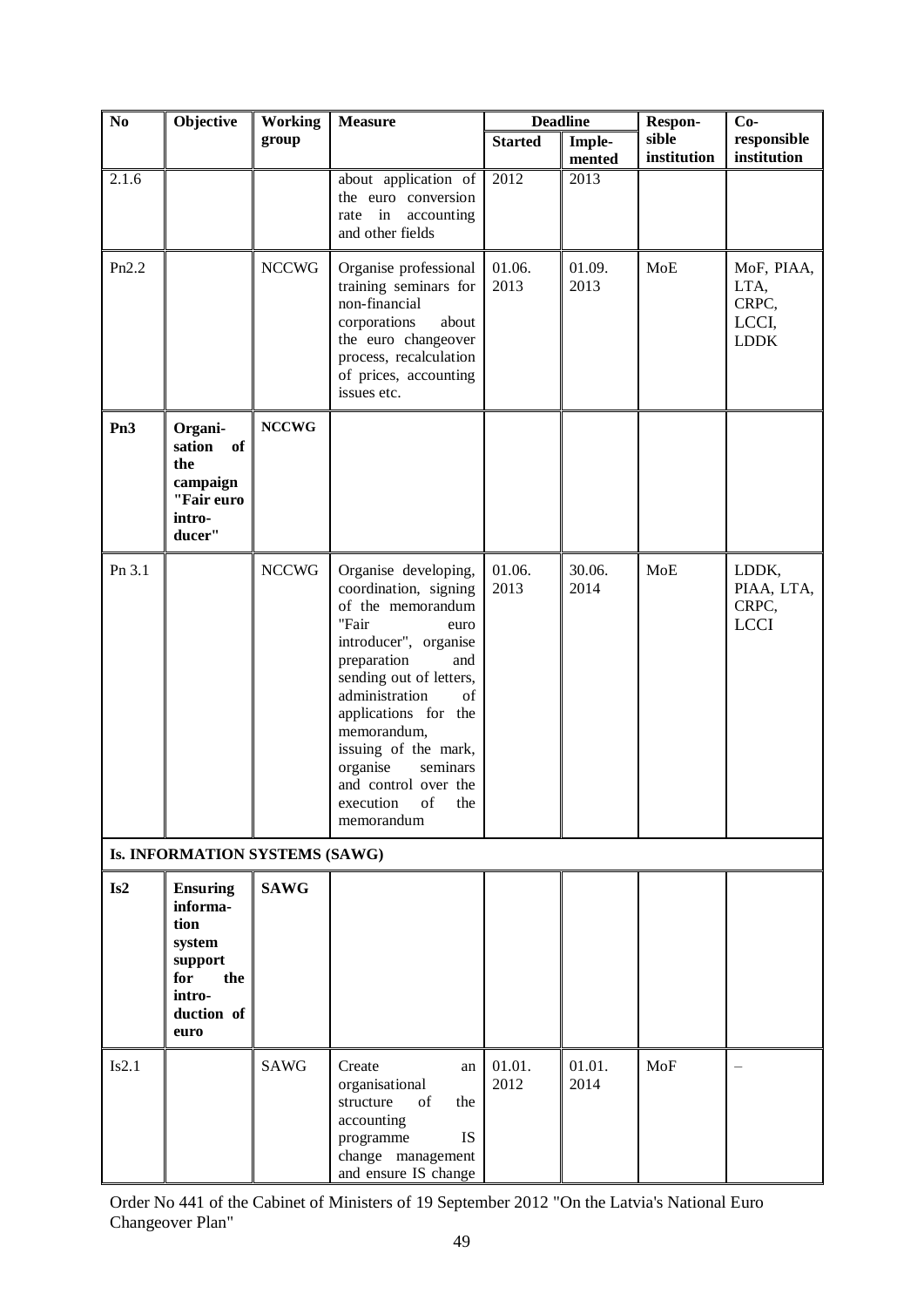| N <sub>o</sub> | Objective | <b>Working</b> | <b>Measure</b>                                                                                                                                                                                                                       |                | <b>Deadline</b>  | <b>Respon-</b>                             | $Co-$                                                                                             |
|----------------|-----------|----------------|--------------------------------------------------------------------------------------------------------------------------------------------------------------------------------------------------------------------------------------|----------------|------------------|--------------------------------------------|---------------------------------------------------------------------------------------------------|
|                |           | group          |                                                                                                                                                                                                                                      | <b>Started</b> | Imple-<br>mented | sible<br>institution                       | responsible<br>institution                                                                        |
|                |           |                | management                                                                                                                                                                                                                           |                |                  |                                            |                                                                                                   |
| Is2.1.1        |           | <b>SAWG</b>    | Develop an<br>action<br>plan<br>${\rm to}$<br>ensure<br>support of accounting<br>programmes (market<br>products)<br>in<br>state<br>administration<br>institutions<br>and<br>when<br>municipalities<br>changing over to the<br>euro   | 01.01.<br>2012 | 01.01.<br>2013   | MoF                                        | Central<br>government<br>institutions,<br>developers<br>of<br>accounting<br>programme<br>products |
| Is2.1.2        |           | <b>SAWG</b>    | Monitor<br>implementation of the<br>action plan to ensure<br>support of accounting<br>programmes (market<br>products)<br>in<br>state<br>administration<br>institutions<br>and<br>municipalities when<br>changing over to the<br>euro | 01.01.<br>2013 | 01.01.<br>2014   | MoF,<br><b>MoEPRD</b>                      | Central<br>government<br>institutions,<br>local<br>govern-<br>ments                               |
| Is2.2          |           | <b>SAWG</b>    | Create<br>an<br>organisational<br>structure<br>of<br>state<br>specialised<br>IS,<br>including individual<br>accounting<br>programmes,<br>and<br>ensure<br><b>IS</b><br>change<br>management                                          | 01.01.<br>2012 | 01.01.<br>2014   | MoF,<br><b>MoEPRD</b>                      | Central<br>government<br>institutions                                                             |
| Is2.2.1        |           | SAWG           | Develop an action<br>plan for adjustment<br>of state specialised<br>including<br>IS,<br>individual accounting<br>programmes,<br>by<br>managed<br>state<br>administration<br>institutions, to<br>the<br>euro changeover               | 01.01.<br>2012 | 01.06.<br>2012   | MoF,<br><b>MoEPRD</b>                      | Central<br>government<br>institutions                                                             |
| Is2.2.2        |           | <b>SAWG</b>    | Develop a<br>specification of<br>requirements,<br>including a detailed<br>expenditure plan                                                                                                                                           | 01.06.<br>2012 | 01.10.<br>2012   | Central<br>govern-<br>ment<br>institutions | MoF,<br><b>MoEPRD</b>                                                                             |
| Is2.2.3        |           | <b>SAWG</b>    | Continue the<br>maintenance contract<br>or make a<br>procurement,<br>including conclusion                                                                                                                                            | 01.10.<br>2012 | 01.01.<br>2013   | Central<br>govern-<br>ment<br>institutions | MoF,<br><b>MoEPRD</b>                                                                             |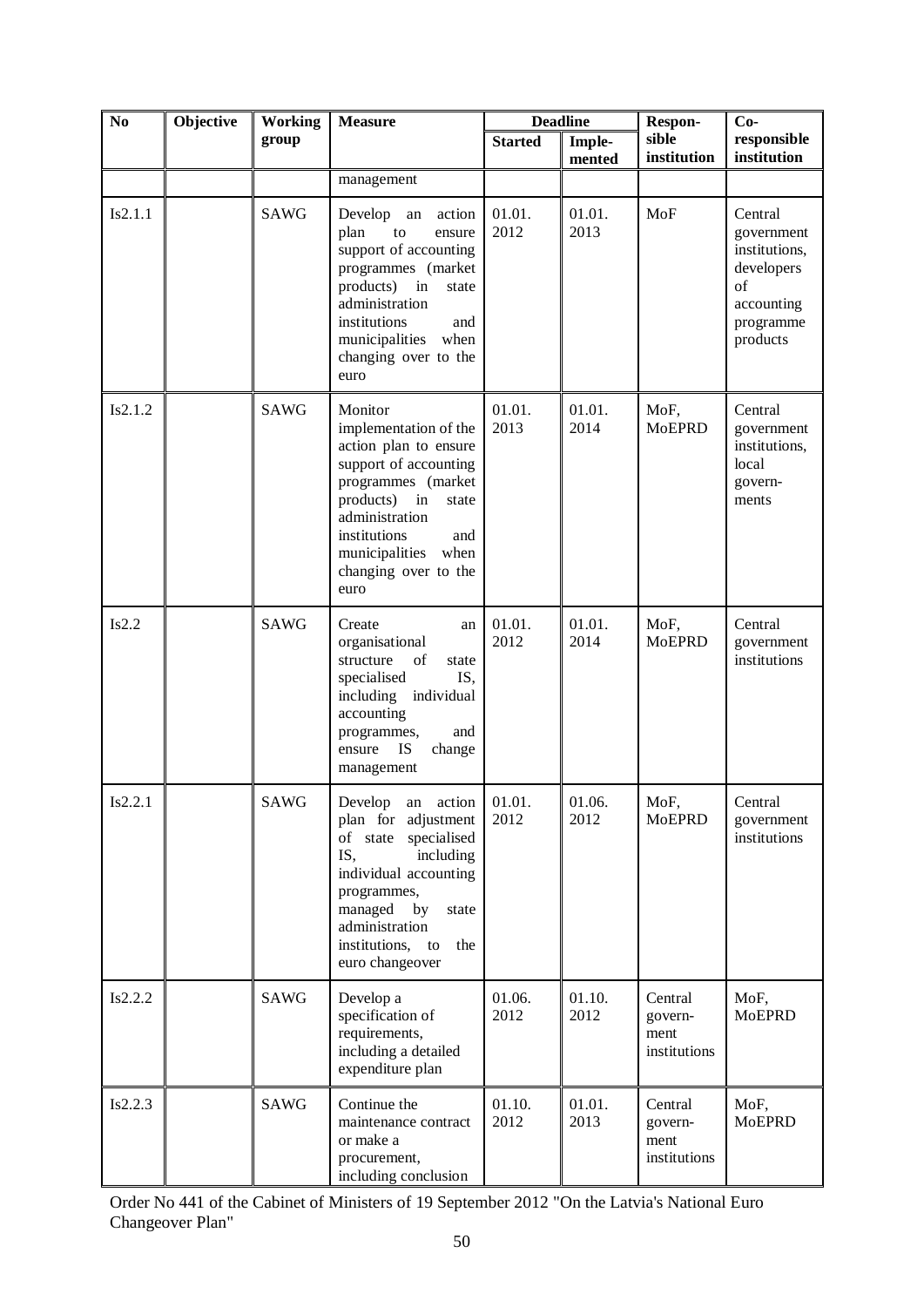| N <sub>o</sub> | Objective                                                          | <b>Working</b> | <b>Measure</b>                                                                                                                                                                          |                 | <b>Deadline</b>  | Respon-                                    | $Co-$                                                              |
|----------------|--------------------------------------------------------------------|----------------|-----------------------------------------------------------------------------------------------------------------------------------------------------------------------------------------|-----------------|------------------|--------------------------------------------|--------------------------------------------------------------------|
|                |                                                                    | group          |                                                                                                                                                                                         | <b>Started</b>  | Imple-<br>mented | sible<br>institution                       | responsible<br>institution                                         |
|                |                                                                    |                | of a contract                                                                                                                                                                           |                 |                  |                                            |                                                                    |
| Is2.2.4        |                                                                    | <b>SAWG</b>    | Introduce changes                                                                                                                                                                       | 01.01.<br>2013  | 01.09.<br>2013   | Central<br>govern-<br>ment<br>institutions | MoF,<br><b>MoEPRD</b>                                              |
| Is2.2.5        |                                                                    | <b>SAWG</b>    | Test changes                                                                                                                                                                            | 01.09.<br>2013  | 01.12.<br>2013   | Central<br>govern-<br>ment<br>institutions | MoF,<br><b>MoEPRD</b>                                              |
| Is2.2.6        |                                                                    | <b>SAWG</b>    | Introduce IS changes<br>in operation                                                                                                                                                    | 01.12.<br>2013  | 01.01.<br>2014   | Central<br>govern-<br>ment<br>institutions | MoF,<br><b>MoEPRD</b>                                              |
| Is2.2.7        |                                                                    | <b>SAWG</b>    | Monitor<br>implementation of the<br>action plan to ensure<br>adjustment of state<br>specialised IS to the<br>euro                                                                       | 01.01.<br>2012  | 01.01.<br>2014   | MoF,<br><b>MoEPRD</b>                      | Central<br>government<br>institutions                              |
|                |                                                                    |                | Km. COMMUNICATION ISSUES (PACWG)                                                                                                                                                        |                 |                  |                                            |                                                                    |
| <b>KmV</b>     | <b>General</b><br>informa-<br>tion about<br>the<br>euro<br>project | <b>PACWG</b>   |                                                                                                                                                                                         |                 |                  |                                            |                                                                    |
| KmV1           |                                                                    | <b>PACWG</b>   | Provide<br>the<br>mass<br>media with the latest<br>information<br>about<br>euro<br>euro,<br>changeover measures<br>in Latvia, the most<br>important<br>developments in the<br>euro area | Cons-<br>tantly |                  | MoF, BoL                                   | Institutions<br>responsible<br>for<br>the<br>public<br>information |
| KmV2           |                                                                    | <b>PACWG</b>   | React<br>public<br>to<br>opinion polls giving<br>comments<br>and<br>disseminating<br>information about the<br>particular issue                                                          | Cons-<br>tantly |                  | MoF, BoL                                   | Institutions<br>responsible<br>the<br>for<br>public<br>information |
| KmV3           |                                                                    | <b>PACWG</b>   | Prepare and deliver to<br>the mass media (by e-<br>mail, on eiro.lv, in<br>conferences)<br>press<br>electronic<br>informative materials<br>about<br>the<br>euro<br>changeover           | Cons-<br>tantly |                  | MoF, BoL                                   |                                                                    |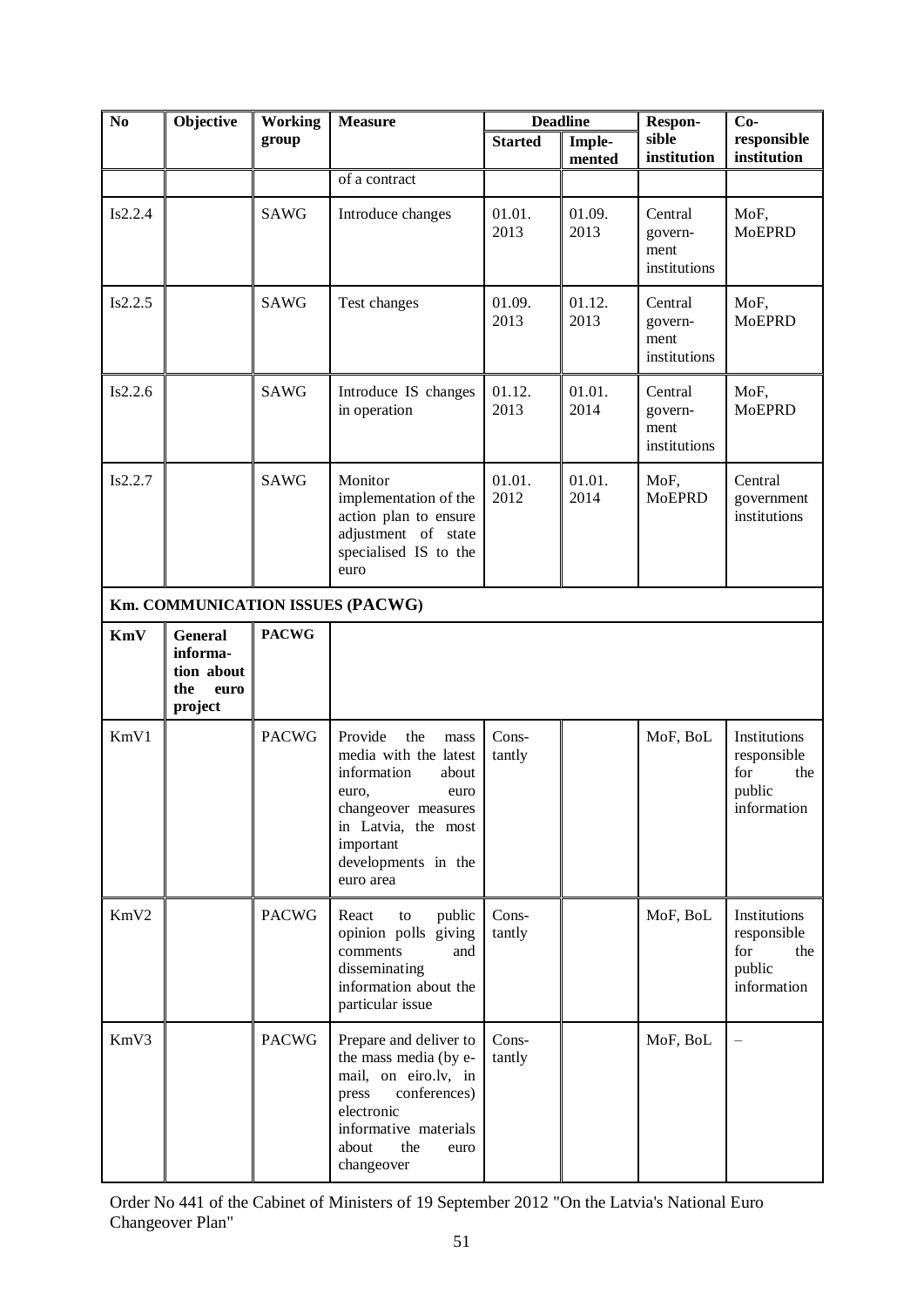| No                | Objective                                                        | <b>Working</b> | <b>Measure</b>                                                                                                                                                                                                                           |                                                | <b>Deadline</b>                                                                      | Respon-              | $Co-$                                                              |
|-------------------|------------------------------------------------------------------|----------------|------------------------------------------------------------------------------------------------------------------------------------------------------------------------------------------------------------------------------------------|------------------------------------------------|--------------------------------------------------------------------------------------|----------------------|--------------------------------------------------------------------|
|                   |                                                                  | group          |                                                                                                                                                                                                                                          | <b>Started</b>                                 | Imple-<br>mented                                                                     | sible<br>institution | responsible<br>institution                                         |
| KmV4              |                                                                  | <b>PACWG</b>   | Prepare a summary of<br>the Latvia's National<br>Euro<br>Changeover<br>Plan and update it on<br>regular basis                                                                                                                            | Approval<br>of<br>the<br>Plan<br>by<br>the CoM | month<br>1<br>after the<br>approval<br>of<br>the<br>updated<br>Plan<br>by<br>the CoM | MoF                  | $\overline{\phantom{0}}$                                           |
| KmV5              |                                                                  | <b>PACWG</b>   | Provide<br>ministries,<br>administration<br>state<br>institutions<br>and<br>capital<br>companies<br>with<br>general<br>information,<br>informative materials,<br>popularise<br>www.eiro.lv                                               | Cons-<br>tantly                                |                                                                                      | MoF, BoL             | Institutions<br>responsible<br>for<br>the<br>public<br>information |
| KmV9              |                                                                  | <b>PACWG</b>   | Update www.eiro.lv                                                                                                                                                                                                                       | Cons-<br>tantly                                |                                                                                      | MoF                  |                                                                    |
| KmV<br>10         |                                                                  | <b>PACWG</b>   | Use the social media:<br>create and update an<br>twitter.com<br>euro<br>account, create a euro<br>section on the portal<br>www.draugiem.lv,<br>information<br>publish<br>on regular basis on<br>the Latvia's page on<br>www.facebook.com | Cons-<br>tantly                                |                                                                                      | MoF                  |                                                                    |
| <b>KmS</b>        | Prepa-<br>ration<br>period:<br>01.01.<br>2012-<br>30.06.<br>2013 | <b>PACWG</b>   |                                                                                                                                                                                                                                          |                                                |                                                                                      |                      |                                                                    |
| KmS1              | Communic<br>ation<br>planning                                    | <b>PACWG</b>   |                                                                                                                                                                                                                                          | 01.01.<br>2012                                 | 30.06.<br>2013                                                                       | <b>MoF</b>           |                                                                    |
| KmS<br>1.2        |                                                                  | <b>PACWG</b>   | Update<br>the<br>communication<br>strategy                                                                                                                                                                                               | 01.01.<br>2012                                 | 01.08.<br>2012                                                                       | <b>MoF</b>           |                                                                    |
| KmS<br>1.3        |                                                                  | <b>PACWG</b>   | Develop a financial<br>for<br>plan<br>the<br>communication<br>strategy                                                                                                                                                                   | 01.01.<br>2012                                 | 01.08.<br>2012                                                                       | MoF                  |                                                                    |
| <b>KmS</b><br>1.4 |                                                                  | <b>PACWG</b>   | Organise cooperation<br>European<br>with<br>institutions regarding<br>co-financing<br>of                                                                                                                                                 | 01.01.<br>2012                                 | 01.04.<br>2013                                                                       | MoF, BoL             |                                                                    |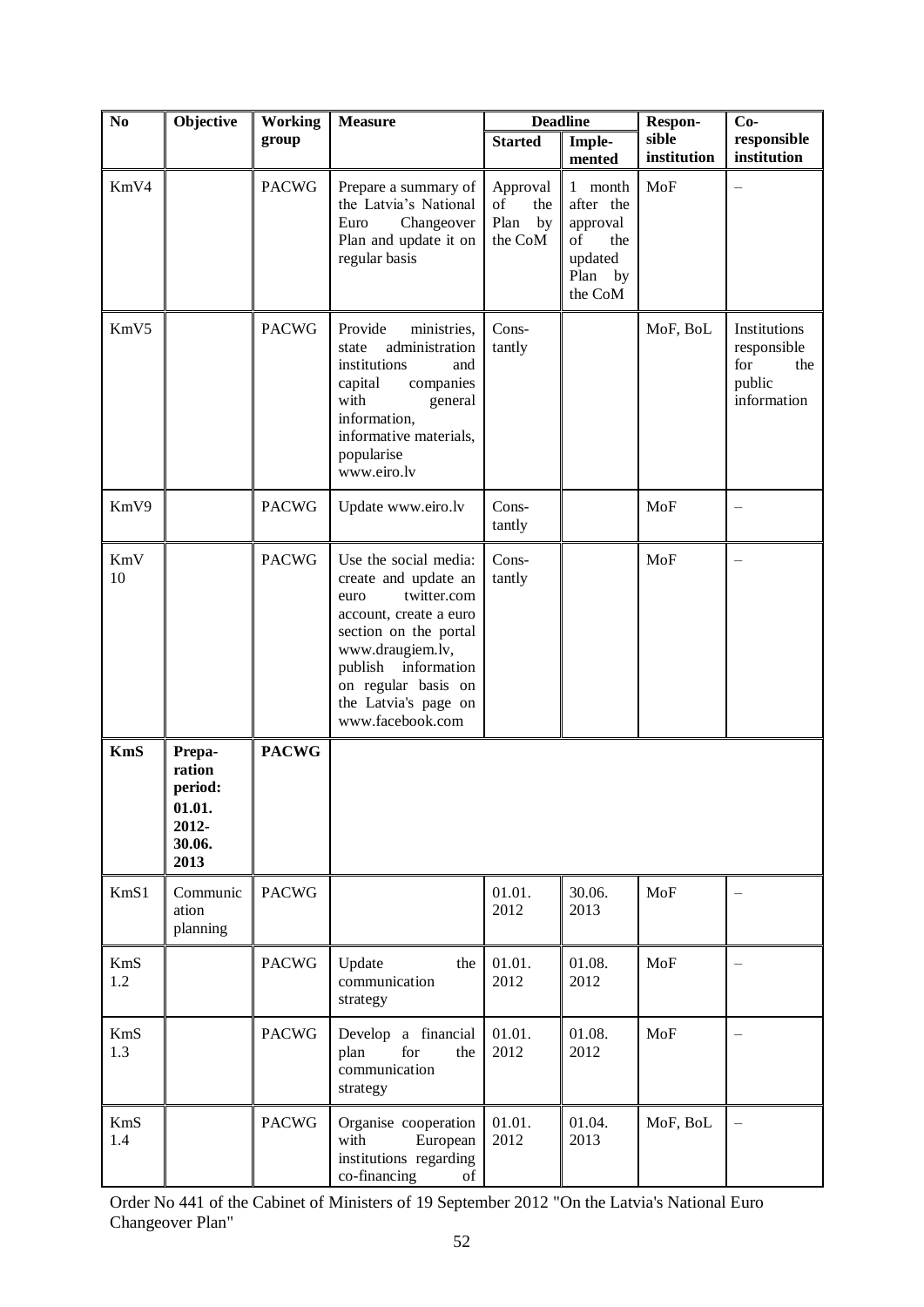| N <sub>0</sub>    | Objective                               | <b>Working</b> | <b>Measure</b>                                                                                                                                                                |                | <b>Deadline</b>  | Respon-                  | $Co-$                         |
|-------------------|-----------------------------------------|----------------|-------------------------------------------------------------------------------------------------------------------------------------------------------------------------------|----------------|------------------|--------------------------|-------------------------------|
|                   |                                         | group          |                                                                                                                                                                               | <b>Started</b> | Imple-<br>mented | sible<br>institution     | responsible<br>institution    |
|                   |                                         |                | information<br>public<br>activities                                                                                                                                           |                |                  |                          |                               |
| <b>KmS</b><br>1.5 |                                         | <b>PACWG</b>   | Establish<br>euro<br>a<br>communication office                                                                                                                                | 01.07.<br>2012 | 30.06.<br>2013   | MoF                      |                               |
| KmS2              | Prepare<br>and make<br>procureme<br>nts | <b>PACWG</b>   |                                                                                                                                                                               | 01.08.<br>2012 | 30.06.<br>2013   | MoF                      | State<br>Chancellery,<br>MoEd |
| <b>KmS</b><br>2.1 |                                         | <b>PACWG</b>   | Prepare and make a<br>procurement<br>of<br>surveys                                                                                                                            | 01.08.<br>2012 | 01.01.<br>2013   | MoF                      |                               |
| <b>KmS</b><br>2.2 |                                         | <b>PACWG</b>   | Prepare and make a<br>procurement of an<br>informative helpline                                                                                                               | 01.08.<br>2012 | 01.01.<br>2013   | MoF                      |                               |
| <b>KmS</b><br>2.3 |                                         | <b>PACWG</b>   | Prepare and make a<br>of<br>procurement<br>a<br>public<br>relations<br>conceptual<br>solution<br>for<br>public<br>information                                                 | 01.08.<br>2012 | 01.01.<br>2013   | MoF                      |                               |
| <b>KmS</b><br>2.4 |                                         | <b>PACWG</b>   | Prepare and make a<br>procurement<br>for<br>updating<br>www.mk.gov.lv                                                                                                         | 01.08.<br>2012 | 01.01.<br>2013   | State<br>Chanceller<br>y |                               |
| <b>KmS</b><br>2.5 |                                         | <b>PACWG</b>   | Prepare and make a<br>procurement<br>of<br>methodological<br>materials for teachers                                                                                           | 01.09.<br>2012 | 01.05.<br>2013   | MoEd                     |                               |
| <b>KmS</b><br>2.6 |                                         | <b>PACWG</b>   | Prepare and make a<br>procurement<br>for<br>creating<br>of<br>an<br>educating animation<br>movie for children of<br>pre-school age and<br>for pupils of the 1th-<br>12th form | 01.09.<br>2012 | 01.05.<br>2013   | MoEd                     |                               |
| KmS<br>2.7        |                                         | <b>PACWG</b>   | Prepare and make a<br>procurement<br>of<br>corporative<br>communication<br>and<br>information<br>public<br>measures                                                           | 01.09.<br>2012 | 01.03.<br>2013   | MoF                      |                               |
| KmS<br>2.8        |                                         | <b>PACWG</b>   | Prepare and make a<br>procurement<br>of<br>advertising<br>and<br>technical solution for<br>public information                                                                 | 01.09.<br>2012 | 01.03.<br>2013   | MoF                      |                               |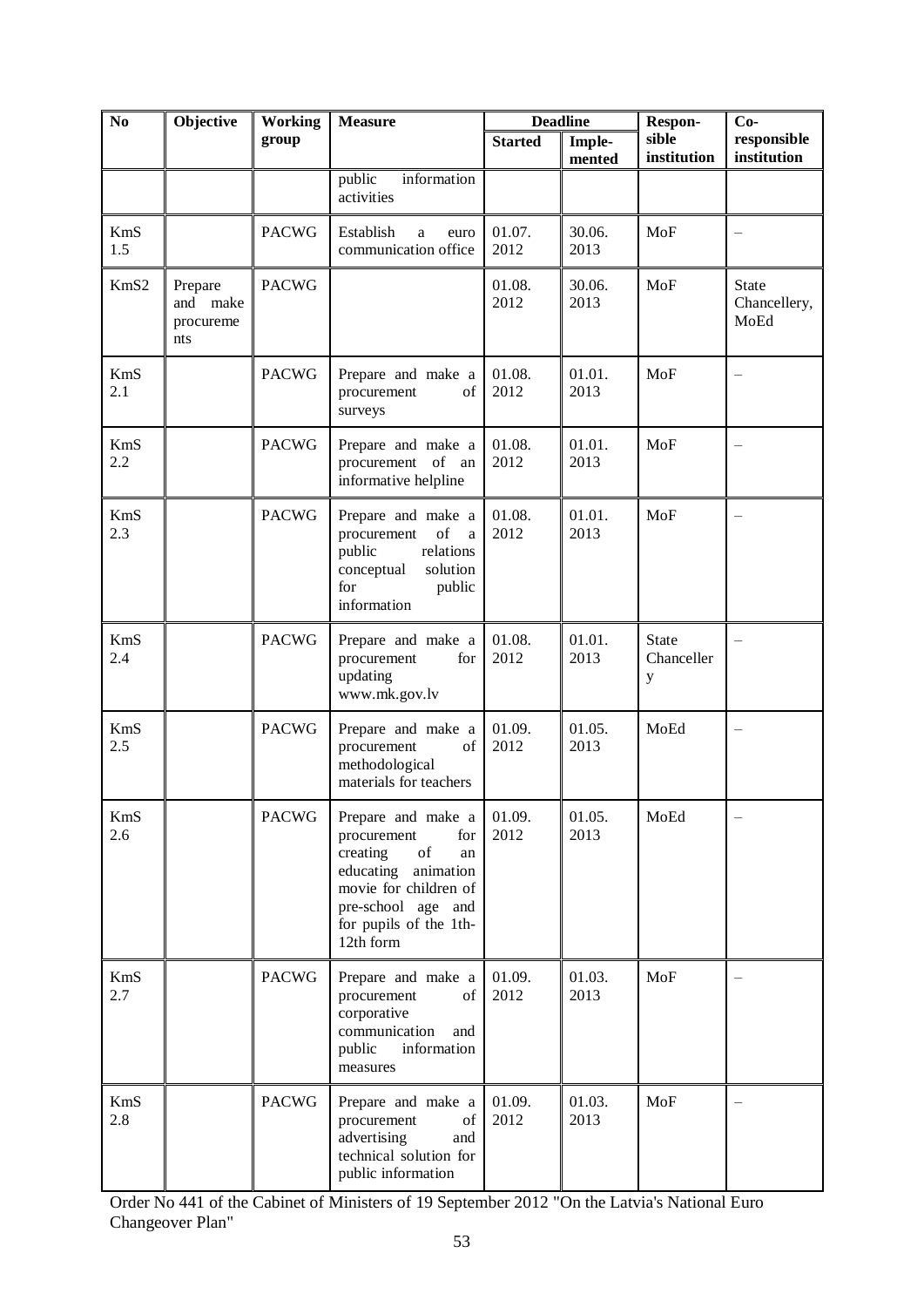| N <sub>0</sub>     | Objective                                      | <b>Working</b> | <b>Measure</b>                                                                                                                                                                   |                | <b>Deadline</b>         | Respon-                                          | $Co-$                                                              |
|--------------------|------------------------------------------------|----------------|----------------------------------------------------------------------------------------------------------------------------------------------------------------------------------|----------------|-------------------------|--------------------------------------------------|--------------------------------------------------------------------|
|                    |                                                | group          |                                                                                                                                                                                  | <b>Started</b> | Imple-<br>$\bf{mented}$ | sible<br>institution                             | responsible<br>institution                                         |
| <b>KmS</b><br>2.9  |                                                | <b>PACWG</b>   | Prepare and make a<br>for<br>procurement<br>making<br>polygraphs<br>for<br>public<br>information                                                                                 | 01.10.<br>2012 | 01.04.<br>2013          | MoF                                              | $\overline{\phantom{0}}$                                           |
| <b>KmS</b><br>2.10 |                                                | <b>PACWG</b>   | Prepare and make a<br>of<br>procurement<br>a<br>media<br>agency<br>for<br>public information                                                                                     | 01.10.<br>2012 | 30.06.<br>2013          | MoF                                              |                                                                    |
| KmS3               | Prepare<br>profession<br>al<br>environme<br>nt | <b>PACWG</b>   |                                                                                                                                                                                  | 01.01.<br>2012 | 30.06.<br>2013          | MoF, BoL                                         |                                                                    |
| <b>KmS</b><br>3.1  |                                                | <b>PACWG</b>   | Regularly<br>organize<br>lectures<br>involving<br>Euro Team lecturers                                                                                                            | 01.01.<br>2012 | 01.01.<br>2014          | MoF,<br>EC<br>representat<br>ion<br>in<br>Latvia | Euro Team<br>lecturers                                             |
| <b>KmS</b><br>3.2  |                                                | <b>SIKDG</b>   | informative<br>Provide<br>materials and training<br>for communicators of<br>EU issues<br>(Europe<br>Direct,<br>EU<br>information points)                                         | 01.01.<br>2013 | 01.02.<br>2014          | MoF, BoL,<br>MoFA                                | Institutions<br>responsible<br>for<br>the<br>public<br>information |
| <b>KmS</b><br>3.3  |                                                | <b>PACWG</b>   | Prepare and deliver to<br>the<br>mass<br>media<br>representative<br>materials, prepare "a<br>press folder", provide<br>trainings                                                 | 01.01.<br>2013 | 01.01.<br>2014          | MoF, BoL                                         | Team<br>Euro<br>lecturers                                          |
| <b>KmS</b><br>3.4  |                                                | <b>PACWG</b>   | Provide trainings for<br>librarians on the euro<br>changeover in Latvia<br>and<br>informative<br>materials for libraries                                                         | 01.01.<br>2013 | 30.06.<br>2013          | MoC,<br>MoF, BoL                                 | Euro Team<br>lecturers                                             |
| KmS<br>3.5         |                                                | <b>PACWG</b>   | Provide trainings for<br>of<br>local<br>heads<br>governments, lawyers<br>(possible)<br>spokespersons<br>in<br>local<br>governments)<br>the<br>euro<br>on<br>changeover in Latvia | 01.01.<br>2013 | 30.06.<br>2013          | MoEPRD,<br>MoF, BoL                              | LPS,<br>Euro<br>Team<br>lecturers                                  |
| <b>KmS</b><br>3.6  |                                                | <b>PACWG</b>   | Provide trainings for<br>LPF specialists on the<br>euro changeover in<br>Latvia                                                                                                  | 01.01.<br>2013 | 30.06.<br>2013          | MoW,<br>MoF, BoL                                 | LPF,<br>Euro<br>Team<br>lecturers                                  |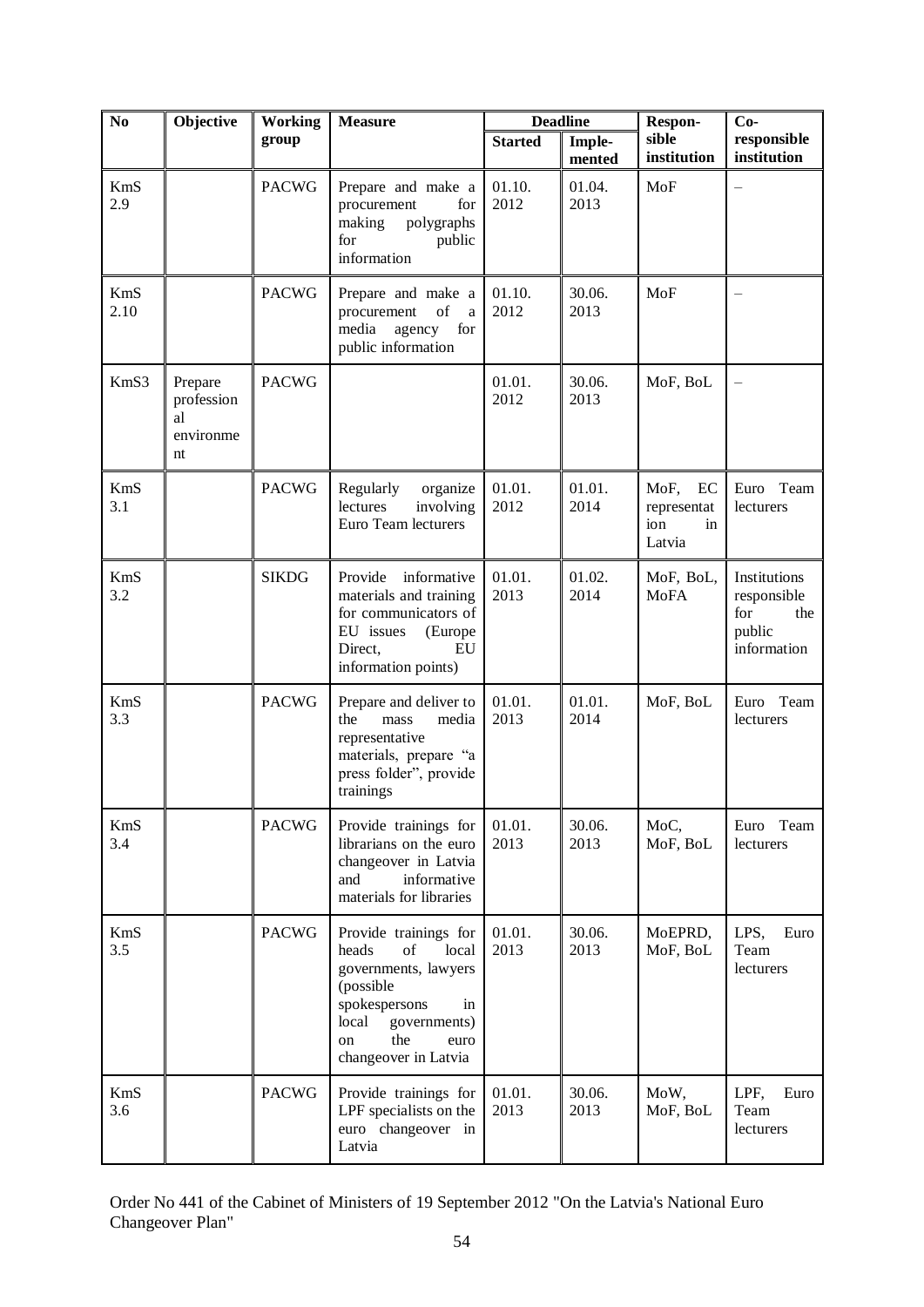| N <sub>0</sub>    | Objective                                                        | <b>Working</b> | <b>Measure</b>                                                                                                                                                                                                                                                         |                | <b>Deadline</b> | Respon-              | $Co-$                                                                                                                           |
|-------------------|------------------------------------------------------------------|----------------|------------------------------------------------------------------------------------------------------------------------------------------------------------------------------------------------------------------------------------------------------------------------|----------------|-----------------|----------------------|---------------------------------------------------------------------------------------------------------------------------------|
|                   |                                                                  | group          |                                                                                                                                                                                                                                                                        | <b>Started</b> | Imple-          | sible<br>institution | responsible<br>institution                                                                                                      |
|                   |                                                                  |                |                                                                                                                                                                                                                                                                        |                | mented          |                      |                                                                                                                                 |
| <b>KmS</b><br>3.7 |                                                                  | <b>PACWG</b>   | Ensure<br>presentation<br>of<br>educating<br>${\rm an}$<br>animation movie and<br>methodological<br>means for teachers                                                                                                                                                 | 01.06.<br>2013 | 30.06.<br>2013  | MoEd,<br>MoF, BoL    | Education<br>boards<br>in<br>local<br>govern-<br>ments<br>and<br>method-<br>logical<br>associations<br>of<br>school<br>subjects |
| <b>KmS</b><br>3.8 |                                                                  | <b>PACWG</b>   | Provide trainings for<br>specialists of youth<br>organisations<br>and<br>youth specialists in<br>local governments on<br>the euro changeover<br>in Latvia                                                                                                              | 01.03.<br>2013 | 30.06.<br>2013  | MoEd                 | Youth<br>organisa-<br>tions, youth<br>specialists in<br>local<br>govern-<br>ments, Euro<br>Team<br>lecturers                    |
| <b>KmS</b><br>3.9 |                                                                  | <b>PACWG</b>   | Inform about issues<br>that<br>of<br>owners<br>financial instruments<br>should pay special<br>attention<br>for<br>to,<br>example,<br>performance<br>of<br>outstanding initiated<br>transactions after the<br>changeover,<br>euro<br>conversion<br>of<br>managed assets | 01.01.<br>2013 | 30.06.<br>2013  | MoF,<br><b>FCMC</b>  | <b>NASDAQ</b><br>OMX, LCD,<br><b>BoL</b>                                                                                        |
| KmI               | <b>Intensive</b><br>period:<br>01.07.<br>2013-<br>14.01.<br>2014 | <b>PACWG</b>   |                                                                                                                                                                                                                                                                        |                |                 |                      |                                                                                                                                 |
| KmI1              | Organise<br>public<br>informa-<br>tion<br>activities             | <b>PACWG</b>   |                                                                                                                                                                                                                                                                        | 01.07.<br>2013 | 14.01.<br>2014  | MoF                  | <b>BoL</b>                                                                                                                      |
| $\rm KmI$<br>1.1  | Organise<br>comprehen<br>sive<br>informa-<br>tion<br>activities  | <b>PACWG</b>   |                                                                                                                                                                                                                                                                        | 01.07.<br>2013 | 14.01.<br>2014  | <b>MoF</b>           | <b>BoL</b>                                                                                                                      |
| KmI<br>1.1.1      |                                                                  | <b>PACWG</b>   | Informative<br>campaign in the mass                                                                                                                                                                                                                                    | 01.07.<br>2013 | 14.01.<br>2014  | MoF                  | BoL                                                                                                                             |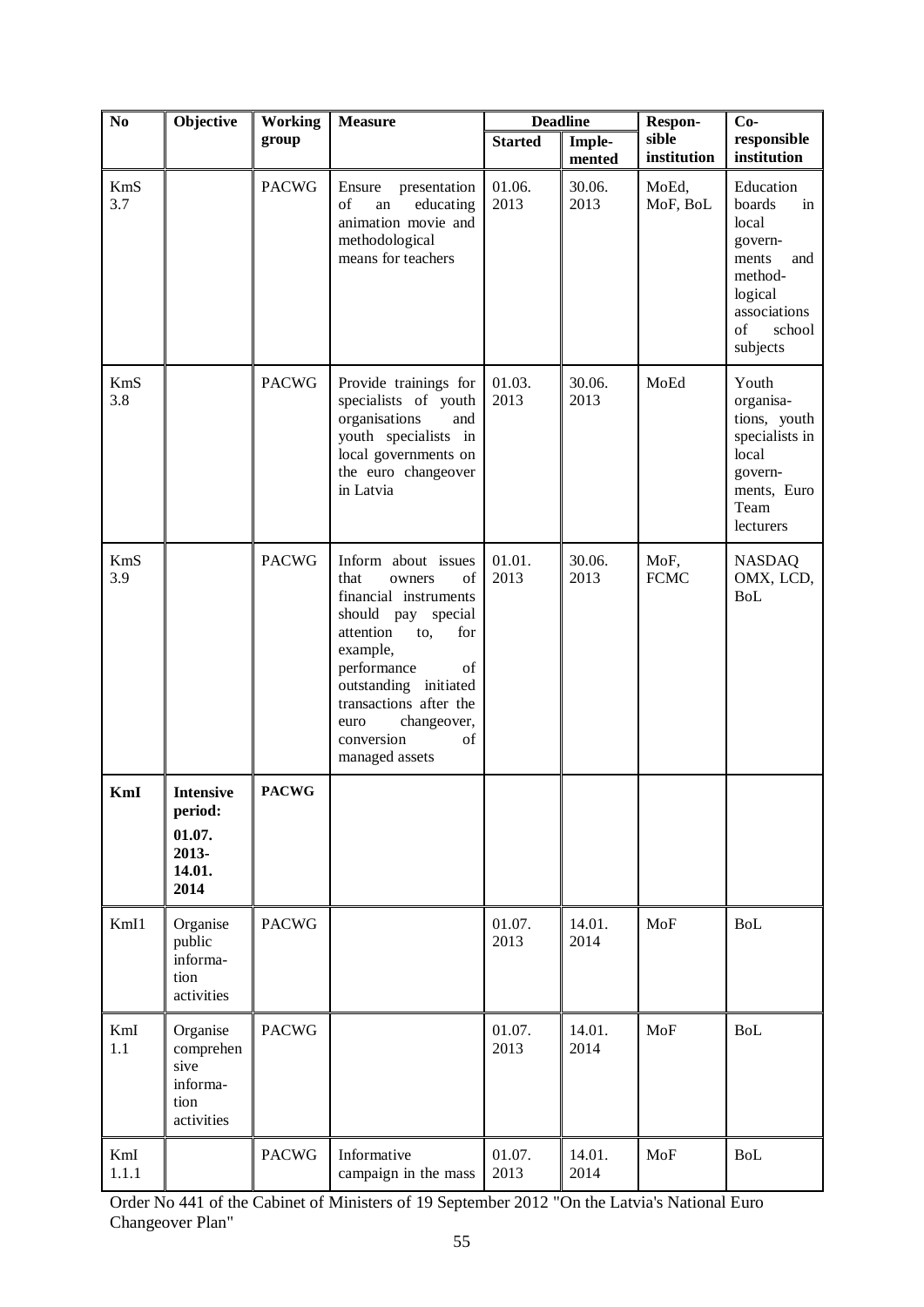| No                 | Objective                    | <b>Working</b> | <b>Measure</b>                                                                                                                                                                                                        |                | <b>Deadline</b>  | Respon-              | $Co-$                                          |
|--------------------|------------------------------|----------------|-----------------------------------------------------------------------------------------------------------------------------------------------------------------------------------------------------------------------|----------------|------------------|----------------------|------------------------------------------------|
|                    |                              | group          |                                                                                                                                                                                                                       | <b>Started</b> | Imple-<br>mented | sible<br>institution | responsible<br>institution                     |
|                    |                              |                | (TV, radio,<br>media<br>thematic<br>pages<br>in<br>national and regional<br>newspapers, internet<br>portals); informative<br>materials<br>LP<br>in<br>provision<br>service<br>places, environmental<br>advertisements |                |                  |                      |                                                |
| KmI<br>1.1.2       |                              | <b>PACWG</b>   | Placing<br>the<br>euro<br>symbol in Riga city<br>environment                                                                                                                                                          | 01.09.<br>2013 | 14.01.<br>2014   | MoF                  | <b>BoL</b>                                     |
| KmI<br>1.1.3       |                              | <b>PACWG</b>   | Informative<br>campaign in the mass<br>media<br>about<br>euro<br>banknotes and coins                                                                                                                                  | 01.10.<br>2013 | 14.01.<br>2014   | <b>BoL</b>           | In<br>cooperation<br>with<br>the<br><b>ECB</b> |
| KmI<br>1.1.4       |                              | <b>PACWG</b>   | Organise<br><b>ECB</b><br>${\rm an}$<br>exhibition about euro<br>banknotes and coins                                                                                                                                  | 01.09.<br>2013 | 01.11.<br>2013   | <b>BoL</b>           | In<br>cooperation<br>with<br>the<br><b>ECB</b> |
| KmI<br>1.1.5       |                              | <b>PACWG</b>   | Include<br>information<br>about euro on EU<br>days in cities. Inform<br>about euro in city<br>festivals in all regions<br>of Latvia                                                                                   | 01.01.<br>2013 | 14.01.<br>2014   | MoF                  | MoEPRD,<br>LALRG,<br>local<br>govern-<br>ments |
| KmI<br>1.1.6       |                              | <b>PACWG</b>   | five<br>Organise<br>informative forums in<br>regions                                                                                                                                                                  | 01.07.<br>2013 | 01.09.<br>2013   | MoF                  | MoE, BoL                                       |
| KmI<br>1.1.7       |                              | <b>PACWG</b>   | Send an informative<br>letter about the euro<br>changeover to each<br>household in Latvia                                                                                                                             | 01.08.<br>2013 | 01.09.<br>2013   | MoF                  |                                                |
| KmI<br>1.1.8       |                              | <b>PACWG</b>   | Send an informative<br>letter<br>about<br>the<br>of<br>design<br>euro<br>banknotes and coins<br>counterfeiting<br>and<br>features and a euro<br>changeover card to<br>each household<br>in<br>Latvia                  | 01.11.<br>2013 | 01.12.<br>2013   | <b>BoL</b>           | In<br>cooperation<br>with<br>the<br><b>ECB</b> |
| $\rm KmI$<br>1.1.9 |                              | <b>PACWG</b>   | Organise<br>the<br>ceremony of the euro<br>changeover event                                                                                                                                                           | 31.12.<br>2013 | 01.01.<br>2014   | CoM                  | MoF                                            |
| KmI<br>1.2         | Organise<br>informa-<br>tive | <b>PACWG</b>   |                                                                                                                                                                                                                       | 01.07.<br>2013 | 14.01.<br>2014   | <b>MoF</b>           |                                                |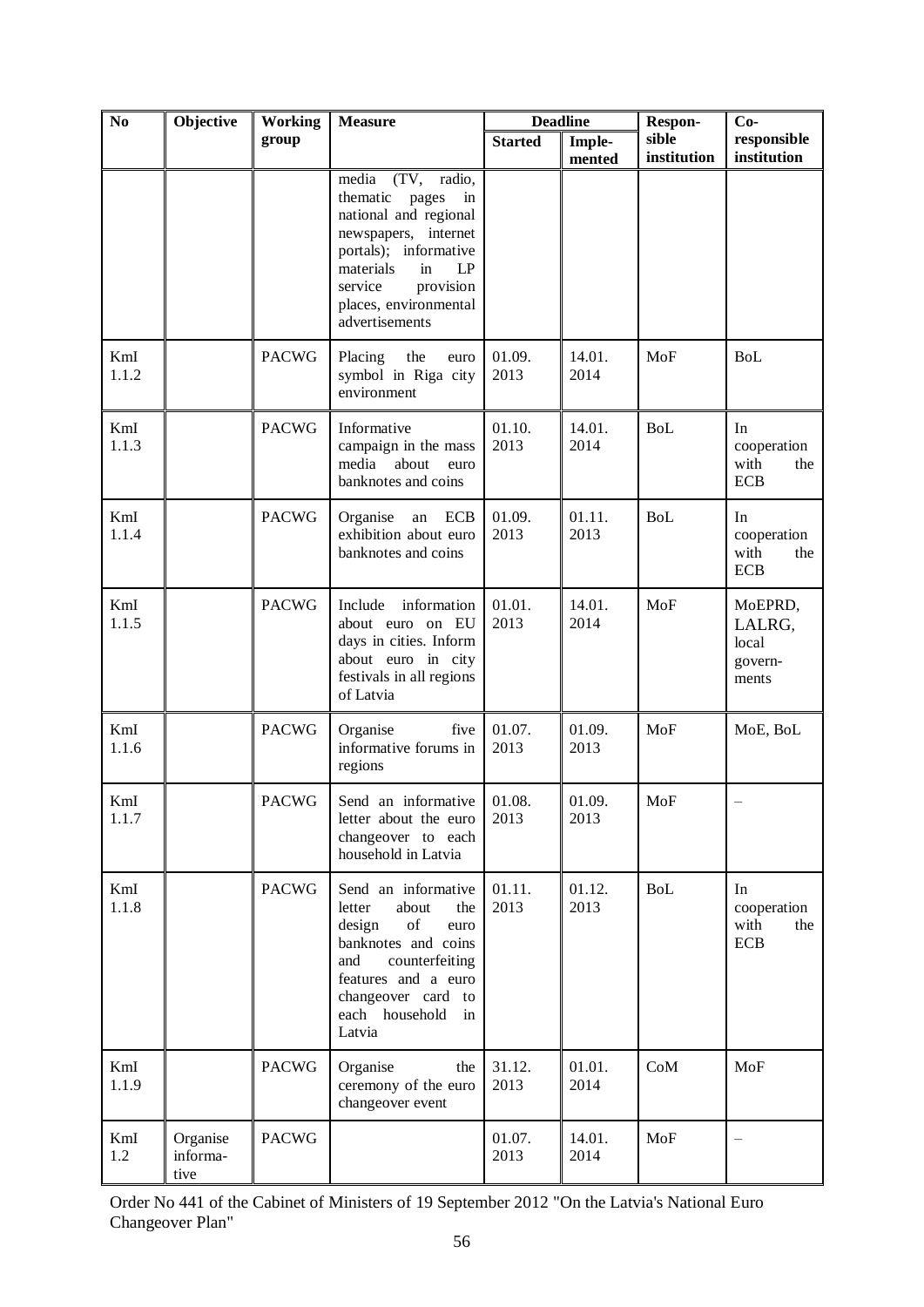| N <sub>o</sub>     | Objective                                                                             | <b>Working</b> | <b>Measure</b>                                                                                                                                                                                                                                                                                   |                | <b>Deadline</b>  | Respon-                                                         | $Co-$                                          |
|--------------------|---------------------------------------------------------------------------------------|----------------|--------------------------------------------------------------------------------------------------------------------------------------------------------------------------------------------------------------------------------------------------------------------------------------------------|----------------|------------------|-----------------------------------------------------------------|------------------------------------------------|
|                    |                                                                                       | group          |                                                                                                                                                                                                                                                                                                  | <b>Started</b> | Imple-<br>mented | sible<br>institution                                            | responsible<br>institution                     |
|                    | activities<br>for<br>the<br>profession-<br>nal target<br>group                        |                |                                                                                                                                                                                                                                                                                                  |                |                  |                                                                 |                                                |
| KmI<br>1.2.1       |                                                                                       | <b>PACWG</b>   | Prepare<br>$\rm{a}$<br>set<br>of<br>information<br>about<br>euro banknotes and<br>coins for visitors of<br>credit<br>institutions.<br>Provide training for<br>specialists about euro<br>banknotes and coins<br>order<br>in<br>to<br>disseminate<br>information further in<br>credit institutions | 01.07.<br>2013 | 14.01.<br>2014   | <b>BoL</b>                                                      | In<br>cooperation<br>with<br>the<br><b>ECB</b> |
| KmI<br>1.2.2       |                                                                                       | <b>PACWG</b>   | Prepare<br>of<br>sets<br>Latvian euro coins<br>for coin collectors                                                                                                                                                                                                                               | 01.07.<br>2013 | 14.01.<br>2014   | <b>BoL</b>                                                      | Organisatio<br>ns of coin<br>collectors        |
| KmI<br>1.2.3       |                                                                                       | <b>PACWG</b>   | Organise<br>a<br>conference about the<br>euro changeover in<br>Latvia and related<br>ceremonies<br>and<br>events for the mass<br>media                                                                                                                                                           | 01.01.<br>2013 | 01.10.<br>2013   | <b>BoL</b>                                                      | In<br>cooperation<br>with<br>the<br><b>ECB</b> |
| KmI<br>1.2.4       |                                                                                       | <b>PACWG</b>   | Organise seminars for<br>cashiers<br>about<br>counterfeiting<br>features<br>of<br>euro<br>banknotes and coins                                                                                                                                                                                    | 01.09.<br>2013 | 01.12.<br>2013   | <b>BoL</b>                                                      | In<br>cooperation<br>with<br>the<br><b>ECB</b> |
| KmI<br>1.2.4       |                                                                                       | <b>PACWG</b>   | Provide informative<br>materials<br>about<br>rights<br>consumer<br>regarding euro                                                                                                                                                                                                                | 01.07.<br>2013 | 14.01.<br>2014   | MoE                                                             | <b>CRPC</b>                                    |
| $\rm KmI$<br>1.2.5 |                                                                                       | <b>PACWG</b>   | Provide<br>non-<br>governmental<br>organisations<br>with<br>informative materials<br>about<br>the<br>euro<br>changeover                                                                                                                                                                          | 01.07.<br>2013 | 14.01.<br>2014   | Civic<br>Alliance<br>Latvia and<br>member<br>organisa-<br>tions |                                                |
| KmI<br>1.3         | Organise<br>informa-<br>tion<br>activities<br>for special<br>groups of<br>the society | <b>PACWG</b>   |                                                                                                                                                                                                                                                                                                  | 01.07.<br>2013 | 14.01.<br>2014   | <b>MoF</b>                                                      |                                                |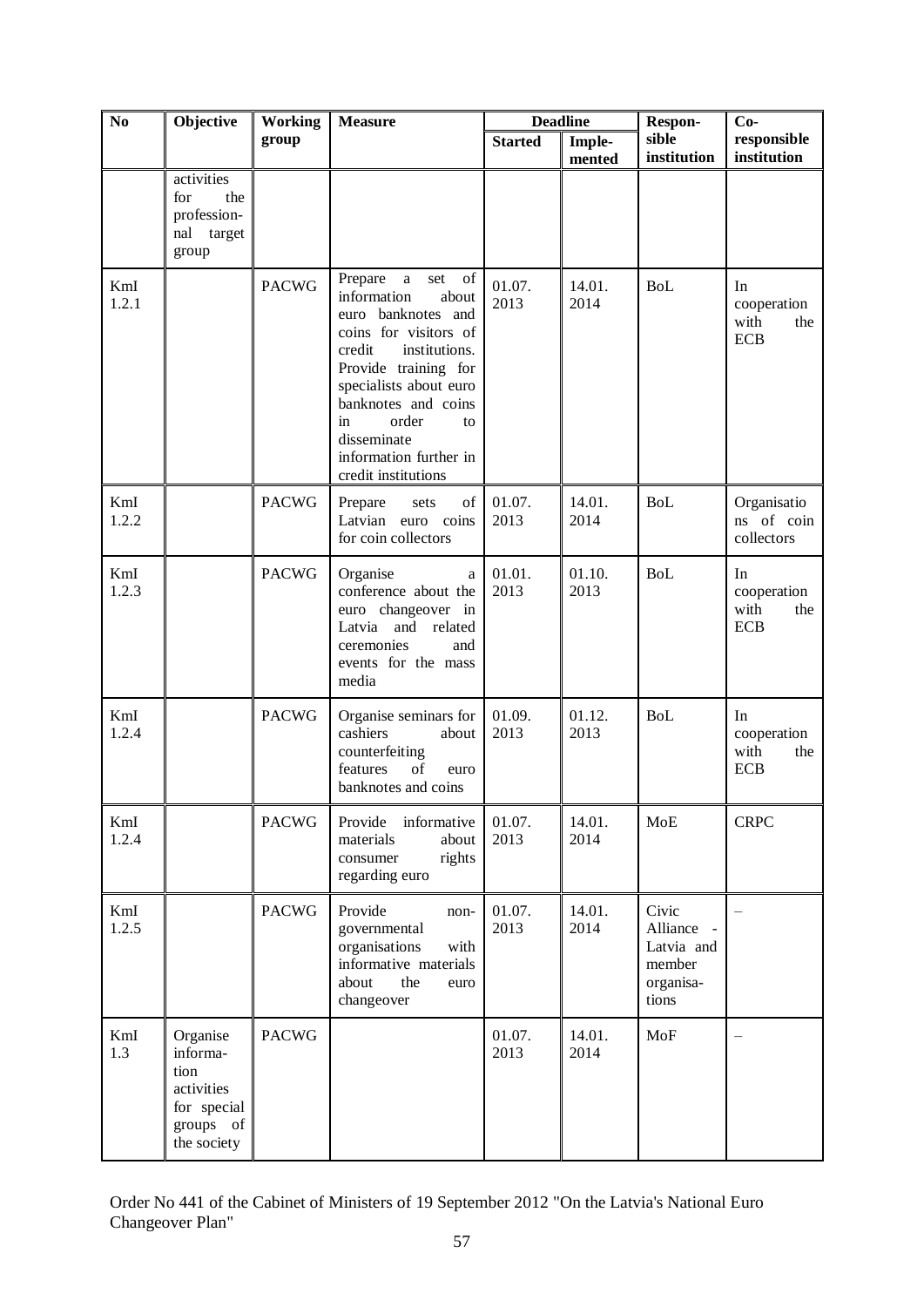| N <sub>0</sub> | Objective | Working      | <b>Measure</b>                                                                                                                                                                                                                                                                                                                                                                          |                 | <b>Deadline</b>  | Respon-                                     | $Co-$                                                                                                                                                                                   |
|----------------|-----------|--------------|-----------------------------------------------------------------------------------------------------------------------------------------------------------------------------------------------------------------------------------------------------------------------------------------------------------------------------------------------------------------------------------------|-----------------|------------------|---------------------------------------------|-----------------------------------------------------------------------------------------------------------------------------------------------------------------------------------------|
|                |           | group        |                                                                                                                                                                                                                                                                                                                                                                                         | <b>Started</b>  | Imple-<br>mented | sible<br>institution                        | responsible<br>institution                                                                                                                                                              |
| KmI<br>1.3.1   |           | <b>PACWG</b> | Prepare information<br>about euro in Russian<br>and English                                                                                                                                                                                                                                                                                                                             | 01.07.<br>2013  | 14.01.<br>2014   | MoF                                         |                                                                                                                                                                                         |
| KmI<br>1.3.2   |           | <b>PACWG</b> | Provide<br>information<br>to pupils, students,<br>children $-$ educating<br>movies, informative<br>posters, competitions<br>of essays, erudition,<br>drawings, visits to<br>exhibitions of the EC<br>and the ECB about<br>the EMU and euro<br>banknotes and coins                                                                                                                       | 01.07.<br>2013  | 14.01.<br>2014   | MoEd,<br><b>BoL</b>                         | Youth<br>organi-<br>sations,<br>youth<br>specialists in<br>local<br>govern-<br>ments                                                                                                    |
| KmI<br>1.3.3   |           | <b>PACWG</b> | Provide<br>information<br>about<br>the<br>euro<br>changeover to people<br>with<br>special needs<br>(with<br>impaired<br>hearing,<br>vision,<br>speech,<br>mental<br>health,<br>physical<br>disorders): interactive<br>informative<br>games;<br>materials,<br>including<br>in Braille; training of<br>specialists<br>representing<br>organisations<br>of<br>people with special<br>needs | 01.07.<br>2013  | 14.01.<br>2014   | MoW                                         | Apeirons,<br>Sustento and<br>member<br>organisation<br>$S_{\bullet}$<br>in<br>particular<br>Latvian<br>Association<br>of the Deaf<br>and<br>un<br>Latvian<br>Society<br>of<br>the Blind |
| KmI<br>1.3.4   |           | <b>PACWG</b> | Provide information<br>unemployed:<br>to<br>questions - answers<br>on homepages of the<br><b>SSIA</b><br>MoW,<br>(the<br>unemployment<br>benefit<br>conversion<br>procedure etc.)                                                                                                                                                                                                       | 01.07.<br>2013  | 14.01.<br>2014   | MoW                                         | SEA, SSIA                                                                                                                                                                               |
| KmI<br>1.3.5   |           | <b>PACWG</b> | Provide<br>informative<br>materials to prisoners<br>and clients of the<br><b>State</b><br>Probation<br>Service                                                                                                                                                                                                                                                                          | 01.07.<br>2013. | 14.01.<br>2014.  | MoJ                                         | Prison<br>Administrati<br><b>State</b><br>on,<br>Probation<br>Service                                                                                                                   |
| KmI<br>1.3.6   |           | <b>PACWG</b> | Provide<br>informative<br>materials to receivers<br>of social services and<br>assistance                                                                                                                                                                                                                                                                                                | 01.07.<br>2013  | 14.01.<br>2014   | MoEPRD,<br>MoW,<br>local<br>governmen<br>ts | <b>NGO</b><br>maintaining<br>shelters<br>or<br>soup<br>kitchens                                                                                                                         |
| KmI            |           | <b>PACWG</b> | Provide<br>information                                                                                                                                                                                                                                                                                                                                                                  | 01.07.          | 14.01.           | MoW,                                        | LPF,<br>other                                                                                                                                                                           |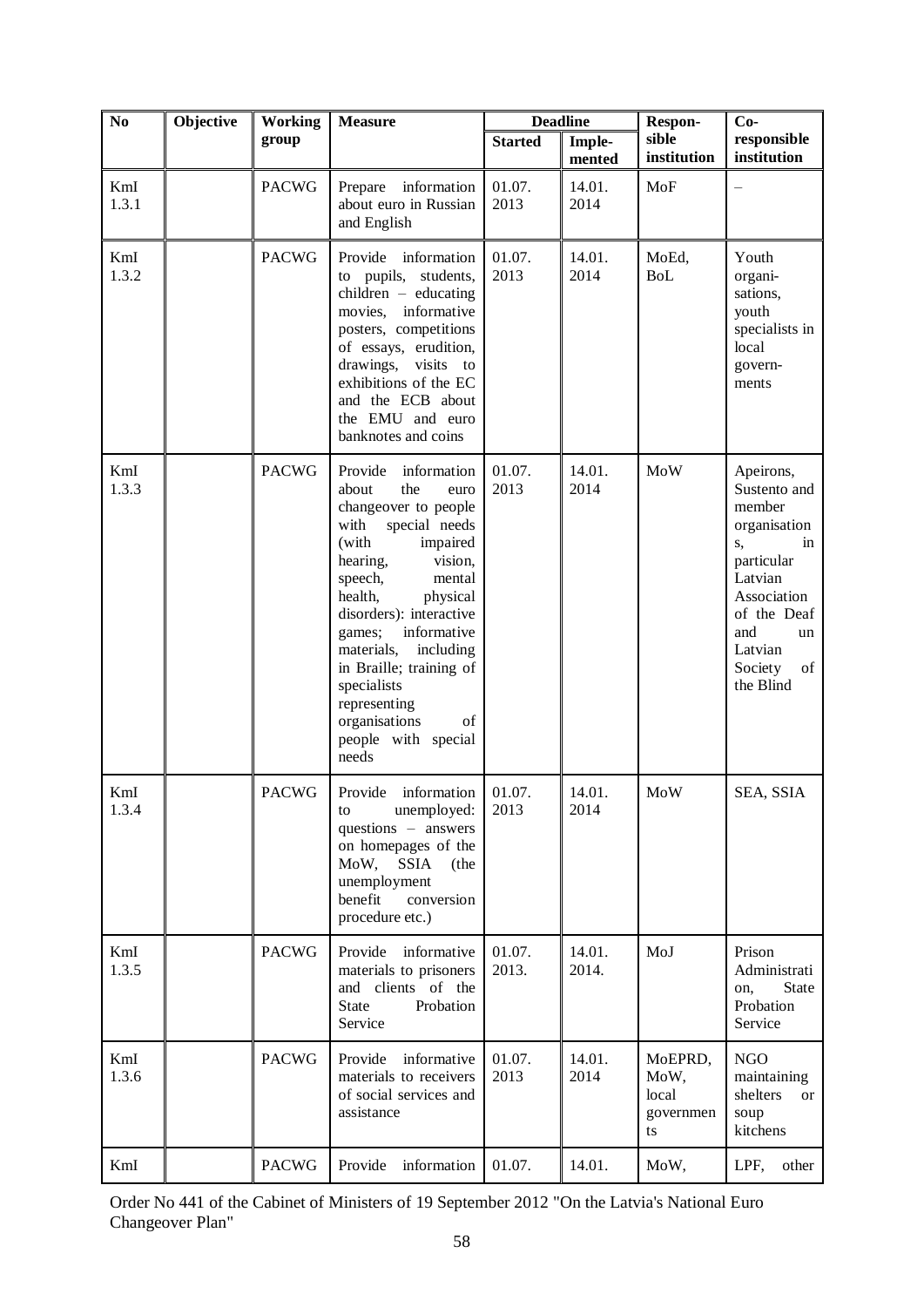| No           | Objective                                                                                                                               | <b>Working</b> | <b>Measure</b>                                                                                                                                                                                                                                                                                                                                                                                                                                                                                              |                | <b>Deadline</b>  | Respon-              | $Co-$                                     |
|--------------|-----------------------------------------------------------------------------------------------------------------------------------------|----------------|-------------------------------------------------------------------------------------------------------------------------------------------------------------------------------------------------------------------------------------------------------------------------------------------------------------------------------------------------------------------------------------------------------------------------------------------------------------------------------------------------------------|----------------|------------------|----------------------|-------------------------------------------|
|              |                                                                                                                                         | group          |                                                                                                                                                                                                                                                                                                                                                                                                                                                                                                             | <b>Started</b> | Imple-<br>mented | sible<br>institution | responsible<br>institution                |
| 1.3.7        |                                                                                                                                         |                | pensioners,<br>to<br>receivers<br>of<br>allowances: questions<br>answers<br>on<br>homepages<br>of<br>the<br>MoW,<br><b>SSIA</b><br>(the<br>pension<br>and<br>allowance conversion<br>procedure etc.)                                                                                                                                                                                                                                                                                                        | 2013           | 2014             | <b>SSIA</b>          | pensioners'<br>organisation<br>s, NGO, LP |
| KmI<br>1.3.8 |                                                                                                                                         | <b>PACWG</b>   | Provide information<br>to foreign tourists -<br>posters at transport<br>junctions<br>(airport,<br>railway, bus station,<br>information<br>port);<br>prepared<br>by<br>the<br>Latvian Institute in a<br>form of<br>a News<br>for<br>Letter<br>foreign<br>journalists<br>and<br>tourism<br>operators;<br>constantly published<br>information on the<br>Latvia's<br>page<br>on<br>www.facebook.com,<br>informative materials<br>in foreign languages,<br>national<br>tourism<br>portal<br>www.latviatourism.lv | 01.07.<br>2013 | 14.01.<br>2014   | MoE,<br>MoT,<br>MoFA | Local<br>government<br>s, TDSA            |
| KmI2         | On regular<br>basis make<br>surveys<br>about<br>expected<br>impact of<br>the<br>euro<br>change-<br>over on the<br>Latvian<br>population | <b>PACWG</b>   |                                                                                                                                                                                                                                                                                                                                                                                                                                                                                                             | 01.01.<br>2013 | 14.01.<br>2014   | MoF                  | MoE                                       |
| KmI3         | Organise<br>operation<br>of<br>the<br>informa-<br>tion centre                                                                           | <b>PACWG</b>   |                                                                                                                                                                                                                                                                                                                                                                                                                                                                                                             | 01.01.<br>2013 | 31.12.<br>2014   | MoF                  |                                           |
| KmI<br>3.2   |                                                                                                                                         | <b>PACWG</b>   | Ensure operation of<br>info"<br>"Euro<br>the<br>informative<br>helpline<br>67211111                                                                                                                                                                                                                                                                                                                                                                                                                         | 01.01.<br>2013 | 31.12.<br>2014   | MoF                  |                                           |
| KmI<br>3.3   |                                                                                                                                         | <b>PACWG</b>   | Provide<br>necessary<br>information about the<br>euro changeover for                                                                                                                                                                                                                                                                                                                                                                                                                                        | 01.01.<br>2013 | 31.12.<br>2014   | MoF, MoE             | BoL, CRPC                                 |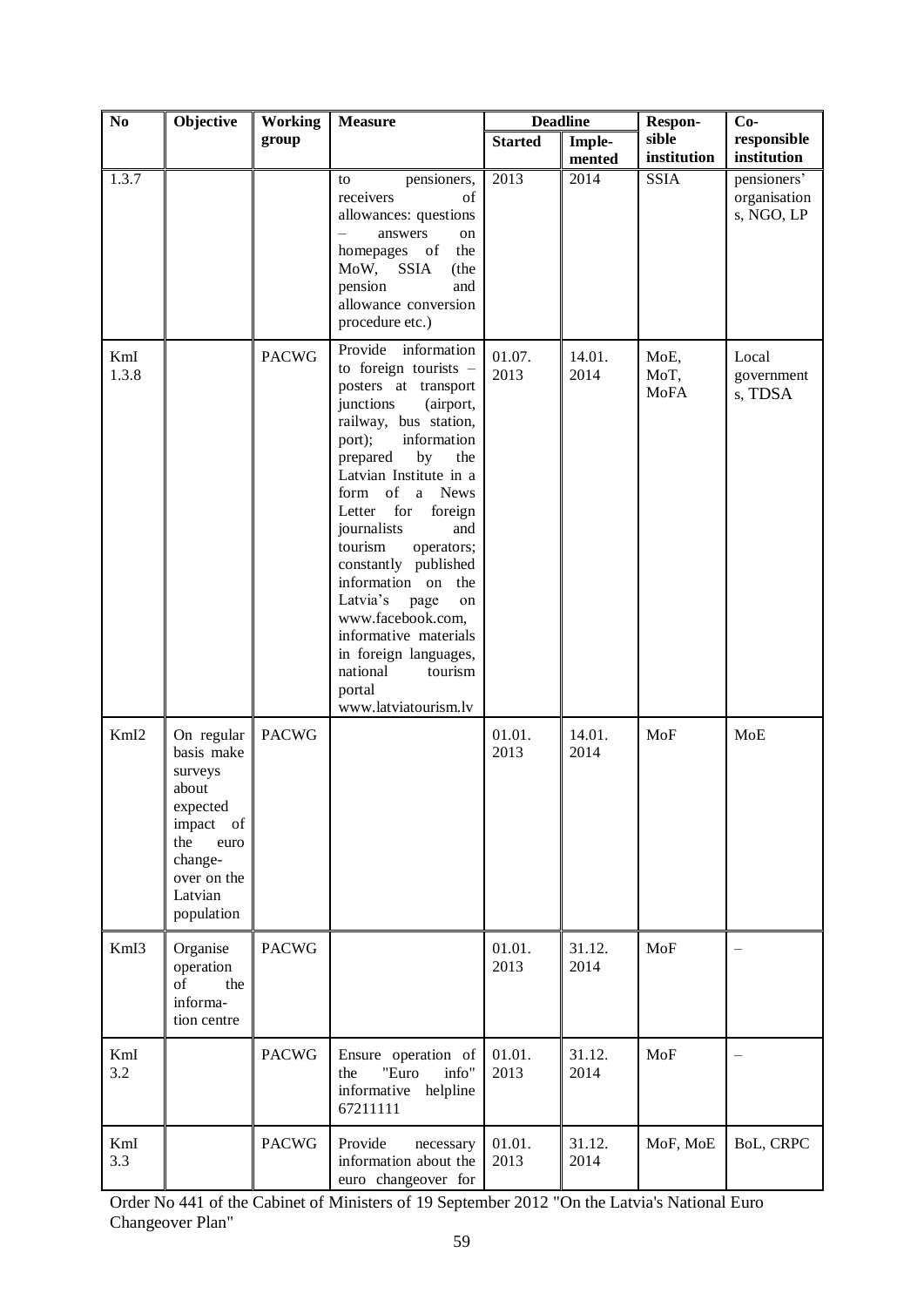| No         | Objective                                                                                                                                                                                                                                                           | <b>Working</b> | <b>Measure</b>                                                                        |                | <b>Deadline</b>  | Respon-              | $Co-$                      |
|------------|---------------------------------------------------------------------------------------------------------------------------------------------------------------------------------------------------------------------------------------------------------------------|----------------|---------------------------------------------------------------------------------------|----------------|------------------|----------------------|----------------------------|
|            |                                                                                                                                                                                                                                                                     | group          |                                                                                       | <b>Started</b> | Imple-<br>mented | sible<br>institution | responsible<br>institution |
|            |                                                                                                                                                                                                                                                                     |                | the operation of the<br>"Euro<br>info"<br>informative helpline<br>and CRPC's helpline |                |                  |                      |                            |
| <b>KmN</b> | <b>Closing</b><br>period:                                                                                                                                                                                                                                           | <b>PACWG</b>   |                                                                                       |                |                  |                      |                            |
|            | 15.01.<br>2014-<br>31.12.<br>2014                                                                                                                                                                                                                                   |                |                                                                                       |                |                  |                      |                            |
| KmN1       | Make<br>survey<br>the<br>about<br>$% \left( \left( \mathcal{A},\mathcal{A}\right) \right) =\left( \mathcal{A},\mathcal{A}\right)$ of<br>impact<br>the<br>euro<br>change-<br>over<br>on<br>Latvian<br>population<br>the<br>after<br>introduce-<br>of<br>tion<br>euro | <b>PACWG</b>   |                                                                                       | 15.01.<br>2014 | 31.12.<br>2014   | MoF                  |                            |

Table 1.2

## **Report on Implemented Assignment of Annex 1 to the LNECP**

| N <sub>0</sub> | Objective                                                                           | <b>Working</b> | <b>Measure</b> |                | <b>Deadline</b>        | <b>Respon-</b><br>$Co-$ |                            |
|----------------|-------------------------------------------------------------------------------------|----------------|----------------|----------------|------------------------|-------------------------|----------------------------|
|                |                                                                                     | group          |                | <b>Started</b> | <b>Impleme</b><br>nted | sible<br>institution    | responsible<br>institution |
|                | J. JURIDISKIE JAUTĀJUMI (SAWG)                                                      |                |                |                |                        |                         |                            |
| J1             | <b>Studying</b><br>and<br>ensuring<br>the<br>legal<br>framewor<br>k for the<br>euro | <b>SAWG</b>    |                |                |                        |                         |                            |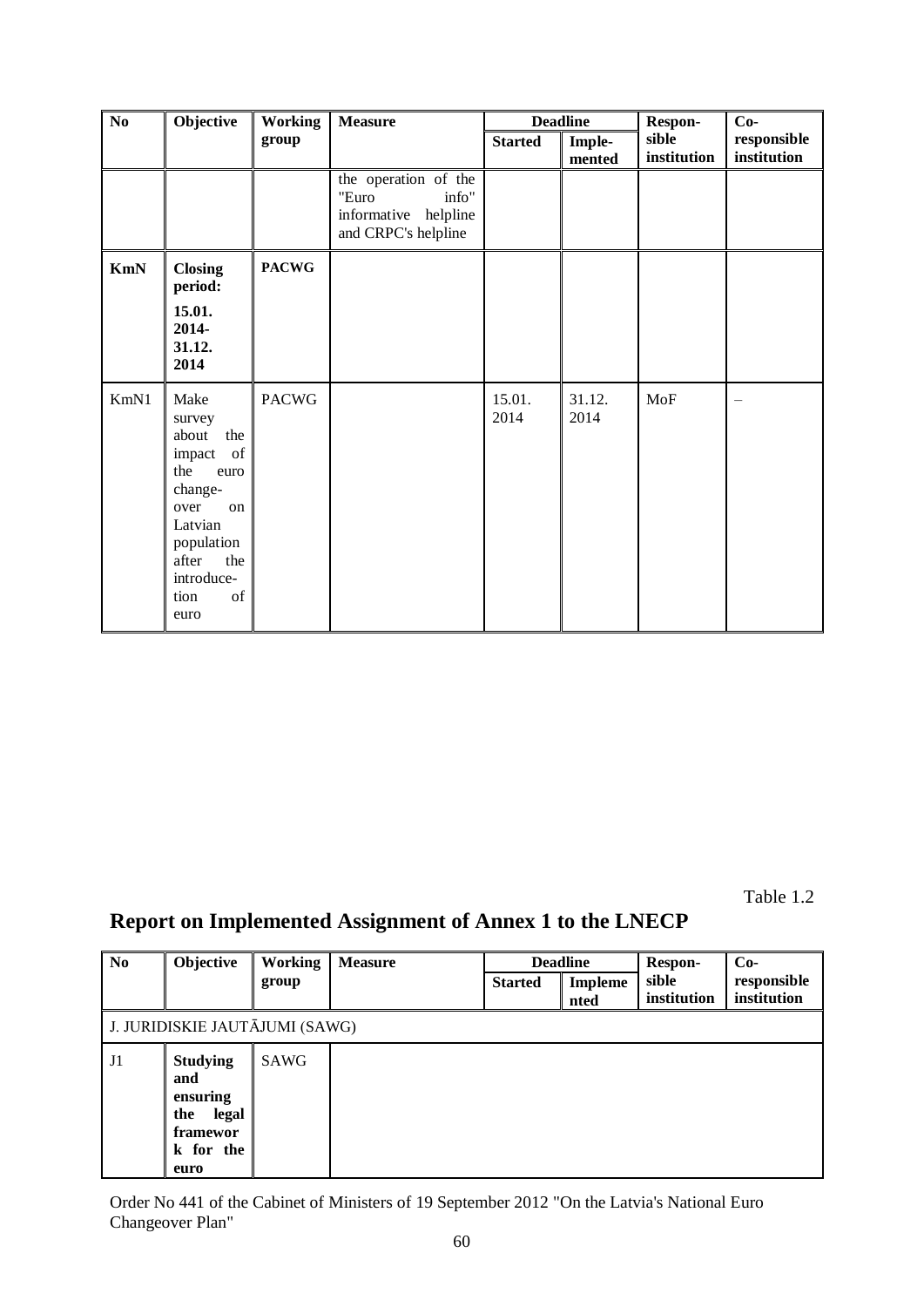| N <sub>0</sub> | Objective       | <b>Working</b> | <b>Measure</b>                                                                                                                                                                                                                                                                                                                               | <b>Deadline</b> |                 | Respon-              | $Co-$                         |
|----------------|-----------------|----------------|----------------------------------------------------------------------------------------------------------------------------------------------------------------------------------------------------------------------------------------------------------------------------------------------------------------------------------------------|-----------------|-----------------|----------------------|-------------------------------|
|                |                 | group          |                                                                                                                                                                                                                                                                                                                                              | <b>Started</b>  | Impleme<br>nted | sible<br>institution | responsible<br>institution    |
|                | change-<br>over |                |                                                                                                                                                                                                                                                                                                                                              |                 |                 |                      |                               |
| J1.1           |                 | <b>SAWG</b>    | Collect<br>information<br>legislation<br>and<br>on<br>regulations<br>binding<br>on local governments<br>that<br>need<br>be<br>to<br>amended in relation<br>the<br>euro<br>to<br>changeover                                                                                                                                                   | 01.11.<br>2005  | 01.01.<br>2006  | <b>MoF</b>           | Ministries,<br>FCMC, BoL      |
| J1.2           |                 | <b>SAWG</b>    | Re-collect<br>information<br>on<br>legislation<br>and<br>regulations<br>binding<br>on local governments<br>need<br>be<br>that<br>to<br>amended in relation<br>the<br>to<br>euro<br>changeover                                                                                                                                                | 01.01.<br>2011  | 01.09.<br>2011  | MoF                  | Ministries,<br>FCMC, BoL      |
| J1.3           |                 | <b>SAWG</b>    | Draft a concept for<br>adjusting regulatory<br>enactments in relation<br>the<br>to<br>euro<br>changeover                                                                                                                                                                                                                                     | 01.01.<br>2012  | 01.06.<br>2012  | <b>MoF</b>           | Ministries,<br>FCMC, BoL      |
| J1.4           |                 | <b>SAWG</b>    | Draft the Law on<br>Introduction of Euro<br>incorporating<br>core<br>principles<br>and<br>scenario of the euro<br>changeover;<br>amendments to the<br>Law on the Bank of<br>Latvia and the Law<br>Prevention<br>of<br>on<br>Conflict of Interest in<br>Activities of Public<br>Officials                                                     | 01.01.<br>2012  | 01.06.<br>2012  | MoF                  | MoJ,<br>MoEPRD,<br><b>BoL</b> |
| J1.5           |                 | <b>SAWG</b>    | Submit draft<br>laws<br>which are essential<br>for<br>legal<br>convergence:<br>draft<br>Law on Introduction<br>of Euro, amendments<br>to the Law on the<br>Bank of Latvia and<br>Law<br>the<br>on<br>Prevention<br>of<br>Conflict of Interest in<br>Activities of Public<br>Officials,<br>for<br>consideration<br>and<br>promulgation in the | 01.06.<br>2012  | 05.07.<br>2012  | MoF                  | Ministries,<br>BoL, FCMC      |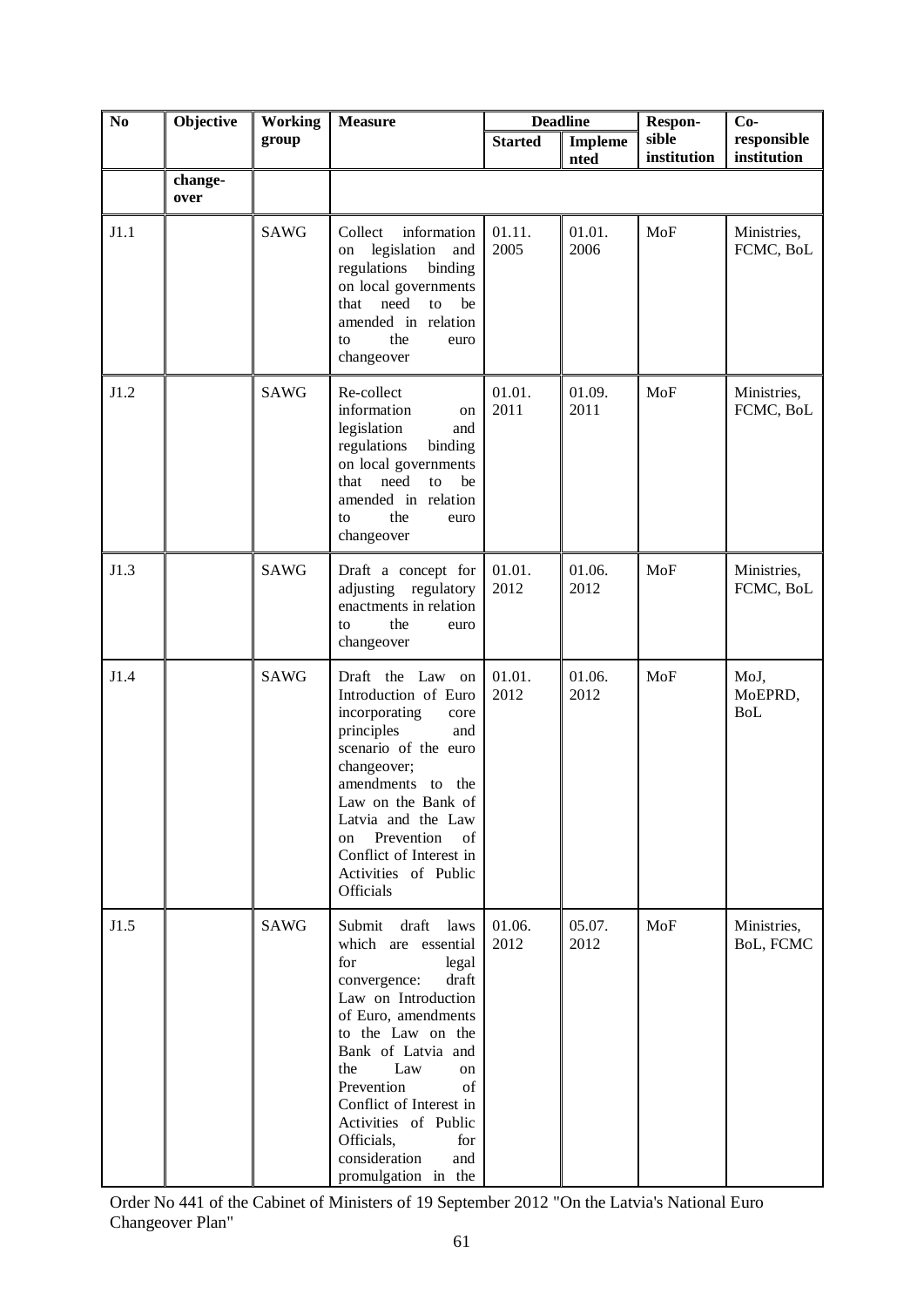| N <sub>0</sub> | Objective                         | <b>Working</b> | <b>Measure</b>                                                                                                                                                                                                                                       | <b>Deadline</b> |                 | Respon-<br>$Co-$                  |                            |  |  |  |
|----------------|-----------------------------------|----------------|------------------------------------------------------------------------------------------------------------------------------------------------------------------------------------------------------------------------------------------------------|-----------------|-----------------|-----------------------------------|----------------------------|--|--|--|
|                |                                   | group          |                                                                                                                                                                                                                                                      | <b>Started</b>  | Impleme<br>nted | sible<br>institution              | responsible<br>institution |  |  |  |
|                |                                   |                | of<br>State<br>meeting<br>Secretaries                                                                                                                                                                                                                |                 |                 |                                   |                            |  |  |  |
| J3             | Conver-<br>sion of lat<br>to euro | <b>SAWG</b>    |                                                                                                                                                                                                                                                      |                 |                 |                                   |                            |  |  |  |
| J3.1           |                                   | <b>SAWG</b>    | Draft<br>operational<br>principles<br>and<br>timetable for the dual<br>circulation period of<br>lats<br>and<br>euro<br>(incorporated in the<br>draft<br>Law<br>on<br>Introduction of Euro)                                                           | 01.01.<br>2012  | 01.06.<br>2012  | MoF                               |                            |  |  |  |
| J3.2           |                                   | <b>SAWG</b>    | Draft<br>general<br>principles<br>and<br>procedure<br>for<br>conversion<br>and<br>procedure<br>all<br>for<br>means of payment<br>single-purpose<br>and<br>payment instruments<br>(incorporated in the<br>draft<br>Law<br>on<br>Introduction of Euro) | 01.01.<br>2012  | 01.06.<br>2012  | MoF                               |                            |  |  |  |
| J3.3           |                                   | <b>SAWG</b>    | Develop<br>control<br>principles for the dual<br>circulation period and<br>ensure<br>implementation<br>thereof (incorporated<br>in the draft Law on<br>Introduction of Euro)                                                                         | 01.01.<br>2012  | 01.06.<br>2012  | MoF,<br>FCMC,<br>MoE,<br>MoT, BoL | <b>CRPC</b>                |  |  |  |
| J3.4           |                                   | <b>SAWG</b>    | Introduce<br>general<br>procedure<br>for<br>the<br>of<br>transition<br>accounting from lats<br>euro<br>and<br>to<br>incorporate it in the<br>draft<br>Law<br>on<br>Introduction of Euro                                                              | 01.01.<br>2012  | 01.06.<br>2012  | MoF                               | SC, BoL,<br>SRS, FCMC      |  |  |  |
| J3.5           |                                   | <b>SAWG</b>    | Introduce procedure<br>the<br>for<br>cash<br>transaction during the<br>circulation<br>dual<br>period of lats and<br>euro and incorporate<br>it in the draft Law on<br>Introduction of Euro                                                           | 01.01.<br>2012  | 01.06.<br>2012  | MoF                               | <b>SRS</b>                 |  |  |  |
|                | Sk. CASH (MPSWG)                  |                |                                                                                                                                                                                                                                                      |                 |                 |                                   |                            |  |  |  |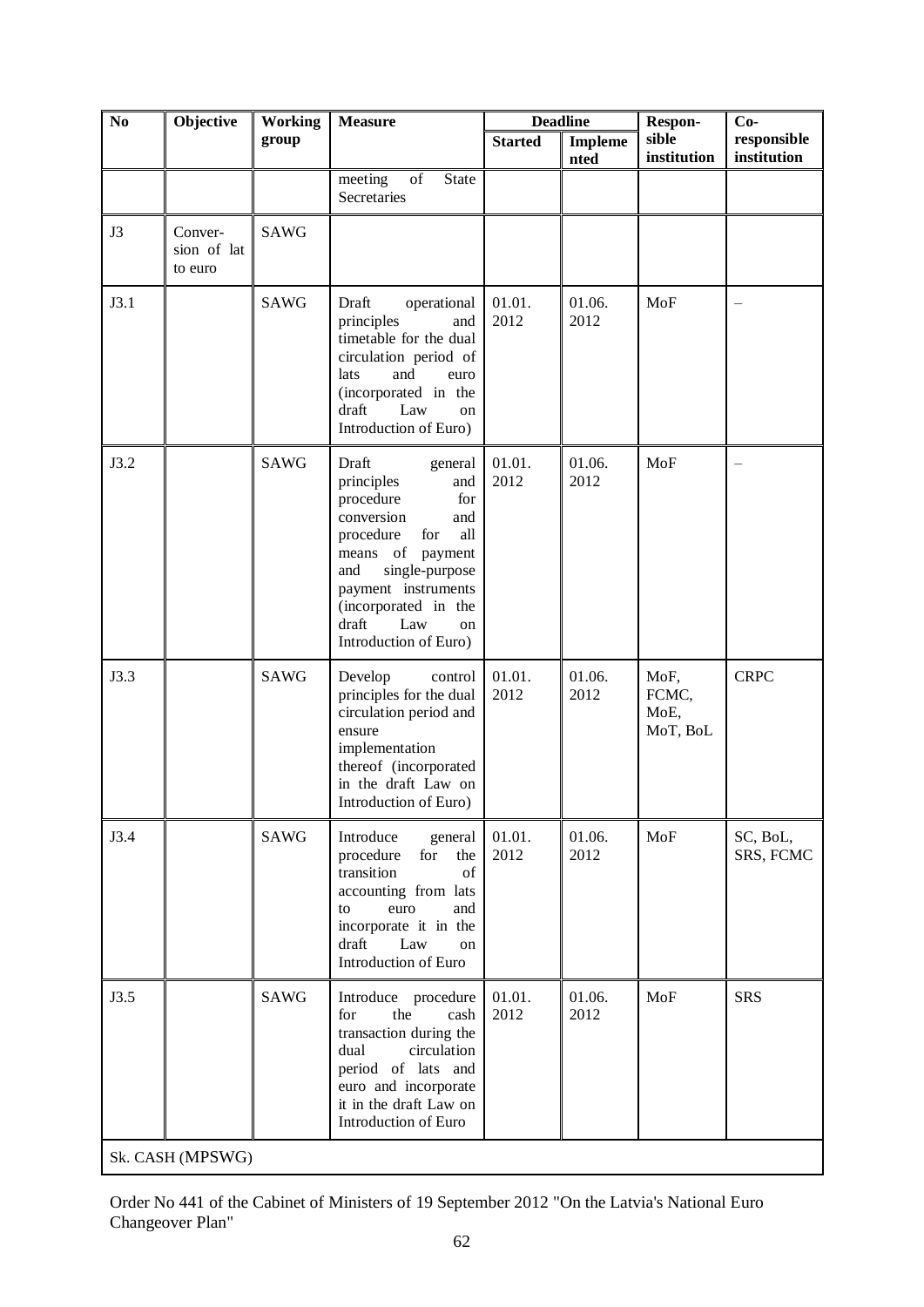| N <sub>0</sub> | Objective                                                                             | <b>Working</b>   | <b>Measure</b>                                                                                | <b>Deadline</b> |                        | Respon-              | $Co-$                                                                                                                                                    |  |
|----------------|---------------------------------------------------------------------------------------|------------------|-----------------------------------------------------------------------------------------------|-----------------|------------------------|----------------------|----------------------------------------------------------------------------------------------------------------------------------------------------------|--|
|                |                                                                                       | group            |                                                                                               | <b>Started</b>  | <b>Impleme</b><br>nted | sible<br>institution | responsible<br>institution                                                                                                                               |  |
| Sk1            | Procure-<br>and<br>ment<br>front-<br>loading of<br>euro coins<br>and<br>banknotes     | <b>MPSWG</b>     |                                                                                               |                 |                        |                      |                                                                                                                                                          |  |
| Sk1.1          |                                                                                       | <b>MPSWG</b>     | Develop<br>the<br>coin<br>design and agree it<br>with the EC                                  | 01.06.<br>2006  | 01.11.<br>2007         | <b>BoL</b>           |                                                                                                                                                          |  |
|                | Be. NON-CASH (MPSWG)                                                                  |                  |                                                                                               |                 |                        |                      |                                                                                                                                                          |  |
| Be1            | Preparing<br>large-value<br>payment<br>systems for<br>handling<br>payments<br>in euro | <b>MPSW</b><br>G |                                                                                               |                 |                        |                      |                                                                                                                                                          |  |
| Bel.1          |                                                                                       | <b>MPSWG</b>     | Ensure<br>Latvia's<br>participation in the<br><b>ESCB</b><br>TARGET2<br>system                | 01.11.<br>2004  | 01.11.<br>2007         | <b>BoL</b>           | Credit<br>institutions,<br>LCD, ST                                                                                                                       |  |
| Be2            | Preparing<br>retail<br>payment<br>systems for<br>handling<br>payments<br>in euro      | <b>MPSWG</b>     |                                                                                               |                 |                        |                      |                                                                                                                                                          |  |
| Be2.1          |                                                                                       | <b>MPSWG</b>     | Prepare the clearing<br>system of the Bank of 2006<br>Latvia for handling<br>payments in euro | 01.04.          | 01.12.<br>2007         | <b>BoL</b>           | Credit<br>institutions,<br><b>ST</b>                                                                                                                     |  |
| Be4            | <b>SEPA</b><br>intro-<br>duction                                                      | <b>MPSWG</b>     |                                                                                               |                 |                        |                      |                                                                                                                                                          |  |
| Be4.1          |                                                                                       | <b>MPSWG</b>     | Develop the National<br>Introduction<br><b>SEPA</b><br>Plan                                   | 01.11.<br>2008  | 01.12.<br>2009         | <b>BoL</b>           | MoF,<br>ST,<br>LP,<br>credit<br>institutions,<br>providers of<br>payment<br>processing<br>infrastruc-<br>ture,<br>LICTA,<br>LDDK,<br>ACSMM,<br>LTA, CRPC |  |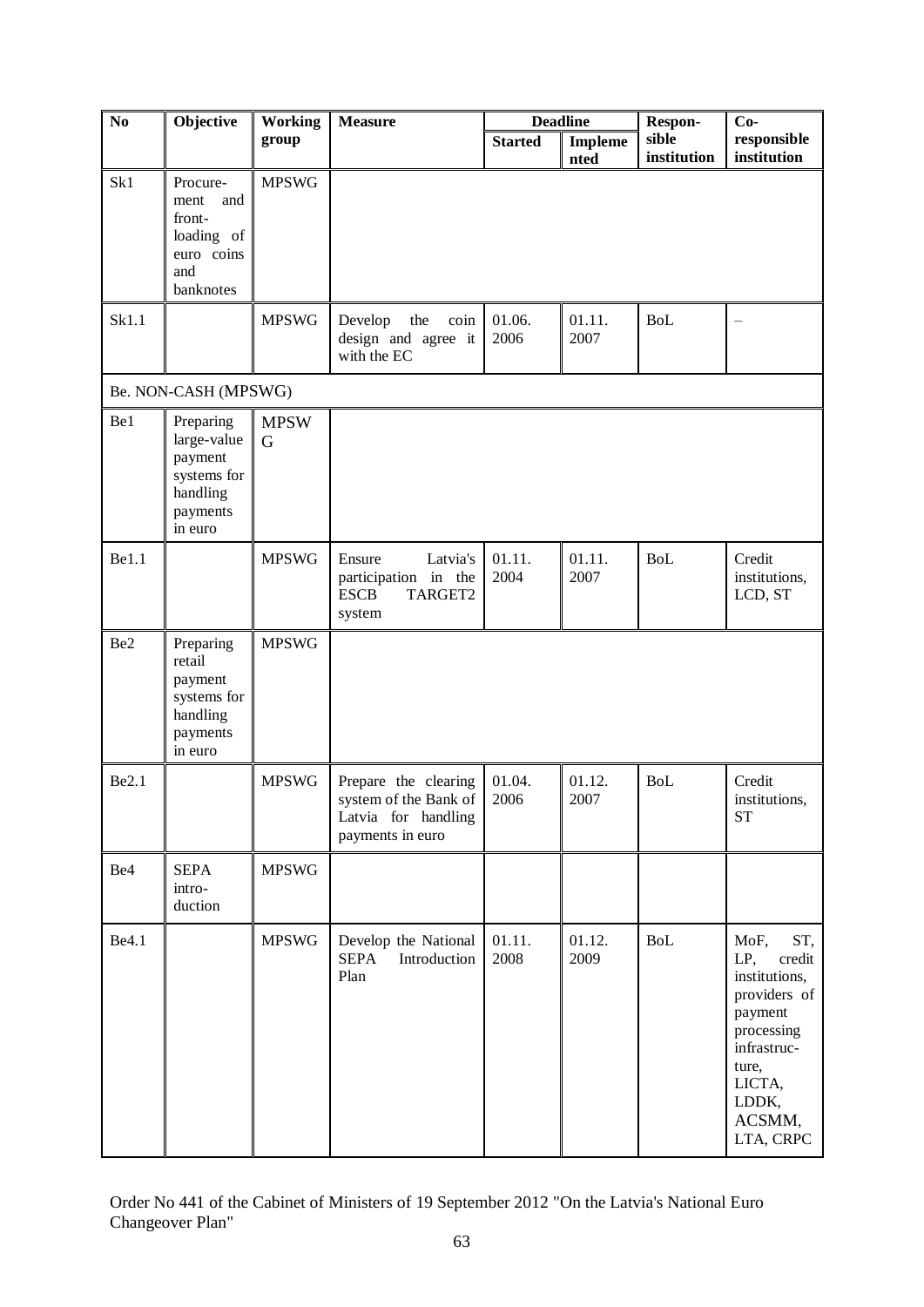| N <sub>0</sub> | Objective                                                                                                                                  | <b>Working</b> | <b>Measure</b>                                                                                                                                                                                                                                                 | <b>Deadline</b> |                        | Respon-              | $Co-$                                |
|----------------|--------------------------------------------------------------------------------------------------------------------------------------------|----------------|----------------------------------------------------------------------------------------------------------------------------------------------------------------------------------------------------------------------------------------------------------------|-----------------|------------------------|----------------------|--------------------------------------|
|                |                                                                                                                                            | group          |                                                                                                                                                                                                                                                                | <b>Started</b>  | <b>Impleme</b><br>nted | sible<br>institution | responsible<br>institution           |
| Be4.5          |                                                                                                                                            | <b>MPSWG</b>   | In cooperation with<br>the ALCB Payment<br>Committee<br>evaluate<br>necessary changes in<br>the clearing system of<br><b>BoL</b><br>the<br>and<br>for<br>estimated<br>time<br>implementation<br>thereof so that the<br>system corresponds<br>to SEPA standards | 01.01.<br>2008  | 01.04.<br>2009         | <b>BoL</b>           | ALCB, ST                             |
| Be4.6          |                                                                                                                                            | <b>MPSWG</b>   | Introduce<br><b>SEPA</b><br>credit<br>transfer<br>infrastructure                                                                                                                                                                                               | 01.02.<br>2009  | 01.11.<br>2010         | <b>BoL</b>           | Credit<br>institutions,<br><b>ST</b> |
|                | Fi. FINANCIAL INSTRUMENTS (FSWG)                                                                                                           |                |                                                                                                                                                                                                                                                                |                 |                        |                      |                                      |
| Fi3            | Comple-<br>$% \overline{a}$ of<br>tion<br>initiated<br>outstan-<br>ding<br>financial<br>instrument<br>transact-<br>tions                   | <b>FSWG</b>    |                                                                                                                                                                                                                                                                |                 |                        |                      |                                      |
| Fi3.1          |                                                                                                                                            | <b>FSWG</b>    | Prepare requirements<br>completion<br>for<br>of<br>initiated outstanding<br>financial instrument<br>transactions<br>and<br>incorporate them in<br>the draft Law on<br>Introduction of Euro                                                                     | 01.01.<br>2012  | 01.06.<br>2012         | <b>FCMC</b>          | MoF                                  |
| Fi4            | Reducing<br>administra-<br>tive costs<br>associated<br>with<br>amend-<br>ments<br>to<br>documents<br>due to the<br>euro<br>change-<br>over | <b>FSWG</b>    |                                                                                                                                                                                                                                                                |                 |                        |                      |                                      |
| Fi4.1          |                                                                                                                                            | <b>FSWG</b>    | Set requirements for<br>issuers of financial<br>instruments<br>and<br>funds<br>pension<br>to<br>complete<br>amendments<br>to                                                                                                                                   | 01.01.<br>2012  | 01.06.<br>2012         | <b>FCMC</b>          | <b>MoF</b>                           |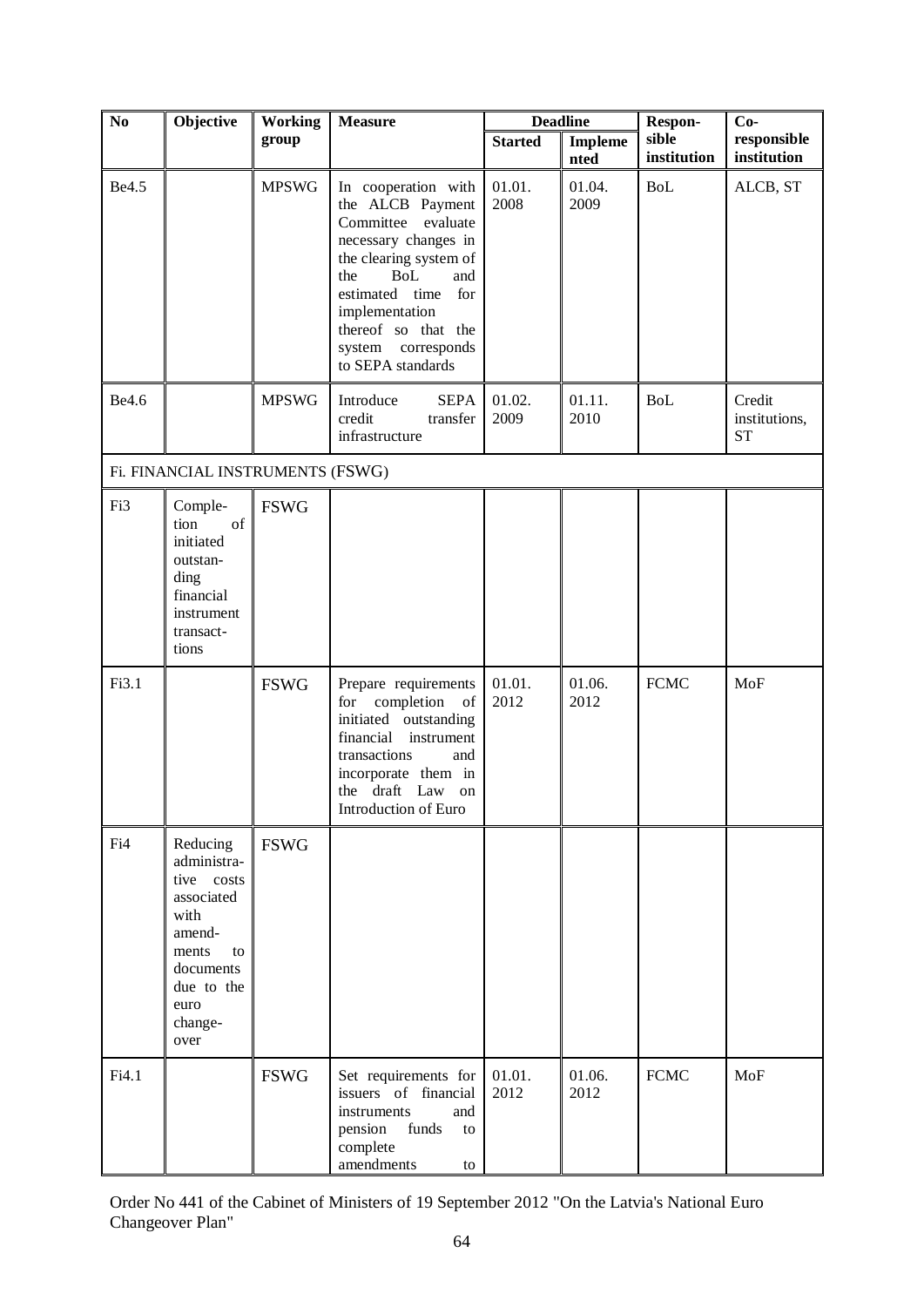| N <sub>0</sub>  | Objective                                                                    | <b>Working</b> | <b>Measure</b>                                                                                                                                                                                                                                                                                                                                 | <b>Deadline</b> |                 | $Co-$<br>Respon-     |                                         |
|-----------------|------------------------------------------------------------------------------|----------------|------------------------------------------------------------------------------------------------------------------------------------------------------------------------------------------------------------------------------------------------------------------------------------------------------------------------------------------------|-----------------|-----------------|----------------------|-----------------------------------------|
|                 |                                                                              | group          |                                                                                                                                                                                                                                                                                                                                                | <b>Started</b>  | Impleme<br>nted | sible<br>institution | $\bf{response}$<br>institution          |
|                 |                                                                              |                | later<br>documents<br>no<br>within<br>30<br>than<br>months of the euro<br>changeover                                                                                                                                                                                                                                                           |                 |                 |                      |                                         |
| F <sub>i6</sub> | Redeno-<br>mination<br>of financial<br>instru-<br>ments from<br>lats to euro | <b>FSWG</b>    |                                                                                                                                                                                                                                                                                                                                                |                 |                 |                      |                                         |
| Fi6.1           | Redeno-<br>mination<br>of<br>debt<br>securities                              | <b>FSWG</b>    |                                                                                                                                                                                                                                                                                                                                                |                 |                 |                      |                                         |
| Fi<br>6.1.1     |                                                                              | <b>FSWG</b>    | Draft principles for<br>changing<br>and<br>rounding the nominal<br>of<br>debt<br>securities,<br>principles for interest<br>payments, including<br>during<br>the<br>dual<br>circulation<br>period,<br>minimising changes<br>in investor claims and<br>issuer liabilities and<br>incorporate them in<br>the draft Law on<br>Introduction of Euro | 01.01.<br>2012  | 01.06.<br>2012  | <b>FCMC</b>          | MF,<br>ST,<br><b>NASDAQ</b><br>OMX, LCD |
| Fi<br>6.1.3     |                                                                              | <b>FSWG</b>    | Draft a procedure for<br>changing the number<br>of conversion days<br>used in interest<br>for<br>calculations<br>debt<br>government<br>securities to that used<br>in the euro area                                                                                                                                                             | 01.01.<br>2006  | 21.04.<br>2006  | <b>FCMC</b>          | MF,<br>ST,<br><b>NASDAQ</b><br>OMX, LCD |
| Fi6.2           | Redeno-<br>mination<br>of capital<br>securities                              | <b>FSWG</b>    |                                                                                                                                                                                                                                                                                                                                                |                 |                 |                      |                                         |
| Fi<br>6.2.1     |                                                                              | <b>FSWG</b>    | Draft principles for<br>changing<br>and<br>rounding the nominal<br>of capital securities,<br>principles for interest<br>payments,<br>including<br>the<br>during<br>dual<br>circulation<br>period,<br>maintaining<br>proportionality<br>of<br>shareholders'<br>vote                                                                             | 01.01.<br>2012  | 01.06.<br>2012  | <b>FCMC</b>          | MF,<br>ST,<br><b>NASDAQ</b><br>OMX, LCD |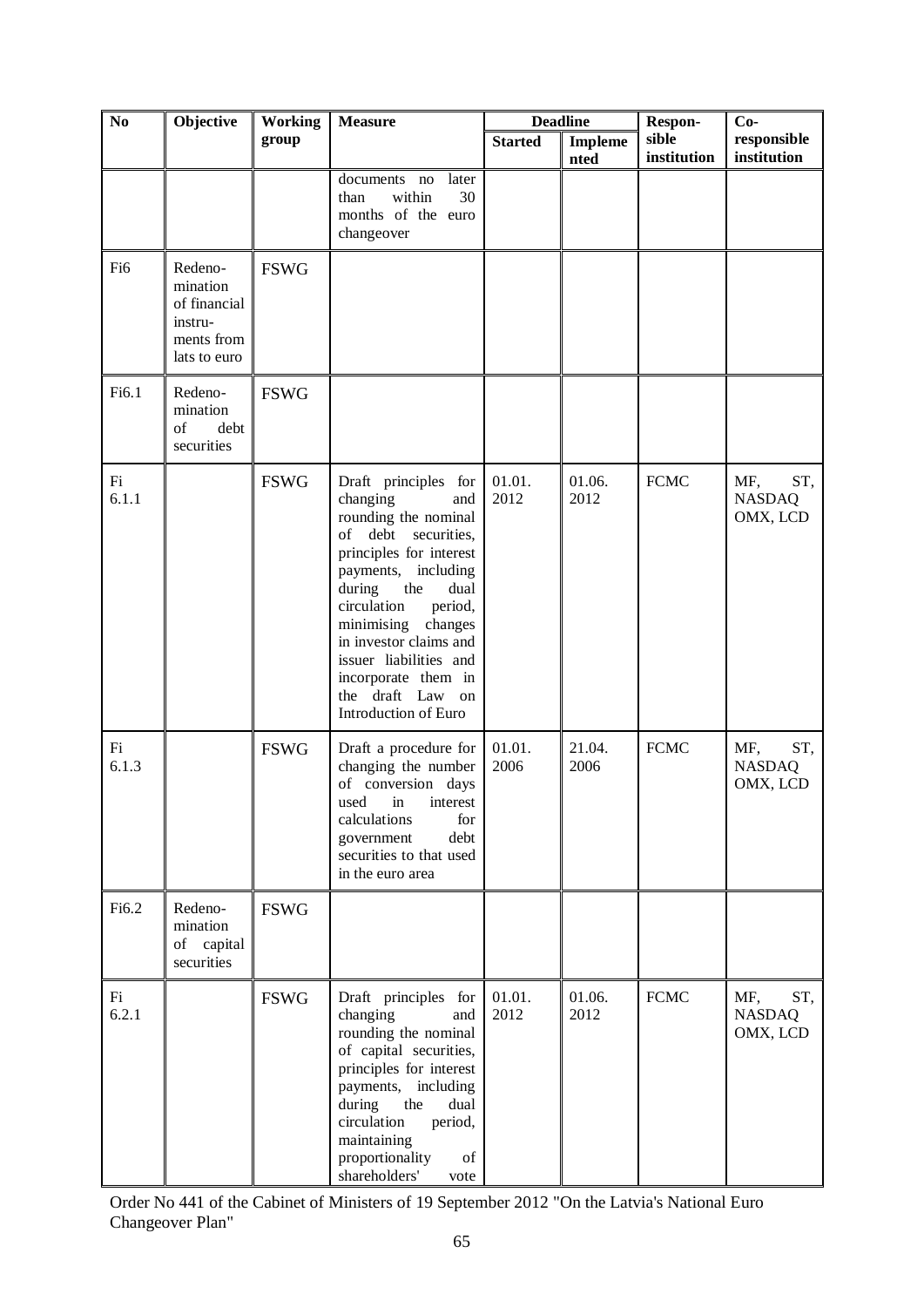| No     | Objective                                                                                                                          | <b>Working</b><br><b>Measure</b> |                                                                                                                                                                                                                                                                                  |                | <b>Deadline</b>        | $Co-$<br>Respon-     |                                                        |
|--------|------------------------------------------------------------------------------------------------------------------------------------|----------------------------------|----------------------------------------------------------------------------------------------------------------------------------------------------------------------------------------------------------------------------------------------------------------------------------|----------------|------------------------|----------------------|--------------------------------------------------------|
|        |                                                                                                                                    | group                            |                                                                                                                                                                                                                                                                                  | <b>Started</b> | <b>Impleme</b><br>nted | sible<br>institution | responsible<br>institution                             |
|        |                                                                                                                                    |                                  | minimising<br>and<br>changes in the capital<br>and incorporate them<br>in the draft Law on<br>Introduction of Euro                                                                                                                                                               |                |                        |                      |                                                        |
| Fi7    | Replacing<br>lat money<br>market<br>indices<br><b>RIGIBOR</b><br>and<br><b>RIGIBID</b><br>by<br>euro<br>money<br>market<br>indices | <b>FSWG</b>                      |                                                                                                                                                                                                                                                                                  |                |                        |                      |                                                        |
| Fi7.1  |                                                                                                                                    | <b>FSWG</b>                      | Draft a procedure for<br>replacing RIGIBOR<br>and RIGIBID by the<br>euro money market<br>indices in financial<br>instruments<br>and<br>concluded<br>contracts<br>the<br>prior to<br>euro<br>changeover<br>and<br>incorporate them in<br>the draft Law on<br>Introduction of Euro | 01.01.<br>2012 | 01.06.<br>2012         | <b>FCMC</b>          | ST,<br>MoF,<br><b>NASDAQ</b><br>OMX, LCD,<br>BoL, ALCB |
| Fi8    | Redeno-<br>mination<br>of<br>the<br>central<br>govern-<br>ment<br>guarantee<br>portfolio                                           | <b>SAWG</b>                      |                                                                                                                                                                                                                                                                                  |                |                        |                      |                                                        |
| Fi8.1  |                                                                                                                                    | <b>SAWG</b>                      | Draft principles for<br>redenomination<br>of<br>central<br>government<br>guarantee agreements                                                                                                                                                                                    | 01.01.<br>2006 | 01.04.<br>2006         | MoF, ST              |                                                        |
| Fi 8.2 |                                                                                                                                    | SAWG                             | Draft principles for<br>redenomination<br>of<br>central<br>government<br>budget<br>lending<br>agreements                                                                                                                                                                         | 01.01.<br>2006 | 01.04.<br>2006         | MoF, ST              |                                                        |
|        |                                                                                                                                    |                                  | Pn. CONSUMERS AND NON-FINANCIAL CORPORATIONS (NCCWG)                                                                                                                                                                                                                             |                |                        |                      |                                                        |
| Pn1    | Ensuring<br>protection<br>of<br>consumer                                                                                           | <b>NCCW</b><br>G                 |                                                                                                                                                                                                                                                                                  |                |                        |                      |                                                        |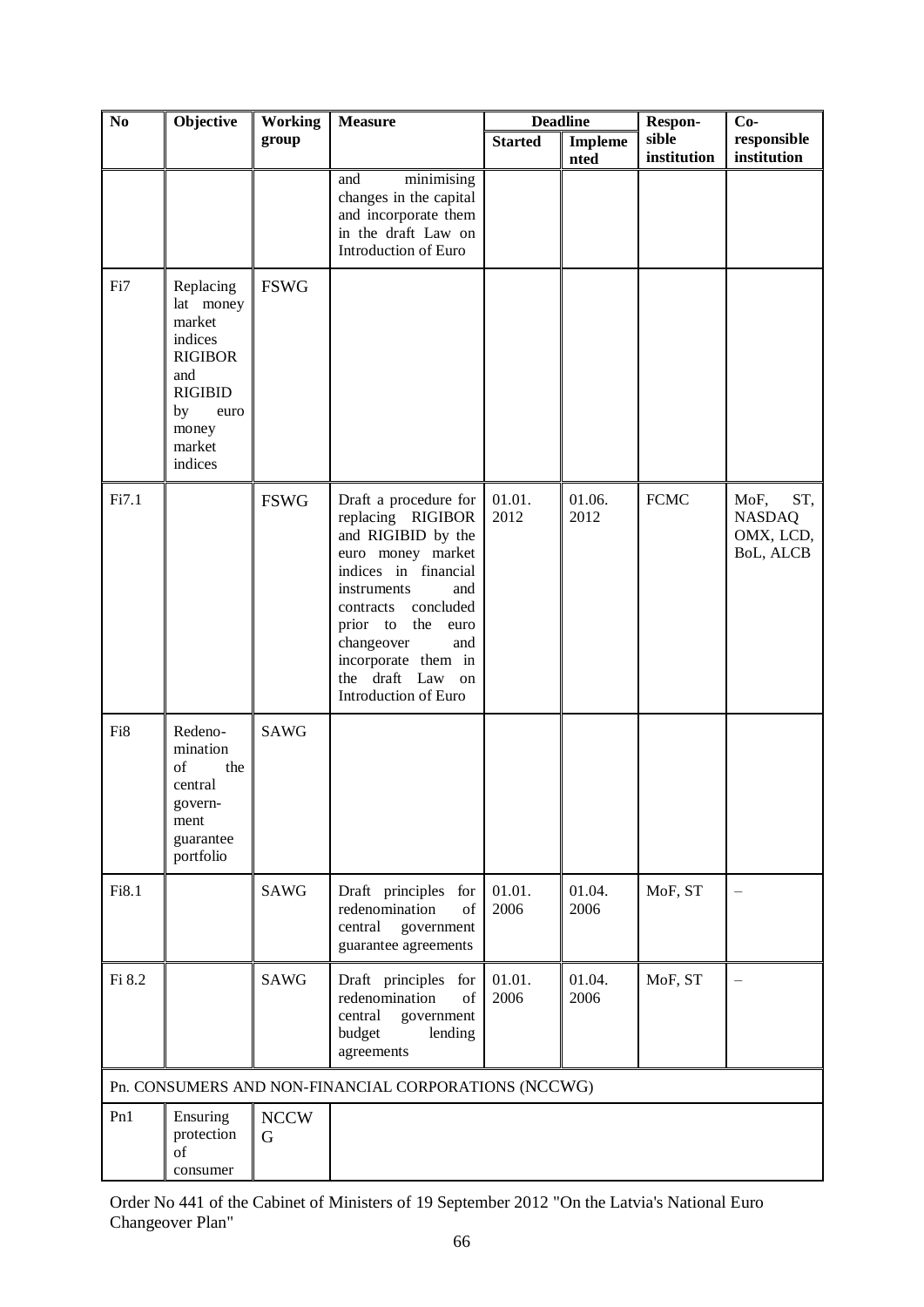| N <sub>0</sub> | Objective                                                                                                    | <b>Working</b>   | <b>Measure</b>                                                                                                                                                                                                                                    |                 | <b>Deadline</b>        | Respon-              | $Co-$                                              |
|----------------|--------------------------------------------------------------------------------------------------------------|------------------|---------------------------------------------------------------------------------------------------------------------------------------------------------------------------------------------------------------------------------------------------|-----------------|------------------------|----------------------|----------------------------------------------------|
|                |                                                                                                              | group            |                                                                                                                                                                                                                                                   | <b>Started</b>  | <b>Impleme</b><br>nted | sible<br>institution | responsible<br>institution                         |
|                | rights                                                                                                       |                  |                                                                                                                                                                                                                                                   |                 |                        |                      |                                                    |
| Pn1.1          |                                                                                                              | <b>NCCW</b><br>G | Carry out a study<br>about the problems of<br>and changes in non-<br>financial corporations<br>to the<br>due<br>euro<br>$changeover - impact$<br>of<br>the<br>euro<br>changeover on trade<br>and<br>problems<br>the<br>which<br>consumers<br>face | 01.11.<br>2006  | 01.12.<br>2006         | MoE                  |                                                    |
|                | Is. INFORMATION SYSTEMS (SAWG)                                                                               |                  |                                                                                                                                                                                                                                                   |                 |                        |                      |                                                    |
| Is1            | Study the<br>work<br>amount for<br>informa-<br>tion system<br>adjusting<br>to the euro<br>introduce-<br>tion | <b>SAWG</b>      |                                                                                                                                                                                                                                                   |                 |                        |                      |                                                    |
| Is1.1          |                                                                                                              | <b>SAWG</b>      | Identify IS containing<br>value<br>expression<br>indicators                                                                                                                                                                                       | 01.01.<br>2006. | 01.07.<br>2006.        | <b>MoEPRD</b>        | <b>State</b><br>administrati<br>on<br>institutions |
| Is1.2          |                                                                                                              | <b>SAWG</b>      | Repeatedly<br>identify<br>IS containing value<br>expression indicators                                                                                                                                                                            | 01.01.<br>2012  | 01.07.<br>2012         | <b>MoEPRD</b>        | <b>State</b><br>administrati<br>on<br>institutions |
|                | Km. COMMUNICATION ISSUES (PACWG)                                                                             |                  |                                                                                                                                                                                                                                                   |                 |                        |                      |                                                    |
| Km1            | General<br>informa-<br>tion about<br>the<br>euro<br>project                                                  | <b>PACWG</b>     |                                                                                                                                                                                                                                                   |                 |                        |                      |                                                    |
| KmV6           |                                                                                                              | <b>PACWG</b>     | Design a<br>communication logo                                                                                                                                                                                                                    | 01.01.<br>2006  | 01.07.<br>2006         | MoF, BoL             |                                                    |
| KmV7           |                                                                                                              | <b>PACWG</b>     | Develop www.eiro.lv                                                                                                                                                                                                                               | 01.11.<br>2006  | 01.12.<br>2008         | MoF, BoL             |                                                    |
| KmV8           |                                                                                                              | <b>PACWG</b>     | Organise<br>an<br>exhibition<br>"Creation<br>of the Euro Coins"                                                                                                                                                                                   | 01.01.<br>2006  | 01.04.<br>2007         | <b>BoL</b>           | MoF                                                |
| <b>KmS</b>     | Prepara-<br>tion<br>period:<br>01.01.                                                                        | <b>PACWG</b>     |                                                                                                                                                                                                                                                   |                 |                        |                      |                                                    |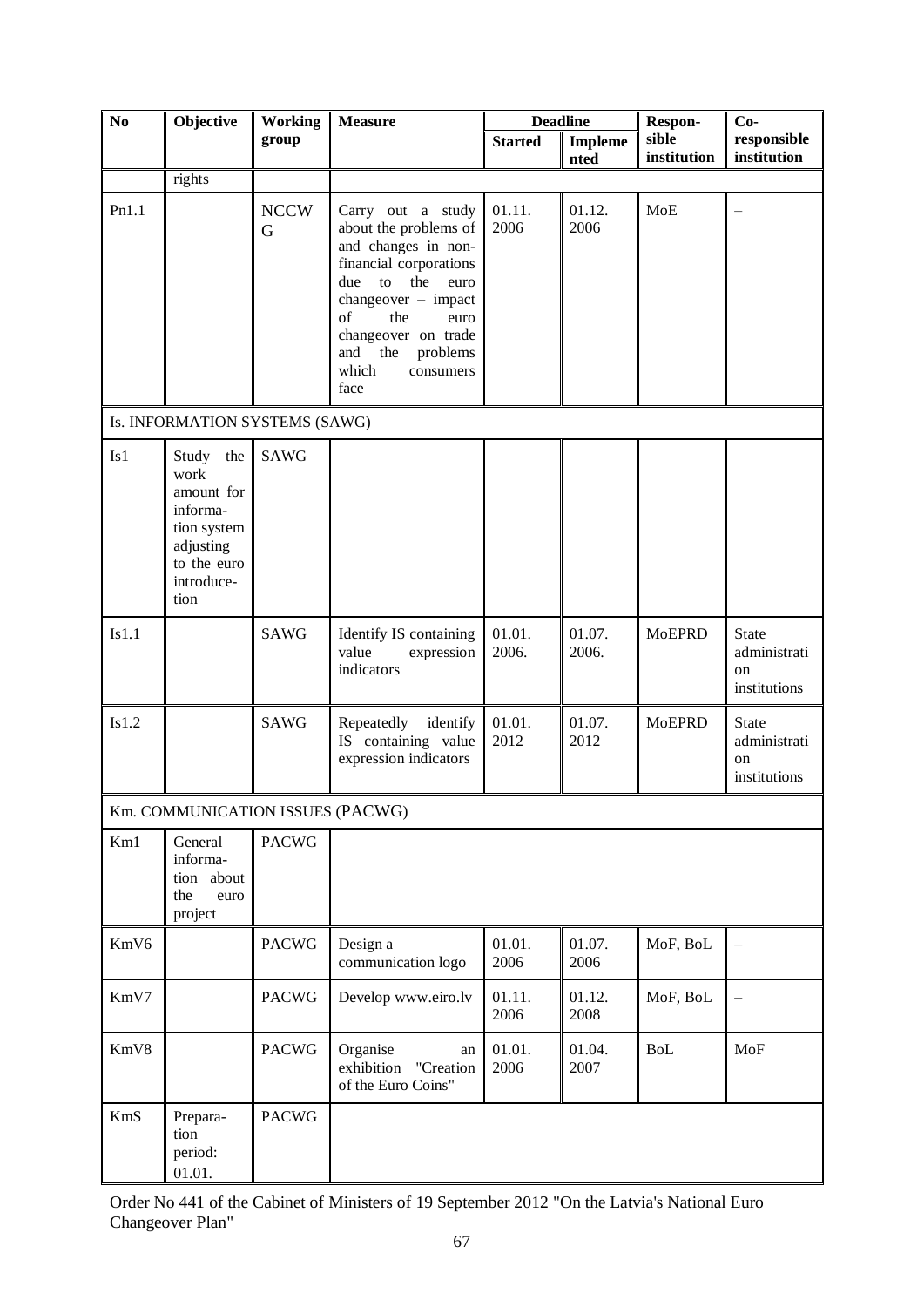| $\mathbf{N}\mathbf{o}$ | Objective                                                 | <b>Working</b> | <b>Measure</b>                                                                              | <b>Deadline</b> |                        | Respon-<br>$Co-$     |                            |
|------------------------|-----------------------------------------------------------|----------------|---------------------------------------------------------------------------------------------|-----------------|------------------------|----------------------|----------------------------|
|                        |                                                           | group          |                                                                                             | <b>Started</b>  | <b>Impleme</b><br>nted | sible<br>institution | responsible<br>institution |
|                        | 2012-<br>30.06.<br>2013                                   |                |                                                                                             |                 |                        |                      |                            |
| KmS1                   |                                                           | <b>PACWG</b>   | Communication<br>planning                                                                   |                 |                        | MoF, BoL             |                            |
| <b>KmS</b><br>1.1      |                                                           | <b>PACWG</b>   | Develop a<br>communication<br>strategy                                                      | 01.08.<br>2010  | 01.12.<br>2010         | MoF, BoL             |                            |
| KmI                    | Intensive<br>period:<br>01.07.<br>2013-<br>14.01.<br>2014 | <b>PACWG</b>   |                                                                                             |                 |                        |                      |                            |
| KmI3                   | Organise<br>of<br>work<br>the<br>informa-<br>tion centre  | <b>PACWG</b>   |                                                                                             | 01.01.<br>2013  | 31.12.<br>2014         | MoF                  |                            |
| KmI<br>3.1             |                                                           | <b>PACWG</b>   | Set up cooperation<br><b>SEUIC</b><br>with<br>the<br>help-desk<br>telephone<br>line 7211111 | 01.02.<br>2007  | 01.12.<br>2007         | MoF, BoL             | <b>SEUIC</b>               |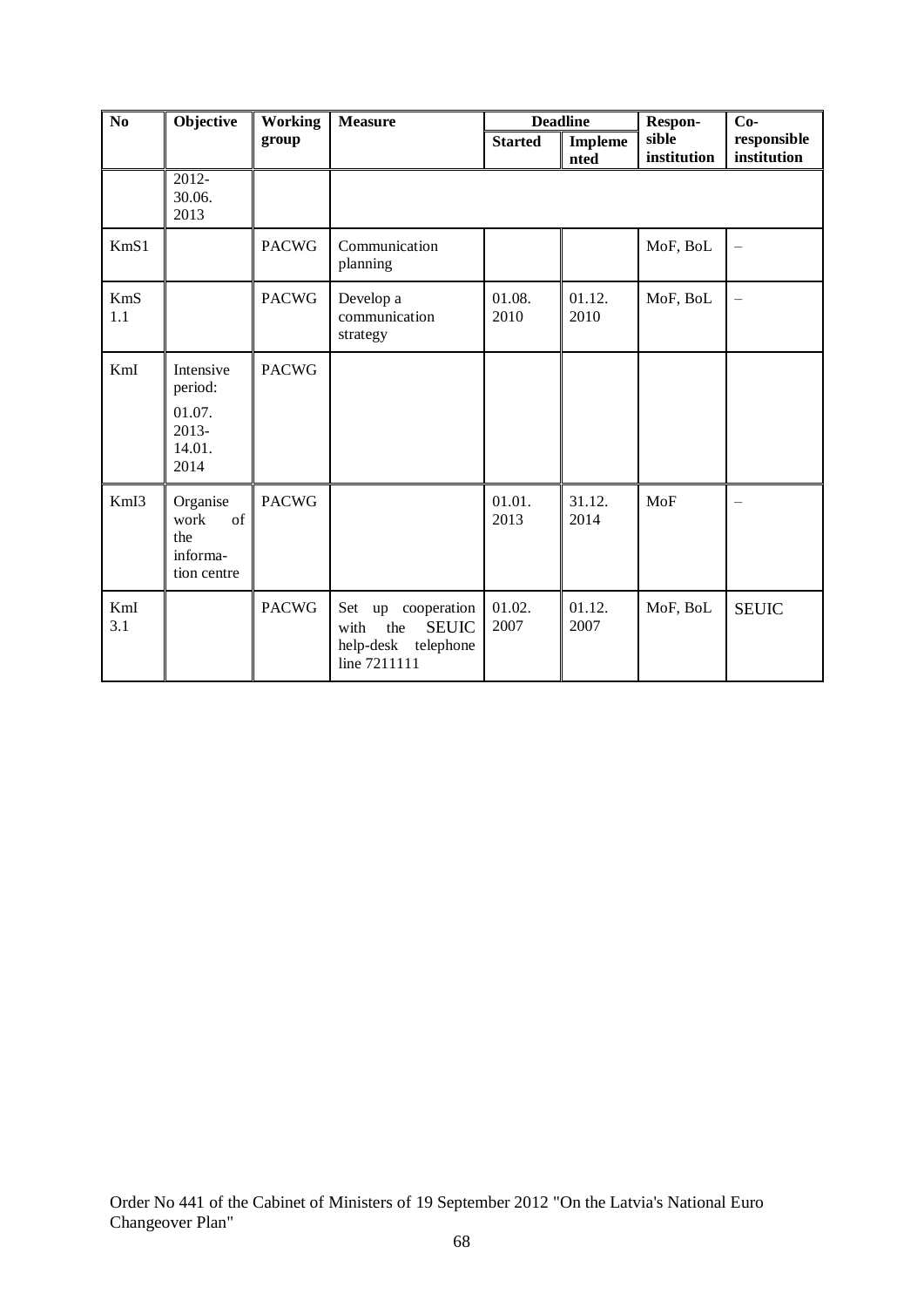#### **Basic Provisions of the Stability and Growth Pact**

Implementation of the fiscal policy of the EMU is decentralised. However, an unsound fiscal policy of a Member State may threaten stability and aggravate economic tension in a union with a common system of interest rates. In order to prevent the adverse impact of an unsound fiscal policy on the single European currency and price stability in the EU, in 1997 the European Council adopted the SGP to supplement and elaborate the provisions for the EMU incorporated in the Treaty on European Union, setting restrictions on the budgetary policies implemented by the governments of the EU Member States.

In March 2005 ECOFIN published the 20 March 2005 meeting report on improving the implementation of the Stability and Growth Pact which updated and supplemented the SGP, including the Resolution of the Amsterdam European Council and Council Regulations 1466/97 and 1467/97. The objective of the SGP is to enforce fiscal discipline in the EU Member States and to coordinate the economic and budgetary policies implemented by them, in order to promote successful implementation of the single monetary policy.

Following the global financial crisis the EU started work at the development of a single crisis management policy and economic revival tools, including strengthening SGP provisions. As a result the financial market monitoring framework has been strengthened, financial support tools have been introduced and proposals for strengthening the fiscal and macroeconomic policy have been developed.

#### **I Ensuring Fiscal Discipline**

According to the SGP, the EU Member States have to comply with the medium-term budgetary objective of positions close to balance or in surplus. A budgetary position close to balance creates the necessary pre-conditions for price stability and sustainable growth promoting an employment rise in all EU Member States and enabling them to deal with normal cyclical fluctuations in the economy while keeping the government deficit within the reference value of 3% of GDP. The Member States have undertaken the above commitments with the Maastricht Treaty.

Should a Member State fail to comply with the government deficit or debt limits, an excessive deficit procedure is started against this Member State. Further the government debt level will also be of equal importance, because the Council will be entitled to start an excessive deficit procedure also against Member States with the government debt level exceeding 60% of GDP as provided in the Maastricht Treaty.

Within the framework of an excessive deficit procedure the Council makes recommendations to this Member State regarding measures to be taken to terminate fiscal imbalances. Usually the recommendation execution period is one year. The Council may recommend that the Member State implement measures in specific problem areas as well as set the overall amount of measures to be taken as a minimum share of the national GDP, in order to ensure that the excessive deficit is gradually, yet sufficiently quickly reduced.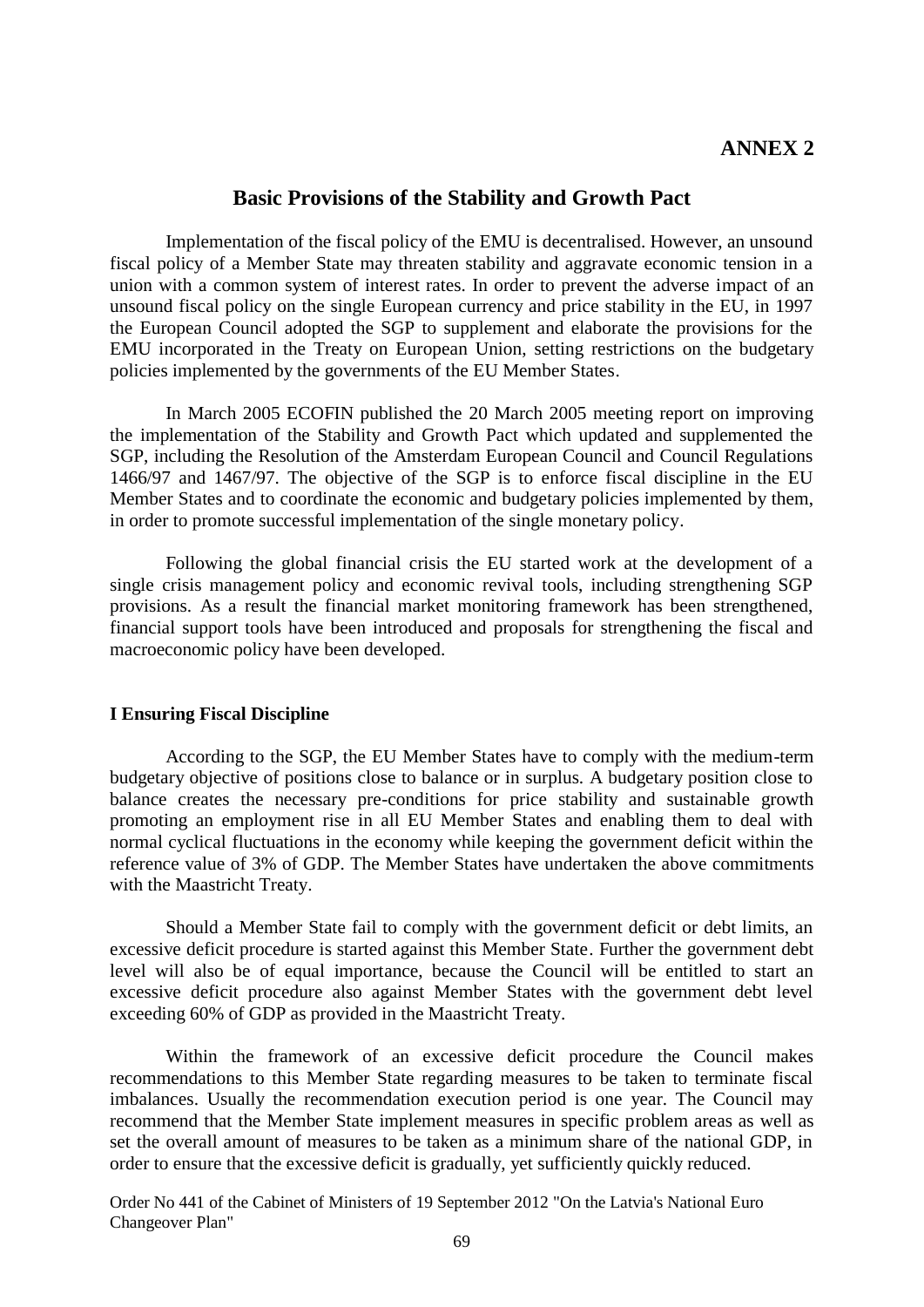If the Member State has failed to implement measures to prevent imbalances, the Council has the right to apply sanctions – both fines for euro area countries and other corrective tools for all EU Member States, for example, limited access to the EU Cohesion Fund. Decisions on existence of an excessive deficit and initiating or stopping an excessive deficit procedure are based on reports of governments of relevant Member States on the government debt and deficit data. The reported data are checked before the Eurostat deems them to be correct.

#### **II Economic Policy Coordination**

In order to ensure coordination of the economic policies implemented by the EU Member States, every year the Member States having adopted the single European currency have to submit a Stability Programme whose objective is to secure implementation of a sound and responsible budgetary policy to attain and maintain the government budget position close to balance. Member States willing to join the EMU have to submit a Convergence Programme, providing an overview of the planned national policies (budgetary and economic policies). The objective of the economic policy reflected in the Convergence Programme is to ensure compliance with the nominal Maastricht criteria required for euro implementation.

In order to ensure that the information on the planned government measures and planned budgetary position included in the submitted programmes is reasonably credible and accurate, the Member States have to submit the programmes to the EC and the EU Council for evaluation within a specific period of time (no earlier than on 10 October and no later than on 15 December of each year; i.e. after submitting the draft national budget law to the Parliament).

#### **III Prevention of Macroeconomic Imbalances**

The multilateral monitoring system which is provided in the Treaty on the Functioning of the European Union has been supplemented since the end of 2011 with special provisions to help detect, prevent and correct macroeconomic imbalances within the EU. A warning mechanism has been introduced, which includes indicative and transparent summary indicators or thresholds, as well as objective and in-depth assessment of the economy in Member States. Exceeding one or more of the thresholds are not necessarily indicative of macroeconomic imbalances, as it can be associated with different economic conditions and economic policy objectives.

 If macroeconomic imbalances in the Member State are assessed as serious and undesirable, with potential negative economic and financial impact on the EU economic stability and undermine the functioning of EMU, an excessive imbalance procedure may be initiated against the Member State. It involves issuing recommendations, enhanced supervision and monitoring requirements and – for Member States where the currency is euro, – fines, if appropriate measures to correct macroeconomic imbalances are not taken protractedly.

#### **IV Monitoring of Budget Development**

In order to ensure economic growth and sustainability of public finances, as well as to ensure tighter budgetary discipline by monitoring and coordination of budgetary policies in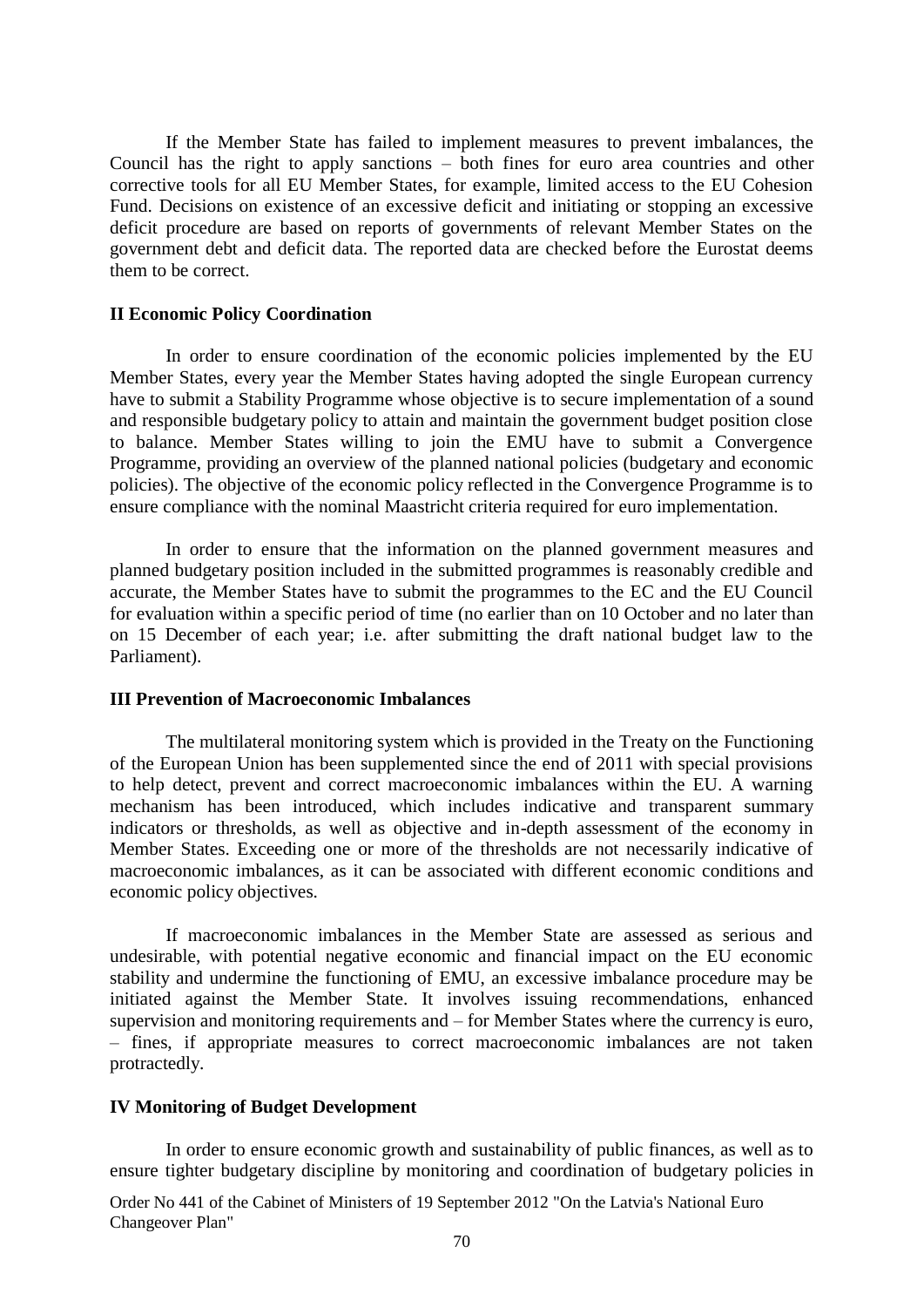the euro area and the EU, within the framework of the economic policy surveillance and coordination cycle or the European semester all EU Member States shall prepare annual medium-term programmes representing national fiscal policies for the next four years. Euro area countries shall prepare Stability Programmes, while the rest of EU Member States – Convergence Programmes. The European semester provides that these programmes are developed, evaluated by the EC (European Council provides recommendations for each Member State) in the first half of the calendar year, thus giving Member States a possibility to take into account the recommendations in the next year's budget development process.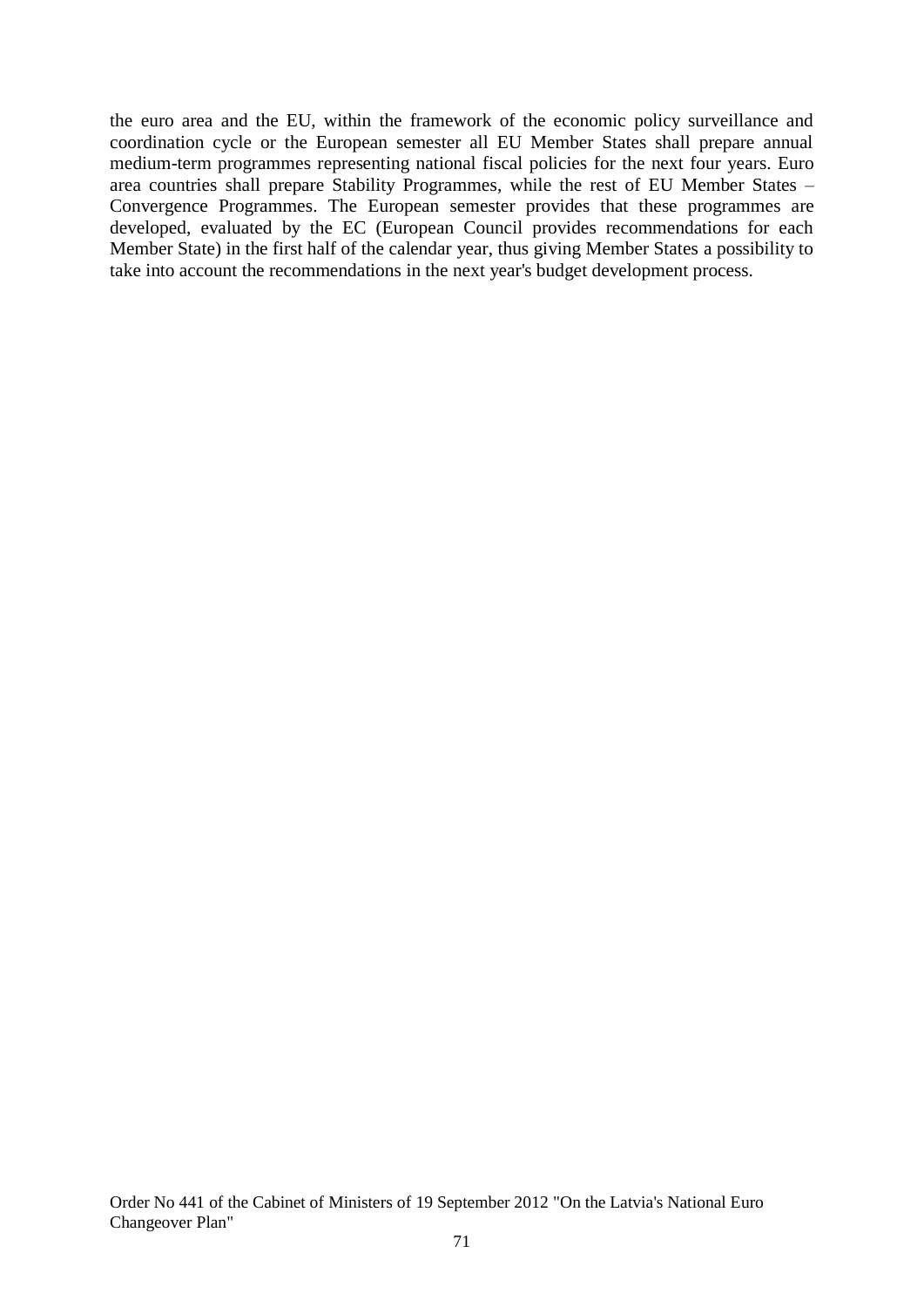### **Maastricht Criteria**

In accordance with the Treaty on the Functioning of the European Union, the EC and ECB regularly issue a Convergence Report in order to check whether potential euro area countries have achieved a high and sustainable level of convergence. In order to measure economic convergence, these institutions use a system of analysis based on implementation of the so-called Maastricht criteria.

The main objective of the Maastricht criteria is to ensure that only those EU Member States join the euro area whose economic conditions ensure price stability and effective functioning of the euro area. The convergence criteria have to be met based on the current data, but at the same time compliance with the convergence criteria has a significant role not only at a particular moment but also in a longer period of time. Therefore, when evaluating a Member State, special attention is paid to sustainability of convergence.

#### **Convergence criteria**

#### **1. Price stability**

One year prior to assessment, the average annual inflation rate in relevant Member State does not exceed by more than 1.5 percentage points the average indicator of three EU Member States with the best average annual inflation indicator.

#### **2. Fiscal developments**

- **The general government deficit** does not exceed 3% of GDP.
- **The general government debt** does not exceed 60% of GDP.

As in 2008 the Latvian budget deficit reached 3,5% of GDP the Council took a decision to initiate an excessive deficit procedure<sup>7</sup>. In view of consequences of the global financial crisis and internal imbalances, the Council determined that by 2012 the budget deficit should be reduced below 3%, and the fiscal consolidation budget deficit objective should be not more than 10% of GDP in 2009, 8,5% in 2010 and 6% in 2011 (according to ESA 95 methodology).

#### **3. Exchange rate stability**

For at least two years prior to evaluation, the Member State has been able to observe the normal exchange rate fluctuation margins within the ERM II without severe tensions. Within this period, the Member State, at its own initiative, has not devalued the bilateral exchange rate of the national currency against euro.

#### **4. Long-term interest rate developments**

**Long-term interest rates** – usually government 10-year bond rates, do not exceed by more than 2 percentage points the average indicator of three EU Member States with the best average annual inflation indicator.

7 Izklāstu skat. Plāna 2.pielikumā.

 $\overline{a}$ 

Order No 441 of the Cabinet of Ministers of 19 September 2012 "On the Latvia's National Euro Changeover Plan"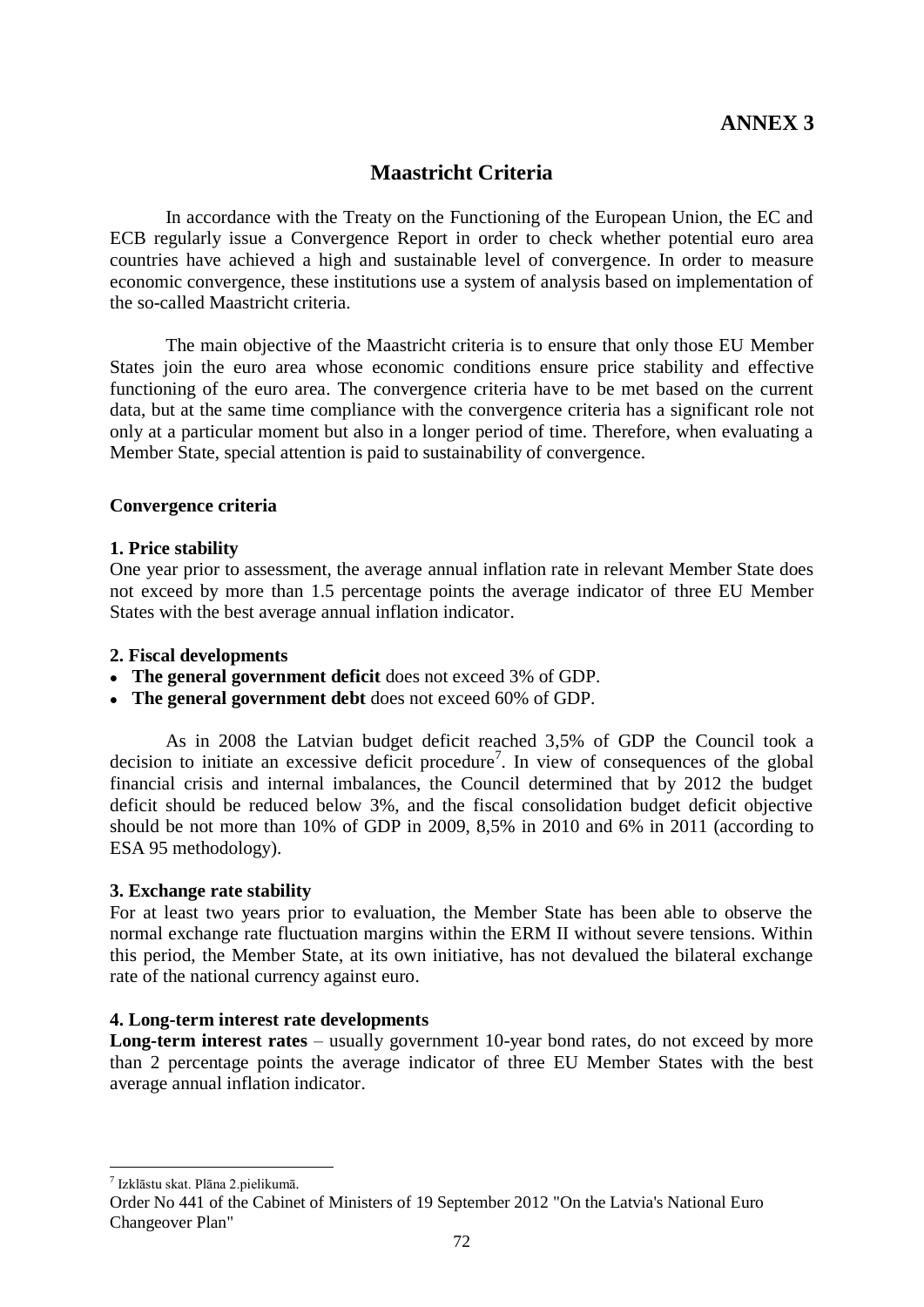Table 3.1

| Compliance with Maastricht Criteria in Latvia from 2007 till 2011 |  |
|-------------------------------------------------------------------|--|
|                                                                   |  |

|                                                                          | Crite-<br>rion<br>in<br>2007                                                                                                                                                                                                                                                                      | Latvia's<br>achieve-<br>ment in<br>2007 | Crite-<br>rion<br>in<br>2008 | Latvia's<br>achieve-<br>ment in<br>2008 | Crite-<br>rion in<br>2009 | Latvia's<br>achieve-<br>ment in<br>2009 | Crite-<br>rion in<br>2010 | achieve-<br>ment in<br>2010 | rion<br>in<br>2011 | Latvia's Crite- Latvia's<br>achieve-<br>ment in<br>2011 |
|--------------------------------------------------------------------------|---------------------------------------------------------------------------------------------------------------------------------------------------------------------------------------------------------------------------------------------------------------------------------------------------|-----------------------------------------|------------------------------|-----------------------------------------|---------------------------|-----------------------------------------|---------------------------|-----------------------------|--------------------|---------------------------------------------------------|
| General<br>govern-<br>ment<br>deficit (%<br>of GDP)                      | $-3,0$                                                                                                                                                                                                                                                                                            | $-0,4$                                  | $-3,0$                       | $-4,2$                                  | $-3,0$                    | $-9,8$                                  | $-3,0$                    | $-8,2$                      | $-3,0$             | $-3,5$                                                  |
| General<br>govern-<br>ment debt<br>% of<br>GDP)                          | 60,0                                                                                                                                                                                                                                                                                              | 9,0                                     | 60,0                         | 19,8                                    | 60,0                      | 36,7                                    | 60,0                      | 44,7                        | 60,0               | 42,6                                                    |
| <b>Average</b><br>annual<br>inflation<br>$(\%)$                          | 2,8                                                                                                                                                                                                                                                                                               | 10,1                                    | 4,1                          | 15,3                                    | 1,5                       | 3,3                                     | 2,4                       | $-1,2$                      | 3,1                | 4,2                                                     |
| Long-term<br>interest<br>rate on<br>govern-<br>ment<br>securities<br>(%) | 6,43                                                                                                                                                                                                                                                                                              | 5,28                                    | 6,24                         | 6,43                                    | 5,93                      | 12,36                                   | 5,20                      | 10,34                       | 7,30               | 5,91                                                    |
| <b>Exchange</b><br>rate regime                                           | Criterion in 2007, 2008, 2009, 2010 and 2011:<br>Latvia's achievement in 2007, 2008, 2009,<br>Fixed exchange rate against euro and at least two<br>2010 and 2011: Fixed exchange rate against<br>years of participation in ERM II.<br>euro since 2005, participation in ERM II since<br>May 2005. |                                         |                              |                                         |                           |                                         |                           |                             |                    |                                                         |

Source: Treasury, CSB and Eurostat data.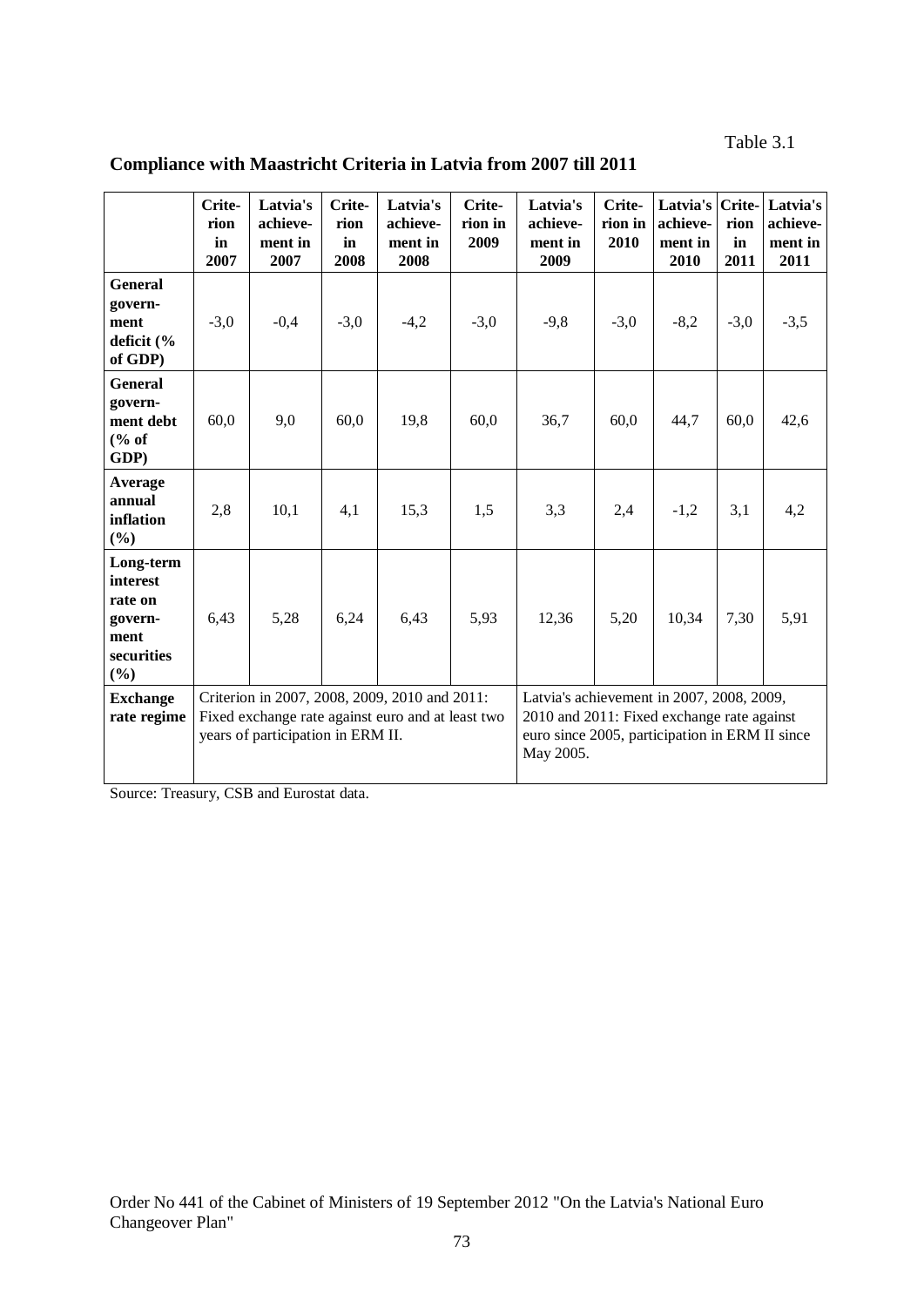**ANNEX 4**

### **Composition of Working Groups**

Table 4.1

## **Money and Payment System Working Group**

| <b>Head</b>    |                                                                              |
|----------------|------------------------------------------------------------------------------|
|                | <b>Bank of Latvia</b>                                                        |
|                | Deputy Governor of the Bank of Latvia                                        |
|                | <b>Mr Andris Ruselis</b>                                                     |
|                | Telephone: 6702 2328                                                         |
|                | e-mail: andris.ruselis@bank.lv                                               |
|                | For information, CC:                                                         |
|                | <b>Bank of Latvia</b>                                                        |
|                | Secretary of the Working Group                                               |
|                | Senior Economist of the International Relations and Communication Department |
|                | <b>Ms Antra Trenko</b>                                                       |
|                | Telephone: 6702 2506                                                         |
|                | e-mail: antra.trenko@bank.lv                                                 |
| <b>Members</b> |                                                                              |
| 1.             | <b>Association of Latvian Commercial Banks</b>                               |
|                | Deputy Chairman of the Payment Cards Committee                               |
|                | Head of the Payment Cards Department, GE Money Bank                          |
|                | <b>Ms Inese Blekte</b>                                                       |
|                | Telephone: 6702 9029                                                         |
|                | e-mail: inese.blekte@ge.com                                                  |
| 2.             | <b>Association of Latvian Commercial Banks</b>                               |
|                | Analyst                                                                      |
|                | <b>Ms Zanete Glaudina</b>                                                    |
|                | Telephone: 6728 4182                                                         |
|                | e-mail: zanete.glaudina@bankasoc.lv                                          |
| 3.             | <b>Association of Latvian Commercial Banks</b>                               |
|                | Chairman of the Payment Committee                                            |
|                | Head of the Group Payments Support and Operations, Swedbank                  |
|                | <b>Mr Mareks Kovalevskis</b>                                                 |
|                | Telephone: 6744 5799                                                         |
|                | e-mail: mareks.kovalevskis@swedbank.lv                                       |
| 4.             | <b>Association of Latvian Commercial Banks</b>                               |
|                | Deputy Chairman of the Payment Committee                                     |
|                | Head of the Payment and Correspondent Relations Department, GE Money Bank    |
|                | <b>Mr Kaspars Kravcuns</b>                                                   |
|                | Telephone: 6702 4724                                                         |
|                | e-mail: kaspars.kravcuns@ge.com                                              |
| 5.             | <b>Treasury</b>                                                              |
|                | <b>Deputy Treasurer</b>                                                      |
|                | <b>Ms Gunta Medne</b>                                                        |
|                | Telephone: 6709 4216                                                         |
|                | e-mail: gunta.medne@kase.gov.lv                                              |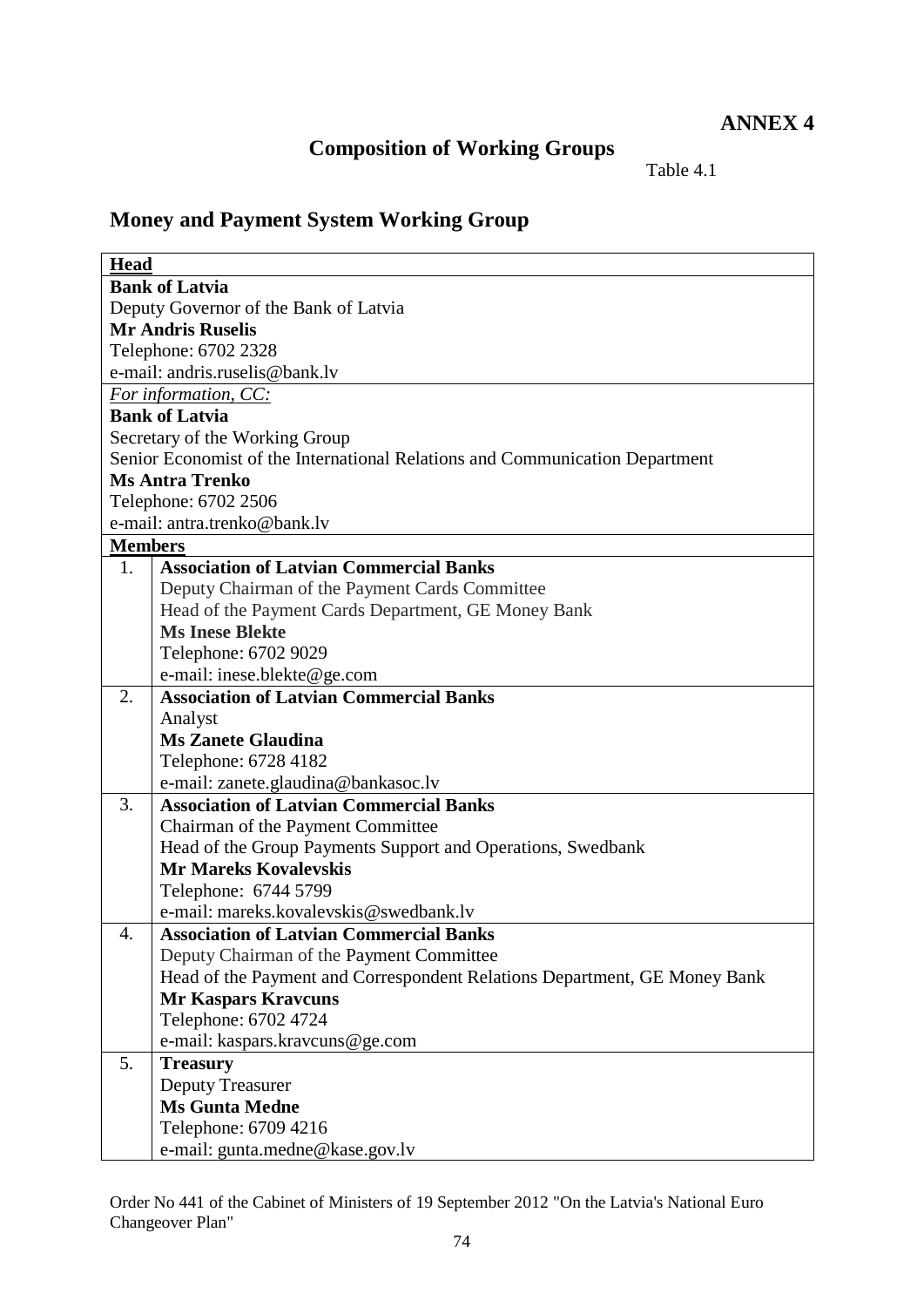| 6.  | <b>Ministry of Transport</b>                                                        |
|-----|-------------------------------------------------------------------------------------|
|     | Senior Desk Officer of the Electronic Communication and Post Office Division of the |
|     | <b>Communication Department</b>                                                     |
|     | <b>Ms Inese Pakule</b>                                                              |
|     | Telephone: 6702 8115                                                                |
|     | e-mail: inese.pakule@sam.gov.lv                                                     |
| 7.  | <b>State JSC Latvijas pasts</b>                                                     |
|     | Member of the Board                                                                 |
|     | <b>Mr Egons Strazdins</b>                                                           |
|     | Telephone: 6760 8507                                                                |
|     | e-mail: egons.strazdins@pasts.lv                                                    |
| 8.  | <b>Ministry of Interior</b>                                                         |
|     | Director of the Sector Policy Department                                            |
|     | <b>Mr Dimitrijs Trofimovs</b>                                                       |
|     | Telephone: 6721 9420                                                                |
|     | e-mail: dimitrijs.trofimovs@iem.gov.lv                                              |
| 9.  | <b>State Chancellery</b>                                                            |
|     | Head of the State Administration Development Department                             |
|     | <b>Ms Eva Upite</b>                                                                 |
|     | Telephone: 6708 2978                                                                |
|     | e-mail: eva.upite@mk.gov.lv                                                         |
| 10. | <b>Latvian Central Depository</b>                                                   |
|     | Member of the Management Board, Head of the Clearing and Settlement Department      |
|     | <b>Mr Raitis Vancans</b>                                                            |
|     | Telephone: 6721 2431                                                                |
|     | e-mail: raitis.vancans@nasdaqomx.com                                                |

Table 4.2

## **Financial System Working Group**

| <b>Head</b>                                                   |
|---------------------------------------------------------------|
| <b>Financial and Capital Market Commission</b>                |
| Chairman of the Commission                                    |
| <b>Mr Kristaps Zakulis</b>                                    |
| Telephone: 6777 4800                                          |
| e-mail: kristaps.zakulis@fktk.lv                              |
| For information, CC:                                          |
| <b>Financial and Capital Market Commission</b>                |
| Secretary of the Working Group                                |
| Head of the European Union and International Affairs Division |
| <b>Ms Kristine Batraga</b>                                    |
| Telephone: 6777 4881                                          |
| e-mail: kristine.batraga@fktk.lv                              |
| <b>Members</b>                                                |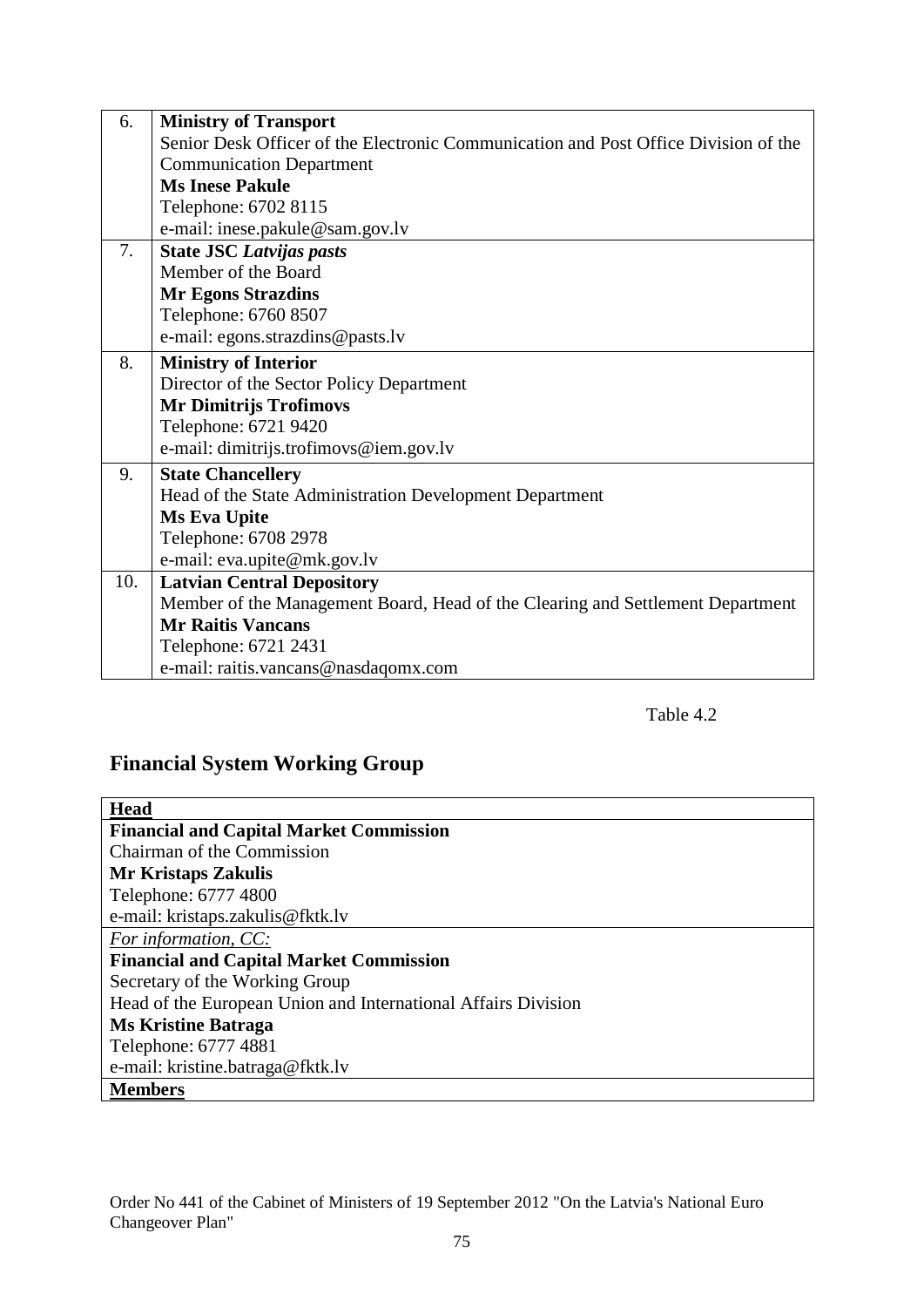| 1.               | <b>Association of Professional Insurance Brokers of Latvia</b>                      |
|------------------|-------------------------------------------------------------------------------------|
|                  | Chairman of the Board                                                               |
|                  | <b>Mr Agris Auce</b>                                                                |
|                  | Telephone: 6736 8312                                                                |
|                  | e-mail: a@aa.lv                                                                     |
| 2.               | <b>Association of Latvian Commercial Banks</b>                                      |
|                  | Head of the Corporate Lending Committee                                             |
|                  | <b>Mr Karlis Danevics</b>                                                           |
|                  | Telephone: 6721 5571                                                                |
|                  | e-mail: karlis.danevics@seb.lv                                                      |
| 3.               | <b>State Social Insurance Agency</b>                                                |
|                  | Head of the Funded Pension Scheme Administration Division                           |
|                  | <b>Ms Ilona Dege</b>                                                                |
|                  | Telephone: 6701 3634                                                                |
|                  | e-mail: ilona.dege@vsaa.lv                                                          |
| $\overline{4}$ . | <b>Latvian Insurers Association</b>                                                 |
|                  | <b>Executive Director</b>                                                           |
|                  | <b>Mr Juris Dumpis</b>                                                              |
|                  | Telephone: 6736 0898                                                                |
|                  | e-mail: office@laa.lv                                                               |
| 5.               | <b>Ministry of Finance</b>                                                          |
|                  | Legal Advisor of the Fiscal Administration Division of the Fiscal Policy Department |
|                  | <b>Ms Ilga Jermacane</b>                                                            |
|                  | Telephone: 6709 5429                                                                |
|                  | e-mail: ilga.jermacane@fm.gov.lv                                                    |
| 6.               | <b>Association of Latvian Commercial Banks</b>                                      |
|                  | Chairman of the Payment Committee                                                   |
|                  | Head of the Group Payments Support and Operations, Swedbank                         |
|                  | <b>Mr Mareks Kovalevskis</b>                                                        |
|                  | Telephone: 6744 5799                                                                |
|                  | e-mail: mareks.kovalevskis@swedbank.lv                                              |
| 7.               | <b>Association of Latvian Corporate Lending Societies</b>                           |
|                  | Chairman of the Board                                                               |
|                  | Ms Olga Kazackova                                                                   |
|                  | Telephone: 6723 3458                                                                |
|                  | e-mail: olga.kazachkova@dzks.lv                                                     |
| 8.               | <b>Association of Latvian Insurance Brokers</b>                                     |
|                  | Chairman of the Board                                                               |
|                  | <b>Mr Aigars Krums</b>                                                              |
|                  | Telephone: 2833 1901                                                                |
|                  | e-mail: laba_valde@inbox.lv                                                         |
| 9.               | <b>Treasury</b>                                                                     |
|                  | <b>Deputy Treasurer</b>                                                             |
|                  | <b>Mr Janis Pone</b>                                                                |
|                  | Telephone: 6709 4227                                                                |
|                  | e-mail: janis.pone@kase.gov.lv                                                      |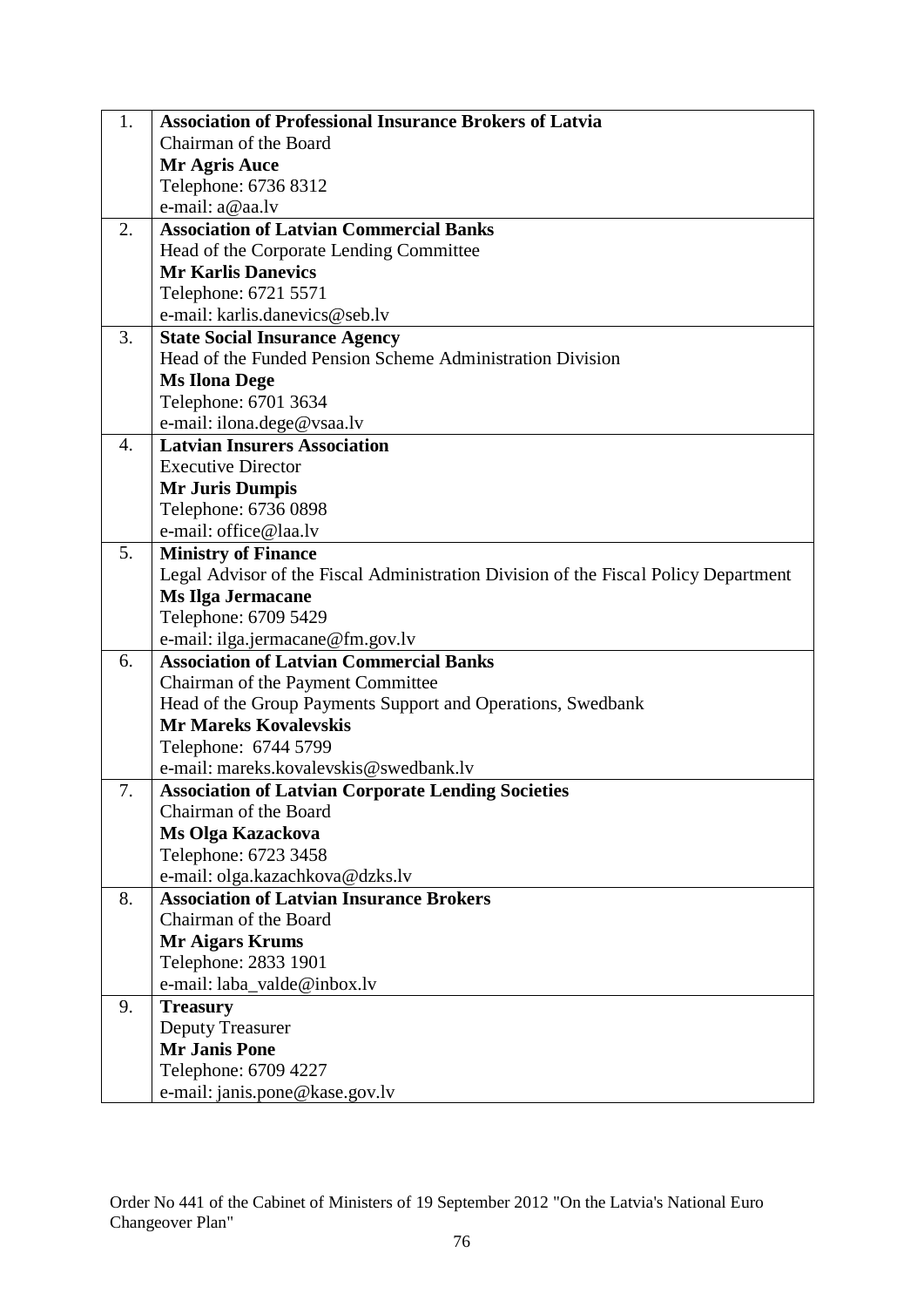| 10. | <b>NASDAQ OMX Riga</b>                                                         |
|-----|--------------------------------------------------------------------------------|
|     | Senior Trade Specialist                                                        |
|     | Ms Agnija Rogule                                                               |
|     | Telephone: 6721 2431                                                           |
|     | e-mail: agnija.rogule@nasdaqomx.com                                            |
| 11. | <b>Association of Latvian Commercial Banks</b>                                 |
|     | Head of the Securities Committee                                               |
|     | Head of Custody Services, SEB                                                  |
|     | <b>Mr Gatis Simsons</b>                                                        |
|     | Telephone: 6721 5733                                                           |
|     | e-mail: gatis.simsons@seb.lv                                                   |
| 12. | <b>Ministry of Welfare</b>                                                     |
|     | Senior Field Expert in Economic Analysis and Forecasting Issues of the Social  |
|     | <b>Insurance Department</b>                                                    |
|     | <b>Ms Sandra Stabina</b>                                                       |
|     | Telephone: 6702 1551                                                           |
|     | e-mail: sandra.stabina@lm.gov.lv                                               |
| 13. | <b>Ministry of Agriculture</b>                                                 |
|     | Director of the Budget and Finance Department                                  |
|     | <b>Mr Janis Snore</b>                                                          |
|     | Telephone: 6702 7283                                                           |
|     | e-mail: janis.snore@zm.gov.lv                                                  |
| 14. | <b>Association of Latvian Commercial Banks</b>                                 |
|     | Advisor to the President                                                       |
|     | <b>Mr Teodors Tverijons</b>                                                    |
|     | Telephone: 6728 5441                                                           |
|     | e-mail: teodors.tverijons@bankasoc.lv                                          |
| 15. | <b>Latvian Central Depository</b>                                              |
|     | Member of the Management Board, Head of the Clearing and Settlement Department |
|     | <b>Mr Raitis Vancans</b>                                                       |
|     | Telephone: 6721 2431                                                           |
|     | e-mail: raitis.vancans@nasdaqomx.com                                           |
| 16. | <b>Association of Latvian Commercial Banks</b>                                 |
|     | Representative of the Investment Companies Committee                           |
|     | <b>Mr Raimonds Vesers</b>                                                      |
|     | Telephone: 2922 7916<br>e-mail: raimonds.vesers@citadele.lv                    |
| 17. | <b>Bank of Latvia</b>                                                          |
|     | Deputy Head of the Monetary Policy Department                                  |
|     | <b>Mr Elmars Zakulis</b>                                                       |
|     | Telephone: 6702 2418                                                           |
|     | e-mail: elmars.zakulis@bank.lv                                                 |
| 18. | <b>Association of Latvian Commercial Banks</b>                                 |
|     | Chairman of the Pension Funds Committee                                        |
|     | <b>Mr Rudite Zvirgzdina</b>                                                    |
|     | Telephone: 2910 7625                                                           |
|     | e-mail: rudite@pensiju-fonds.lv                                                |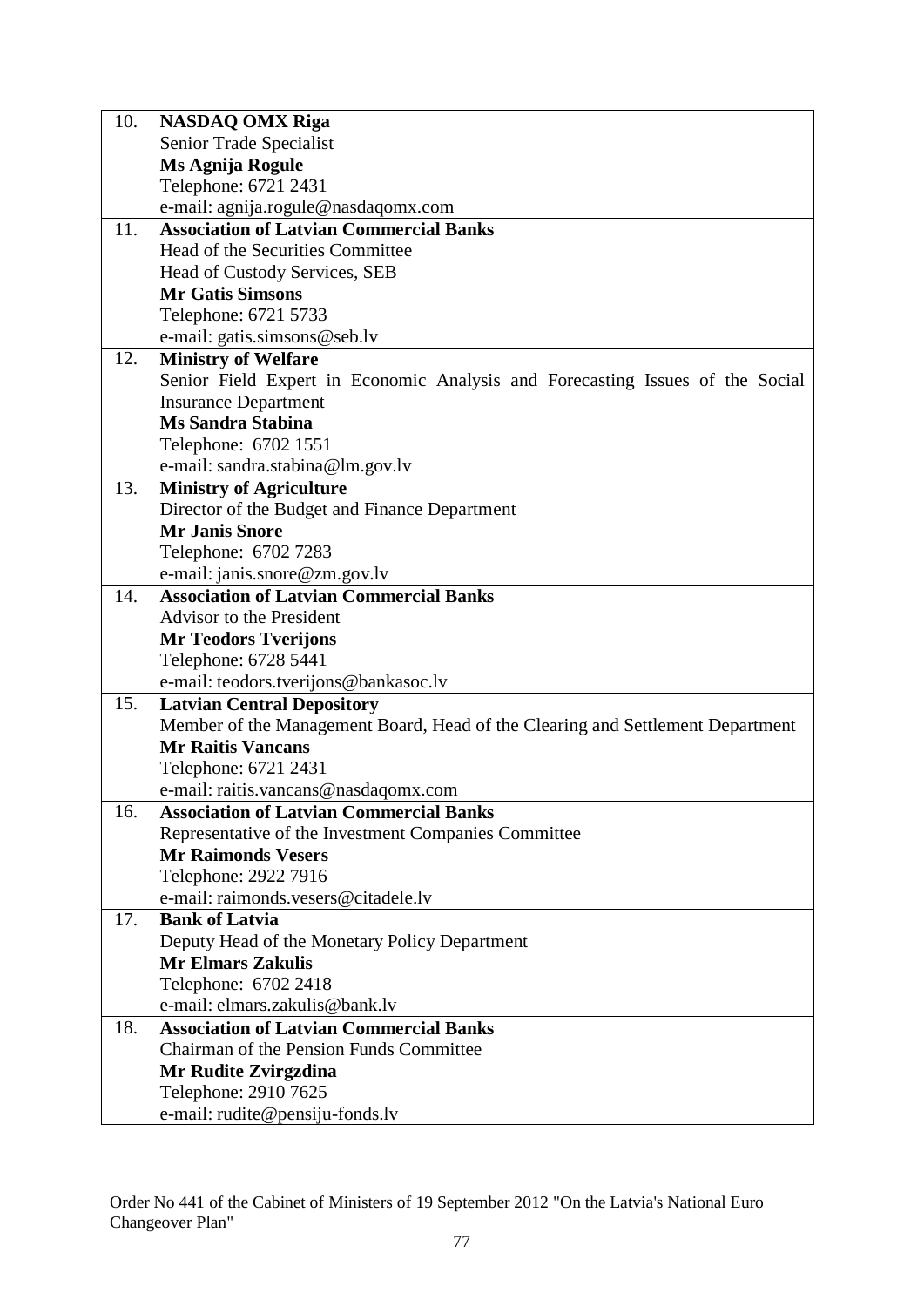# **State Administration Working Group**

| <b>Head</b>                                                                         |  |
|-------------------------------------------------------------------------------------|--|
| <b>Ministry of Finance</b>                                                          |  |
| <b>Deputy State Secretary</b>                                                       |  |
| <b>Ms Arina Andreicika</b>                                                          |  |
| Telephone: 6709 5675                                                                |  |
| e-mail: arina.andreicika@fm.gov.lv                                                  |  |
| For information, CC:                                                                |  |
| <b>Ministry of Finance</b>                                                          |  |
| Secretary of the Working Group                                                      |  |
| Legal Advisor of the Fiscal Administration Division of the Fiscal Policy Department |  |
| <b>Ms Ilga Jermacane</b>                                                            |  |
| Telephone: 6709 5429                                                                |  |
| e-mail: ilga.jermacane@fm.gov.lv                                                    |  |
| <b>Members</b>                                                                      |  |
| 1.<br><b>Treasury</b>                                                               |  |
| Treasurer                                                                           |  |
| <b>Mr Kaspars Abolins</b>                                                           |  |
| Telephone: 6709 4222                                                                |  |
| e-mail: kaspars.abolins@kase.gov.lv                                                 |  |
| <b>State Revenue Service</b><br>2.                                                  |  |
| Deputy Director of the Tax Department                                               |  |
| <b>Ms Inese Bahanovska</b>                                                          |  |
| Telephone: 6702 8815                                                                |  |
| e-mail: inese.bahanovska@vid.gov.lv                                                 |  |
| <b>Ministry of Foreign Affairs</b><br>3.                                            |  |
| Deputy Director of the Legal Department,                                            |  |
| Head of the International Contract Division                                         |  |
| <b>Ms Ieva Bilmane</b>                                                              |  |
| Telephone: 6701 6290                                                                |  |
| e-mail: ieva.bilmane@mfa.gov.lv                                                     |  |
| <b>Bank of Latvia</b><br>4.                                                         |  |
| Head of the Statistics Department                                                   |  |
| <b>Mr Agris Caune</b>                                                               |  |
| Telephone: 6702 2301                                                                |  |
| e-mail: agris.caune@bank.lv                                                         |  |
| 5.<br><b>Ministry of Transport</b>                                                  |  |
| Legal Advisor of the Legal Department                                               |  |
| Mr Agnis Driksna                                                                    |  |
| Telephone: 6702 8020                                                                |  |
| e-mail: agnis.driksna@sam.gov.lv                                                    |  |
| <b>State Social Insurance Agency</b><br>6.                                          |  |
| Deputy Director                                                                     |  |
| Ms Maija Groduma                                                                    |  |
| Telephone: 6701 3641                                                                |  |
| e-mail: maija.groduma@vsaa.lv                                                       |  |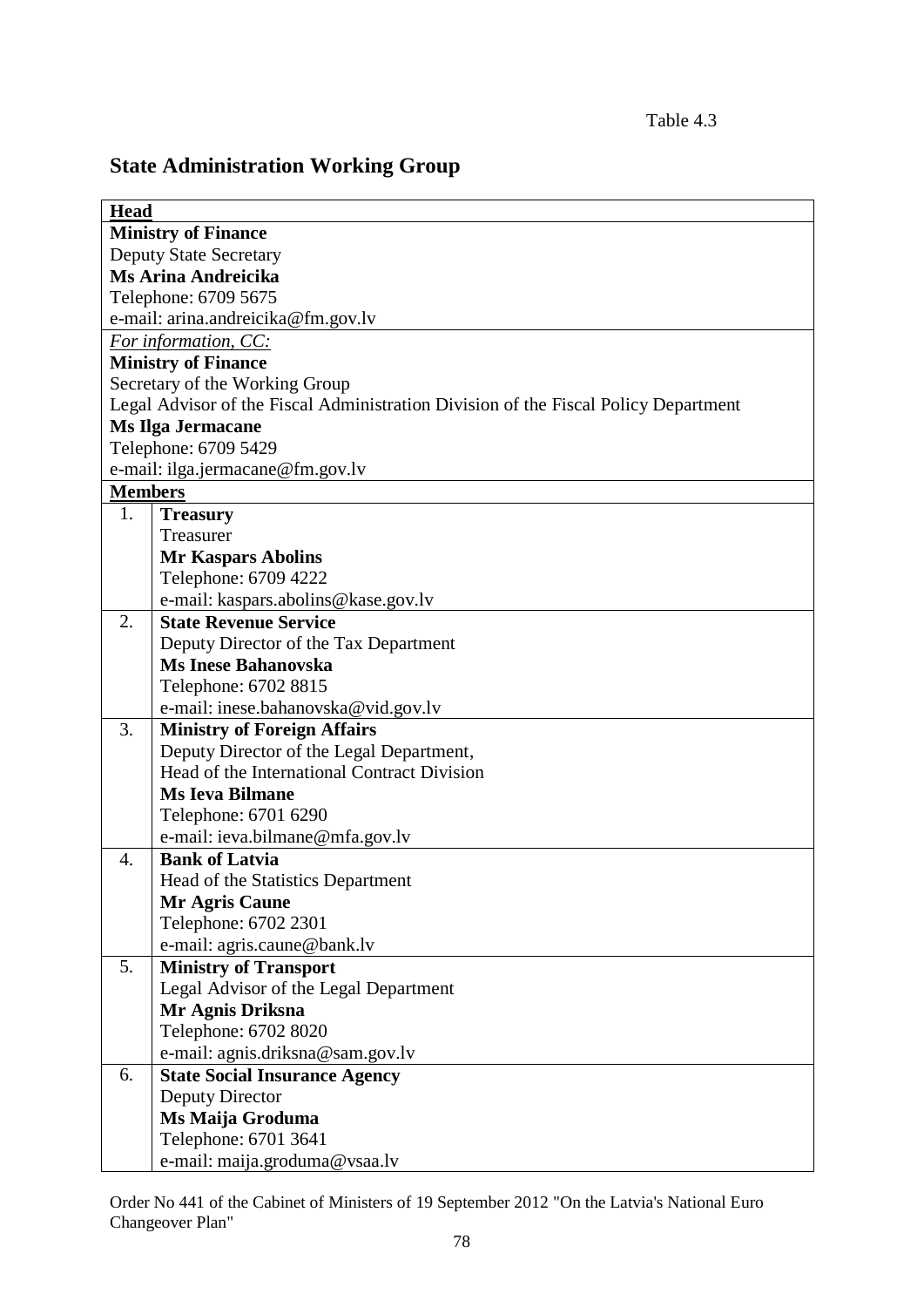| 7.  | <b>State JSC Latvijas Pasts</b>                                                                   |
|-----|---------------------------------------------------------------------------------------------------|
|     | Director of the Legal Department                                                                  |
|     | <b>Ms Anda Jansone</b>                                                                            |
|     | Telephone: 6760 8383                                                                              |
|     | e-mail: anda.jansone@pasts.lv                                                                     |
| 8.  | <b>Ministry of Economics</b>                                                                      |
|     | Head of the Economic Policy Coordination Division of the Economic Structural                      |
|     | <b>Policy Department</b>                                                                          |
|     | <b>Mr Ludis Neiders</b>                                                                           |
|     | Telephone: 6701 3119                                                                              |
|     | e-mail: ludis.neiders@em.gov.lv                                                                   |
| 9.  | <b>Ministry of Welfare</b>                                                                        |
|     | Director of the Finance and Development Department                                                |
|     | Ms Indra Karklina                                                                                 |
|     | Telephone: 6702 1664                                                                              |
|     | e-mail: indra.karklina@lm.gov.lv                                                                  |
| 10. | <b>Ministry of Environmental Protection and Regional Development</b>                              |
|     | Deputy Director of the Local Government Development Department                                    |
|     | Ms Irena Kotelnikova                                                                              |
|     | Telephone: 6777 0443                                                                              |
|     | e-mail: irena.kotelnikova@varam.gov.lv                                                            |
| 11. | <b>Ministry of Justice</b>                                                                        |
|     | Head of the Regulatory Enactment Quality Ensuring Division                                        |
|     | Ms Kristine Kuprijanova                                                                           |
|     | Telephone: 6703 6922                                                                              |
|     | e-mail: kristine.kuprijanova@tm.gov.lv                                                            |
| 12. | <b>State Chancellery</b>                                                                          |
|     | Deputy Director of the State Administration Development Department                                |
|     | <b>Mr Girts Blumers</b>                                                                           |
|     | Telephone: 6708 2933                                                                              |
|     | e-mail: girts.blumers@mk.gov.lv                                                                   |
| 13. | <b>Ministry of Environmental Protection and Regional Development</b>                              |
|     | Head of the State Information System Division of the Electronic Administration                    |
|     | Department                                                                                        |
|     | <b>Mr Aigars Laurinovics</b>                                                                      |
|     | Telephone: 6777 0309                                                                              |
|     | e-mail: aigars.laurinovics@varam.gov.lv                                                           |
| 14. | <b>Bank of Latvia</b>                                                                             |
|     | Head of the Legal Department                                                                      |
|     | <b>Ms Ilze Posuma</b>                                                                             |
|     | Telephone: 6702 2803                                                                              |
|     | e-mail: ilze.posuma@bank.lv                                                                       |
| 15. | <b>Ministry of Agriculture</b>                                                                    |
|     | Director of the Budget and Finance Department                                                     |
|     | <b>Mr Janis Snore</b>                                                                             |
|     | Telephone: 6702 7283                                                                              |
|     | e-mail: janis.snore@zm.gov.lv                                                                     |
| 16. | <b>Central Statistical Bureau</b>                                                                 |
|     | Director of the Macroeconomic Statistics Department                                               |
|     | <b>Ms Dace Tomase</b>                                                                             |
|     | £10 Contambon 2012 "On the Lattick Not<br>$f_{\text{obs}}$ $C_{\text{obs}}$ is at of Ministers of |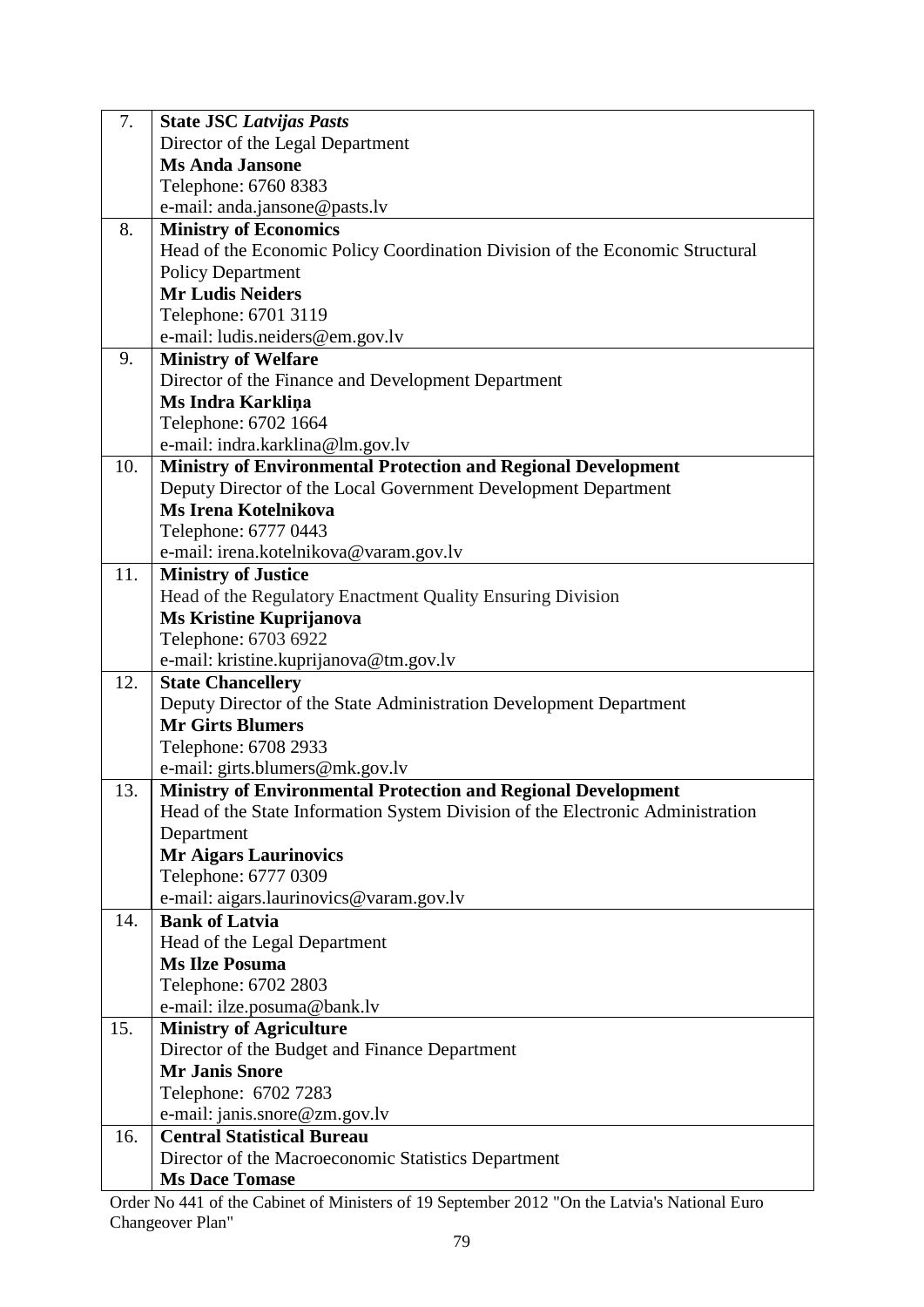|     | Telephone: 6736 6844;                                                |
|-----|----------------------------------------------------------------------|
|     | e-mail: dace.tomase@csb.gov.lv                                       |
| 17. | <b>Latvian Association of Local and Regional Governments</b>         |
|     | Adviser on Finance and Economy Issues                                |
|     | <b>Ms Lasma Ubele</b>                                                |
|     | Telephone: 6732 6633                                                 |
|     | e-mail: lasma.ubele@lps.lv                                           |
| 18. | <b>Ministry of Environmental Protection and Regional Development</b> |
|     | Director of the Environmental Protection Department                  |
|     | <b>Ms Rudite Vesere</b>                                              |
|     | Telephone: 6702 6464                                                 |
|     | e-mail: rudite.vesere@varam.gov.lv                                   |
| 19. | <b>Ministry of Justice</b>                                           |
|     | Deputy Director of the Strategic Department                          |
|     | Ms Ingrida Visa                                                      |
|     | Telephone: 6703 6744                                                 |
|     | e-mail: ingrida.visa@tm.gov.lv                                       |
| 20. | <b>Ministry of Environmental Protection and Regional Development</b> |
|     | Finance and Tax Advisor of the Investment Department                 |
|     | <b>Ms Olita Zalite-Vilipa</b>                                        |
|     | Telephone: 6601 6775                                                 |
|     | e-mail: olita.zalite-vilipa@varam.gov.lv                             |

Table 4.4

# **Non-financial Corporation and Consumer Working Group**

| <b>Head</b>                                                                                |
|--------------------------------------------------------------------------------------------|
| <b>Ministry of Economics</b>                                                               |
| <b>Deputy State Secretary</b>                                                              |
| Ms Zaiga Liepiņa                                                                           |
| Telephone: 6701 3102                                                                       |
| e-mail: zaiga.liepina@em.gov.lv                                                            |
| For information, CC:                                                                       |
| <b>Ministry of Economics</b>                                                               |
| Secretary of the Working Group                                                             |
| Senior Desk Officer of the Competition, Trade and Consumer Rights Division of the Internal |
| <b>Market Department</b>                                                                   |
| <b>Ms Kristine Krebe-Klimovica</b>                                                         |
| Telephone: 6701 3230                                                                       |
| e-mail: kristine.klimovica@em.gov.lv                                                       |
| <b>Members</b>                                                                             |
| <b>Employers' Confederation of Latvia</b><br>1.                                            |
| Expert of Corporate Social Responsibility and Communication                                |
| <b>Ms Agnese Alksne</b>                                                                    |
| Telephone: 6722 5162                                                                       |
| e-mail: agnese.alksne@lddk.lv                                                              |
| <b>Latvian Chamber of Commerce and Industry</b><br>2.                                      |
| Deputy Head of the Policy Division                                                         |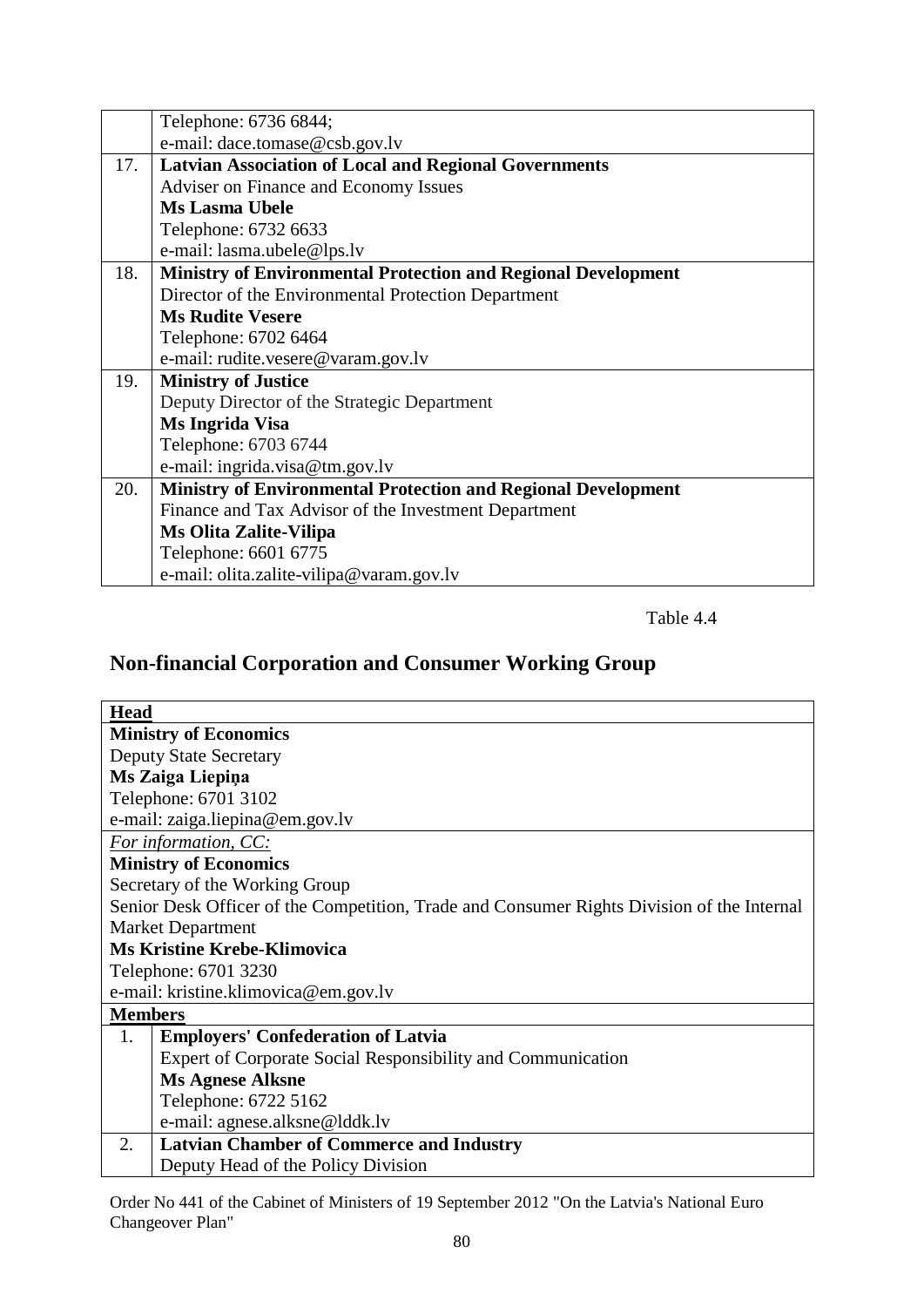|     | <b>Ms Katrina Antonova</b>                                                         |
|-----|------------------------------------------------------------------------------------|
|     | Telephone: 6722 5595                                                               |
|     | e-mail: katrina.antonova@chamber.lv                                                |
| 3.  | <b>Bank of Latvia</b>                                                              |
|     | Head of the Macroeconomic Analysis Division of the Monetary Policy Department      |
|     | <b>Ms Santa Berzina</b>                                                            |
|     | Telephone: 6702 2766                                                               |
|     | e-mail: santa.berzina@bank.lv                                                      |
| 4.  | <b>Latvian Traders Association</b>                                                 |
|     | President                                                                          |
|     | <b>Mr Henriks Danusevics</b>                                                       |
|     | Telephone: 6729 7372                                                               |
|     | e-mail: henriks@lta.lv                                                             |
| 5.  | <b>Ministry of Economics</b>                                                       |
|     | Head of the Competition, Trade and Consumer Rights Division of the Internal Market |
|     | Department                                                                         |
|     | <b>Ms Linda Duntava</b>                                                            |
|     | Telephone: 6701 3213                                                               |
|     | e-mail: linda.duntava@em.gov.lv                                                    |
| 5.  | <b>Ministry of Economics</b>                                                       |
|     | Deputy Director of the Internal Market Department                                  |
|     | <b>Mr Intars Eglitis</b>                                                           |
|     | Telephone: 6701 3236                                                               |
|     | e-mail: intars.eglitis@em.gov.lv                                                   |
| 6.  | <b>Consumer Interests Protection Club</b>                                          |
|     | Chairman of the Board                                                              |
|     | <b>Ms Zinta Kovalevska</b>                                                         |
|     | Telephone: 6722 1267                                                               |
|     | e-mail: zk@latnet.lv                                                               |
| 7.  | <b>Ministry of Economics</b>                                                       |
|     | Head of the Business, Foreign Investment Attraction and Export Division of the     |
|     | <b>Business Competition Department</b>                                             |
|     | <b>Ms Arta Kruze</b>                                                               |
|     | Telephone: 6701 3127                                                               |
|     | e-mail: arta.kruze@em.gov.lv                                                       |
| 8.  | <b>Ministry of Economics</b>                                                       |
|     | Head of the Economic Policy Coordination Division of the Economic Structural       |
|     | <b>Policy Department</b>                                                           |
|     | <b>Mr Ludis Neiders</b>                                                            |
|     | Telephone: 6701 3119                                                               |
|     | e-mail: ludis.neiders@em.gov.lv                                                    |
| 9.  | <b>Ministry of Environmental Protection and Regional Development</b>               |
|     | Head of the State Information System Division of the Electronic Administration     |
|     | Department                                                                         |
|     | <b>Mr Aigars Laurinovics</b>                                                       |
|     | Telephone: 6777 0309                                                               |
|     | e-mail: aigars.laurinovics@varam.gov.lv                                            |
| 10. | <b>Latvian Investment and Development Agency</b>                                   |
|     | Head of the Project Development Division of the Investment Project Department      |
|     | <b>Mr Guntis Lauskis</b>                                                           |
|     |                                                                                    |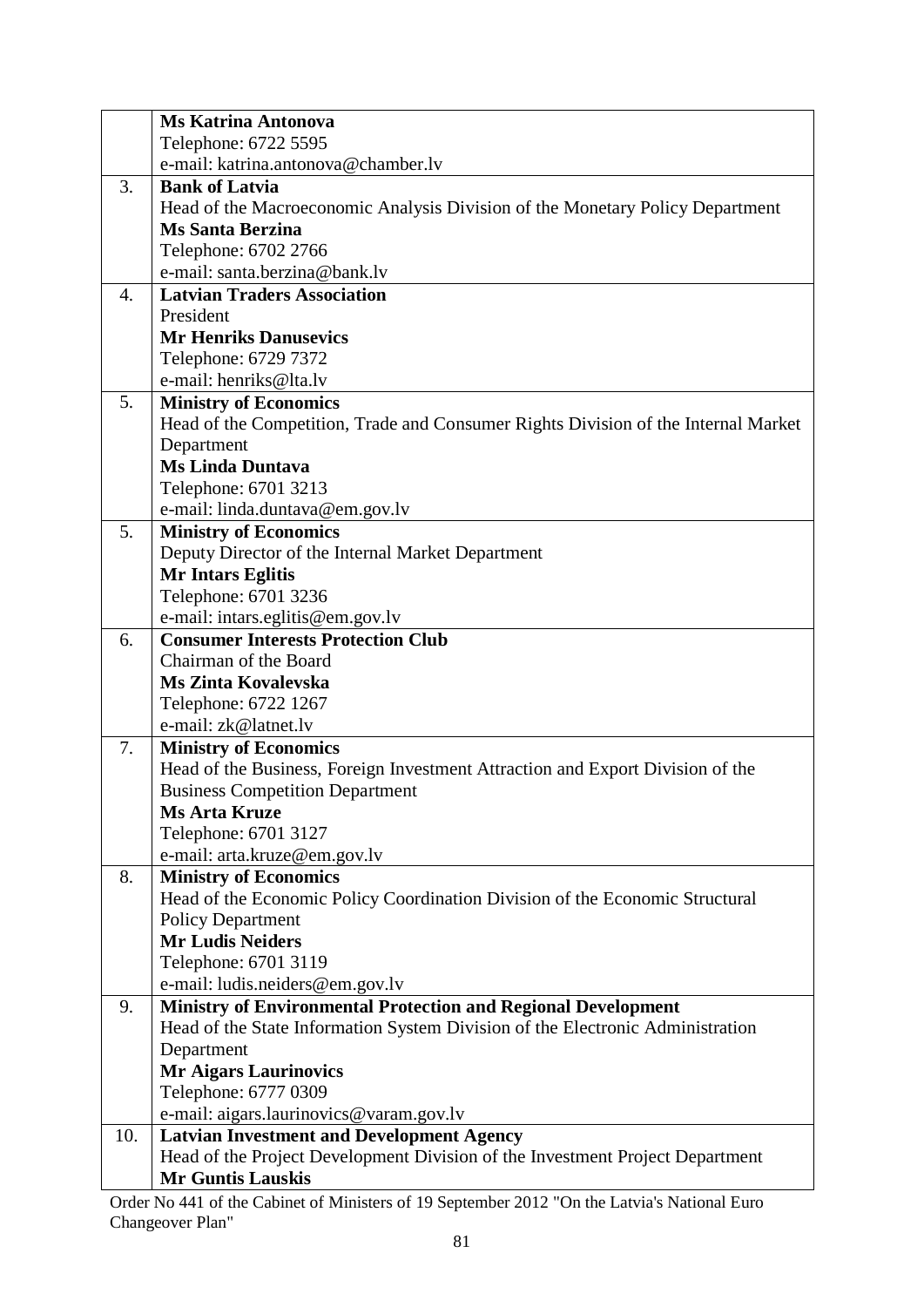|     | Telephone: 6703 9471                                        |
|-----|-------------------------------------------------------------|
|     | e-mail: guntis.lauskis@liaa.gov.lv                          |
| 11. | <b>State Chancellery</b>                                    |
|     | Head of the State Administration Development Department     |
|     | <b>Ms Eva Upite</b>                                         |
|     | Telephone: 6708 2978                                        |
|     | e-mail: eva.upite@mk.gov.lv                                 |
| 12. | <b>Ministry of Economics</b>                                |
|     | Head of the Public Relations Division                       |
|     | <b>Ms Evita Urpena</b>                                      |
|     | Telephone: 6701 3193                                        |
|     | e-mail: evita.urpena@em.gov.lv                              |
| 13. | <b>Consumer Rights Protection Centre</b>                    |
|     | Director                                                    |
|     | Ms Baiba Vitolina                                           |
|     | Telephone: 6738 8624                                        |
|     | e-mail: baiba.vitolina@ptac.gov.lv                          |
| 14. | <b>Ministry of Economics</b>                                |
|     | Director of the Internal Market Department                  |
|     | <b>Mr Gints Zadraks</b>                                     |
|     | Telephone: 6701 3244                                        |
|     | e-mail: gints.zadraks@em.gov.lv                             |
| 15. | <b>Latvian National Association for Consumer Protection</b> |
|     | Chairman of the Council Ms Tekla Zabova                     |
|     | Member of the Council Ms Ilga Vecziedina                    |
|     | Telephone: 6729 6884                                        |
|     | e-mail: piaa@delfi.lv                                       |

Table 4.5

### **Public Awareness and Communication Working Group**

| <b>Head</b>                                                                           |  |  |
|---------------------------------------------------------------------------------------|--|--|
| <b>Ministry of Finance</b>                                                            |  |  |
| Head of the Communication Division of the Finance and Maintenance Department          |  |  |
| <b>Mr Aleksis Jarockis</b>                                                            |  |  |
| Telephone: 6708 3850                                                                  |  |  |
| e-mail: aleksis.jarockis@fm.gov.lv                                                    |  |  |
| For information, CC:                                                                  |  |  |
| <b>Ministry of Finance</b>                                                            |  |  |
| Secretary of the Working Group                                                        |  |  |
| Senior Expert of the Communication Division of the Finance and Maintenance Department |  |  |
| <b>Ms Lelde Kaunese</b>                                                               |  |  |
| Telephone: 6709 5405                                                                  |  |  |
| e-mail: lelde.kaunese@fm.gov.lv                                                       |  |  |
| <b>Members</b>                                                                        |  |  |
| 1.<br><b>Ministry of Environmental Protection and Regional Development</b>            |  |  |
| Head of the Communication Division                                                    |  |  |
| <b>Ms Kristine Barsevska</b>                                                          |  |  |
|                                                                                       |  |  |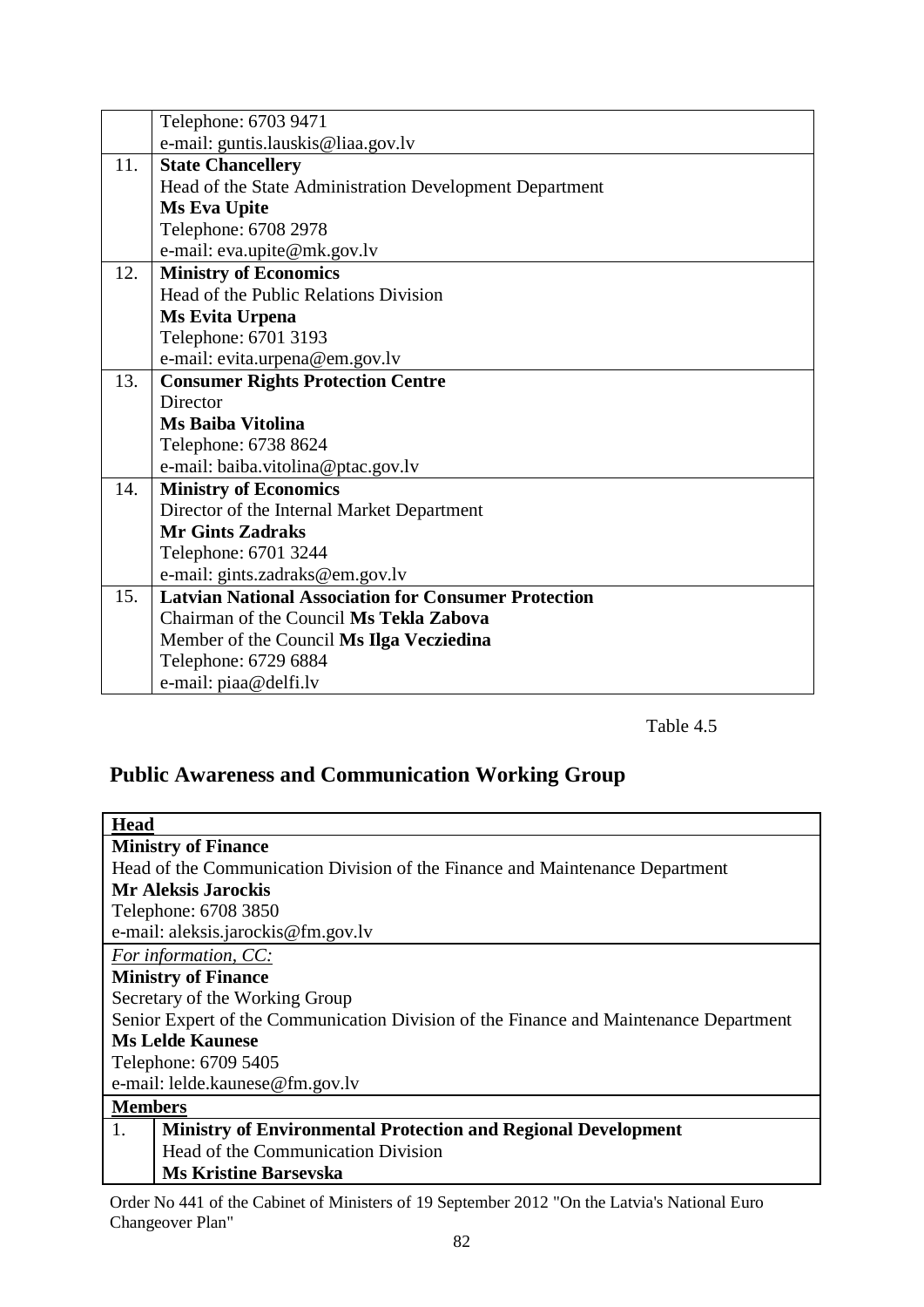|     | Telephone: 6702 6533                                                             |
|-----|----------------------------------------------------------------------------------|
|     | e-mail: kristine.barsevska@varam.gov.lv                                          |
| 2.  | <b>Tourism Development State Agency</b>                                          |
|     | Head of the Public Relations Division                                            |
|     | <b>Ms Inta Briede</b>                                                            |
|     | Telephone: 6735 8152                                                             |
|     | e-mail: inta.briede@latvia.travel.lv                                             |
| 3.  | <b>Consumer Rights Protection Centre</b>                                         |
|     | Head of the Public Relations and Consumer Information Division                   |
|     | <b>Ms Sanita Gertmane</b>                                                        |
|     | Telephone: 6738 8622                                                             |
|     | e-mail: sanita.gertmane@ptac.gov.lv                                              |
| 4.  | <b>Bank of Latvia</b>                                                            |
|     | Press Secretary                                                                  |
|     | <b>Mr Martins Gravitis</b>                                                       |
|     | Telephone: 6702 2349                                                             |
|     | e-mail: martins.gravitis@bank.lv                                                 |
| 5.  | <b>Ministry of Foreign Affairs</b>                                               |
|     | Senior Desk Officer of the Information and Public Relations Department           |
|     | <b>Ms Kristine Iosava</b>                                                        |
|     | Telephone: 6701 5984                                                             |
|     | e-mail: kristine.iosava@mfa.gov.lv                                               |
| 6.  | <b>Ministry of Education and Science</b>                                         |
|     | Head of the Communication Division                                               |
|     | <b>Ms Dace Jansone</b>                                                           |
|     | Telephone: 6704 7804                                                             |
|     | e-mail: dace.jansone@izm.gov.lv                                                  |
| 7.  | <b>State Chancellery</b>                                                         |
|     | Head of the Communications Department                                            |
|     | <b>Ms Laine Kucinska</b>                                                         |
|     | Telephone: 6708 2905                                                             |
|     | e-mail: laine.kucinska@mk.gov.lv                                                 |
| 8.  | <b>Ministry of Welfare</b>                                                       |
|     | Head of the Communication Division                                               |
|     | <b>Ms Marika Kupce</b>                                                           |
|     | Telephone: 6702 1665                                                             |
|     | e-mail: marika.kupce@lm.gov.lv<br><b>Association of Latvian Commercial Banks</b> |
| 9.  | <b>Communication Specialist</b>                                                  |
|     | <b>Ms Baiba Melnace</b>                                                          |
|     | Telephone: 6728 5189                                                             |
|     | e-mail: baiba.melnace@bankasoc.lv                                                |
| 10. |                                                                                  |
|     | <b>Ministry of Justice</b><br><b>Public Relations Specialist</b>                 |
|     | Ms Ksenija Novikova                                                              |
|     | Telephone: 6703 6739                                                             |
|     | e-mail: ksenija.novikova@tm.gov.lv                                               |
| 11. | <b>Bank of Latvia</b>                                                            |
|     | Head of the Public Relations Division                                            |
|     |                                                                                  |